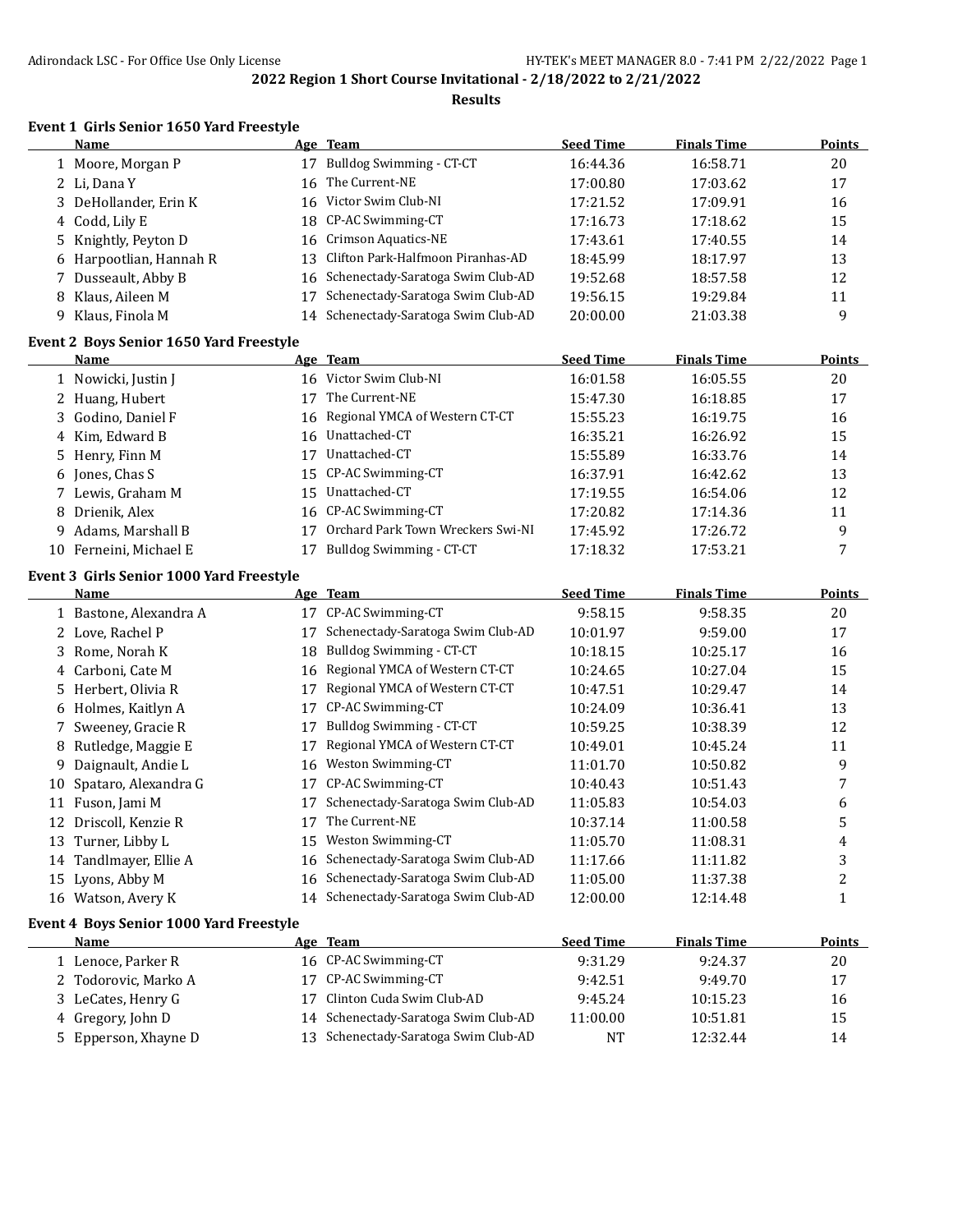#### **Results**

#### **Event 5 Girls Senior 200 Yard IM**

|                  | <b>Name</b>                             |    | Age Team                          | <b>Prelim Time</b> | <b>Finals Time</b> |   | Points       |
|------------------|-----------------------------------------|----|-----------------------------------|--------------------|--------------------|---|--------------|
| A - Final        |                                         |    |                                   |                    |                    |   |              |
|                  | 1 Noecker, Elle A                       | 15 | Orchard Park Town Wreckers Swi-NI | 2:04.17            | 2:01.92            |   | 20           |
|                  | 2 Li, Dana Y                            | 16 | The Current-NE                    | 2:04.73            | 2:02.46            |   | 17           |
|                  | 3 White, Alden E                        | 16 | Crimson Aquatics-NE               | 2:06.23            | 2:05.44            |   | 16           |
|                  | 4 White, Quinn K                        | 14 | Crimson Aquatics-NE               | 2:07.53            | 2:05.81            |   | 15           |
|                  | 5 Holmes, Kaitlyn A                     | 17 | CP-AC Swimming-CT                 | 2:05.52            | 2:06.68            |   | 14           |
|                  | 6 Herbert, Olivia R                     | 17 | Regional YMCA of Western CT-CT    | 2:08.97            | 2:07.48            |   | 13           |
|                  | 7 Bastone, Alexandra A                  | 17 | CP-AC Swimming-CT                 | 2:05.28            | 2:09.57            |   | 12           |
|                  | 8 Braun, Gretchen L                     |    | 14 Northern TRIBS Swimming-AD     | 2:08.85            | 2:12.21            |   | 11           |
| <b>B</b> - Final |                                         |    |                                   |                    |                    |   |              |
|                  | 9 Ferreira, Katherine M                 |    | 16 Delmar Dolfins Swim Club-AD    | 2:09.18            | 2:07.42            |   | 9            |
|                  | 10 Codd, Lily E                         | 18 | CP-AC Swimming-CT                 | 2:09.38            | 2:08.28            |   | 7            |
| 11               | Daignault, Andie L                      | 16 | Weston Swimming-CT                | 2:10.58            | 2:09.33            |   | 6            |
|                  | 12 Hamblett, Ava S                      | 17 | <b>Bulldog Swimming - CT-CT</b>   | 2:09.26            | 2:09.43            |   | 5            |
|                  | 13 Liu, Victoria J                      | 16 | CP-AC Swimming-CT                 | 2:10.48            | 2:10.57            |   | 4            |
|                  | 14 Gjervold, Anna G                     | 16 | CP-AC Swimming-CT                 | 2:10.28            | 2:10.75            |   | 3            |
|                  | 15 Neilly, Claire E                     | 16 | Crimson Aquatics-NE               | 2:10.63            | 2:11.04            |   | 2            |
|                  | 16 Wieczorek, Hannah P                  | 15 | <b>Crimson Aquatics-NE</b>        | 2:10.98            | 2:14.64            |   | $\mathbf{1}$ |
| C - Final        |                                         |    |                                   |                    |                    |   |              |
|                  | 17 Roche, Ali M                         | 18 | Crimson Aquatics-NE               | 2:12.15            | 2:09.92            |   |              |
| 18               | Teague, Meredith C                      | 16 | The Current-NE                    | 2:11.29            | 2:09.97            |   |              |
|                  | 19 Hoover, Charlie M                    | 15 | The Current-NE                    | 2:11.74            | 2:10.38            |   |              |
|                  | 20 Hart, Jenna K                        | 16 | Schenectady-Saratoga Swim Club-AD | 2:11.75            | 2:10.41            |   |              |
|                  | 21 Bernard, Sarah J                     | 16 | The Current-NE                    | 2:12.15            | 2:11.31            |   |              |
|                  | 22 Hatzis, Mia N                        | 15 | Regional YMCA of Western CT-CT    | 2:12.00            | 2:11.72            |   |              |
|                  | 23 Gao, Sophia                          | 13 | Clifton Park-Halfmoon Piranhas-AD | 2:12.67            | 2:13.56            |   |              |
|                  | 24 Levine, Emma A                       | 16 | Weston Swimming-CT                | 2:12.65            | 2:13.84            |   |              |
|                  | <b>Event 5 Girls Senior 200 Yard IM</b> |    |                                   |                    |                    |   |              |
|                  | <b>Name</b>                             |    | Age Team                          | <b>Seed Time</b>   | <b>Prelim Time</b> |   |              |
|                  | <b>Preliminaries</b>                    |    |                                   |                    |                    |   |              |
|                  | 1 Noecker, Elle A                       | 15 | Orchard Park Town Wreckers Swi-NI | 2:01.86            | 2:04.17            | q |              |
|                  | 2 Li, Dana Y                            | 16 | The Current-NE                    | 2:04.04            | 2:04.73            | q |              |
|                  | 3 Bastone, Alexandra A                  | 17 | CP-AC Swimming-CT                 | 2:04.15            | 2:05.28            | q |              |
|                  | 4 Holmes, Kaitlyn A                     | 17 | CP-AC Swimming-CT                 | 2:03.56            | 2:05.52            | q |              |
|                  |                                         |    |                                   |                    |                    |   |              |

| 4   | Holmes, Kaitlyn A       | 17 | CP-AC Swimming-CT                 | 2:03.56 | 2:05.52 | a |
|-----|-------------------------|----|-----------------------------------|---------|---------|---|
|     | 5 White, Alden E        | 16 | <b>Crimson Aquatics-NE</b>        | 2:05.93 | 2:06.23 | q |
| 6   | White, Quinn K          | 14 | Crimson Aquatics-NE               | 2:10.25 | 2:07.53 | a |
|     | 7 Braun, Gretchen L     | 14 | Northern TRIBS Swimming-AD        | 2:11.84 | 2:08.85 | a |
|     | 8 Herbert, Olivia R     | 17 | Regional YMCA of Western CT-CT    | 2:06.10 | 2:08.97 | q |
|     | 9 Ferreira, Katherine M | 16 | Delmar Dolfins Swim Club-AD       | 2:09.12 | 2:09.18 | q |
| 10  | Hamblett, Ava S         | 17 | Bulldog Swimming - CT-CT          | 2:12.31 | 2:09.26 | q |
| 11  | Codd, Lily E            | 18 | CP-AC Swimming-CT                 | 2:07.61 | 2:09.38 | q |
| 12  | Giervold, Anna G        | 16 | CP-AC Swimming-CT                 | 2:08.53 | 2:10.28 | q |
| 13  | Liu, Victoria I         | 16 | CP-AC Swimming-CT                 | 2:07.46 | 2:10.48 | q |
| 14  | Daignault, Andie L      | 16 | Weston Swimming-CT                | 2:11.14 | 2:10.58 | q |
| 15  | Neilly, Claire E        | 16 | <b>Crimson Aquatics-NE</b>        | 2:10.07 | 2:10.63 | q |
|     | 16 Wieczorek, Hannah P  | 15 | Crimson Aquatics-NE               | 2:09.35 | 2:10.98 | q |
| 17  | Teague, Meredith C      | 16 | The Current-NE                    | 2:11.34 | 2:11.29 | q |
| 18  | Hoover, Charlie M       | 15 | The Current-NE                    | 2:13.77 | 2:11.74 | q |
| 19. | Hart, Jenna K           | 16 | Schenectady-Saratoga Swim Club-AD | 2:12.62 | 2:11.75 | a |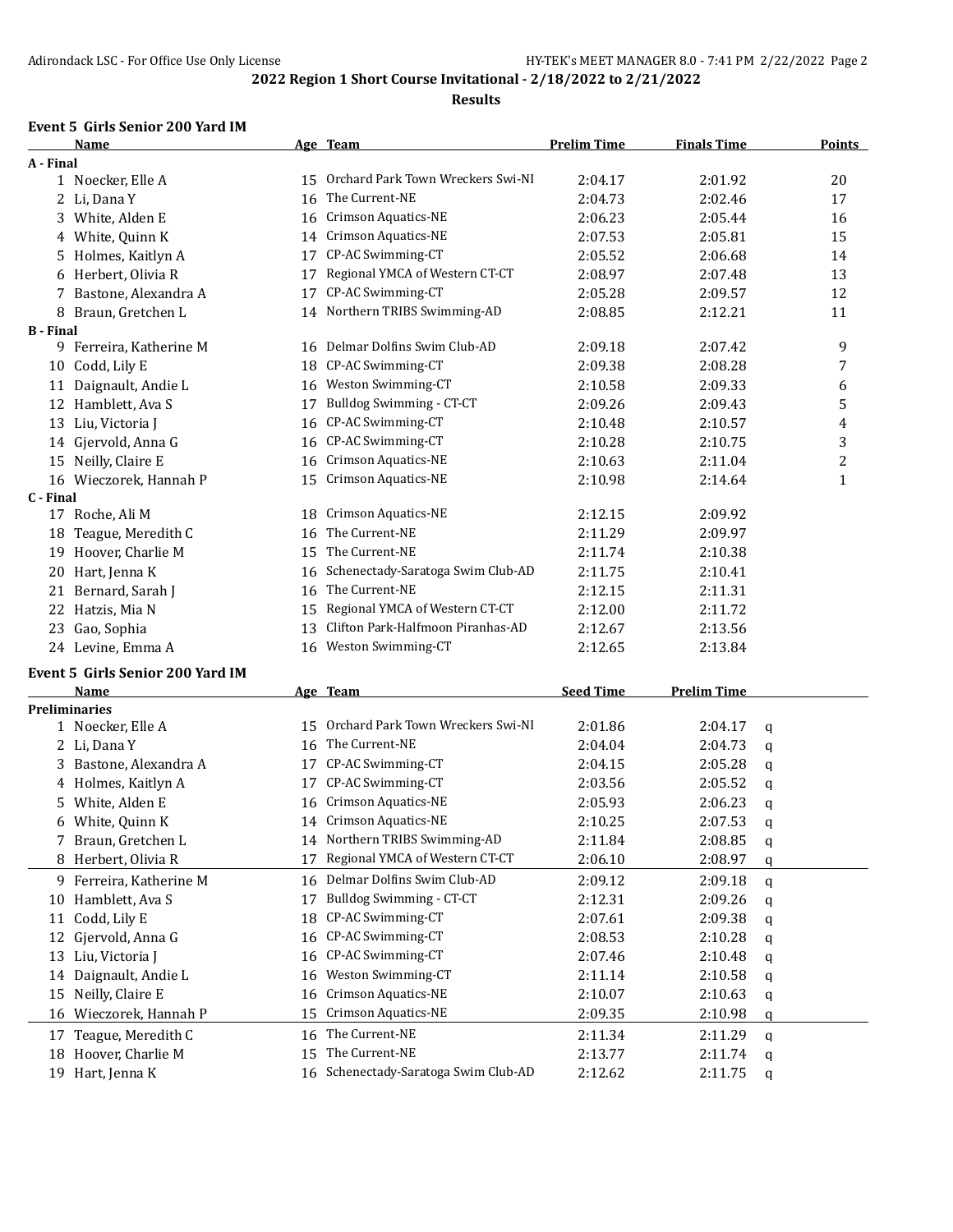| Preliminaries  (Event 5 Girls Senior 200 Yard IM) |  |  |  |
|---------------------------------------------------|--|--|--|
|---------------------------------------------------|--|--|--|

|       | <b>Name</b>                |    | Age Team                             | <b>Seed Time</b> | <b>Prelim Time</b> |   |
|-------|----------------------------|----|--------------------------------------|------------------|--------------------|---|
|       | 20 Hatzis, Mia N           | 15 | Regional YMCA of Western CT-CT       | 2:13.96          | 2:12.00            | q |
|       | *21 Roche, Ali M           | 18 | Crimson Aquatics-NE                  | 2:12.88          | 2:12.15            | q |
|       | *21 Bernard, Sarah J       | 16 | The Current-NE                       | 2:11.16          | 2:12.15            | q |
| 23    | Levine, Emma A             | 16 | Weston Swimming-CT                   | 2:10.33          | 2:12.65            | q |
| 24    | Gao, Sophia                | 13 | Clifton Park-Halfmoon Piranhas-AD    | 2:11.76          | 2:12.67            | q |
|       | 25 Dator, Kelsa C          | 18 | Crimson Aquatics-NE                  | 2:11.88          | 2:12.74            |   |
|       | 26 Fulga, Ayanna S         | 17 | The Current-NE                       | 2:15.36          | 2:13.60            |   |
|       | 27 Ferreira, Madeline J    |    | 17 Delmar Dolfins Swim Club-AD       | 2:11.59          | 2:13.61            |   |
|       | 28 Kassirer, Natalie G     | 16 | Orchard Park Town Wreckers Swi-NI    | 2:08.60          | 2:14.19            |   |
|       | 29 O'Brien, Raegan M       | 15 | USAM-AD                              | 2:18.99          | 2:14.28            |   |
|       | 30 Amedio, Mea K           | 16 | Schenectady-Saratoga Swim Club-AD    | 2:15.76          | 2:14.53            |   |
|       | 31 Li, Marea J             | 15 | Bulldog Swimming - CT-CT             | 2:11.16          | 2:14.57            |   |
|       | 32 Weingarten, Sophie R    | 14 | Crimson Aquatics-NE                  | 2:15.82          | 2:14.76            |   |
|       | 33 Huewe, Olivia M         | 16 | Weston Swimming-CT                   | 2:10.30          | 2:14.89            |   |
|       |                            | 17 | Delmar Dolfins Swim Club-AD          |                  |                    |   |
|       | 34 DeBellis, Lily K        |    | The Current-NE                       | 2:09.50          | 2:14.97            |   |
| 35    | Nesta, Elisabeth H         | 18 | Clifton Park-Halfmoon Piranhas-AD    | 2:14.44          | 2:15.00            |   |
|       | 36 Frame, Ally S           | 17 |                                      | 2:16.23          | 2:15.24            |   |
| $*37$ | Turner, Libby L            | 15 | Weston Swimming-CT                   | 2:14.94          | 2:15.34            |   |
| $*37$ | Bailey, Millie G           | 15 | Weston Swimming-CT                   | 2:15.11          | 2:15.34            |   |
| 39    | Olasewere, Ayaan A         | 14 | CP-AC Swimming-CT                    | 2:18.89          | 2:15.84            |   |
| 40    | Erickson, Meg N            | 16 | CP-AC Swimming-CT                    | 2:10.15          | 2:16.02            |   |
|       | *41 Gilbert, Kendall G     | 16 | Clifton Park-Halfmoon Piranhas-AD    | 2:13.55          | 2:16.11            |   |
|       | *41 Pathammavong, Suriya A | 17 | Victor Swim Club-NI                  | 2:11.74          | 2:16.11            |   |
| 43    | Kwarcinski, Alexa G        | 14 | Regional YMCA of Western CT-CT       | 2:17.55          | 2:16.23            |   |
|       | 44 Gibson, Alexis M        |    | 16 Albany Starfish Swim Club-AD      | 2:12.84          | 2:16.37            |   |
| 45    | Iyer, Anya I               | 17 | CP-AC Swimming-CT                    | 2:14.52          | 2:16.45            |   |
|       | 46 O'Donnell, Maura E      | 15 | Schenectady-Saratoga Swim Club-AD    | 2:18.89          | 2:16.73            |   |
| 47    | Scalmani, Alice V          | 16 | Bulldog Swimming - CT-CT             | 2:15.65          | 2:16.82            |   |
| 48    | Rosado, Julia A            | 16 | Bulldog Swimming - CT-CT             | 2:12.36          | 2:16.87            |   |
| 49    | McGovern, Isabel           | 18 | Crimson Aquatics-NE                  | 2:15.27          | 2:17.16            |   |
| 50    | Chmiel, Zofia F            | 17 | Weston Swimming-CT                   | 2:13.69          | 2:17.59            |   |
| 51    | Zhang, Stella Y            | 14 | Clifton Park-Halfmoon Piranhas-AD    | 2:17.14          | 2:18.02            |   |
| 52    | Spataro, Alexandra G       | 17 | CP-AC Swimming-CT                    | 2:15.48          | 2:18.07            |   |
|       | 53 Jurgelon, Amanda M      |    | 16 Albany Starfish Swim Club-AD      | 2:16.25          | 2:18.34            |   |
|       | 54 Edwards, Annie E        |    | 16 CP-AC Swimming-CT                 | 2:15.46          | 2:18.36            |   |
|       | 55 Haley, Samantha M       |    | 15 CP-AC Swimming-CT                 | 2:17.69          | 2:18.44            |   |
|       | 56 Lyons, Abby M           |    | 16 Schenectady-Saratoga Swim Club-AD | 2:14.76          | 2:18.45            |   |
|       | 57 Sommo, Brooke M         | 17 | Albany Starfish Swim Club-AD         | 2:18.99          | 2:18.80            |   |
|       | 58 Luecke, Erin T          | 16 | CP-AC Swimming-CT                    | 2:18.14          | 2:18.84            |   |
|       | 59 Frisoni, Olympia S      | 16 | Schenectady-Saratoga Swim Club-AD    | 2:24.75          | 2:18.86            |   |
|       | 60 Carroll, Spencer L      | 16 | Unattached-CT                        | 2:14.89          | 2:19.10            |   |
| 61    | Kolb, Norah M              | 17 | Regional YMCA of Western CT-CT       | 2:14.79          | 2:19.27            |   |
|       | 62 Levine, Hannah A        | 14 | Weston Swimming-CT                   | 2:18.99          | 2:19.67            |   |
| 63    | Kalvaitis, Emily G         | 17 | CP-AC Swimming-CT                    | 2:14.28          | 2:19.91            |   |
|       | 64 Tandlmayer, Ellie A     | 16 | Schenectady-Saratoga Swim Club-AD    | 2:18.50          | 2:20.20            |   |
| 65    | Schloth, Katie I           | 15 | Clifton Park-Halfmoon Piranhas-AD    | 2:16.29          | 2:20.43            |   |
|       | 66 Ferrie, Jillian E       | 16 | Schenectady-Saratoga Swim Club-AD    | 2:20.12          | 2:20.76            |   |
| 67    | Sellnow, Emma M            | 14 | Schenectady-Saratoga Swim Club-AD    | 2:24.57          | 2:21.51            |   |
| 68    | Driscoll, Kenzie R         | 17 | The Current-NE                       | 2:15.81          | 2:22.13            |   |
| 69    | Norton, Maddie M           | 17 | USAM-AD                              | 2:18.47          | 2:22.95            |   |
|       | 70 Lindecke, Emma C        | 18 | Electric Eels-AD                     | 2:14.43          | 2:22.97            |   |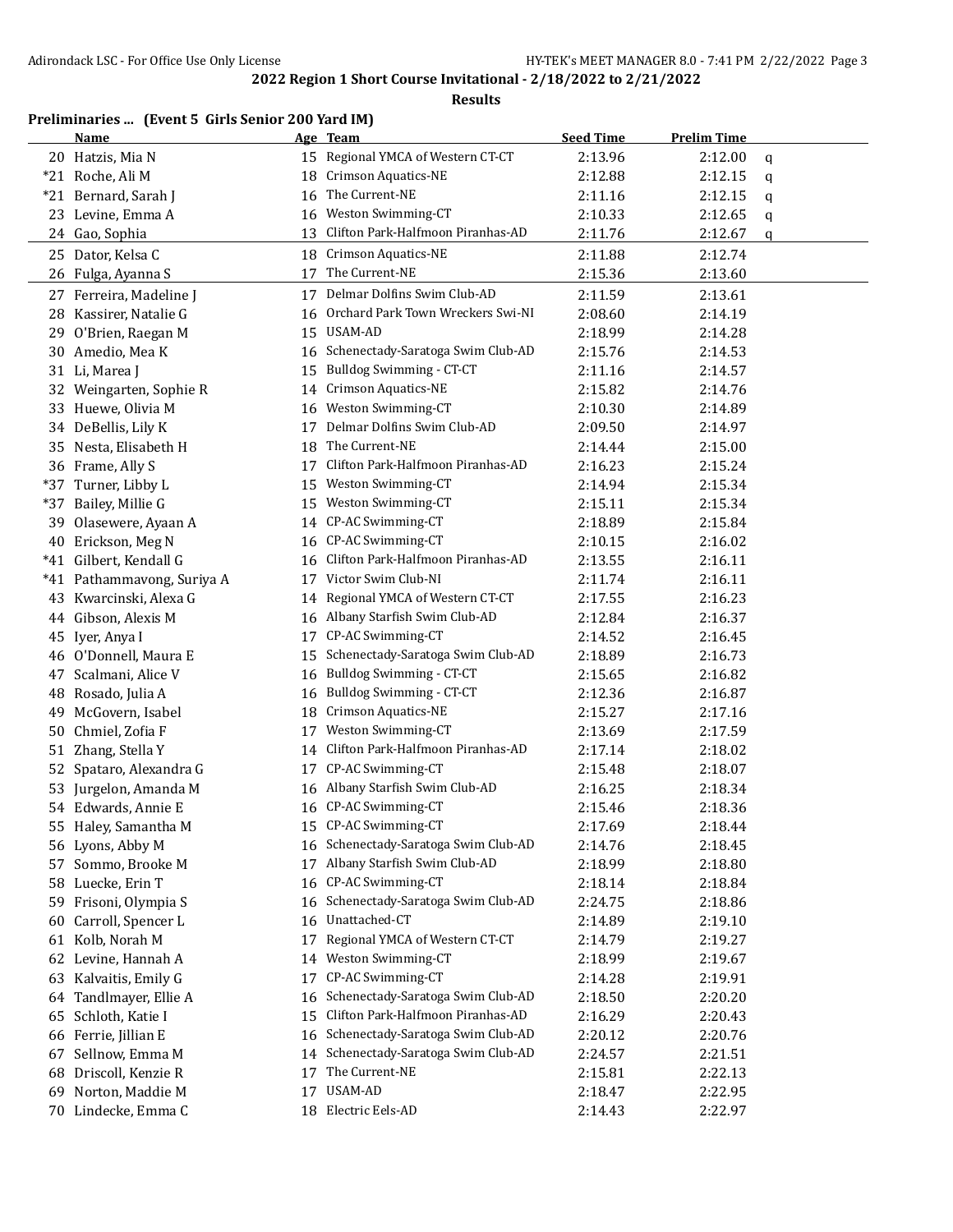| <b>Name</b>                         | Preliminaries  (Event 5 Girls Senior 200 Yard IM) |    | Age Team                             | <b>Seed Time</b>   | <b>Prelim Time</b> |   |                         |
|-------------------------------------|---------------------------------------------------|----|--------------------------------------|--------------------|--------------------|---|-------------------------|
| 71 Napoli, Julia R                  |                                                   |    | 15 Hawks Swimming Association-AD     | 2:17.54            | 2:23.36            |   |                         |
| 72 Hilt, Eva L                      |                                                   |    | 17 Schenectady-Saratoga Swim Club-AD | 2:26.05            | 2:24.60            |   |                         |
| 73<br>Lupe, Emma A                  |                                                   |    | 15 Schenectady-Saratoga Swim Club-AD | 2:26.99            | 2:27.32            |   |                         |
| 74 Gvozdeva, Victoria V             |                                                   |    | 13 Schenectady-Saratoga Swim Club-AD | 2:31.38            | 2:27.66            |   |                         |
| Cho, Caitlin E<br>75                |                                                   |    | 16 Schenectady-Saratoga Swim Club-AD | 2:25.99            | 2:28.84            |   |                         |
|                                     | 76 Bogdanowicz-Wilson, Emma K                     |    | 17 Schenectady-Saratoga Swim Club-AD | 2:23.21            | 2:29.16            |   |                         |
| Streeter, Olivia E<br>77            |                                                   |    | 12 Schenectady-Saratoga Swim Club-AD | 2:47.69            | 2:30.41            |   |                         |
| 78 Goodspeed, Fayth R               |                                                   |    | 14 Schenectady-Saratoga Swim Club-AD | 2:30.87            | 2:30.49            |   |                         |
| 79 Krein, Ava M                     |                                                   |    | 15 Schenectady-Saratoga Swim Club-AD | 2:44.36            | 2:34.89            |   |                         |
| 80 Elsbree, Addison E               |                                                   |    | 13 Schenectady-Saratoga Swim Club-AD | 2:39.60            | 2:37.28            |   |                         |
| 81 Klaus, Finola M                  |                                                   |    | 14 Schenectady-Saratoga Swim Club-AD | 2:44.76            | 2:38.14            |   |                         |
| 82 Kreig, Hannah M                  |                                                   |    | 16 Schenectady-Saratoga Swim Club-AD | <b>NT</b>          | 2:38.87            |   |                         |
|                                     |                                                   |    |                                      |                    |                    |   |                         |
|                                     | Event 6 Boys Senior 200 Yard IM                   |    |                                      |                    |                    |   |                         |
| <b>Name</b><br>A - Final            |                                                   |    | Age Team                             | <b>Prelim Time</b> | <b>Finals Time</b> |   | <b>Points</b>           |
| 1 Lee, Elliot S                     |                                                   |    | 15 Unattached-CT                     | 1:50.26            | 1:50.20            |   | 20                      |
| 2 Hagar, Tommy E                    |                                                   | 17 | The Current-NE                       | 1:53.63            | 1:51.50            |   | 17                      |
| 3 Rogers, Sean M                    |                                                   | 18 | CP-AC Swimming-CT                    | 1:54.19            | 1:53.56            |   | 16                      |
| 4 Conners, Brendan C                |                                                   | 16 | Unattached-CT                        | 1:54.81            | 1:53.67            |   | 15                      |
| Caputo, Quinn J                     |                                                   | 15 | <b>Crimson Aquatics-NE</b>           | 1:54.71            | 1:54.19            |   |                         |
| 5.<br>6 Daniel, William G           |                                                   |    | CP-AC Swimming-CT                    | 1:57.03            | 1:58.19            |   | 14<br>13                |
|                                     |                                                   | 16 | CP-AC Swimming-CT                    |                    |                    |   |                         |
| 7 Lenoce, Parker R                  |                                                   | 16 | 16 Northern TRIBS Swimming-AD        | 1:53.35            | 1:58.28            |   | 12                      |
| 8 Braun, Seth T<br><b>B</b> - Final |                                                   |    |                                      | 1:56.75            | 1:58.92            |   | 11                      |
|                                     | 9 Tharrington, Owen G                             |    | 14 Unattached-CT                     | 1:57.58            | 1:55.55            |   | 9                       |
| 10 Whittaker, Ray L                 |                                                   | 17 | The Current-NE                       | 1:57.06            | 1:56.43            |   | 7                       |
| *11 Kim, Edward B                   |                                                   | 16 | Unattached-CT                        | 1:58.15            | 1:57.32            |   | 5.50                    |
| *11 Maconochie, Ethan Z             |                                                   | 18 | Crimson Aquatics-NE                  | 1:57.33            | 1:57.32            |   | 5.50                    |
| 13 Jones, Chas S                    |                                                   | 15 | CP-AC Swimming-CT                    | 1:57.20            | 1:58.09            |   | $\overline{\mathbf{4}}$ |
| 14 Nowicki, Justin J                |                                                   | 16 | Victor Swim Club-NI                  | 1:57.34            | 1:58.12            |   | 3                       |
| 15 Taft, Nathaniel H                |                                                   | 16 | Weston Swimming-CT                   | 1:58.22            | 1:58.37            |   | $\boldsymbol{2}$        |
| 16 Bubonovich, Zach J               |                                                   |    | 17 Crimson Aquatics-NE               | 1:57.35            | 1:59.85            |   | $\mathbf{1}$            |
| C - Final                           |                                                   |    |                                      |                    |                    |   |                         |
| 17 Todorovic, Marko A               |                                                   |    | 17 CP-AC Swimming-CT                 | 1:59.46            | 1:56.69            |   |                         |
| 18 Granot, Nadav                    |                                                   |    | 19 Crimson Aquatics-NE               | 2:00.42            | 1:57.43            |   |                         |
| 19 Malinovski, Matvey               |                                                   |    | 16 Crimson Aquatics-NE               | 2:00.58            | 1:57.50            |   |                         |
| 20 LeCates, Henry G                 |                                                   |    | 17 Clinton Cuda Swim Club-AD         | 1:59.13            | 1:58.03            |   |                         |
| 21 Noga, Eric C                     |                                                   |    | 17 Clinton Cuda Swim Club-AD         | 1:59.08            | 2:00.00            |   |                         |
| 22 Doerwaldt, Alex T                |                                                   |    | 17 Bulldog Swimming - CT-CT          | 1:58.80            | 2:00.11            |   |                         |
| 23 Mottolese, Peter C               |                                                   |    | 16 Unattached-CT                     | 1:59.79            | 2:00.13            |   |                         |
| 24 Bonebrake, Davis P               |                                                   |    | 18 The Current-NE                    | 1:59.87            | 2:01.41            |   |                         |
|                                     |                                                   |    |                                      |                    |                    |   |                         |
| <b>Name</b>                         | Event 6 Boys Senior 200 Yard IM                   |    | Age Team                             | <b>Seed Time</b>   | <b>Prelim Time</b> |   |                         |
| <b>Preliminaries</b>                |                                                   |    |                                      |                    |                    |   |                         |
| 1 Lee, Elliot S                     |                                                   |    | 15 Unattached-CT                     | 1:53.89            | 1:50.26            | q |                         |
| 2 Lenoce, Parker R                  |                                                   |    | 16 CP-AC Swimming-CT                 | 1:54.47            | 1:53.35            | q |                         |
| 3 Hagar, Tommy E                    |                                                   |    | 17 The Current-NE                    | 1:52.09            | 1:53.63            | q |                         |
| 4 Rogers, Sean M                    |                                                   |    | 18 CP-AC Swimming-CT                 | 1:50.93            | 1:54.19            |   |                         |
| Caputo, Quinn J<br>5                |                                                   |    | 15 Crimson Aquatics-NE               | 1:54.96            | 1:54.71            | q |                         |
| 6 Conners, Brendan C                |                                                   |    | 16 Unattached-CT                     | 1:52.48            | 1:54.81            | q |                         |
|                                     |                                                   |    |                                      |                    |                    | q |                         |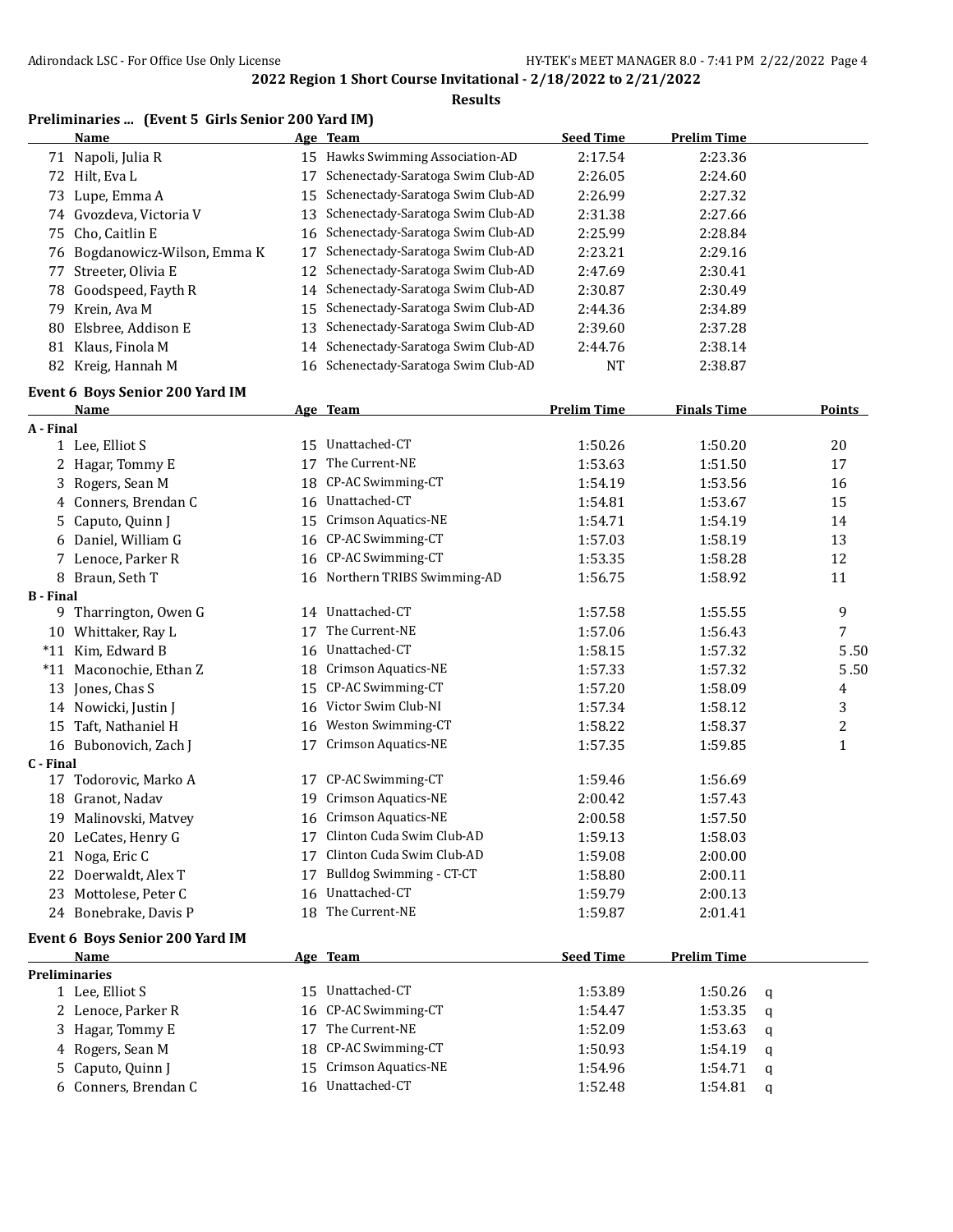| Preliminaries  (Event 6 Boys Senior 200 Yard IM) |
|--------------------------------------------------|
|                                                  |

|    | Name                                           |    | Age Team                             | <b>Seed Time</b> | <b>Prelim Time</b> |              |
|----|------------------------------------------------|----|--------------------------------------|------------------|--------------------|--------------|
|    | 7 Braun, Seth T                                |    | 16 Northern TRIBS Swimming-AD        | 2:01.08          | 1:56.75            | q            |
|    | 8 Daniel, William G                            | 16 | CP-AC Swimming-CT                    | 1:50.24          | 1:57.03            | q            |
|    | 9 Whittaker, Ray L                             | 17 | The Current-NE                       | 1:51.84          | 1:57.06            | $\mathbf{q}$ |
|    | 10 Jones, Chas S                               | 15 | CP-AC Swimming-CT                    | 1:56.49          | 1:57.20            | q            |
|    | 11 Maconochie, Ethan Z                         | 18 | Crimson Aquatics-NE                  | 2:00.09          | 1:57.33            | q            |
|    | 12 Nowicki, Justin J                           | 16 | Victor Swim Club-NI                  | 1:56.90          | 1:57.34            | q            |
| 13 | Bubonovich, Zach J                             | 17 | Crimson Aquatics-NE                  | 1:59.70          | 1:57.35            | q            |
| 14 | Tharrington, Owen G                            | 14 | Unattached-CT                        | 1:56.45          | 1:57.58            | q            |
| 15 | Kim, Edward B                                  | 16 | Unattached-CT                        | 1:58.66          | 1:58.15            | q            |
| 16 | Taft, Nathaniel H                              | 16 | Weston Swimming-CT                   | 1:56.74          | 1:58.22            | q            |
| 17 | Doerwaldt, Alex T                              | 17 | Bulldog Swimming - CT-CT             | 1:57.12          | 1:58.80            | q            |
| 18 | Noga, Eric C                                   | 17 | Clinton Cuda Swim Club-AD            | 2:03.05          | 1:59.08            | q            |
| 19 | LeCates, Henry G                               | 17 | Clinton Cuda Swim Club-AD            | 2:00.78          | 1:59.13            | q            |
| 20 | Todorovic, Marko A                             | 17 | CP-AC Swimming-CT                    | 1:56.11          | 1:59.46            | q            |
| 21 | Mottolese, Peter C                             | 16 | Unattached-CT                        | 1:58.67          | 1:59.79            | q            |
| 22 | Bonebrake, Davis P                             | 18 | The Current-NE                       | 1:58.09          | 1:59.87            | q            |
|    | 23 Granot, Nadav                               | 19 | Crimson Aquatics-NE                  | 1:58.05          | 2:00.42            | q            |
|    | 24 Malinovski, Matvey                          | 16 | Crimson Aquatics-NE                  | 2:00.64          | 2:00.58            | q            |
|    | 25 Nelson, Quinn M                             |    | 14 Schenectady-Saratoga Swim Club-AD | 2:01.61          | 2:00.84            |              |
| 26 | Bijleveld, Lukas A                             | 17 | Bulldog Swimming - CT-CT             | 1:58.67          | 2:01.23            |              |
|    | 27 Fuchs, William P                            |    | 18 The Current-NE                    | 1:54.55          | 2:02.53            |              |
| 28 | Chea, Rittivuth E                              | 17 | Crimson Aquatics-NE                  | 2:02.36          | 2:02.58            |              |
| 29 | Vesey, Gavin R                                 |    | 14 Regional YMCA of Western CT-CT    | 1:57.26          | 2:02.60            |              |
| 30 | Campbell, Henry H                              | 16 | Crimson Aquatics-NE                  | 2:01.93          | 2:02.76            |              |
| 31 | Enes, Max J                                    | 14 | Unattached-CT                        | 2:04.14          | 2:02.90            |              |
| 32 | Boccone Schuur, Henry T                        | 17 | The Current-NE                       | 1:57.42          | 2:03.49            |              |
| 33 | Herzlinger, Gabe I                             | 16 | Crimson Aquatics-NE                  | 2:04.72          | 2:03.76            |              |
| 34 | Mulgrew, William K                             | 15 | Crimson Aquatics-NE                  | 2:06.58          | 2:04.06            |              |
| 35 | Ventre, Jack P                                 | 15 | Crimson Aquatics-NE                  | 2:03.48          | 2:05.04            |              |
| 36 | Amos, Preston L                                | 17 | The Current-NE                       | 2:06.31          | 2:06.12            |              |
| 37 | Haley, Jack T                                  | 15 | Unattached-CT                        | 1:56.69          | 2:06.40            |              |
| 38 | Ferneini, Anthony N                            | 14 | Bulldog Swimming - CT-CT             | 2:05.63          | 2:06.80            |              |
| 39 | Hershberg, Jacob C                             | 14 | Delmar Dolfins Swim Club-AD          | 2:12.33          | 2:09.09            |              |
| 40 | Fine, Evan A                                   | 16 | CP-AC Swimming-CT                    | 2:05.56          | 2:11.05            |              |
|    | 41 Kessel, Scott A                             |    | 16 Crimson Aquatics-NE               | 2:09.86          | 2:11.14            |              |
|    | 42 Nelson, Lucas                               |    | 14 Crimson Aquatics-NE               | 2:13.99          | 2:11.40            |              |
|    | 43 Gordon-Stacey, Druhan M                     |    | 22 Albany Starfish Swim Club-AD      | 2:11.73          | 2:11.55            |              |
|    | 44 Crossfield, Aiden M                         |    | 18 Unattached-CT                     | 2:10.20          | 2:11.89            |              |
|    | 45 Gregory, John D                             | 14 | Schenectady-Saratoga Swim Club-AD    | 2:16.70          | 2:16.40            |              |
|    | 46 Rozen, Jacob A                              |    | 14 Weston Swimming-CT                | 2:13.99          | 2:17.42            |              |
| 47 | Epperson, Xhayne D                             | 13 | Schenectady-Saratoga Swim Club-AD    | 2:28.70          | 2:26.21            |              |
|    | 48 Knapick, Anthony P                          |    | 17 Schenectady-Saratoga Swim Club-AD | 2:46.81          | 2:46.48            |              |
|    | <b>Event 7 Girls Senior 100 Yard Butterfly</b> |    |                                      |                  |                    |              |
|    |                                                |    |                                      |                  |                    |              |

| <b>Name</b>       | Age | <b>Team</b> | <b>Prelim Time</b>                                                                                                 | <b>Finals Time</b> | <b>Points</b> |
|-------------------|-----|-------------|--------------------------------------------------------------------------------------------------------------------|--------------------|---------------|
| A - Final         |     |             |                                                                                                                    |                    |               |
| 1 Renner, Clara E |     |             | 57.69                                                                                                              | 56.85              | 20            |
| 2 Moore, Morgan P |     |             | 57.77                                                                                                              | 57.20              | 17            |
| 3 Bogulski, Mia F |     |             | 58.38                                                                                                              | 57.58              | 16            |
| 4 Dolce, Kelly E  |     |             | 58.41                                                                                                              | 57.69              | 15            |
|                   |     |             | 15 Crimson Aquatics-NE<br>17 Bulldog Swimming - CT-CT<br>Orchard Park Town Wreckers Swi-NI<br>17 CP-AC Swimming-CT |                    |               |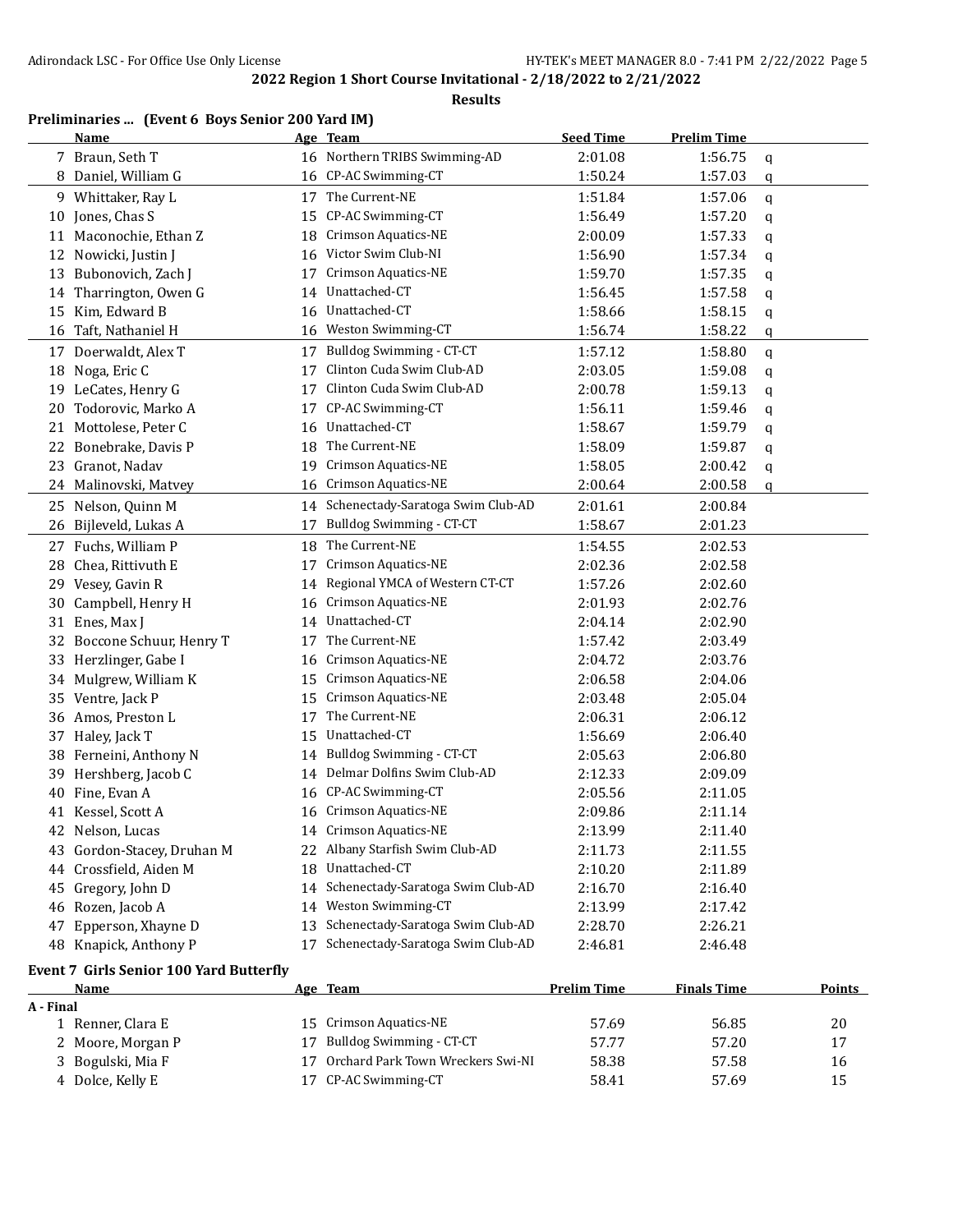#### **Results**

# **A - Final ... (Event 7 Girls Senior 100 Yard Butterfly)**

|                  | <b>Name</b>                                    |    | Age Team                          | <b>Prelim Time</b> | <b>Finals Time</b> | Points         |
|------------------|------------------------------------------------|----|-----------------------------------|--------------------|--------------------|----------------|
| 5.               | Olasewere, Annam A                             |    | 14 CP-AC Swimming-CT              | 58.02              | 57.70              | 14             |
| 6                | Knightly, Peyton D                             | 16 | Crimson Aquatics-NE               | 58.62              | 57.72              | 13             |
|                  | Hobert, Sabrina M                              | 16 | CP-AC Swimming-CT                 | 58.63              | 59.18              | 12             |
| 8                | Li, Caterina S                                 | 17 | CP-AC Swimming-CT                 | 58.67              | 59.51              | 11             |
| <b>B</b> - Final |                                                |    |                                   |                    |                    |                |
| 9.               | McGovern, Isabel                               | 18 | Crimson Aquatics-NE               | 58.75              | 57.63              | 9              |
| 10               | Kalvaitis, Emily G                             | 17 | CP-AC Swimming-CT                 | 59.42              | 58.27              | 7              |
| 11               | Ferreira, Madeline J                           | 17 | Delmar Dolfins Swim Club-AD       | 58.79              | 58.50              | 6              |
| 12               | Sweeney, Gracie R                              | 17 | <b>Bulldog Swimming - CT-CT</b>   | 59.26              | 59.31              | 5              |
| 13               | O'Connor, Katie E                              | 18 | <b>Bulldog Swimming - CT-CT</b>   | 59.55              | 59.33              | 4              |
| 14               | Rapuano, Mikayla R                             | 16 | Bulldog Swimming - CT-CT          | 59.56              | 1:00.45            | 3              |
| 15               | Drozdowski, Jess L                             | 17 | Orchard Park Town Wreckers Swi-NI | 59.01              | 1:00.88            | $\overline{c}$ |
| 16               | Doersch, Sofia M                               | 16 | Regional YMCA of Western CT-CT    | 59.67              | 1:00.93            | $\mathbf{1}$   |
| C - Final        |                                                |    |                                   |                    |                    |                |
| 17               | Li, Marea J                                    | 15 | Bulldog Swimming - CT-CT          | 59.96              | 58.53              |                |
| 18               | Rao, Anya                                      | 16 | The Current-NE                    | 1:00.03            | 59.06              |                |
| 19               | Neilly, Claire E                               | 16 | Crimson Aquatics-NE               | 59.72              | 59.40              |                |
| 20               | Hoover, Charlie M                              | 15 | The Current-NE                    | 59.91              | 59.60              |                |
| 21               | Fulga, Ayanna S                                | 17 | The Current-NE                    | 1:00.01            | 1:00.12            |                |
| 22               | Sellnow, Abigail V                             | 16 | Schenectady-Saratoga Swim Club-AD | 1:00.04            | 1:00.15            |                |
| 23               | Kopis, Adele K                                 | 16 | Weston Swimming-CT                | 59.92              | 1:00.19            |                |
| 24               | Sommo, Brooke M                                |    | Albany Starfish Swim Club-AD      | 59.88              | 1:00.60            |                |
|                  | <b>Event 7 Girls Senior 100 Yard Butterfly</b> |    |                                   |                    |                    |                |
|                  | Name                                           |    | Age Team                          | <b>Seed Time</b>   | <b>Prelim Time</b> |                |
|                  | Proliminarios                                  |    |                                   |                    |                    |                |

|              | <b>Preliminaries</b> |    |                                   |         |         |   |
|--------------|----------------------|----|-----------------------------------|---------|---------|---|
| $\mathbf{1}$ | Renner, Clara E      | 15 | <b>Crimson Aquatics-NE</b>        | 57.90   | 57.69   | a |
|              | Moore, Morgan P      | 17 | Bulldog Swimming - CT-CT          | 58.62   | 57.77   | a |
| 3            | Olasewere, Annam A   | 14 | CP-AC Swimming-CT                 | 58.22   | 58.02   | q |
| 4            | Bogulski, Mia F      |    | Orchard Park Town Wreckers Swi-NI | 57.22   | 58.38   | a |
| 5.           | Dolce, Kelly E       | 17 | CP-AC Swimming-CT                 | 57.53   | 58.41   | q |
| 6            | Knightly, Peyton D   | 16 | <b>Crimson Aquatics-NE</b>        | 59.74   | 58.62   | q |
| 7            | Hobert, Sabrina M    | 16 | CP-AC Swimming-CT                 | 58.05   | 58.63   | q |
| 8            | Li, Caterina S       | 17 | CP-AC Swimming-CT                 | 56.62   | 58.67   | q |
| 9.           | McGovern, Isabel     | 18 | <b>Crimson Aquatics-NE</b>        | 57.76   | 58.75   | q |
| 10           | Ferreira, Madeline J | 17 | Delmar Dolfins Swim Club-AD       | 58.58   | 58.79   | q |
| 11           | Drozdowski, Jess L   | 17 | Orchard Park Town Wreckers Swi-NI | 57.36   | 59.01   | q |
| 12           | Sweeney, Gracie R    | 17 | Bulldog Swimming - CT-CT          | 58.28   | 59.26   | q |
| 13           | Kalvaitis, Emily G   | 17 | CP-AC Swimming-CT                 | 57.55   | 59.42   | a |
| 14           | O'Connor, Katie E    | 18 | Bulldog Swimming - CT-CT          | 57.74   | 59.55   | q |
| 15           | Rapuano, Mikayla R   | 16 | Bulldog Swimming - CT-CT          | 1:00.46 | 59.56   | q |
| 16           | Doersch, Sofia M     | 16 | Regional YMCA of Western CT-CT    | 59.00   | 59.67   | q |
| 17           | Neilly, Claire E     | 16 | <b>Crimson Aquatics-NE</b>        | 58.49   | 59.72   | a |
| 18           | Sommo, Brooke M      | 17 | Albany Starfish Swim Club-AD      | 59.21   | 59.88   | q |
| 19           | Hoover, Charlie M    | 15 | The Current-NE                    | 59.42   | 59.91   | a |
| 20           | Kopis, Adele K       | 16 | Weston Swimming-CT                | 1:01.66 | 59.92   | a |
| 21           | Li, Marea J          | 15 | Bulldog Swimming - CT-CT          | 58.56   | 59.96   | q |
| 22           | Fulga, Ayanna S      | 17 | The Current-NE                    | 58.87   | 1:00.01 | q |
| 23           | Rao, Anya            | 16 | The Current-NE                    | 58.58   | 1:00.03 | q |
| 24           | Sellnow, Abigail V   | 16 | Schenectady-Saratoga Swim Club-AD | 1:00.38 | 1:00.04 | q |
|              | 25 Bailey, Millie G  |    | 15 Weston Swimming-CT             | 1:00.69 | 1:00.25 |   |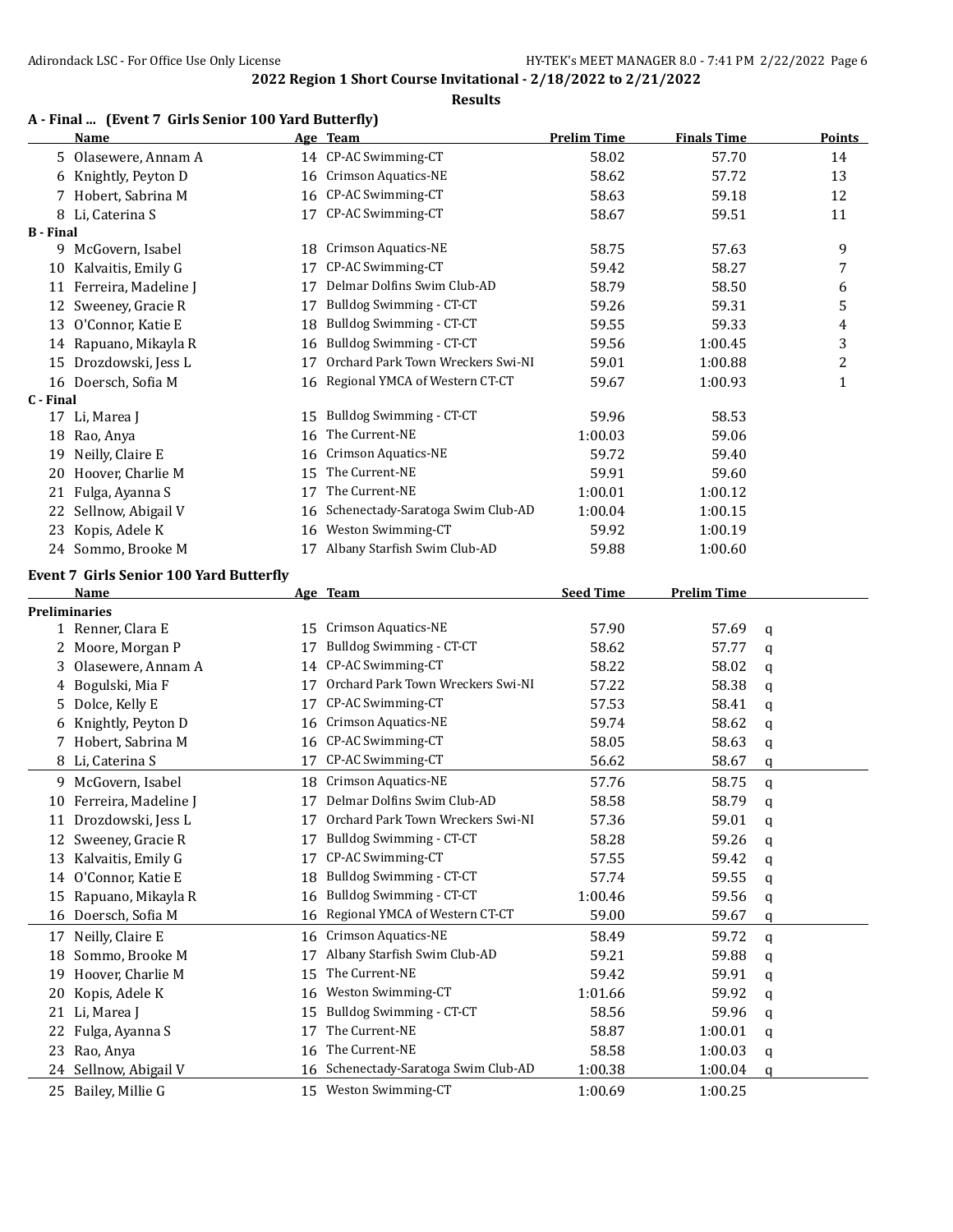**Results**

# **Preliminaries ... (Event 7 Girls Senior 100 Yard Butterfly)**

|       | Name                   |    | Age Team                             | <b>Seed Time</b> | <b>Prelim Time</b> |
|-------|------------------------|----|--------------------------------------|------------------|--------------------|
|       | 26 Mikulec, Ella J     | 17 | Orchard Park Town Wreckers Swi-NI    | 58.74            | 1:00.32            |
|       | 27 Haley, Kelci K      | 17 | CP-AC Swimming-CT                    | 57.94            | 1:00.42            |
|       | *28 Lester, Katie E    | 16 | Clinton Cuda Swim Club-AD            | 1:02.11          | 1:00.55            |
| $*28$ | Iyer, Anya I           | 17 | CP-AC Swimming-CT                    | 59.63            | 1:00.55            |
|       | 30 Wagner, Morgan E    | 14 | Victor Swim Club-NI                  | 59.64            | 1:00.68            |
|       | 31 Hatzis, Mia N       | 15 | Regional YMCA of Western CT-CT       | 59.97            | 1:01.00            |
|       | 32 Gibson, Alexis M    | 16 | Albany Starfish Swim Club-AD         | 58.57            | 1:01.28            |
|       | 33 Nesta, Elisabeth H  | 18 | The Current-NE                       | 59.20            | 1:01.55            |
|       | *34 Michels, Delaney R | 15 | Clifton Park-Halfmoon Piranhas-AD    | 1:00.52          | 1:01.62            |
|       | *34 Sedlak, Maggie A   | 17 | Weston Swimming-CT                   | 1:00.31          | 1:01.62            |
|       | *34 Zheng, Jolyn       | 15 | Crimson Aquatics-NE                  | 1:03.86          | 1:01.62            |
| 37    | Stoup, Anna L          | 15 | Clifton Park-Halfmoon Piranhas-AD    | 1:02.79          | 1:01.96            |
|       | 38 Rosado, Julia A     | 16 | Bulldog Swimming - CT-CT             | 1:00.19          | 1:01.99            |
|       | 39 Kelley, Kyla G      | 16 | Crimson Aquatics-NE                  | 1:02.46          | 1:02.05            |
| 40    | Bearor, Anna L         | 18 | Clifton Park-Halfmoon Piranhas-AD    | 59.67            | 1:02.12            |
| 41    | Haley, Samantha M      | 15 | CP-AC Swimming-CT                    | 1:01.56          | 1:02.17            |
| 42    | Voigt, Lily K          | 16 | CP-AC Swimming-CT                    | 1:00.21          | 1:02.20            |
| 43    | Levine, Emma A         | 16 | Weston Swimming-CT                   | 1:03.38          | 1:02.24            |
|       | 44 Prezyna, Zoey       | 14 | Victor Swim Club-NI                  | 1:01.35          | 1:02.53            |
| 45    | Edwards, Annie E       | 16 | CP-AC Swimming-CT                    | 1:01.76          | 1:02.56            |
|       | 46 Jurgelon, Amanda M  | 16 | Albany Starfish Swim Club-AD         | 1:02.15          | 1:02.58            |
|       | 47 Huewe, Olivia M     | 16 | Weston Swimming-CT                   | 59.61            | 1:02.64            |
|       | 48 Dunbar, Katy B      | 17 | Crimson Aquatics-NE                  | 1:00.17          | 1:02.98            |
| 49    | Winne, Ellen M         | 16 | Albany Starfish Swim Club-AD         | 1:03.40          | 1:03.13            |
|       | 50 Napoli, Julia R     | 15 | Hawks Swimming Association-AD        | 1:01.96          | 1:03.21            |
| 51    | Carroll, Spencer L     | 16 | Unattached-CT                        | 1:00.13          | 1:03.26            |
|       | 52 Hao, Helen Z        | 14 | Clifton Park-Halfmoon Piranhas-AD    | 1:03.99          | 1:03.41            |
| 53    | James, Chelsea B       | 15 | Regional YMCA of Western CT-CT       | 1:01.74          | 1:03.73            |
|       | 54 Ricard, Skylar M    | 15 | Adirondack Bluefins Swim Club-AD     | 1:01.28          | 1:03.78            |
|       | 55 Leahy, Kelly A      | 16 | Weston Swimming-CT                   | 1:02.46          | 1:03.80            |
|       | 56 McCord, Emily G     | 17 | KingstonYMCA Hurricanes and Ul-AD    | 1:03.27          | 1:03.97            |
| 57    | Sellnow, Emma M        | 14 | Schenectady-Saratoga Swim Club-AD    | 1:06.60          | 1:04.05            |
|       | 58 Hilt, Eva L         | 17 | Schenectady-Saratoga Swim Club-AD    | 1:03.64          | 1:04.12            |
| 59    | Sands, Samantha B      | 15 | Clifton Park-Halfmoon Piranhas-AD    | 1:03.99          | 1:04.21            |
|       | 60 Nelson, Isabel M    | 17 | Clifton Park-Halfmoon Piranhas-AD    | 1:02.13          | 1:04.25            |
| 61    | Bieniek, Allison M     |    | 14 Clifton Park-Halfmoon Piranhas-AD | 1:01.93          | 1:04.34            |
|       | 62 MACKINNON, Amelia R | 13 | Victor Swim Club-NI                  | 1:03.16          | 1:04.42            |
|       | 63 Fischer, Grace H    | 16 | Regional YMCA of Western CT-CT       | 1:03.76          | 1:04.48            |
|       | 64 Luecke, Erin T      | 16 | CP-AC Swimming-CT                    | 1:03.22          | 1:04.93            |
|       | 65 Fraley, Kaiya R     | 15 | Adirondack Bluefins Swim Club-AD     | 1:01.29          | 1:04.94            |
|       | 66 Ward, Lizzy M       | 17 | Clifton Park-Halfmoon Piranhas-AD    | 1:01.27          | 1:05.13            |
| 67    | Limani, Diellza        | 15 | Regional YMCA of Western CT-CT       | 1:03.26          | 1:05.23            |
| 68    | Splendido, Lily K      | 14 | Schenectady-Saratoga Swim Club-AD    | 1:06.96          | 1:06.43            |
| 69    | Lupe, Emma A           | 15 | Schenectady-Saratoga Swim Club-AD    | 1:07.31          | 1:07.22            |
| 70    | McMahon, Lizzy M       | 14 | Adirondack Bluefins Swim Club-AD     | 1:01.28          | 1:07.85            |
| 71    | McFarland, Maddie J    | 13 | Adirondack Bluefins Swim Club-AD     | 1:01.28          | 1:10.37            |
| 72    | Elsbree, Addison E     | 13 | Schenectady-Saratoga Swim Club-AD    | 1:11.58          | 1:10.75            |
| 73    | Streeter, Olivia E     | 12 | Schenectady-Saratoga Swim Club-AD    | 1:11.24          | 1:11.19            |
| 74    | Delair, Charlize J     | 14 | Adirondack Bluefins Swim Club-AD     | 1:01.29          | 1:11.57            |
| 75    | Goodspeed, Fayth R     | 14 | Schenectady-Saratoga Swim Club-AD    | 1:13.77          | 1:14.52            |
|       | 76 Kreig, Hannah M     |    | 16 Schenectady-Saratoga Swim Club-AD | NT               | 1:15.74            |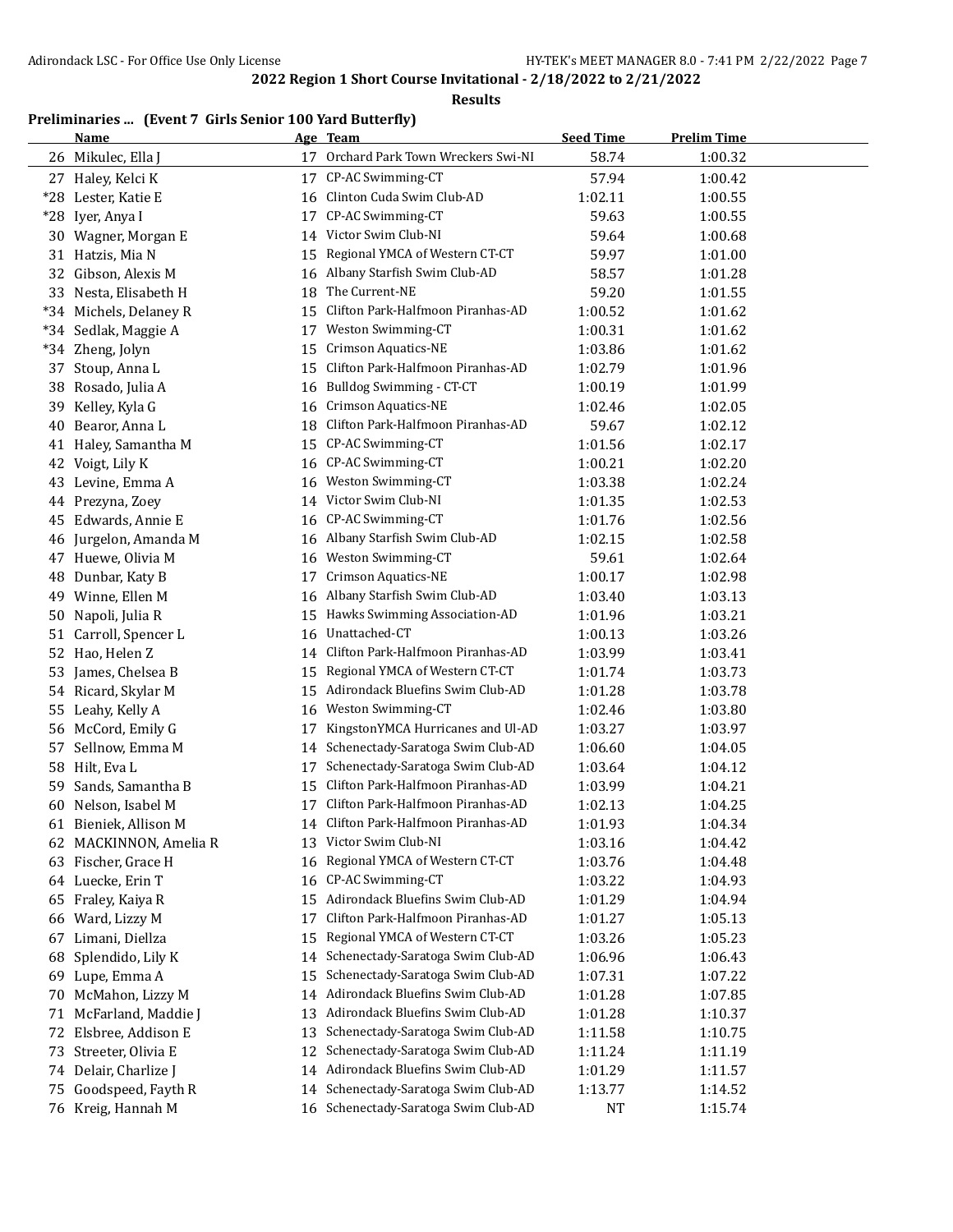**Results**

# **Preliminaries ... (Event 7 Girls Senior 100 Yard Butterfly)**

|                  | Name                                          |    | Age Team                             | <b>Seed Time</b>   | <b>Prelim Time</b> |   |                |
|------------------|-----------------------------------------------|----|--------------------------------------|--------------------|--------------------|---|----------------|
|                  | --- Watson, Avery K                           |    | 14 Schenectady-Saratoga Swim Club-AD | 1:09.90            | <b>DQ</b>          |   |                |
|                  | <b>Event 8 Boys Senior 100 Yard Butterfly</b> |    |                                      |                    |                    |   |                |
|                  | Name                                          |    | Age Team                             | <b>Prelim Time</b> | <b>Finals Time</b> |   | <b>Points</b>  |
| A - Final        |                                               |    |                                      |                    |                    |   |                |
|                  | 1 Rogers, Sean M                              |    | 18 CP-AC Swimming-CT                 | 51.43              | 49.74              |   | 20             |
|                  | 2 Bonebrake, Davis P                          | 18 | The Current-NE                       | 52.13              | 50.11              |   | 17             |
|                  | 3 Hagar, Tommy E                              | 17 | The Current-NE                       | 51.88              | 50.32              |   | 16             |
|                  | 4 Minassian, Nareg                            | 17 | Crimson Aquatics-NE                  | 50.56              | 50.51              |   | 15             |
|                  | 5 Lee, Ian P                                  | 17 | Unattached-CT                        | 51.64              | 51.06              |   | 14             |
|                  | 6 Caputo, Quinn J                             | 15 | Crimson Aquatics-NE                  | 52.14              | 51.67              |   | 13             |
|                  | 7 Enes, Sam J                                 |    | 16 Unattached-CT                     | 52.31              | 52.58              |   | 12             |
|                  | 8 Braun, Seth T                               |    | 16 Northern TRIBS Swimming-AD        | 51.96              | 52.70              |   | 11             |
| <b>B</b> - Final |                                               |    |                                      |                    |                    |   |                |
|                  | 9 Tharrington, Owen G                         |    | 14 Unattached-CT                     | 53.13              | 52.55              |   | 9              |
|                  | 10 Huang, Hubert                              | 17 | The Current-NE                       | 52.83              | 52.60              |   | 7              |
|                  | 11 Mottolese, Peter C                         | 16 | Unattached-CT                        | 53.33              | 52.78              |   | 6              |
|                  | 12 LeCates, Henry G                           | 17 | Clinton Cuda Swim Club-AD            | 52.87              | 52.80              |   | 5              |
|                  | 13 Daniel, William G                          | 16 | CP-AC Swimming-CT                    | 52.68              | 53.68              |   | 4              |
|                  | 14 Granot, Nadav                              | 19 | Crimson Aquatics-NE                  | 54.54              | 53.98              |   | 3              |
|                  | 15 Richardson, Josh C                         | 17 | Albany Starfish Swim Club-AD         | 54.26              | 54.51              |   | $\overline{c}$ |
|                  | 16 Oliveira, Josh E                           | 15 | Unattached-CT                        | 54.58              | 54.55              |   | $\mathbf{1}$   |
| C - Final        |                                               |    |                                      |                    |                    |   |                |
|                  | 17 Amos, Preston L                            | 17 | The Current-NE                       | 54.83              | 53.59              |   |                |
|                  | 18 Fuchs, William P                           | 18 | The Current-NE                       | 55.80              | 53.69              |   |                |
|                  | 19 Haley, Jack T                              | 15 | Unattached-CT                        | 55.91              | 54.16              |   |                |
|                  | 20 Chea, Rittivuth E                          | 17 | Crimson Aquatics-NE                  | 55.20              | 54.44              |   |                |
|                  | 21 Malinovski, Matvey                         | 16 | Crimson Aquatics-NE                  | 55.95              | 54.67              |   |                |
|                  | 22 Kelley, Andrew W                           | 18 | Crimson Aquatics-NE                  | 55.61              | 56.24              |   |                |
|                  | 23 Godino, Daniel F                           | 16 | Regional YMCA of Western CT-CT       | 56.02              | 56.75              |   |                |
|                  | 24 Denning, Ethan M                           |    | 15 Unattached-CT                     | 56.19              | 57.90              |   |                |
|                  | <b>Event 8 Boys Senior 100 Yard Butterfly</b> |    |                                      |                    |                    |   |                |
|                  | Name                                          |    | Age Team                             | <b>Seed Time</b>   | <b>Prelim Time</b> |   |                |
|                  | <b>Preliminaries</b>                          |    |                                      |                    |                    |   |                |
|                  | 1 Minassian, Nareg                            |    | 17 Crimson Aquatics-NE               | 50.90              | 50.56              | q |                |
|                  | 2 Rogers, Sean M                              |    | 18 CP-AC Swimming-CT                 | 48.93              | 51.43              | q |                |
|                  | 3 Lee, Ian P                                  |    | 17 Unattached-CT                     | 50.82              | 51.64              | q |                |
|                  | 4 Hagar, Tommy E                              |    | 17 The Current-NE                    | 50.69              | 51.88              | q |                |
|                  | 5 Braun, Seth T                               | 16 | Northern TRIBS Swimming-AD           | 55.12              | 51.96              | q |                |
|                  | 6 Bonebrake, Davis P                          | 18 | The Current-NE                       | 50.23              | 52.13              | q |                |
|                  | 7 Caputo, Quinn J                             | 15 | Crimson Aquatics-NE                  | 52.96              | 52.14              | q |                |
|                  | 8 Enes, Sam J                                 | 16 | Unattached-CT                        | 52.71              | 52.31              | q |                |
|                  | 9 Daniel, William G                           |    | 16 CP-AC Swimming-CT                 | 51.38              | 52.68              | q |                |
|                  | 10 Huang, Hubert                              | 17 | The Current-NE                       | 51.77              | 52.83              | q |                |
|                  | 11 LeCates, Henry G                           | 17 | Clinton Cuda Swim Club-AD            | 52.21              | 52.87              | q |                |
| 12               | Tharrington, Owen G                           | 14 | Unattached-CT                        | 51.93              | 53.13              | q |                |
|                  | 13 Mottolese, Peter C                         | 16 | Unattached-CT                        | 52.82              | 53.33              | q |                |
|                  | 14 Richardson, Josh C                         | 17 | Albany Starfish Swim Club-AD         | 53.14              | 54.26              | q |                |
|                  | 15 Granot, Nadav                              | 19 | Crimson Aquatics-NE                  | 55.40              | 54.54              | q |                |
|                  | 16 Oliveira, Josh E                           | 15 | Unattached-CT                        | 56.18              | 54.58              | q |                |
|                  |                                               |    |                                      |                    |                    |   |                |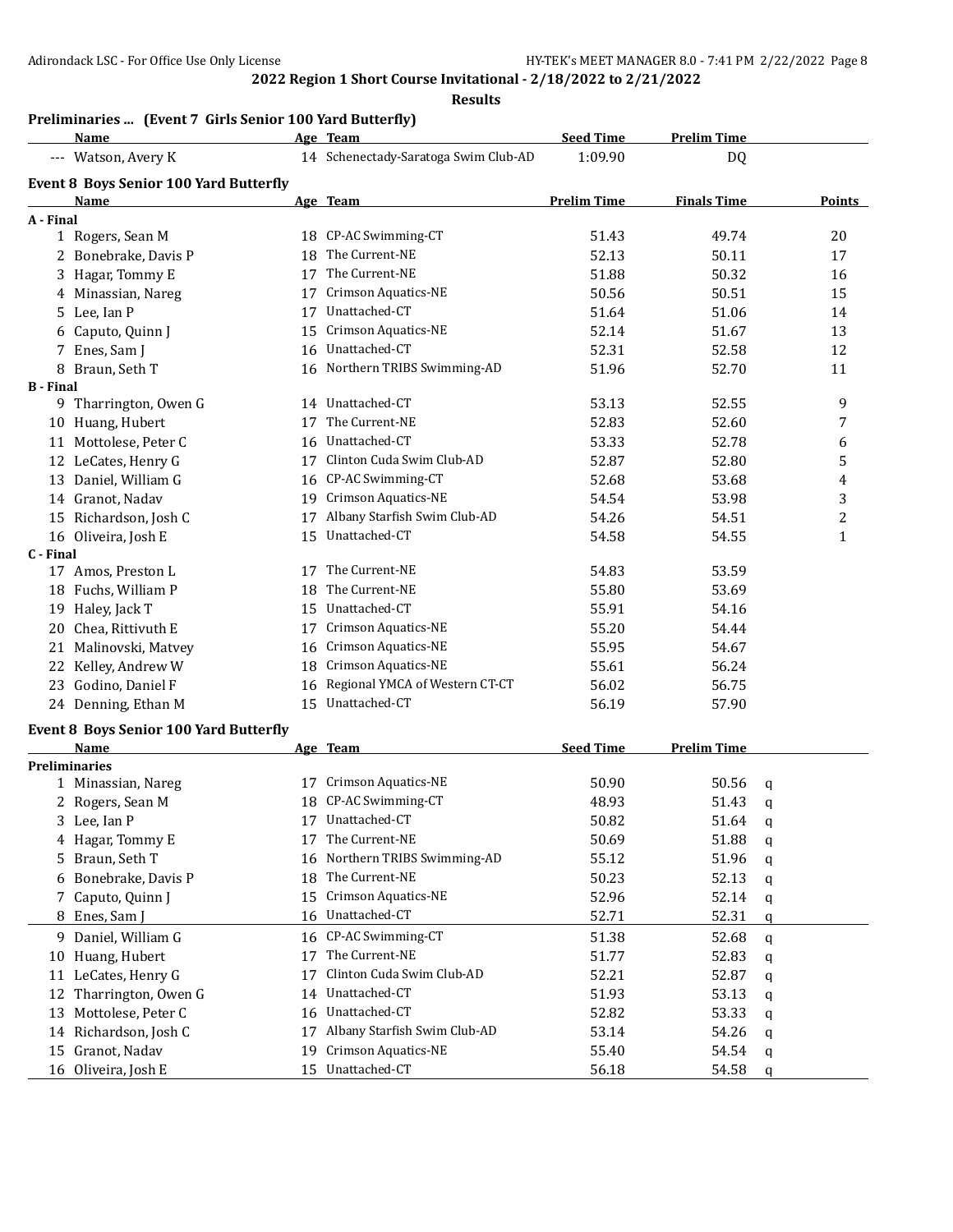**C - Final**

**2022 Region 1 Short Course Invitational - 2/18/2022 to 2/21/2022**

**Results**

## **Preliminaries ... (Event 8 Boys Senior 100 Yard Butterfly)**

|                  | Name                                    |    | <u>Age Team</u>                      | <b>Seed Time</b>   | <b>Prelim Time</b> |   |        |
|------------------|-----------------------------------------|----|--------------------------------------|--------------------|--------------------|---|--------|
|                  | 17 Amos, Preston L                      |    | 17 The Current-NE                    | 53.00              | 54.83              | q |        |
|                  | 18 Chea, Rittivuth E                    | 17 | <b>Crimson Aquatics-NE</b>           | 54.04              | 55.20              | q |        |
|                  | *19 Shaer, Ben Z                        | 16 | Crimson Aquatics-NE                  | 55.59              | 55.61              | q |        |
|                  | *19 Kelley, Andrew W                    | 18 | Crimson Aquatics-NE                  | 54.82              | 55.61              | q |        |
|                  | 21 Fuchs, William P                     | 18 | The Current-NE                       | 54.03              | 55.80              | q |        |
| 22               | Haley, Jack T                           | 15 | Unattached-CT                        | 52.79              | 55.91              | q |        |
| 23               | Malinovski, Matvey                      | 16 | Crimson Aquatics-NE                  | 54.53              | 55.95              | q |        |
|                  | 24 Godino, Daniel F                     |    | 16 Regional YMCA of Western CT-CT    | 56.24              | 56.02              | q |        |
|                  | 25 Denning, Ethan M                     |    | 15 Unattached-CT                     | 56.30              | 56.19              |   |        |
|                  | 26 Lewis, Graham M                      | 15 | Unattached-CT                        | 57.27              | 56.31              |   |        |
|                  |                                         |    |                                      |                    |                    |   |        |
|                  | 27 Insley, Ben R                        | 17 | Lake Champlain Waves Swim Team-AD    | 56.85              | 56.43              |   |        |
|                  | 28 Henry, Hugh C                        | 15 | Unattached-CT                        | 57.50              | 56.52              |   |        |
|                  | 29 Boccone Schuur, Henry T              | 17 | The Current-NE                       | 54.95              | 56.73              |   |        |
| 30               | Hershberg, Jacob C                      | 14 | Delmar Dolfins Swim Club-AD          | 57.00              | 57.24              |   |        |
|                  | 31 Kessel, Scott A                      | 16 | Crimson Aquatics-NE                  | 57.13              | 57.47              |   |        |
| 32               | Moulson, William J                      | 15 | Crimson Aquatics-NE                  | 58.91              | 57.48              |   |        |
| 33               | Oliveira, Eduardo M                     | 15 | Unattached-CT                        | 1:00.17            | 57.62              |   |        |
|                  | 34 Herzlinger, Gabe I                   | 16 | Crimson Aquatics-NE                  | 57.39              | 57.70              |   |        |
|                  | 35 Ferneini, Michael E                  | 17 | Bulldog Swimming - CT-CT             | 57.62              | 58.56              |   |        |
|                  | 36 Adams, Marshall B                    | 17 | Orchard Park Town Wreckers Swi-NI    | 58.47              | 59.58              |   |        |
|                  | 37 LaFountain, Benjamin P               |    | 19 Albany Starfish Swim Club-AD      | 58.20              | 59.62              |   |        |
| 38               | Gregory, John D                         | 14 | Schenectady-Saratoga Swim Club-AD    | 1:01.51            | 1:00.32            |   |        |
| 39               | O'Keeffe, Grant P                       | 12 | Schenectady-Saratoga Swim Club-AD    | 1:02.46            | 1:00.36            |   |        |
| 40               | Nelson, Lucas                           | 14 | Crimson Aquatics-NE                  | 1:01.39            | 1:01.79            |   |        |
|                  | 41 Epperson, Xhayne D                   |    | 13 Schenectady-Saratoga Swim Club-AD | 1:06.26            | 1:03.51            |   |        |
|                  | Event 9 Girls Senior 500 Yard Freestyle |    |                                      |                    |                    |   |        |
|                  | Name                                    |    | Age Team                             | <b>Prelim Time</b> | <b>Finals Time</b> |   | Points |
| A - Final        |                                         |    |                                      |                    |                    |   |        |
|                  | 1 Love, Rachel P                        | 17 | Schenectady-Saratoga Swim Club-AD    | 4:57.28            | 4:49.81            |   | 20     |
|                  | 2 Bastone, Alexandra A                  | 17 | CP-AC Swimming-CT                    | 4:51.90            | 4:50.08            |   | 17     |
|                  | 3 Li, Dana Y                            | 16 | The Current-NE                       | 4:53.69            | 4:50.81            |   | 16     |
|                  | 4 Moore, Morgan P                       | 17 | Bulldog Swimming - CT-CT             | 4:59.42            | 4:53.88            |   | 15     |
| 5.               | Codd, Lily E                            | 18 | CP-AC Swimming-CT                    | 5:02.65            | 5:00.78            |   | 14     |
|                  | 6 Ward, Miller A                        |    | 15 CP-AC Swimming-CT                 | 5:01.53            | 5:01.39            |   | 13     |
|                  | 7 Hamblett, Ava S                       |    | 17 Bulldog Swimming - CT-CT          | 5:03.43            | 5:08.08            |   | 12     |
|                  | 8 Wieczorek, Hannah P                   |    | 15 Crimson Aquatics-NE               | 5:04.03            | 5:11.27            |   | 11     |
| <b>B</b> - Final |                                         |    |                                      |                    |                    |   |        |
|                  | 9 Renner, Clara E                       | 15 | Crimson Aquatics-NE                  | 5:05.29            | 4:58.50            |   | 9      |
|                  | 10 Dolce, Kelly E                       | 17 | CP-AC Swimming-CT                    | 5:04.37            | 5:02.67            |   | 7      |
|                  | 11 Ferreira, Katherine M                | 16 | Delmar Dolfins Swim Club-AD          | 5:06.43            | 5:03.17            |   | 6      |
|                  | 12 Noecker, Elle A                      | 15 | Orchard Park Town Wreckers Swi-NI    | 5:05.53            | 5:04.71            |   | 5      |
| 13               | Olasewere, Annam A                      |    | 14 CP-AC Swimming-CT                 | 5:06.67            | 5:05.17            |   | 4      |
|                  | 14 Teague, Meredith C                   | 16 | The Current-NE                       | 5:05.33            | 5:06.10            |   | 3      |
|                  | 15 DeHollander, Erin K                  |    | 16 Victor Swim Club-NI               | 5:07.86            | 5:08.07            |   | 2      |
|                  | 16 Braun, Gretchen L                    |    | 14 Northern TRIBS Swimming-AD        | 5:06.57            | 5:09.67            |   | 1      |

17 Knightly, Peyton D 16 Crimson Aquatics-NE 5:11.08 5:05.14 18 Rome, Norah K 18 Bulldog Swimming - CT-CT 5:10.05 5:05.84 19 Hatzis, Mia N 15 Regional YMCA of Western CT-CT 5:11.31 5:10.06 Carboni, Cate M 16 Regional YMCA of Western CT-CT 5:09.95 5:10.14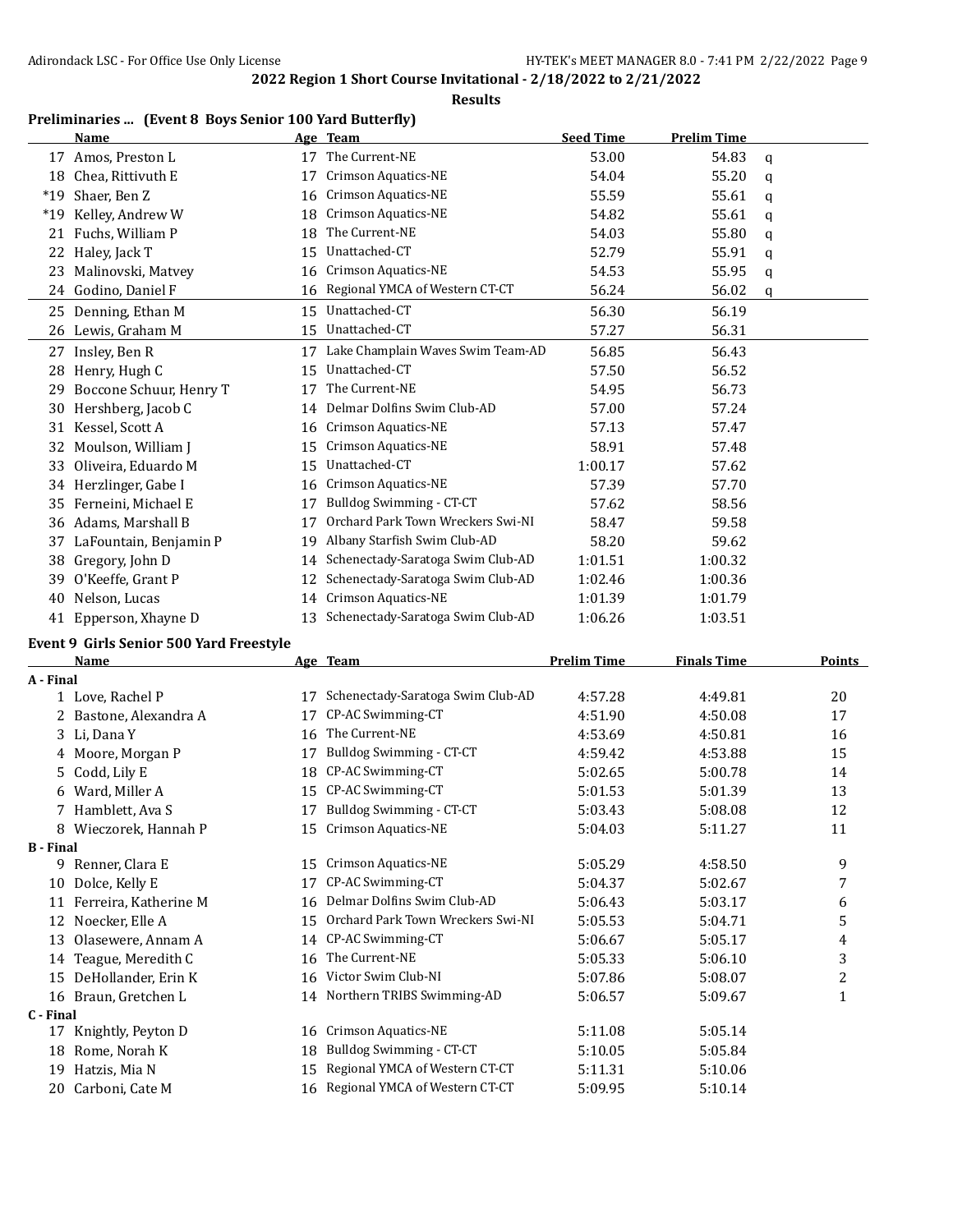|    | C - Final  (Event 9 Girls Senior 500 Yard Freestyle)<br>Name |    | <u>Age Team</u>                   | <b>Prelim Time</b> | <b>Finals Time</b> | <b>Points</b> |
|----|--------------------------------------------------------------|----|-----------------------------------|--------------------|--------------------|---------------|
|    | 21 Lester, Katie E                                           |    | 16 Clinton Cuda Swim Club-AD      | 5:11.42            | 5:10.55            |               |
|    | 22 Roche, Ali M                                              |    | 18 Crimson Aquatics-NE            | 5:10.87            | 5:10.59            |               |
| 23 | Gjervold, Anna G                                             | 16 | CP-AC Swimming-CT                 | 5:10.30            | 5:12.61            |               |
|    | 24 Kelley, Kyla G                                            |    | 16 Crimson Aquatics-NE            | 5:10.08            | 5:13.75            |               |
|    | Event 9 Girls Senior 500 Yard Freestyle                      |    |                                   |                    |                    |               |
|    | Name                                                         |    | Age Team                          | <b>Seed Time</b>   | <b>Prelim Time</b> |               |
|    | <b>Preliminaries</b>                                         |    |                                   |                    |                    |               |
|    | 1 Bastone, Alexandra A                                       | 17 | CP-AC Swimming-CT                 | 4:47.76            | 4:51.90            | q             |
|    | 2 Li, Dana Y                                                 | 16 | The Current-NE                    | 4:52.72            | 4:53.69            | q             |
|    | 3 Love, Rachel P                                             | 17 | Schenectady-Saratoga Swim Club-AD | 4:55.82            | 4:57.28            | q             |
|    | 4 Moore, Morgan P                                            | 17 | Bulldog Swimming - CT-CT          | 4:52.37            | 4:59.42            | q             |
| 5. | Ward, Miller A                                               | 15 | CP-AC Swimming-CT                 | 5:21.00            | 5:01.53            | q             |
|    | 6 Codd, Lily E                                               |    | 18 CP-AC Swimming-CT              | 5:00.03            | 5:02.65            | q             |
|    | 7 Hamblett, Ava S                                            | 17 | Bulldog Swimming - CT-CT          | 4:58.10            | 5:03.43            | q             |
|    | Wieczorek, Hannah P                                          | 15 | Crimson Aquatics-NE               | 5:06.60            | 5:04.03            | q             |
|    | 9 Dolce, Kelly E                                             |    | 17 CP-AC Swimming-CT              | 4:58.05            | 5:04.37            | q             |
| 10 | Renner, Clara E                                              | 15 | <b>Crimson Aquatics-NE</b>        | 5:02.69            | 5:05.29            | q             |
| 11 | Teague, Meredith C                                           | 16 | The Current-NE                    | 5:03.98            | 5:05.33            | q             |
|    | 12 Noecker, Elle A                                           | 15 | Orchard Park Town Wreckers Swi-NI | 5:04.91            | 5:05.53            | q             |
| 13 | Ferreira, Katherine M                                        | 16 | Delmar Dolfins Swim Club-AD       | 5:07.51            | 5:06.43            | q             |
|    | 14 Braun, Gretchen L                                         |    | 14 Northern TRIBS Swimming-AD     | 5:18.16            | 5:06.57            | q             |
| 15 | Olasewere, Annam A                                           |    | 14 CP-AC Swimming-CT              | 5:15.54            | 5:06.67            | q             |
|    | 16 DeHollander, Erin K                                       |    | 16 Victor Swim Club-NI            | 4:59.89            | 5:07.86            | q             |
| 17 | Carboni, Cate M                                              | 16 | Regional YMCA of Western CT-CT    | 5:06.08            | 5:09.95            | q             |
| 18 | Rome, Norah K                                                | 18 | Bulldog Swimming - CT-CT          | 4:59.01            | 5:10.05            | q             |
| 19 | Kelley, Kyla G                                               | 16 | Crimson Aquatics-NE               | 5:11.02            | 5:10.08            | q             |
| 20 | Gjervold, Anna G                                             | 16 | CP-AC Swimming-CT                 | 5:05.12            | 5:10.30            | q             |
| 21 | Roche, Ali M                                                 | 18 | Crimson Aquatics-NE               | 5:08.91            | 5:10.87            | q             |
| 22 | Knightly, Peyton D                                           | 16 | Crimson Aquatics-NE               | 5:09.30            | 5:11.08            | q             |
| 23 | Hatzis, Mia N                                                | 15 | Regional YMCA of Western CT-CT    | 5:09.31            | 5:11.31            | q             |
|    | 24 Lester, Katie E                                           | 16 | Clinton Cuda Swim Club-AD         | 5:12.19            | 5:11.42            | q             |
|    | 25 Herbert, Olivia R                                         |    | 17 Regional YMCA of Western CT-CT | 5:02.89            | 5:11.61            |               |
|    | 26 Hart, Jenna K                                             | 16 | Schenectady-Saratoga Swim Club-AD | 5:06.76            | 5:13.13            |               |
|    | 27 Liu, Victoria J                                           |    | 16 CP-AC Swimming-CT              | 5:06.46            | 5:14.35            |               |
|    | 28 Horsch, Katelyn L                                         |    | 16 Crimson Aquatics-NE            | 5:19.73            | 5:14.70            |               |
|    | 29 Sweeney, Gracie R                                         | 17 | Bulldog Swimming - CT-CT          | 5:10.69            | 5:14.71            |               |
|    | 30 Nesta, Elisabeth H                                        | 18 | The Current-NE                    | 5:16.42            | 5:15.35            |               |
|    | 31 Harpootlian, Hannah R                                     | 13 | Clifton Park-Halfmoon Piranhas-AD | 5:16.49            | 5:15.59            |               |
|    | 32 Rutledge, Maggie E                                        | 17 | Regional YMCA of Western CT-CT    | 5:14.94            | 5:16.77            |               |
|    | 33 O'Brien, Raegan M                                         | 15 | USAM-AD                           | 5:20.66            | 5:16.97            |               |
|    | 34 McClintock, Sammy B                                       | 16 | Crimson Aquatics-NE               | 5:21.19            | 5:17.11            |               |
|    | 35 Fuson, Jami M                                             | 17 | Schenectady-Saratoga Swim Club-AD | 5:22.79            | 5:17.12            |               |
|    | 36 Bogulski, Mia F                                           | 17 | Orchard Park Town Wreckers Swi-NI | 5:12.44            | 5:18.80            |               |
| 37 | Sedlak, Maggie A                                             | 17 | Weston Swimming-CT                | 5:13.99            | 5:19.15            |               |
|    | 38 Haley, Kelci K                                            | 17 | CP-AC Swimming-CT                 | 5:10.78            | 5:20.28            |               |
| 39 | Sellnow, Abigail V                                           | 16 | Schenectady-Saratoga Swim Club-AD | 5:26.59            | 5:21.93            |               |
| 40 | Geelen, Lieve                                                | 13 | CP-AC Swimming-CT                 | 5:15.24            | 5:22.21            |               |
| 41 | Rao, Anya                                                    | 16 | The Current-NE                    | 5:21.66            | 5:23.52            |               |
|    | 42 McGovern, Isabel                                          |    | 18 Crimson Aquatics-NE            | 5:17.38            | 5:23.70            |               |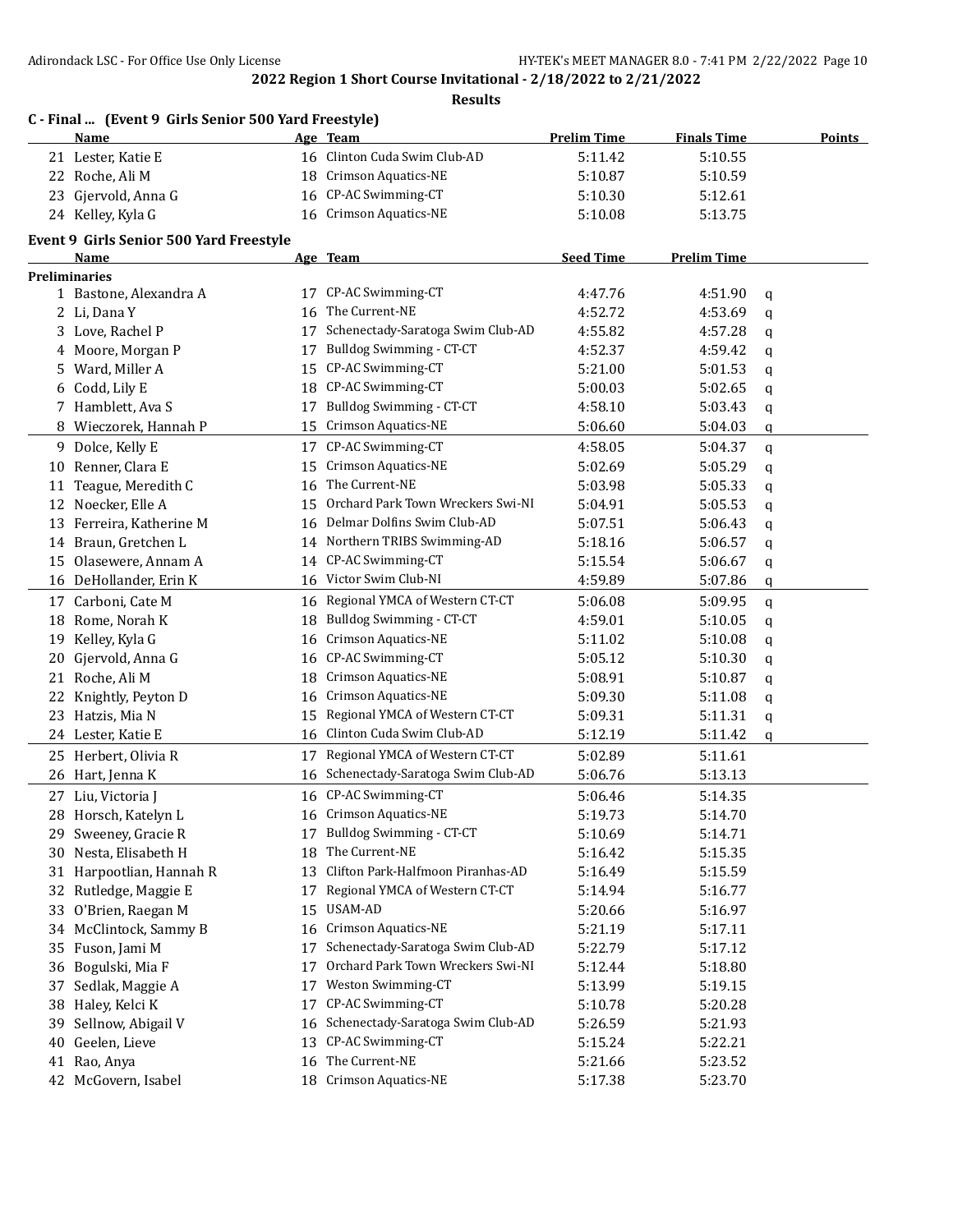**Results**

# **Preliminaries ... (Event 9 Girls Senior 500 Yard Freestyle)**

|                  | Name                                           |    | Age Team                             | <b>Seed Time</b>   | <b>Prelim Time</b> |                         |
|------------------|------------------------------------------------|----|--------------------------------------|--------------------|--------------------|-------------------------|
|                  | 43 Falder, Sarah J                             | 17 | Regional YMCA of Western CT-CT       | 5:06.86            | 5:23.79            |                         |
|                  | 44 Spataro, Alexandra G                        | 17 | CP-AC Swimming-CT                    | 5:11.54            | 5:24.06            |                         |
| 45               | Turner, Libby L                                | 15 | Weston Swimming-CT                   | 5:23.41            | 5:24.16            |                         |
|                  | 46 Michels, Delaney R                          | 15 | Clifton Park-Halfmoon Piranhas-AD    | 5:25.99            | 5:25.13            |                         |
| 47               | Gayle, Isabella C                              | 15 | Clifton Park-Halfmoon Piranhas-AD    | 5:25.99            | 5:25.93            |                         |
| 48               | McCord, Emily G                                | 17 | KingstonYMCA Hurricanes and Ul-AD    | 5:23.17            | 5:26.86            |                         |
| 49               | Tandlmayer, Ellie A                            | 16 | Schenectady-Saratoga Swim Club-AD    | 5:26.99            | 5:28.15            |                         |
| 50               | Dusseault, Abby B                              | 16 | Schenectady-Saratoga Swim Club-AD    | 5:39.44            | 5:29.02            |                         |
|                  | 51 Sands, Samantha B                           | 15 | Clifton Park-Halfmoon Piranhas-AD    | 5:14.26            | 5:29.79            |                         |
|                  | 52 Driscoll, Kenzie R                          | 17 | The Current-NE                       | 5:11.56            | 5:30.17            |                         |
|                  | 53 Lezinsky, Addison V                         | 14 | Bulldog Swimming - CT-CT             | 5:24.34            | 5:31.03            |                         |
|                  | 54 Schloth, Katie I                            | 15 | Clifton Park-Halfmoon Piranhas-AD    | 5:25.99            | 5:32.20            |                         |
|                  | 55 Owens, Kaci C                               | 17 | Clifton Park-Halfmoon Piranhas-AD    | 5:25.99            | 5:36.75            |                         |
|                  | 56 Zhang, Stella Y                             | 14 | Clifton Park-Halfmoon Piranhas-AD    | 5:25.99            | 5:42.26            |                         |
|                  | 57 Klaus, Aileen M                             | 17 | Schenectady-Saratoga Swim Club-AD    | 5:28.24            | 5:43.55            |                         |
|                  | 58 McCoy, Sophia H                             | 15 | Clifton Park-Halfmoon Piranhas-AD    | 5:25.99            | 5:49.82            |                         |
| 59               | Splendido, Lily K                              | 14 | Schenectady-Saratoga Swim Club-AD    | 5:55.71            | 5:53.78            |                         |
|                  | 60 Krein, Ava M                                | 15 | Schenectady-Saratoga Swim Club-AD    | 6:12.68            | 5:57.56            |                         |
|                  | 61 Cho, Caitlin E                              | 16 | Schenectady-Saratoga Swim Club-AD    | 5:54.96            | 5:57.93            |                         |
|                  | 62 Watson, Avery K                             | 14 | Schenectady-Saratoga Swim Club-AD    | 5:54.46            | 6:02.27            |                         |
|                  | 63 MacDonald, Holly G                          |    | 15 Schenectady-Saratoga Swim Club-AD | 6:27.86            | 6:19.54            |                         |
|                  | <b>Event 10 Boys Senior 500 Yard Freestyle</b> |    |                                      |                    |                    |                         |
|                  | <b>Name</b>                                    |    | Age Team                             | <b>Prelim Time</b> | <b>Finals Time</b> | <b>Points</b>           |
| A - Final        |                                                |    |                                      |                    |                    |                         |
|                  | 1 Lenoce, Parker R                             |    | 16 CP-AC Swimming-CT                 | 4:42.05            | 4:30.53            | 20                      |
|                  | 2 Lee, Elliot S                                | 15 | Unattached-CT                        | 4:35.83            | 4:37.10            | 17                      |
|                  | 3 Mostofi, Michael V                           | 17 | CP-AC Swimming-CT                    | 4:43.42            | 4:39.10            | 16                      |
|                  | 4 Bijleveld, Lukas A                           | 17 | Bulldog Swimming - CT-CT             | 4:43.22            | 4:42.11            | 15                      |
| 5.               | Nowicki, Justin J                              | 16 | Victor Swim Club-NI                  | 4:43.30            | 4:44.51            | 14                      |
|                  | 6 Godino, Daniel F                             | 16 | Regional YMCA of Western CT-CT       | 4:44.69            | 4:44.67            | 13                      |
|                  | 7 Noga, Eric C                                 | 17 | Clinton Cuda Swim Club-AD            | 4:43.80            | 4:47.84            | 12                      |
|                  | 8 Henry, Finn M                                | 17 | Unattached-CT                        | 4:43.70            | 4:50.02            | 11                      |
| <b>B</b> - Final |                                                |    |                                      |                    |                    |                         |
|                  | 9 Huang, Hubert                                | 17 | The Current-NE                       | 4:45.03            | 4:38.86            | 9                       |
|                  | 10 Todorovic, Marko A                          | 17 | CP-AC Swimming-CT                    | 4:47.29            | 4:41.43            | 7                       |
|                  | 11 Campbell, Henry H                           |    | 16 Crimson Aquatics-NE               | 4:45.86            | 4:41.82            | 6                       |
|                  |                                                |    |                                      |                    |                    |                         |
|                  | 12 Malinovski, Matvey                          |    | 16 Crimson Aquatics-NE               | 4:53.52            | 4:45.56            | 5                       |
|                  | 13 Daly, Aiden T                               | 16 | Unattached-CT                        | 4:51.32            | 4:47.00            | 4                       |
|                  | 14 Mulgrew, William K                          | 15 | <b>Crimson Aquatics-NE</b>           | 4:50.84            | 4:47.33            | 3                       |
| 15               | Taft, Nathaniel H                              | 16 | Weston Swimming-CT                   | 4:46.51            | 4:47.48            | $\overline{\mathbf{c}}$ |
|                  | 16 Kim, Edward B                               | 16 | Unattached-CT                        | 4:45.81            | 4:47.99            | $\mathbf{1}$            |
| C - Final        |                                                |    |                                      |                    |                    |                         |
|                  | 17 Lewis, Graham M                             |    | 15 Unattached-CT                     | 4:56.83            | 4:48.46            |                         |
|                  | 18 Ventre, Jack P                              | 15 | Crimson Aquatics-NE                  | 4:54.14            | 4:49.94            |                         |
| 19               | Enes, Max J                                    | 14 | Unattached-CT                        | 4:59.17            | 4:49.97            |                         |
| 20               | Nelson, Quinn M                                | 14 | Schenectady-Saratoga Swim Club-AD    | 4:54.25            | 4:50.27            |                         |
|                  | 21 Moulson, William J                          | 15 | Crimson Aquatics-NE                  | 4:59.24            | 4:58.97            |                         |
|                  | 22 Drienik, Alex                               | 16 | CP-AC Swimming-CT                    | 5:02.89            | 5:06.12            |                         |
|                  | 23 Conners, Aedan G                            | 15 | Unattached-CT                        | 5:09.90            | 5:09.24            |                         |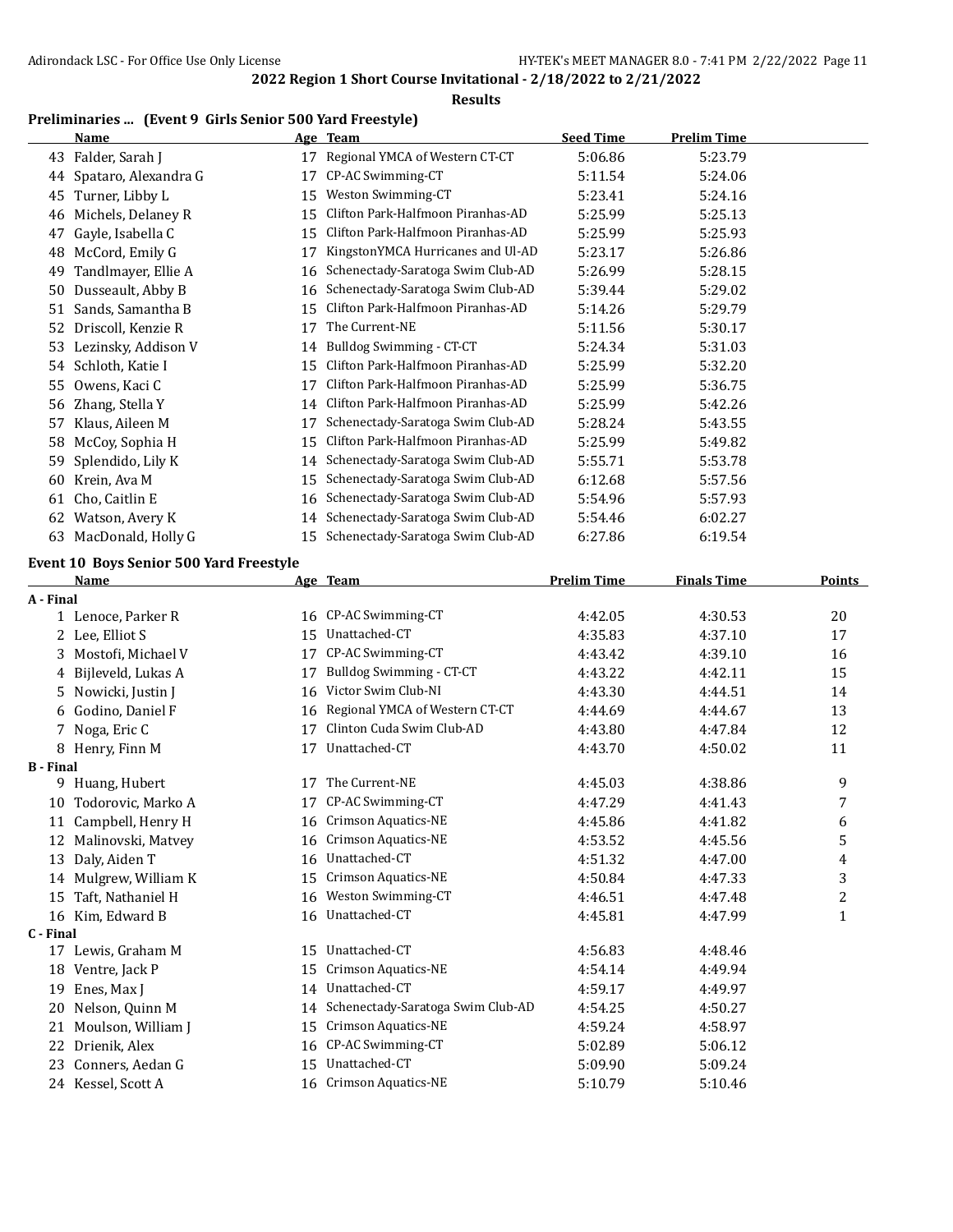#### **Results**

# **Event 10 Boys Senior 500 Yard Freestyle**

| Preliminaries<br>15 Unattached-CT<br>1 Lee, Elliot S<br>4:43.26<br>4:35.83<br>q<br>CP-AC Swimming-CT<br>2 Lenoce, Parker R<br>4:30.66<br>4:42.05<br>16<br>q<br>Bulldog Swimming - CT-CT<br>Bijleveld, Lukas A<br>4:44.81<br>4:43.22<br>3<br>17<br>q<br>Victor Swim Club-NI<br>4 Nowicki, Justin J<br>4:38.75<br>4:43.30<br>16<br>q<br>CP-AC Swimming-CT<br>Mostofi, Michael V<br>4:35.98<br>4:43.42<br>5<br>17<br>q<br>Unattached-CT<br>Henry, Finn M<br>4:35.29<br>4:43.70<br>17<br>6<br>q<br>Clinton Cuda Swim Club-AD<br>4:43.80<br>7 Noga, Eric C<br>4:43.65<br>17<br>q<br>Regional YMCA of Western CT-CT<br>8 Godino, Daniel F<br>4:38.92<br>4:44.69<br>16<br>q<br>The Current-NE<br>Huang, Hubert<br>4:30.60<br>4:45.03<br>9<br>17<br>$\mathbf{q}$<br>Unattached-CT<br>Kim, Edward B<br>4:45.03<br>4:45.81<br>10<br>16<br>q<br>Crimson Aquatics-NE<br>Campbell, Henry H<br>4:47.88<br>4:45.86<br>16<br>11<br>q<br>Weston Swimming-CT<br>Taft, Nathaniel H<br>4:44.64<br>4:46.51<br>12<br>16<br>q<br>CP-AC Swimming-CT<br>Todorovic, Marko A<br>13<br>4:34.48<br>4:47.29<br>17<br>q<br>Crimson Aquatics-NE<br>14 Mulgrew, William K<br>15<br>4:49.59<br>4:50.84<br>q<br>Unattached-CT<br>Daly, Aiden T<br>4:40.52<br>4:51.32<br>15<br>16<br>q<br>Crimson Aquatics-NE<br>16 Malinovski, Matvey<br>4:55.10<br>4:53.52<br>16<br>q<br><b>Crimson Aquatics-NE</b><br>17 Ventre, Jack P<br>4:53.05<br>4:54.14<br>15<br>q<br>Schenectady-Saratoga Swim Club-AD<br>Nelson, Quinn M<br>4:56.72<br>4:54.25<br>18<br>14<br>q<br>Unattached-CT<br>19 Lewis, Graham M<br>4:55.95<br>4:56.83<br>15<br>q<br>Unattached-CT<br>20<br>Enes, Max J<br>4:57.05<br>4:59.17<br>14<br>q<br>21 Moulson, William J<br>Crimson Aquatics-NE<br>5:08.00<br>4:59.24<br>15<br>q<br>CP-AC Swimming-CT<br>22 Drienik, Alex<br>4:55.32<br>5:02.89<br>16<br>q<br>Orchard Park Town Wreckers Swi-NI<br>23 Adams, Marshall B<br>5:03.03<br>17<br>5:06.90<br>q<br>24 Shaer, Ben Z<br>16 Crimson Aquatics-NE<br>4:58.70<br>5:07.76<br>q<br>15 Unattached-CT<br>25 Conners, Aedan G<br>5:08.51<br>5:09.90<br>26 Kessel, Scott A<br>Crimson Aquatics-NE<br>4:58.38<br>5:10.79<br>16<br>Schenectady-Saratoga Swim Club-AD<br>27 Gregory, John D<br>5:21.42<br>5:20.76<br>14<br>Schenectady-Saratoga Swim Club-AD<br>O'Keeffe, Grant P<br>5:30.06<br>5:32.64<br>28<br>12<br>13 Schenectady-Saratoga Swim Club-AD<br>29 Epperson, Xhayne D<br>6:06.04<br>5:59.16<br><b>Event 11 Girls Senior 100 Yard Breaststroke</b><br><b>Prelim Time</b><br><b>Finals Time</b><br>Name<br>Age Team<br><b>Points</b><br>A - Final<br>17 CP-AC Swimming-CT<br>1 Holmes, Kaitlyn A<br>1:03.59<br>1:03.49<br>20<br>16 The Current-NE<br>2 Bernard, Sarah J<br>1:06.32<br>1:05.21<br>17<br>18 Crimson Aquatics-NE<br>Dator, Kelsa C<br>1:06.57<br>1:06.11<br>16<br>CP-AC Swimming-CT<br>15<br>4 Ward, Miller A<br>15<br>1:07.49<br>1:06.39<br>Crimson Aquatics-NE<br>White, Alden E<br>14<br>1:06.37<br>1:06.51<br>16<br>5<br>Clifton Park-Halfmoon Piranhas-AD<br>6 Gao, Sophia<br>13<br>13<br>1:07.33<br>1:07.20<br>Clifton Park-Halfmoon Piranhas-AD<br>Gilbert, Kendall G<br>12<br>1:06.73<br>1:07.42<br>7<br>16<br>16 CP-AC Swimming-CT<br>Hobert, Sabrina M<br>11<br>1:07.34<br>1:08.09<br>8<br><b>B</b> - Final<br>Victor Swim Club-NI<br>9 Pathammavong, Suriya A<br>9<br>1:08.40<br>1:07.00<br>17<br>Crimson Aquatics-NE<br>7<br>10 White, Quinn K<br>1:08.54<br>1:07.56<br>14<br>Orchard Park Town Wreckers Swi-NI<br>Kassirer, Natalie G<br>1:08.76<br>1:07.86<br>6<br>11<br>16<br>Crimson Aquatics-NE<br>Neilly, Claire E<br>1:08.90<br>1:08.55<br>5<br>12<br>16<br>Weston Swimming-CT<br>Kopis, Adele K<br>4<br>13<br>1:08.24<br>1:08.96<br>16<br>CP-AC Swimming-CT<br>3<br>14 Li, Caterina S<br>1:08.10<br>1:09.41<br>17<br>Crimson Aquatics-NE<br>2<br>15 McClintock, Sammy B<br>1:08.57<br>1:09.82<br>16 | Name | Age Team | <b>Seed Time</b> | <b>Prelim Time</b> |  |
|-------------------------------------------------------------------------------------------------------------------------------------------------------------------------------------------------------------------------------------------------------------------------------------------------------------------------------------------------------------------------------------------------------------------------------------------------------------------------------------------------------------------------------------------------------------------------------------------------------------------------------------------------------------------------------------------------------------------------------------------------------------------------------------------------------------------------------------------------------------------------------------------------------------------------------------------------------------------------------------------------------------------------------------------------------------------------------------------------------------------------------------------------------------------------------------------------------------------------------------------------------------------------------------------------------------------------------------------------------------------------------------------------------------------------------------------------------------------------------------------------------------------------------------------------------------------------------------------------------------------------------------------------------------------------------------------------------------------------------------------------------------------------------------------------------------------------------------------------------------------------------------------------------------------------------------------------------------------------------------------------------------------------------------------------------------------------------------------------------------------------------------------------------------------------------------------------------------------------------------------------------------------------------------------------------------------------------------------------------------------------------------------------------------------------------------------------------------------------------------------------------------------------------------------------------------------------------------------------------------------------------------------------------------------------------------------------------------------------------------------------------------------------------------------------------------------------------------------------------------------------------------------------------------------------------------------------------------------------------------------------------------------------------------------------------------------------------------------------------------------------------------------------------------------------------------------------------------------------------------------------------------------------------------------------------------------------------------------------------------------------------------------------------------------------------------------------------------------------------------------------------------------------------------------------------------------------------------------------------------------------------------------------------------------------------------------------------------------------------------------------------------------------------------------------------------------------------------------------------------------|------|----------|------------------|--------------------|--|
|                                                                                                                                                                                                                                                                                                                                                                                                                                                                                                                                                                                                                                                                                                                                                                                                                                                                                                                                                                                                                                                                                                                                                                                                                                                                                                                                                                                                                                                                                                                                                                                                                                                                                                                                                                                                                                                                                                                                                                                                                                                                                                                                                                                                                                                                                                                                                                                                                                                                                                                                                                                                                                                                                                                                                                                                                                                                                                                                                                                                                                                                                                                                                                                                                                                                                                                                                                                                                                                                                                                                                                                                                                                                                                                                                                                                                                                                   |      |          |                  |                    |  |
|                                                                                                                                                                                                                                                                                                                                                                                                                                                                                                                                                                                                                                                                                                                                                                                                                                                                                                                                                                                                                                                                                                                                                                                                                                                                                                                                                                                                                                                                                                                                                                                                                                                                                                                                                                                                                                                                                                                                                                                                                                                                                                                                                                                                                                                                                                                                                                                                                                                                                                                                                                                                                                                                                                                                                                                                                                                                                                                                                                                                                                                                                                                                                                                                                                                                                                                                                                                                                                                                                                                                                                                                                                                                                                                                                                                                                                                                   |      |          |                  |                    |  |
|                                                                                                                                                                                                                                                                                                                                                                                                                                                                                                                                                                                                                                                                                                                                                                                                                                                                                                                                                                                                                                                                                                                                                                                                                                                                                                                                                                                                                                                                                                                                                                                                                                                                                                                                                                                                                                                                                                                                                                                                                                                                                                                                                                                                                                                                                                                                                                                                                                                                                                                                                                                                                                                                                                                                                                                                                                                                                                                                                                                                                                                                                                                                                                                                                                                                                                                                                                                                                                                                                                                                                                                                                                                                                                                                                                                                                                                                   |      |          |                  |                    |  |
|                                                                                                                                                                                                                                                                                                                                                                                                                                                                                                                                                                                                                                                                                                                                                                                                                                                                                                                                                                                                                                                                                                                                                                                                                                                                                                                                                                                                                                                                                                                                                                                                                                                                                                                                                                                                                                                                                                                                                                                                                                                                                                                                                                                                                                                                                                                                                                                                                                                                                                                                                                                                                                                                                                                                                                                                                                                                                                                                                                                                                                                                                                                                                                                                                                                                                                                                                                                                                                                                                                                                                                                                                                                                                                                                                                                                                                                                   |      |          |                  |                    |  |
|                                                                                                                                                                                                                                                                                                                                                                                                                                                                                                                                                                                                                                                                                                                                                                                                                                                                                                                                                                                                                                                                                                                                                                                                                                                                                                                                                                                                                                                                                                                                                                                                                                                                                                                                                                                                                                                                                                                                                                                                                                                                                                                                                                                                                                                                                                                                                                                                                                                                                                                                                                                                                                                                                                                                                                                                                                                                                                                                                                                                                                                                                                                                                                                                                                                                                                                                                                                                                                                                                                                                                                                                                                                                                                                                                                                                                                                                   |      |          |                  |                    |  |
|                                                                                                                                                                                                                                                                                                                                                                                                                                                                                                                                                                                                                                                                                                                                                                                                                                                                                                                                                                                                                                                                                                                                                                                                                                                                                                                                                                                                                                                                                                                                                                                                                                                                                                                                                                                                                                                                                                                                                                                                                                                                                                                                                                                                                                                                                                                                                                                                                                                                                                                                                                                                                                                                                                                                                                                                                                                                                                                                                                                                                                                                                                                                                                                                                                                                                                                                                                                                                                                                                                                                                                                                                                                                                                                                                                                                                                                                   |      |          |                  |                    |  |
|                                                                                                                                                                                                                                                                                                                                                                                                                                                                                                                                                                                                                                                                                                                                                                                                                                                                                                                                                                                                                                                                                                                                                                                                                                                                                                                                                                                                                                                                                                                                                                                                                                                                                                                                                                                                                                                                                                                                                                                                                                                                                                                                                                                                                                                                                                                                                                                                                                                                                                                                                                                                                                                                                                                                                                                                                                                                                                                                                                                                                                                                                                                                                                                                                                                                                                                                                                                                                                                                                                                                                                                                                                                                                                                                                                                                                                                                   |      |          |                  |                    |  |
|                                                                                                                                                                                                                                                                                                                                                                                                                                                                                                                                                                                                                                                                                                                                                                                                                                                                                                                                                                                                                                                                                                                                                                                                                                                                                                                                                                                                                                                                                                                                                                                                                                                                                                                                                                                                                                                                                                                                                                                                                                                                                                                                                                                                                                                                                                                                                                                                                                                                                                                                                                                                                                                                                                                                                                                                                                                                                                                                                                                                                                                                                                                                                                                                                                                                                                                                                                                                                                                                                                                                                                                                                                                                                                                                                                                                                                                                   |      |          |                  |                    |  |
|                                                                                                                                                                                                                                                                                                                                                                                                                                                                                                                                                                                                                                                                                                                                                                                                                                                                                                                                                                                                                                                                                                                                                                                                                                                                                                                                                                                                                                                                                                                                                                                                                                                                                                                                                                                                                                                                                                                                                                                                                                                                                                                                                                                                                                                                                                                                                                                                                                                                                                                                                                                                                                                                                                                                                                                                                                                                                                                                                                                                                                                                                                                                                                                                                                                                                                                                                                                                                                                                                                                                                                                                                                                                                                                                                                                                                                                                   |      |          |                  |                    |  |
|                                                                                                                                                                                                                                                                                                                                                                                                                                                                                                                                                                                                                                                                                                                                                                                                                                                                                                                                                                                                                                                                                                                                                                                                                                                                                                                                                                                                                                                                                                                                                                                                                                                                                                                                                                                                                                                                                                                                                                                                                                                                                                                                                                                                                                                                                                                                                                                                                                                                                                                                                                                                                                                                                                                                                                                                                                                                                                                                                                                                                                                                                                                                                                                                                                                                                                                                                                                                                                                                                                                                                                                                                                                                                                                                                                                                                                                                   |      |          |                  |                    |  |
|                                                                                                                                                                                                                                                                                                                                                                                                                                                                                                                                                                                                                                                                                                                                                                                                                                                                                                                                                                                                                                                                                                                                                                                                                                                                                                                                                                                                                                                                                                                                                                                                                                                                                                                                                                                                                                                                                                                                                                                                                                                                                                                                                                                                                                                                                                                                                                                                                                                                                                                                                                                                                                                                                                                                                                                                                                                                                                                                                                                                                                                                                                                                                                                                                                                                                                                                                                                                                                                                                                                                                                                                                                                                                                                                                                                                                                                                   |      |          |                  |                    |  |
|                                                                                                                                                                                                                                                                                                                                                                                                                                                                                                                                                                                                                                                                                                                                                                                                                                                                                                                                                                                                                                                                                                                                                                                                                                                                                                                                                                                                                                                                                                                                                                                                                                                                                                                                                                                                                                                                                                                                                                                                                                                                                                                                                                                                                                                                                                                                                                                                                                                                                                                                                                                                                                                                                                                                                                                                                                                                                                                                                                                                                                                                                                                                                                                                                                                                                                                                                                                                                                                                                                                                                                                                                                                                                                                                                                                                                                                                   |      |          |                  |                    |  |
|                                                                                                                                                                                                                                                                                                                                                                                                                                                                                                                                                                                                                                                                                                                                                                                                                                                                                                                                                                                                                                                                                                                                                                                                                                                                                                                                                                                                                                                                                                                                                                                                                                                                                                                                                                                                                                                                                                                                                                                                                                                                                                                                                                                                                                                                                                                                                                                                                                                                                                                                                                                                                                                                                                                                                                                                                                                                                                                                                                                                                                                                                                                                                                                                                                                                                                                                                                                                                                                                                                                                                                                                                                                                                                                                                                                                                                                                   |      |          |                  |                    |  |
|                                                                                                                                                                                                                                                                                                                                                                                                                                                                                                                                                                                                                                                                                                                                                                                                                                                                                                                                                                                                                                                                                                                                                                                                                                                                                                                                                                                                                                                                                                                                                                                                                                                                                                                                                                                                                                                                                                                                                                                                                                                                                                                                                                                                                                                                                                                                                                                                                                                                                                                                                                                                                                                                                                                                                                                                                                                                                                                                                                                                                                                                                                                                                                                                                                                                                                                                                                                                                                                                                                                                                                                                                                                                                                                                                                                                                                                                   |      |          |                  |                    |  |
|                                                                                                                                                                                                                                                                                                                                                                                                                                                                                                                                                                                                                                                                                                                                                                                                                                                                                                                                                                                                                                                                                                                                                                                                                                                                                                                                                                                                                                                                                                                                                                                                                                                                                                                                                                                                                                                                                                                                                                                                                                                                                                                                                                                                                                                                                                                                                                                                                                                                                                                                                                                                                                                                                                                                                                                                                                                                                                                                                                                                                                                                                                                                                                                                                                                                                                                                                                                                                                                                                                                                                                                                                                                                                                                                                                                                                                                                   |      |          |                  |                    |  |
|                                                                                                                                                                                                                                                                                                                                                                                                                                                                                                                                                                                                                                                                                                                                                                                                                                                                                                                                                                                                                                                                                                                                                                                                                                                                                                                                                                                                                                                                                                                                                                                                                                                                                                                                                                                                                                                                                                                                                                                                                                                                                                                                                                                                                                                                                                                                                                                                                                                                                                                                                                                                                                                                                                                                                                                                                                                                                                                                                                                                                                                                                                                                                                                                                                                                                                                                                                                                                                                                                                                                                                                                                                                                                                                                                                                                                                                                   |      |          |                  |                    |  |
|                                                                                                                                                                                                                                                                                                                                                                                                                                                                                                                                                                                                                                                                                                                                                                                                                                                                                                                                                                                                                                                                                                                                                                                                                                                                                                                                                                                                                                                                                                                                                                                                                                                                                                                                                                                                                                                                                                                                                                                                                                                                                                                                                                                                                                                                                                                                                                                                                                                                                                                                                                                                                                                                                                                                                                                                                                                                                                                                                                                                                                                                                                                                                                                                                                                                                                                                                                                                                                                                                                                                                                                                                                                                                                                                                                                                                                                                   |      |          |                  |                    |  |
|                                                                                                                                                                                                                                                                                                                                                                                                                                                                                                                                                                                                                                                                                                                                                                                                                                                                                                                                                                                                                                                                                                                                                                                                                                                                                                                                                                                                                                                                                                                                                                                                                                                                                                                                                                                                                                                                                                                                                                                                                                                                                                                                                                                                                                                                                                                                                                                                                                                                                                                                                                                                                                                                                                                                                                                                                                                                                                                                                                                                                                                                                                                                                                                                                                                                                                                                                                                                                                                                                                                                                                                                                                                                                                                                                                                                                                                                   |      |          |                  |                    |  |
|                                                                                                                                                                                                                                                                                                                                                                                                                                                                                                                                                                                                                                                                                                                                                                                                                                                                                                                                                                                                                                                                                                                                                                                                                                                                                                                                                                                                                                                                                                                                                                                                                                                                                                                                                                                                                                                                                                                                                                                                                                                                                                                                                                                                                                                                                                                                                                                                                                                                                                                                                                                                                                                                                                                                                                                                                                                                                                                                                                                                                                                                                                                                                                                                                                                                                                                                                                                                                                                                                                                                                                                                                                                                                                                                                                                                                                                                   |      |          |                  |                    |  |
|                                                                                                                                                                                                                                                                                                                                                                                                                                                                                                                                                                                                                                                                                                                                                                                                                                                                                                                                                                                                                                                                                                                                                                                                                                                                                                                                                                                                                                                                                                                                                                                                                                                                                                                                                                                                                                                                                                                                                                                                                                                                                                                                                                                                                                                                                                                                                                                                                                                                                                                                                                                                                                                                                                                                                                                                                                                                                                                                                                                                                                                                                                                                                                                                                                                                                                                                                                                                                                                                                                                                                                                                                                                                                                                                                                                                                                                                   |      |          |                  |                    |  |
|                                                                                                                                                                                                                                                                                                                                                                                                                                                                                                                                                                                                                                                                                                                                                                                                                                                                                                                                                                                                                                                                                                                                                                                                                                                                                                                                                                                                                                                                                                                                                                                                                                                                                                                                                                                                                                                                                                                                                                                                                                                                                                                                                                                                                                                                                                                                                                                                                                                                                                                                                                                                                                                                                                                                                                                                                                                                                                                                                                                                                                                                                                                                                                                                                                                                                                                                                                                                                                                                                                                                                                                                                                                                                                                                                                                                                                                                   |      |          |                  |                    |  |
|                                                                                                                                                                                                                                                                                                                                                                                                                                                                                                                                                                                                                                                                                                                                                                                                                                                                                                                                                                                                                                                                                                                                                                                                                                                                                                                                                                                                                                                                                                                                                                                                                                                                                                                                                                                                                                                                                                                                                                                                                                                                                                                                                                                                                                                                                                                                                                                                                                                                                                                                                                                                                                                                                                                                                                                                                                                                                                                                                                                                                                                                                                                                                                                                                                                                                                                                                                                                                                                                                                                                                                                                                                                                                                                                                                                                                                                                   |      |          |                  |                    |  |
|                                                                                                                                                                                                                                                                                                                                                                                                                                                                                                                                                                                                                                                                                                                                                                                                                                                                                                                                                                                                                                                                                                                                                                                                                                                                                                                                                                                                                                                                                                                                                                                                                                                                                                                                                                                                                                                                                                                                                                                                                                                                                                                                                                                                                                                                                                                                                                                                                                                                                                                                                                                                                                                                                                                                                                                                                                                                                                                                                                                                                                                                                                                                                                                                                                                                                                                                                                                                                                                                                                                                                                                                                                                                                                                                                                                                                                                                   |      |          |                  |                    |  |
|                                                                                                                                                                                                                                                                                                                                                                                                                                                                                                                                                                                                                                                                                                                                                                                                                                                                                                                                                                                                                                                                                                                                                                                                                                                                                                                                                                                                                                                                                                                                                                                                                                                                                                                                                                                                                                                                                                                                                                                                                                                                                                                                                                                                                                                                                                                                                                                                                                                                                                                                                                                                                                                                                                                                                                                                                                                                                                                                                                                                                                                                                                                                                                                                                                                                                                                                                                                                                                                                                                                                                                                                                                                                                                                                                                                                                                                                   |      |          |                  |                    |  |
|                                                                                                                                                                                                                                                                                                                                                                                                                                                                                                                                                                                                                                                                                                                                                                                                                                                                                                                                                                                                                                                                                                                                                                                                                                                                                                                                                                                                                                                                                                                                                                                                                                                                                                                                                                                                                                                                                                                                                                                                                                                                                                                                                                                                                                                                                                                                                                                                                                                                                                                                                                                                                                                                                                                                                                                                                                                                                                                                                                                                                                                                                                                                                                                                                                                                                                                                                                                                                                                                                                                                                                                                                                                                                                                                                                                                                                                                   |      |          |                  |                    |  |
|                                                                                                                                                                                                                                                                                                                                                                                                                                                                                                                                                                                                                                                                                                                                                                                                                                                                                                                                                                                                                                                                                                                                                                                                                                                                                                                                                                                                                                                                                                                                                                                                                                                                                                                                                                                                                                                                                                                                                                                                                                                                                                                                                                                                                                                                                                                                                                                                                                                                                                                                                                                                                                                                                                                                                                                                                                                                                                                                                                                                                                                                                                                                                                                                                                                                                                                                                                                                                                                                                                                                                                                                                                                                                                                                                                                                                                                                   |      |          |                  |                    |  |
|                                                                                                                                                                                                                                                                                                                                                                                                                                                                                                                                                                                                                                                                                                                                                                                                                                                                                                                                                                                                                                                                                                                                                                                                                                                                                                                                                                                                                                                                                                                                                                                                                                                                                                                                                                                                                                                                                                                                                                                                                                                                                                                                                                                                                                                                                                                                                                                                                                                                                                                                                                                                                                                                                                                                                                                                                                                                                                                                                                                                                                                                                                                                                                                                                                                                                                                                                                                                                                                                                                                                                                                                                                                                                                                                                                                                                                                                   |      |          |                  |                    |  |
|                                                                                                                                                                                                                                                                                                                                                                                                                                                                                                                                                                                                                                                                                                                                                                                                                                                                                                                                                                                                                                                                                                                                                                                                                                                                                                                                                                                                                                                                                                                                                                                                                                                                                                                                                                                                                                                                                                                                                                                                                                                                                                                                                                                                                                                                                                                                                                                                                                                                                                                                                                                                                                                                                                                                                                                                                                                                                                                                                                                                                                                                                                                                                                                                                                                                                                                                                                                                                                                                                                                                                                                                                                                                                                                                                                                                                                                                   |      |          |                  |                    |  |
|                                                                                                                                                                                                                                                                                                                                                                                                                                                                                                                                                                                                                                                                                                                                                                                                                                                                                                                                                                                                                                                                                                                                                                                                                                                                                                                                                                                                                                                                                                                                                                                                                                                                                                                                                                                                                                                                                                                                                                                                                                                                                                                                                                                                                                                                                                                                                                                                                                                                                                                                                                                                                                                                                                                                                                                                                                                                                                                                                                                                                                                                                                                                                                                                                                                                                                                                                                                                                                                                                                                                                                                                                                                                                                                                                                                                                                                                   |      |          |                  |                    |  |
|                                                                                                                                                                                                                                                                                                                                                                                                                                                                                                                                                                                                                                                                                                                                                                                                                                                                                                                                                                                                                                                                                                                                                                                                                                                                                                                                                                                                                                                                                                                                                                                                                                                                                                                                                                                                                                                                                                                                                                                                                                                                                                                                                                                                                                                                                                                                                                                                                                                                                                                                                                                                                                                                                                                                                                                                                                                                                                                                                                                                                                                                                                                                                                                                                                                                                                                                                                                                                                                                                                                                                                                                                                                                                                                                                                                                                                                                   |      |          |                  |                    |  |
|                                                                                                                                                                                                                                                                                                                                                                                                                                                                                                                                                                                                                                                                                                                                                                                                                                                                                                                                                                                                                                                                                                                                                                                                                                                                                                                                                                                                                                                                                                                                                                                                                                                                                                                                                                                                                                                                                                                                                                                                                                                                                                                                                                                                                                                                                                                                                                                                                                                                                                                                                                                                                                                                                                                                                                                                                                                                                                                                                                                                                                                                                                                                                                                                                                                                                                                                                                                                                                                                                                                                                                                                                                                                                                                                                                                                                                                                   |      |          |                  |                    |  |
|                                                                                                                                                                                                                                                                                                                                                                                                                                                                                                                                                                                                                                                                                                                                                                                                                                                                                                                                                                                                                                                                                                                                                                                                                                                                                                                                                                                                                                                                                                                                                                                                                                                                                                                                                                                                                                                                                                                                                                                                                                                                                                                                                                                                                                                                                                                                                                                                                                                                                                                                                                                                                                                                                                                                                                                                                                                                                                                                                                                                                                                                                                                                                                                                                                                                                                                                                                                                                                                                                                                                                                                                                                                                                                                                                                                                                                                                   |      |          |                  |                    |  |
|                                                                                                                                                                                                                                                                                                                                                                                                                                                                                                                                                                                                                                                                                                                                                                                                                                                                                                                                                                                                                                                                                                                                                                                                                                                                                                                                                                                                                                                                                                                                                                                                                                                                                                                                                                                                                                                                                                                                                                                                                                                                                                                                                                                                                                                                                                                                                                                                                                                                                                                                                                                                                                                                                                                                                                                                                                                                                                                                                                                                                                                                                                                                                                                                                                                                                                                                                                                                                                                                                                                                                                                                                                                                                                                                                                                                                                                                   |      |          |                  |                    |  |
|                                                                                                                                                                                                                                                                                                                                                                                                                                                                                                                                                                                                                                                                                                                                                                                                                                                                                                                                                                                                                                                                                                                                                                                                                                                                                                                                                                                                                                                                                                                                                                                                                                                                                                                                                                                                                                                                                                                                                                                                                                                                                                                                                                                                                                                                                                                                                                                                                                                                                                                                                                                                                                                                                                                                                                                                                                                                                                                                                                                                                                                                                                                                                                                                                                                                                                                                                                                                                                                                                                                                                                                                                                                                                                                                                                                                                                                                   |      |          |                  |                    |  |
|                                                                                                                                                                                                                                                                                                                                                                                                                                                                                                                                                                                                                                                                                                                                                                                                                                                                                                                                                                                                                                                                                                                                                                                                                                                                                                                                                                                                                                                                                                                                                                                                                                                                                                                                                                                                                                                                                                                                                                                                                                                                                                                                                                                                                                                                                                                                                                                                                                                                                                                                                                                                                                                                                                                                                                                                                                                                                                                                                                                                                                                                                                                                                                                                                                                                                                                                                                                                                                                                                                                                                                                                                                                                                                                                                                                                                                                                   |      |          |                  |                    |  |
|                                                                                                                                                                                                                                                                                                                                                                                                                                                                                                                                                                                                                                                                                                                                                                                                                                                                                                                                                                                                                                                                                                                                                                                                                                                                                                                                                                                                                                                                                                                                                                                                                                                                                                                                                                                                                                                                                                                                                                                                                                                                                                                                                                                                                                                                                                                                                                                                                                                                                                                                                                                                                                                                                                                                                                                                                                                                                                                                                                                                                                                                                                                                                                                                                                                                                                                                                                                                                                                                                                                                                                                                                                                                                                                                                                                                                                                                   |      |          |                  |                    |  |
|                                                                                                                                                                                                                                                                                                                                                                                                                                                                                                                                                                                                                                                                                                                                                                                                                                                                                                                                                                                                                                                                                                                                                                                                                                                                                                                                                                                                                                                                                                                                                                                                                                                                                                                                                                                                                                                                                                                                                                                                                                                                                                                                                                                                                                                                                                                                                                                                                                                                                                                                                                                                                                                                                                                                                                                                                                                                                                                                                                                                                                                                                                                                                                                                                                                                                                                                                                                                                                                                                                                                                                                                                                                                                                                                                                                                                                                                   |      |          |                  |                    |  |
|                                                                                                                                                                                                                                                                                                                                                                                                                                                                                                                                                                                                                                                                                                                                                                                                                                                                                                                                                                                                                                                                                                                                                                                                                                                                                                                                                                                                                                                                                                                                                                                                                                                                                                                                                                                                                                                                                                                                                                                                                                                                                                                                                                                                                                                                                                                                                                                                                                                                                                                                                                                                                                                                                                                                                                                                                                                                                                                                                                                                                                                                                                                                                                                                                                                                                                                                                                                                                                                                                                                                                                                                                                                                                                                                                                                                                                                                   |      |          |                  |                    |  |
|                                                                                                                                                                                                                                                                                                                                                                                                                                                                                                                                                                                                                                                                                                                                                                                                                                                                                                                                                                                                                                                                                                                                                                                                                                                                                                                                                                                                                                                                                                                                                                                                                                                                                                                                                                                                                                                                                                                                                                                                                                                                                                                                                                                                                                                                                                                                                                                                                                                                                                                                                                                                                                                                                                                                                                                                                                                                                                                                                                                                                                                                                                                                                                                                                                                                                                                                                                                                                                                                                                                                                                                                                                                                                                                                                                                                                                                                   |      |          |                  |                    |  |
|                                                                                                                                                                                                                                                                                                                                                                                                                                                                                                                                                                                                                                                                                                                                                                                                                                                                                                                                                                                                                                                                                                                                                                                                                                                                                                                                                                                                                                                                                                                                                                                                                                                                                                                                                                                                                                                                                                                                                                                                                                                                                                                                                                                                                                                                                                                                                                                                                                                                                                                                                                                                                                                                                                                                                                                                                                                                                                                                                                                                                                                                                                                                                                                                                                                                                                                                                                                                                                                                                                                                                                                                                                                                                                                                                                                                                                                                   |      |          |                  |                    |  |
|                                                                                                                                                                                                                                                                                                                                                                                                                                                                                                                                                                                                                                                                                                                                                                                                                                                                                                                                                                                                                                                                                                                                                                                                                                                                                                                                                                                                                                                                                                                                                                                                                                                                                                                                                                                                                                                                                                                                                                                                                                                                                                                                                                                                                                                                                                                                                                                                                                                                                                                                                                                                                                                                                                                                                                                                                                                                                                                                                                                                                                                                                                                                                                                                                                                                                                                                                                                                                                                                                                                                                                                                                                                                                                                                                                                                                                                                   |      |          |                  |                    |  |
|                                                                                                                                                                                                                                                                                                                                                                                                                                                                                                                                                                                                                                                                                                                                                                                                                                                                                                                                                                                                                                                                                                                                                                                                                                                                                                                                                                                                                                                                                                                                                                                                                                                                                                                                                                                                                                                                                                                                                                                                                                                                                                                                                                                                                                                                                                                                                                                                                                                                                                                                                                                                                                                                                                                                                                                                                                                                                                                                                                                                                                                                                                                                                                                                                                                                                                                                                                                                                                                                                                                                                                                                                                                                                                                                                                                                                                                                   |      |          |                  |                    |  |
|                                                                                                                                                                                                                                                                                                                                                                                                                                                                                                                                                                                                                                                                                                                                                                                                                                                                                                                                                                                                                                                                                                                                                                                                                                                                                                                                                                                                                                                                                                                                                                                                                                                                                                                                                                                                                                                                                                                                                                                                                                                                                                                                                                                                                                                                                                                                                                                                                                                                                                                                                                                                                                                                                                                                                                                                                                                                                                                                                                                                                                                                                                                                                                                                                                                                                                                                                                                                                                                                                                                                                                                                                                                                                                                                                                                                                                                                   |      |          |                  |                    |  |
|                                                                                                                                                                                                                                                                                                                                                                                                                                                                                                                                                                                                                                                                                                                                                                                                                                                                                                                                                                                                                                                                                                                                                                                                                                                                                                                                                                                                                                                                                                                                                                                                                                                                                                                                                                                                                                                                                                                                                                                                                                                                                                                                                                                                                                                                                                                                                                                                                                                                                                                                                                                                                                                                                                                                                                                                                                                                                                                                                                                                                                                                                                                                                                                                                                                                                                                                                                                                                                                                                                                                                                                                                                                                                                                                                                                                                                                                   |      |          |                  |                    |  |
|                                                                                                                                                                                                                                                                                                                                                                                                                                                                                                                                                                                                                                                                                                                                                                                                                                                                                                                                                                                                                                                                                                                                                                                                                                                                                                                                                                                                                                                                                                                                                                                                                                                                                                                                                                                                                                                                                                                                                                                                                                                                                                                                                                                                                                                                                                                                                                                                                                                                                                                                                                                                                                                                                                                                                                                                                                                                                                                                                                                                                                                                                                                                                                                                                                                                                                                                                                                                                                                                                                                                                                                                                                                                                                                                                                                                                                                                   |      |          |                  |                    |  |
|                                                                                                                                                                                                                                                                                                                                                                                                                                                                                                                                                                                                                                                                                                                                                                                                                                                                                                                                                                                                                                                                                                                                                                                                                                                                                                                                                                                                                                                                                                                                                                                                                                                                                                                                                                                                                                                                                                                                                                                                                                                                                                                                                                                                                                                                                                                                                                                                                                                                                                                                                                                                                                                                                                                                                                                                                                                                                                                                                                                                                                                                                                                                                                                                                                                                                                                                                                                                                                                                                                                                                                                                                                                                                                                                                                                                                                                                   |      |          |                  |                    |  |
|                                                                                                                                                                                                                                                                                                                                                                                                                                                                                                                                                                                                                                                                                                                                                                                                                                                                                                                                                                                                                                                                                                                                                                                                                                                                                                                                                                                                                                                                                                                                                                                                                                                                                                                                                                                                                                                                                                                                                                                                                                                                                                                                                                                                                                                                                                                                                                                                                                                                                                                                                                                                                                                                                                                                                                                                                                                                                                                                                                                                                                                                                                                                                                                                                                                                                                                                                                                                                                                                                                                                                                                                                                                                                                                                                                                                                                                                   |      |          |                  |                    |  |
|                                                                                                                                                                                                                                                                                                                                                                                                                                                                                                                                                                                                                                                                                                                                                                                                                                                                                                                                                                                                                                                                                                                                                                                                                                                                                                                                                                                                                                                                                                                                                                                                                                                                                                                                                                                                                                                                                                                                                                                                                                                                                                                                                                                                                                                                                                                                                                                                                                                                                                                                                                                                                                                                                                                                                                                                                                                                                                                                                                                                                                                                                                                                                                                                                                                                                                                                                                                                                                                                                                                                                                                                                                                                                                                                                                                                                                                                   |      |          |                  |                    |  |
|                                                                                                                                                                                                                                                                                                                                                                                                                                                                                                                                                                                                                                                                                                                                                                                                                                                                                                                                                                                                                                                                                                                                                                                                                                                                                                                                                                                                                                                                                                                                                                                                                                                                                                                                                                                                                                                                                                                                                                                                                                                                                                                                                                                                                                                                                                                                                                                                                                                                                                                                                                                                                                                                                                                                                                                                                                                                                                                                                                                                                                                                                                                                                                                                                                                                                                                                                                                                                                                                                                                                                                                                                                                                                                                                                                                                                                                                   |      |          |                  |                    |  |
|                                                                                                                                                                                                                                                                                                                                                                                                                                                                                                                                                                                                                                                                                                                                                                                                                                                                                                                                                                                                                                                                                                                                                                                                                                                                                                                                                                                                                                                                                                                                                                                                                                                                                                                                                                                                                                                                                                                                                                                                                                                                                                                                                                                                                                                                                                                                                                                                                                                                                                                                                                                                                                                                                                                                                                                                                                                                                                                                                                                                                                                                                                                                                                                                                                                                                                                                                                                                                                                                                                                                                                                                                                                                                                                                                                                                                                                                   |      |          |                  |                    |  |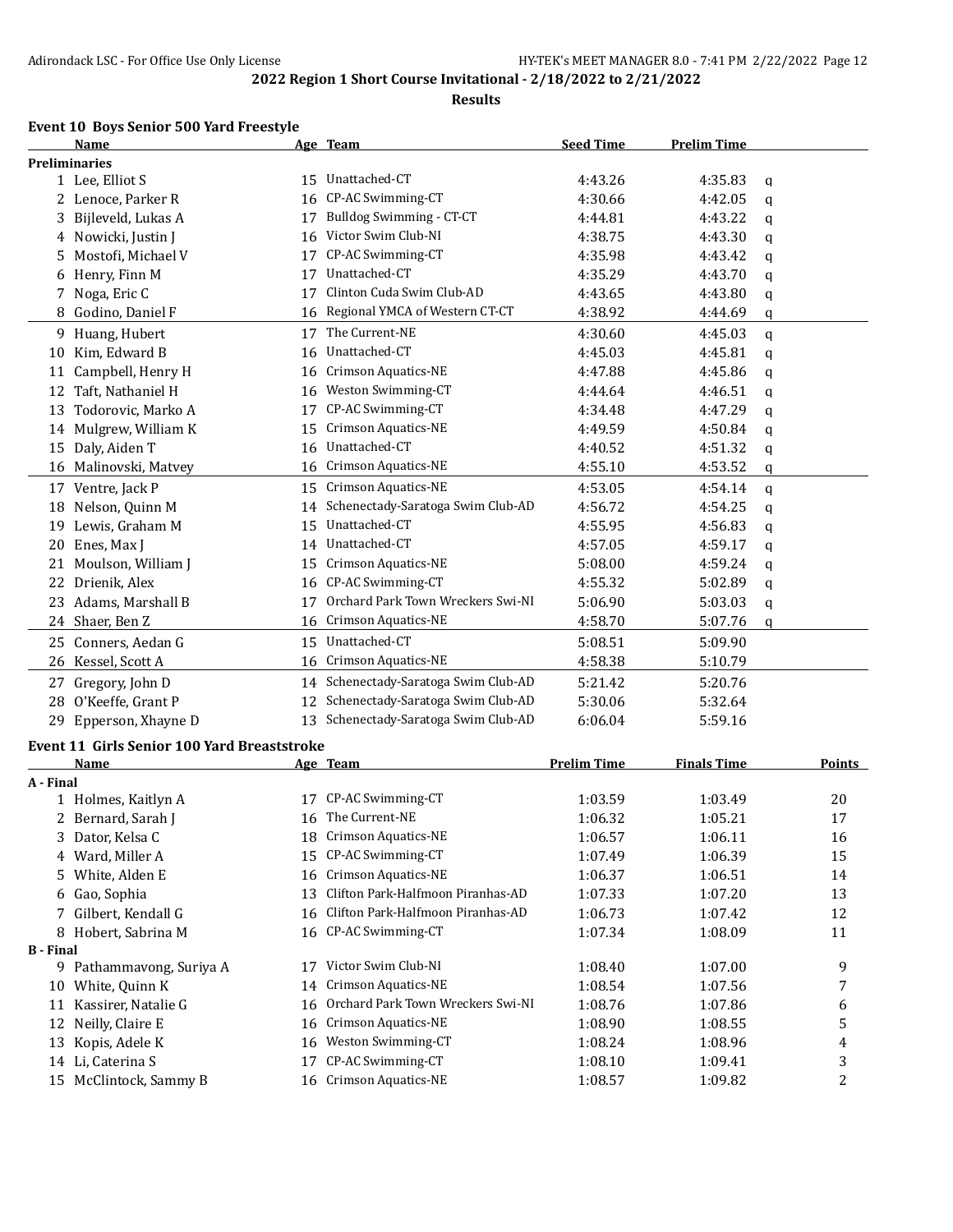|  |  |  |  |  | B - Final  (Event 11 Girls Senior 100 Yard Breaststroke) |
|--|--|--|--|--|----------------------------------------------------------|
|--|--|--|--|--|----------------------------------------------------------|

|           | <b>Name</b>                                        |    | Age Team                          | <b>Prelim Time</b> | <b>Finals Time</b> |   | <b>Points</b> |
|-----------|----------------------------------------------------|----|-----------------------------------|--------------------|--------------------|---|---------------|
|           | 16 Kwarcinski, Alexa G                             |    | 14 Regional YMCA of Western CT-CT | 1:08.77            | 1:09.91            |   | $\mathbf{1}$  |
| C - Final |                                                    |    |                                   |                    |                    |   |               |
|           | 17 Fronheiser, Hannah C                            | 17 | Delmar Dolfins Swim Club-AD       | 1:09.81            | 1:09.10            |   |               |
|           | 18 Li, Marea J                                     | 15 | <b>Bulldog Swimming - CT-CT</b>   | 1:09.43            | 1:09.22            |   |               |
|           | 19 Daignault, Andie L                              | 16 | Weston Swimming-CT                | 1:10.04            | 1:09.25            |   |               |
|           | 20 DeHollander, Erin K                             | 16 | Victor Swim Club-NI               | 1:09.13            | 1:09.33            |   |               |
|           | 21 Fischer, Grace H                                | 16 | Regional YMCA of Western CT-CT    | 1:09.89            | 1:09.55            |   |               |
|           | 22 Weingarten, Sophie R                            | 14 | Crimson Aquatics-NE               | 1:09.97            | 1:09.56            |   |               |
|           | 23 Fuson, Jami M                                   | 17 | Schenectady-Saratoga Swim Club-AD | 1:09.65            | 1:09.58            |   |               |
|           | 24 Braun, Gretchen L                               | 14 | Northern TRIBS Swimming-AD        | 1:08.94            | 1:10.47            |   |               |
|           | <b>Event 11 Girls Senior 100 Yard Breaststroke</b> |    |                                   |                    |                    |   |               |
|           | Name                                               |    | Age Team                          | <b>Seed Time</b>   | <b>Prelim Time</b> |   |               |
|           | <b>Preliminaries</b>                               |    |                                   |                    |                    |   |               |
|           | 1 Holmes, Kaitlyn A                                |    | 17 CP-AC Swimming-CT              | 1:02.51            | 1:03.59            | q |               |
|           | 2 Bernard, Sarah J                                 | 16 | The Current-NE                    | 1:03.28            | 1:06.32            | q |               |
|           | 3 White, Alden E                                   | 16 | Crimson Aquatics-NE               | 1:05.47            | 1:06.37            | q |               |
|           | 4 Dator, Kelsa C                                   | 18 | Crimson Aquatics-NE               | 1:04.76            | 1:06.57            | q |               |
|           | 5 Gilbert, Kendall G                               | 16 | Clifton Park-Halfmoon Piranhas-AD | 1:06.33            | 1:06.73            | q |               |
| 6         | Gao, Sophia                                        | 13 | Clifton Park-Halfmoon Piranhas-AD | 1:07.04            | 1:07.33            | q |               |
| 7         | Hobert, Sabrina M                                  | 16 | CP-AC Swimming-CT                 | 1:04.38            | 1:07.34            | q |               |
| 8         | Ward, Miller A                                     |    | 15 CP-AC Swimming-CT              | 1:09.66            | 1:07.49            | q |               |
|           | 9 Li, Caterina S                                   | 17 | CP-AC Swimming-CT                 | 1:06.39            | 1:08.10            | q |               |
|           | 10 Kopis, Adele K                                  | 16 | Weston Swimming-CT                | 1:09.55            | 1:08.24            | q |               |
|           | 11 Pathammavong, Suriya A                          | 17 | Victor Swim Club-NI               | 1:05.45            | 1:08.40            | q |               |
|           | 12 White, Quinn K                                  | 14 | Crimson Aquatics-NE               | 1:06.60            | 1:08.54            | q |               |
|           | 13 McClintock, Sammy B                             | 16 | Crimson Aquatics-NE               | 1:08.43            | 1:08.57            | q |               |
|           | 14 Kassirer, Natalie G                             | 16 | Orchard Park Town Wreckers Swi-NI | 1:06.96            | 1:08.76            | q |               |
|           | 15 Kwarcinski, Alexa G                             | 14 | Regional YMCA of Western CT-CT    | 1:09.05            | 1:08.77            | q |               |
|           | 16 Neilly, Claire E                                | 16 | Crimson Aquatics-NE               | 1:08.50            | 1:08.90            | q |               |
|           | 17 Braun, Gretchen L                               | 14 | Northern TRIBS Swimming-AD        | 1:11.55            | 1:08.94            | q |               |
|           | 18 DeHollander, Erin K                             | 16 | Victor Swim Club-NI               | 1:04.95            | 1:09.13            | q |               |
| 19        | Li, Marea J                                        | 15 | Bulldog Swimming - CT-CT          | 1:07.06            | 1:09.43            | q |               |
|           | 20 Fuson, Jami M                                   | 17 | Schenectady-Saratoga Swim Club-AD | 1:11.79            | 1:09.65            | q |               |
|           | 21 Fronheiser, Hannah C                            | 17 | Delmar Dolfins Swim Club-AD       | 1:08.66            | 1:09.81            | q |               |
|           | 22 Fischer, Grace H                                |    | 16 Regional YMCA of Western CT-CT | 1:07.96            | 1:09.89            | q |               |
|           | 23 Weingarten, Sophie R                            |    | 14 Crimson Aquatics-NE            | 1:10.30            | 1:09.97            | q |               |
|           | 24 Daignault, Andie L                              |    | 16 Weston Swimming-CT             | 1:09.37            | 1:10.04            | q |               |
|           | 25 Amedio, Mea K                                   | 16 | Schenectady-Saratoga Swim Club-AD | 1:11.13            | 1:10.08            |   |               |
|           | 26 Scalmani, Alice V                               | 16 | Bulldog Swimming - CT-CT          | 1:10.31            | 1:10.21            |   |               |
| $*27$     | Rapuano, Mikayla R                                 | 16 | Bulldog Swimming - CT-CT          | 1:09.90            | 1:10.28            |   |               |
| $*27$     | O'Donnell, Maura E                                 | 15 | Schenectady-Saratoga Swim Club-AD | 1:13.11            | 1:10.28            |   |               |
| 29        | Renner, Clara E                                    | 15 | Crimson Aquatics-NE               | 1:09.01            | 1:10.44            |   |               |
| 30        | Mooney, Faye D                                     | 17 | Glen Gators Swim Team-NI          | 1:07.29            | 1:10.45            |   |               |
| 31        | Vongsouvanh, Katherine A                           | 14 | Regional YMCA of Western CT-CT    | 1:09.44            | 1:10.46            |   |               |
| 32        | Olasewere, Ayaan A                                 | 14 | CP-AC Swimming-CT                 | 1:10.33            | 1:10.50            |   |               |
| 33        | Stoup, Anna L                                      | 15 | Clifton Park-Halfmoon Piranhas-AD | 1:10.57            | 1:10.51            |   |               |
| 34        | Horsch, Katelyn L                                  | 16 | Crimson Aquatics-NE               | 1:08.66            | 1:10.58            |   |               |
| 35        | Drozdowski, Jess L                                 | 17 | Orchard Park Town Wreckers Swi-NI | 1:08.49            | 1:10.60            |   |               |
|           | 36 Ferrie, Jillian E                               | 16 | Schenectady-Saratoga Swim Club-AD | 1:10.50            | 1:10.72            |   |               |
|           |                                                    |    |                                   |                    |                    |   |               |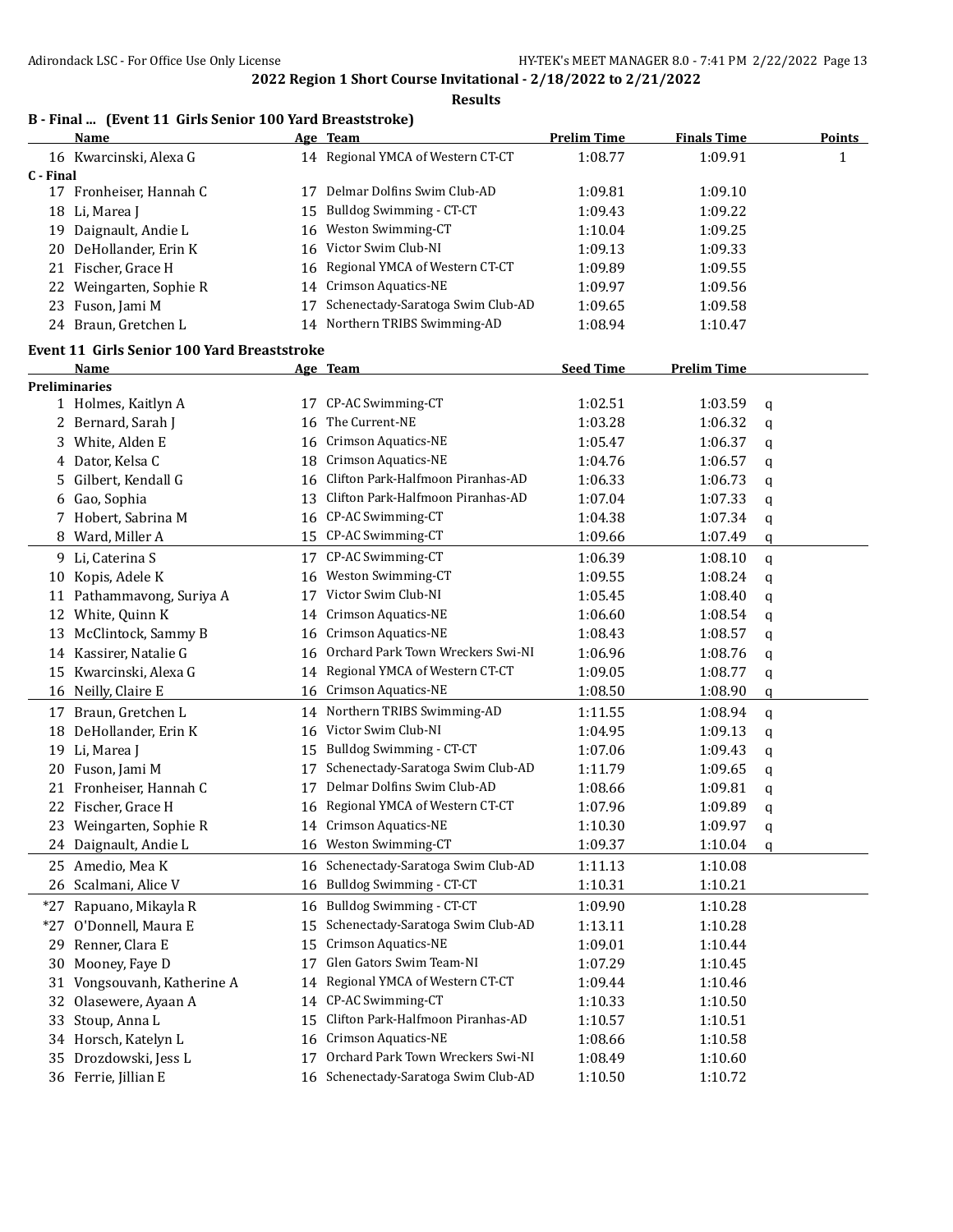#### **Results**

# **Preliminaries ... (Event 11 Girls Senior 100 Yard Breaststroke)**

|       | <b>Name</b>                |    | Age Team                             | <b>Seed Time</b> | <b>Prelim Time</b> |  |
|-------|----------------------------|----|--------------------------------------|------------------|--------------------|--|
|       | 37 Levine, Emma A          | 16 | Weston Swimming-CT                   | 1:08.50          | 1:10.79            |  |
| 38    | Ferneini, Isabella M       | 16 | <b>Bulldog Swimming - CT-CT</b>      | 1:11.40          | 1:10.89            |  |
| 39    | DeBellis, Lily K           | 17 | Delmar Dolfins Swim Club-AD          | 1:11.94          | 1:10.92            |  |
| 40    | Rickey, Mason E            | 15 | Bulldog Swimming - CT-CT             | 1:11.65          | 1:10.94            |  |
| 41    | Shao, Emma X               | 11 | Clifton Park-Halfmoon Piranhas-AD    | 1:11.65          | 1:11.19            |  |
| 42    | Goodspeed, Fayth R         | 14 | Schenectady-Saratoga Swim Club-AD    | 1:09.00          | 1:11.24            |  |
| 43    | Bearor, Anna L             | 18 | Clifton Park-Halfmoon Piranhas-AD    | 1:11.75          | 1:11.30            |  |
| 44    | Hao, Helen Z               | 14 | Clifton Park-Halfmoon Piranhas-AD    | 1:09.03          | 1:11.46            |  |
| 45    | Lawler, Morgan K           | 16 | Albany Starfish Swim Club-AD         | 1:08.70          | 1:11.47            |  |
| $*46$ | Carroll, Spencer L         | 16 | Unattached-CT                        | 1:07.46          | 1:11.86            |  |
|       | *46 Levine, Hannah A       | 14 | Weston Swimming-CT                   | 1:13.07          | 1:11.86            |  |
| 48    | Geelen, Lieve              | 13 | CP-AC Swimming-CT                    | 1:09.69          | 1:11.94            |  |
| 49    | Chmiel, Zofia F            | 17 | Weston Swimming-CT                   | 1:11.27          | 1:12.28            |  |
| 50    | Antolick, Carly B          | 15 | Albany Starfish Swim Club-AD         | 1:11.09          | 1:12.33            |  |
| 51    | Behling, Ella M            | 16 | Regional YMCA of Western CT-CT       | 1:12.18          | 1:12.42            |  |
| 52    | Luecke, Erin T             | 16 | CP-AC Swimming-CT                    | 1:11.75          | 1:12.46            |  |
| 53    | Turner, Libby L            | 15 | Weston Swimming-CT                   | 1:11.03          | 1:13.50            |  |
| 54    | Cafarelli, Brianna N       | 14 | Victor Swim Club-NI                  | 1:11.71          | 1:13.54            |  |
| 55    | Leahy, Kelly A             | 16 | Weston Swimming-CT                   | 1:12.63          | 1:13.80            |  |
| 56    | Kalvaitis, Emily G         | 17 | CP-AC Swimming-CT                    | 1:13.05          | 1:14.03            |  |
| 57    | Brunner, Megan T           | 16 | Weston Swimming-CT                   | 1:12.79          | 1:14.31            |  |
| 58    | Eisnor, Norah M            | 17 | Clifton Park-Halfmoon Piranhas-AD    | 1:12.43          | 1:14.54            |  |
| 59    | Huewe, Olivia M            | 16 | Weston Swimming-CT                   | 1:11.50          | 1:14.98            |  |
| 60    | Fink, Jayme S              | 17 | Albany Starfish Swim Club-AD         | 1:12.49          | 1:15.35            |  |
| 61    | Bogdanowicz-Wilson, Emma K | 17 | Schenectady-Saratoga Swim Club-AD    | 1:10.82          | 1:15.76            |  |
| 62    | Lyons, Abby M              | 16 | Schenectady-Saratoga Swim Club-AD    | 1:13.25          | 1:15.86            |  |
| 63    | Lindecke, Emma C           | 18 | Electric Eels-AD                     | 1:11.59          | 1:16.38            |  |
| 64    | O'Connor, Katie E          | 18 | Bulldog Swimming - CT-CT             | 1:13.01          | 1:19.02            |  |
| 65    | Elsbree, Addison E         | 13 | Schenectady-Saratoga Swim Club-AD    | 1:25.09          | 1:25.61            |  |
| 66    | Kreig, Hannah M            | 16 | Schenectady-Saratoga Swim Club-AD    | NT               | 1:27.19            |  |
| $---$ | Garrow, Ella A             |    | 16 Lake Champlain Waves Swim Team-AD | 1:11.66          | DQ                 |  |

## **Event 12 Boys Senior 100 Yard Breaststroke**

|                  | <b>Name</b>             |    | Age Team                   | <b>Prelim Time</b> | <b>Finals Time</b> | <b>Points</b> |
|------------------|-------------------------|----|----------------------------|--------------------|--------------------|---------------|
| A - Final        |                         |    |                            |                    |                    |               |
|                  | 1 Minassian, Nareg      | 17 | Crimson Aquatics-NE        | 57.06              | 57.09              | 20            |
|                  | 2 Bubonovich, Zach J    | 17 | Crimson Aquatics-NE        | 57.97              | 58.07              | 17            |
|                  | 3 Whittaker, Ray L      | 17 | The Current-NE             | 58.83              | 58.21              | 16            |
|                  | 4 Maconochie, Ethan Z   | 18 | Crimson Aquatics-NE        | 58.47              | 58.90              | 15            |
|                  | 5 Mostofi, Michael V    | 17 | CP-AC Swimming-CT          | 59.73              | 58.99              | 14            |
|                  | 6 Braun, Seth T         | 16 | Northern TRIBS Swimming-AD | 59.56              | 59.58              | 13            |
|                  | 7 Doerwaldt, Alex T     | 17 | Bulldog Swimming - CT-CT   | 58.48              | 59.72              | 12            |
|                  | 8 Conners, Brendan C    | 16 | Unattached-CT              | 59.66              | 1:01.00            | 11            |
| <b>B</b> - Final |                         |    |                            |                    |                    |               |
| 9                | Boccone Schuur, Henry T | 17 | The Current-NE             | 1:02.55            | 1:00.76            | 9             |
| 10               | Herzlinger, Gabe I      | 16 | Crimson Aquatics-NE        | 1:01.73            | 1:01.42            | 7             |
| 11               | Oliveira, Eduardo M     | 15 | Unattached-CT              | 1:01.66            | 1:01.43            | 6             |
| 12               | Jones, Chas S           | 15 | CP-AC Swimming-CT          | 1:01.90            | 1:01.70            | 5             |
| 13               | Denning, Ethan M        | 15 | Unattached-CT              | 1:01.45            | 1:01.82            | 4             |
| 14               | Daly, Aiden T           | 16 | Unattached-CT              | 1:02.84            | 1:01.89            | 3             |
| 15               | Enes, Sam J             | 16 | Unattached-CT              | 1:01.76            | 1:02.18            | 2             |
|                  | 16 Lee, Ian P           | 17 | Unattached-CT              | 1:02.66            | 1:03.29            | 1             |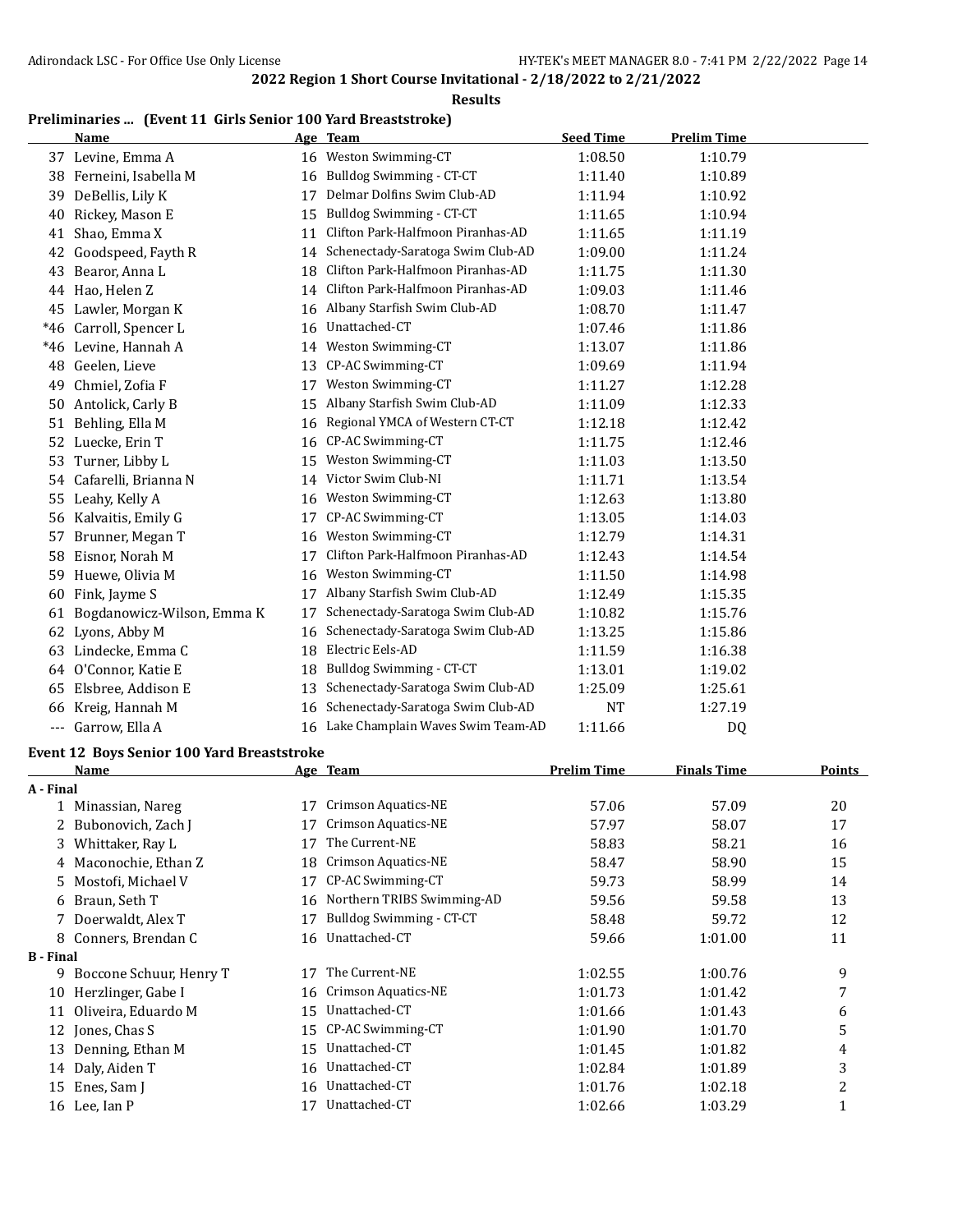|           | C - Final  (Event 12 Boys Senior 100 Yard Breaststroke) |    |                                            |                            |                      |        |               |
|-----------|---------------------------------------------------------|----|--------------------------------------------|----------------------------|----------------------|--------|---------------|
|           | Name                                                    |    | Age Team                                   | <b>Prelim Time</b>         | <b>Finals Time</b>   |        | <b>Points</b> |
| C - Final |                                                         |    |                                            |                            |                      |        |               |
|           | 17 Fuchs, William P                                     |    | 18 The Current-NE                          | 1:04.77                    | 1:01.91              |        |               |
|           | 18 Granot, Nadav                                        | 19 | Crimson Aquatics-NE                        | 1:03.36                    | 1:02.02              |        |               |
|           | 19 Ferneini, Michael E                                  | 17 | Bulldog Swimming - CT-CT                   | 1:02.85                    | 1:03.39              |        |               |
|           | 20 Rozen, Jacob A                                       | 14 | Weston Swimming-CT                         | 1:03.92                    | 1:03.74              |        |               |
|           | 21 Henry, Hugh C                                        |    | 15 Unattached-CT                           | 1:04.88                    | 1:03.75              |        |               |
|           | 22 Richardson, Josh C                                   | 17 | Albany Starfish Swim Club-AD               | 1:02.95                    | 1:03.85              |        |               |
|           | 23 Vesey, Gavin R                                       | 14 | Regional YMCA of Western CT-CT             | 1:05.07                    | 1:04.37              |        |               |
|           | 24 Amos, Preston L                                      |    | 17 The Current-NE                          | 1:05.30                    | 1:05.29              |        |               |
|           | Event 12 Boys Senior 100 Yard Breaststroke              |    |                                            |                            |                      |        |               |
|           | Name                                                    |    | Age Team                                   | <b>Seed Time</b>           | <b>Prelim Time</b>   |        |               |
|           | <b>Preliminaries</b><br>1 Minassian, Nareg              |    | 17 Crimson Aquatics-NE                     | 56.26                      | 57.06                |        |               |
|           | 2 Bubonovich, Zach J                                    | 17 | Crimson Aquatics-NE                        | 56.76                      | 57.97                | q      |               |
|           | 3 Maconochie, Ethan Z                                   |    | 18 Crimson Aquatics-NE                     | 58.27                      | 58.47                | q<br>q |               |
|           | 4 Doerwaldt, Alex T                                     | 17 | Bulldog Swimming - CT-CT                   | 56.75                      | 58.48                |        |               |
|           | 5 Whittaker, Ray L                                      | 17 | The Current-NE                             | 55.77                      | 58.83                | q      |               |
|           | 6 Braun, Seth T                                         | 16 | Northern TRIBS Swimming-AD                 | 1:00.90                    | 59.56                | q<br>q |               |
|           | 7 Conners, Brendan C                                    |    | 16 Unattached-CT                           | 56.88                      | 59.66                |        |               |
|           | 8 Mostofi, Michael V                                    | 17 | CP-AC Swimming-CT                          | 57.21                      | 59.73                | q<br>q |               |
|           |                                                         |    | 15 Unattached-CT                           |                            | 1:01.45              |        |               |
|           | 9 Denning, Ethan M                                      |    | 15 Unattached-CT                           | 1:00.83                    |                      | q      |               |
| 10        | Oliveira, Eduardo M                                     |    |                                            | 1:01.43                    | 1:01.66              | q      |               |
|           | 11 Herzlinger, Gabe I                                   |    | 16 Crimson Aquatics-NE<br>16 Unattached-CT | 1:03.27                    | 1:01.73              | q      |               |
|           | 12 Enes, Sam J                                          |    |                                            | 1:05.86                    | 1:01.76              | q      |               |
|           | 13 Jones, Chas S                                        |    | 15 CP-AC Swimming-CT<br>The Current-NE     | 1:03.35                    | 1:01.90              | q      |               |
|           | 14 Boccone Schuur, Henry T                              | 17 | Unattached-CT                              | 59.95                      | 1:02.55              | q      |               |
|           | 15 Lee, Ian P                                           | 17 | 16 Unattached-CT                           | 1:01.70                    | 1:02.66              | q      |               |
|           | 16 Daly, Aiden T                                        |    |                                            | 1:00.31                    | 1:02.84              | q      |               |
|           | 17 Ferneini, Michael E                                  |    | 17 Bulldog Swimming - CT-CT                | 1:01.00                    | 1:02.85              | q      |               |
| 18        | Richardson, Josh C                                      | 17 | Albany Starfish Swim Club-AD               | 1:07.23                    | 1:02.95              | q      |               |
| 19        | Granot, Nadav                                           | 19 | Crimson Aquatics-NE                        | 1:04.39                    | 1:03.36              | q      |               |
| 20        | Rozen, Jacob A                                          | 14 | Weston Swimming-CT<br>The Current-NE       | 1:04.68                    | 1:03.92              | q      |               |
|           | 21 Fuchs, William P                                     | 18 |                                            | 1:06.43                    | 1:04.77              | q      |               |
|           | 22 Henry, Hugh C                                        |    | 15 Unattached-CT                           | 1:03.35                    | 1:04.88              | q      |               |
|           | 23 Vesey, Gavin R                                       |    | 14 Regional YMCA of Western CT-CT          | 1:02.52                    | 1:05.07              | q      |               |
|           | 24 Amos, Preston L                                      | 17 | The Current-NE                             | 1:06.25                    | 1:05.30              | q      |               |
|           | 25 Kelley, Andrew W                                     | 18 | Crimson Aquatics-NE                        | 1:04.18                    | 1:05.32              |        |               |
|           | 26 Chea, Rittivuth E                                    | 17 | Crimson Aquatics-NE                        | 1:06.08                    | 1:05.63              |        |               |
|           | 27 Ferneini, Anthony N                                  | 14 | <b>Bulldog Swimming - CT-CT</b>            | 1:03.81                    | 1:05.81              |        |               |
| 28        | Fine, Evan A                                            | 16 | CP-AC Swimming-CT                          | 1:03.68                    | 1:05.90              |        |               |
| 29        | Henry, Finn M                                           | 17 | Unattached-CT                              | 1:04.56                    | 1:06.11              |        |               |
| 30        | Haller, Abel V                                          | 15 | Crimson Aquatics-NE                        | 1:06.00                    | 1:07.83              |        |               |
| 31        | Insley, Ben R                                           | 17 | Lake Champlain Waves Swim Team-AD          | 1:08.44                    | 1:08.44              |        |               |
|           | 32 Izzard, Ewan C                                       | 14 | Delmar Dolfins Swim Club-AD                | 1:11.80                    | 1:09.86              |        |               |
|           | Event 13 Girls Senior 400 Yard Freestyle Relay          |    |                                            |                            |                      |        |               |
|           | <b>Team</b>                                             |    | <b>Relay</b>                               | <b>Seed Time</b>           | <b>Finals Time</b>   |        | <b>Points</b> |
|           | 1 CP-AC Swimming-CT                                     |    | A                                          | 3:23.72                    | 3:26.68              |        | 40            |
|           | 1) Olasewere, Annam A 14                                |    | 2) Geelen, Lente 17                        | 3) Bastone, Alexandra A 17 | 4) Dolce, Kelly E 17 |        |               |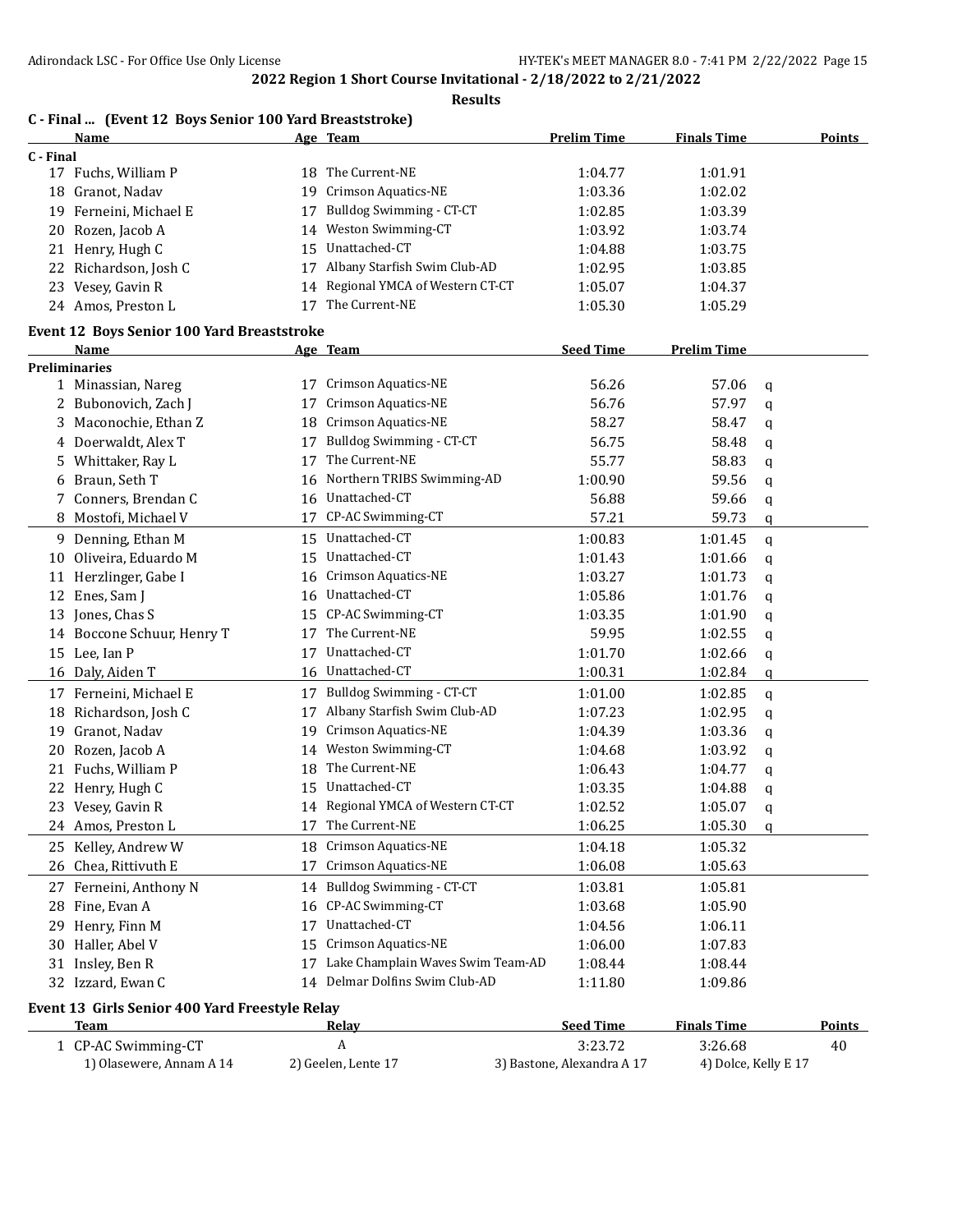#### **Results**

## **(Event 13 Girls Senior 400 Yard Freestyle Relay)**

| <b>Team</b>                         | <b>Relay</b>                 | <b>Seed Time</b>                   | <b>Finals Time</b>                   | <b>Points</b> |
|-------------------------------------|------------------------------|------------------------------------|--------------------------------------|---------------|
| 2 Crimson Aquatics-NE               | $\mathbf{A}$                 | 3:32.20                            | 3:31.19                              | 34            |
| 1) Knightly, Peyton D 16            | 2) White, Alden E 16         | 3) McClintock, Sammy B 16          | 4) Wieczorek, Hannah P 15            |               |
| 3 The Current-NE                    | $\mathbf{A}$                 | 3:32.91                            | 3:32.94                              | 32            |
| 1) Teague, Meredith C 16            | 2) Nesta, Elisabeth H 18     | 3) Rao, Anya 16                    | 4) Li, Dana Y 16                     |               |
| 4 CP-AC Swimming-CT                 | B                            | 3:31.56                            | 3:35.08                              | 30            |
| 1) Ward, Miller A 15                | 2) Edwards, Annie E 16       | 3) Li, Caterina S 17               | 4) Olasewere, Ayaan A 14             |               |
| 5 Bulldog Swimming - CT-CT          | A                            | 3:34.54                            | 3:35.68                              | 28            |
| 1) Hamblett, Ava S 17               | 2) Li, Marea J 15            | 3) Rome, Norah K 18                | 4) Moore, Morgan P 17                |               |
| 6 Orchard Park Town Wreckers Sw     | A                            | 3:36.86                            | 3:36.02                              | 26            |
| 1) Noecker, Elle A 15               | 2) Mikulec, Ella J 17        | 3) Kassirer, Natalie G 16          | 4) Bogulski, Mia F 17                |               |
| 7 Schenectady-Saratoga Swim Club    | A                            | 3:37.41                            | 3:36.21                              | 24            |
| 1) Hart, Jenna K 16                 | 2) Amedio, Mea K 16          | 3) O'Donnell, Maura E 15           | 4) Love, Rachel P 17                 |               |
| 8 Regional YMCA of Western CT-CT    | A                            | 3:36.52                            | 3:36.27                              | 22            |
| 1) Hatzis, Mia N 15                 | 2) Doersch, Sofia M 16       | 3) Limani, Diellza 15              | 4) Herbert, Olivia R 17              |               |
| 9 Weston Swimming-CT                | A                            | 3:36.13                            | 3:37.27                              | 18            |
| 1) Huewe, Olivia M 16               | 2) Levine, Emma A 16         | 3) Sedlak, Maggie A 17             | 4) Daignault, Andie L 16             |               |
| 10 Clifton Park-Halfmoon Piranhas-1 | A                            | 3:33.55                            | 3:39.26                              | 14            |
| 1) Gayle, Isabella C 15             | 2) Owens, Kaci C 17          | 3) Bearor, Anna L 18               | 4) Frame, Ally S 17                  |               |
| 11 Clifton Park-Halfmoon Piranhas-/ | B                            | 3:42.05                            | 3:41.18                              | 12            |
| 1) Harpootlian, Hannah R 13         | 2) Hao, Helen Z 14           | 3) Gao, Sophia 13                  | 4) Zhang, Stella Y 14                |               |
| 12 Albany Starfish Swim Club-AD     | A                            | 3:38.10                            | 3:41.74                              | 10            |
| 1) Jurgelon, Amanda M 16            | 2) Lawler, Morgan K 16       | 3) Sommo, Brooke M 17              | 4) Gibson, Alexis M 16               |               |
| 13 Bulldog Swimming - CT-CT         | B                            | 3:40.49                            | 3:41.89                              | 8             |
| 1) Lezinsky, Addison V 14           | 2) Rosado, Julia A 16        | 3) O'Connor, Katie E 18            | 4) Sweeney, Gracie R 17              |               |
| 14 Crimson Aquatics-NE              | B                            | 3:35.00                            | 3:42.05                              | 6             |
| 1) Renner, Clara E 15               | 2) McGovern, Isabel 18       | 3) Roche, Ali M 18                 | 4) Horsch, Katelyn L 16              |               |
| 15 The Current-NE                   | B                            | 3:42.11                            | 3:42.72                              | 4             |
| 1) Hoover, Charlie M 15             | 2) Fulga, Ayanna S 17        | 3) Bernard, Sarah J 16             | 4) Driscoll, Kenzie R 17             |               |
| 16 Clifton Park-Halfmoon Piranhas-/ | C                            | 3:48.16                            | x3:45.02                             |               |
| 1) McCoy, Sophia H 15               | 2) Stoup, Anna L 15          | 3) Schloth, Katie I 15             | 4) Nelson, Isabel M 17               |               |
| 17 Regional YMCA of Western CT-CT   | B                            | 3:43.52                            | 3:45.63                              | 2             |
| 1) Vongsouvanh, Katherine A 14      | 2) Carboni, Cate M 16        | 3) Rutledge, Maggie E 17           | 4) Falder, Sarah J 17                |               |
| 18 Victor Swim Club-NI              | A                            | 3:37.47                            | 3:46.11                              |               |
| 1) Wagner, Morgan E 14              | 2) Pathammavong, Suriya A 17 | 3) MACKINNON, Amelia R 13          | 4) DeHollander, Erin K 16            |               |
| 19 Regional YMCA of Western CT-CT   | $\mathcal{C}$                | 3:49.86                            | x3:46.35                             |               |
| 1) Kolb, Norah M 17                 | 2) Funderburk, Tess A 14     | 3) Kwarcinski, Alexa G 14          | 4) James, Chelsea B 15               |               |
| 20 Weston Swimming-CT               | B                            | 3:43.98                            | 3:46.99                              |               |
| 1) Bailey, Millie G 15              | 2) Chmiel, Zofia F 17        | 3) Turner, Libby L 15              | 4) Kopis, Adele K 16                 |               |
| 21 Schenectady-Saratoga Swim Club   | B                            | 3:49.54                            | 3:47.55                              |               |
| 1) Frisoni, Olympia S 16            | 2) Fuson, Jami M 17          | 3) Sellnow, Abigail V 16           | 4) Lyons, Abby M 16                  |               |
| 22 Schenectady-Saratoga Swim Club   | C                            | 3:54.58                            | x3:51.82                             |               |
| 1) Dusseault, Abby B 16             | 2) Sellnow, Emma M 14        | 3) Hilt, Eva L 17                  | 4) Tandlmayer, Ellie A 16            |               |
| 23 USAM-AD                          | A                            | 3:56.41                            |                                      |               |
| 1) O'Brien, Raegan M 15             | 2) McDermott, Maeve E 16     | 3) Norton, Maddie M 17             | 3:52.44<br>4) MacLeod, Angelina M 13 |               |
| 24 Albany Starfish Swim Club-AD     | B                            |                                    |                                      |               |
| 1) Fink, Jayme S 17                 | 2) Ball, Clarissa H 16       | 3:55.64<br>3) Antolick, Carly B 15 | 3:56.13<br>4) Winne, Ellen M 16      |               |
| 25 Adirondack Bluefins Swim Club-/  | A                            | 3:55.03                            | 3:58.00                              |               |
| 1) Fraley, Kaiya R 15               | 2) McFarland, Maddie J 13    | 3) Ricard, Skylar M 15             | 4) McMahon, Lizzy M 14               |               |
| 26 Clifton Park-Halfmoon Piranhas-/ | D                            | 3:54.72                            | x3:58.32                             |               |
| 1) Bieniek, Allison M 14            | 2) Michels, Delaney R 15     | 3) Sands, Samantha B 15            | 4) Eisnor, Norah M 17                |               |
|                                     |                              |                                    |                                      |               |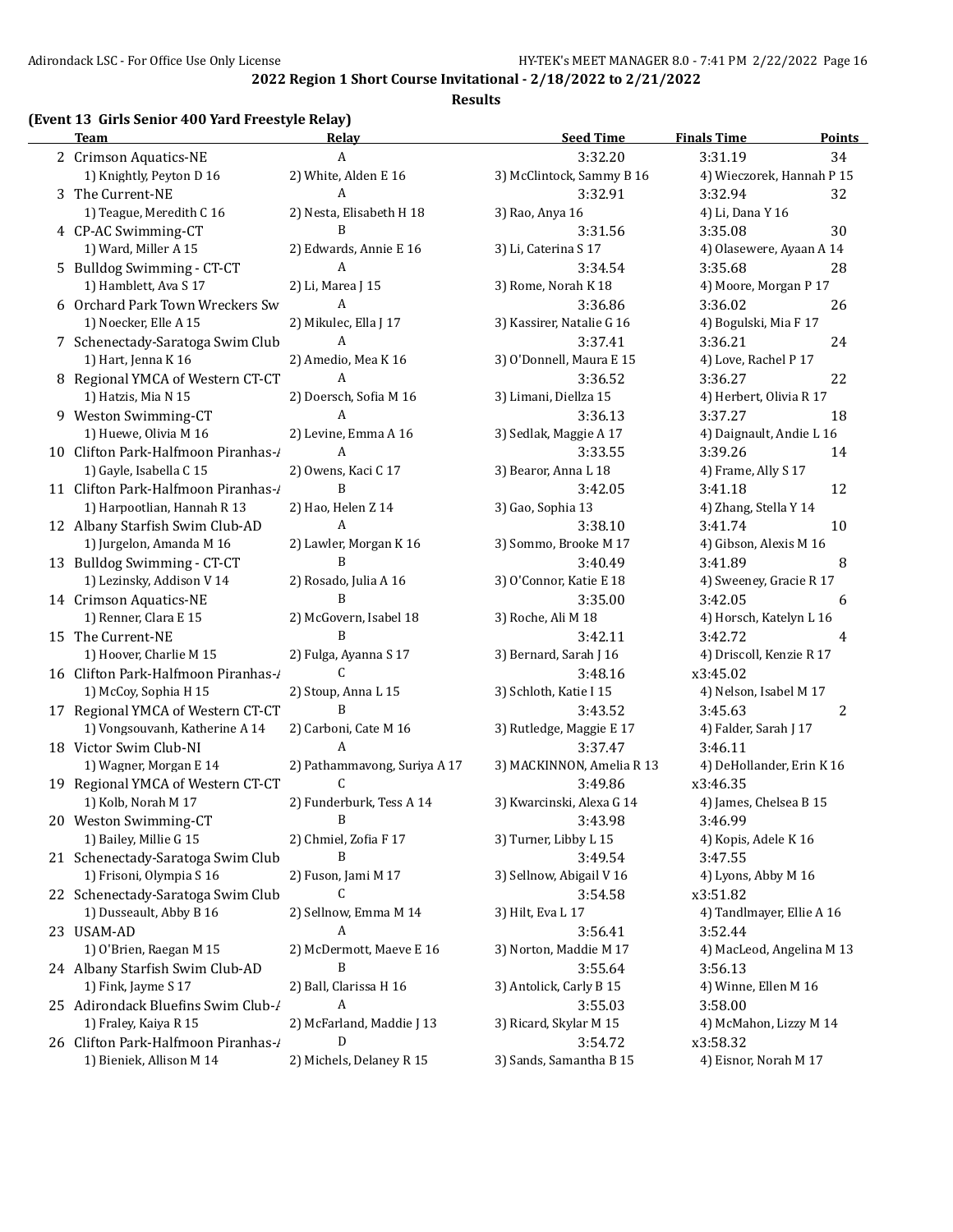**Results**

# **Event 14 Boys Senior 400 Yard Freestyle Relay**

|   | Team                           | Relay                     | <b>Seed Time</b>             | <b>Finals Time</b>         | <b>Points</b> |
|---|--------------------------------|---------------------------|------------------------------|----------------------------|---------------|
|   | 1 Crimson Aquatics-NE          | A                         | 3:12.00                      | 3:08.31                    | 40            |
|   | 1) Maconochie, Ethan Z 18      | 2) Malinovski, Matvey 16  | 3) Caputo, Quinn J 15        | 4) Minassian, Nareg 17     |               |
|   | 2 CP-AC Swimming-CT            | A                         | 3:07.45                      | 3:09.12                    | 34            |
|   | 1) Daniel, William G 16        | 2) Rogers, Sean M 18      | 3) Lenoce, Parker R 16       | 4) Mostofi, Michael V 17   |               |
| 3 | The Current-NE                 | A                         | 3:11.22                      | 3:11.18                    | 32            |
|   | 1) Whittaker, Ray L 17         | 2) Hagar, Tommy E 17      | 3) Bonebrake, Davis P 18     | 4) Amos, Preston L 17      |               |
|   | 4 Bulldog Swimming - CT-CT     | A                         | 3:17.97                      | 3:20.76                    | 30            |
|   | 1) Bijleveld, Lukas A 17       | 2) Ferneini, Michael E 17 | 3) Ferneini, Anthony N 14    | 4) Doerwaldt, Alex T 17    |               |
|   | 5 Crimson Aquatics-NE          | B                         | 3:19.00                      | 3:23.29                    | 28            |
|   | 1) Kelley, Andrew W 18         | 2) Campbell, Henry H 16   | 3) Moulson, William J 15     | 4) Granot, Naday 19        |               |
|   | 6 Crimson Aquatics-NE          |                           | 3:34.00                      | x3:27.83                   |               |
|   | 1) Ventre, Jack P 15           | 2) Haller, Abel V 15      | 3) Mulgrew, William K 15     | 4) Herzlinger, Gabe I 16   |               |
|   | 7 USAM-AD                      | A                         | 3:23.50                      | 3:37.43                    | 26            |
|   | 1) Stelling, Payton J 17       | 2) Travis, Jasper E 14    | 3) Kendall, Justin T 17      | 4) Jerome, Christian V 13  |               |
|   | 8 Albany Starfish Swim Club-AD | A                         | 3:34.60                      | 3:40.18                    | 24            |
|   | 1) Gordon-Stacey, Druhan M 22  | 2) Richardson, Josh C 17  | 3) LaFountain, Benjamin P 19 | 4) LaFountain, Nathan P 17 |               |

#### **Event 15 Girls Senior 200 Yard Freestyle**

|                  | <b>Name</b>                              |    | Age Team                          | <b>Prelim Time</b> | <b>Finals Time</b> |   | <b>Points</b> |
|------------------|------------------------------------------|----|-----------------------------------|--------------------|--------------------|---|---------------|
| A - Final        |                                          |    |                                   |                    |                    |   |               |
|                  | 1 Li, Dana Y                             | 16 | The Current-NE                    | 1:51.76            | 1:49.54            |   | 20            |
|                  | 2 Moore, Morgan P                        | 17 | Bulldog Swimming - CT-CT          | 1:52.53            | 1:49.76            |   | 17            |
|                  | 3 Bastone, Alexandra A                   | 17 | CP-AC Swimming-CT                 | 1:50.87            | 1:51.12            |   | 16            |
|                  | 4 Olasewere, Annam A                     | 14 | CP-AC Swimming-CT                 | 1:53.01            | 1:52.31            |   | 15            |
|                  | 5 Love, Rachel P                         | 17 | Schenectady-Saratoga Swim Club-AD | 1:53.02            | 1:52.96            |   | 14            |
|                  | 6 Noecker, Elle A                        | 15 | Orchard Park Town Wreckers Swi-NI | 1:54.83            | 1:53.00            |   | 13            |
|                  | 7 Ward, Miller A                         | 15 | CP-AC Swimming-CT                 | 1:54.55            | 1:53.49            |   | 12            |
|                  | 8 Hatzis, Mia N                          |    | 15 Regional YMCA of Western CT-CT | 1:55.16            | 1:53.91            |   | 11            |
| <b>B</b> - Final |                                          |    |                                   |                    |                    |   |               |
|                  | 9 White, Alden E                         |    | 16 Crimson Aquatics-NE            | 1:55.44            | 1:53.99            |   | 9             |
| 10               | Knightly, Peyton D                       | 16 | Crimson Aquatics-NE               | 1:55.24            | 1:54.23            |   | 7             |
|                  | 11 Braun, Gretchen L                     | 14 | Northern TRIBS Swimming-AD        | 1:56.23            | 1:54.82            |   | 6             |
|                  | 12 Hamblett, Ava S                       | 17 | <b>Bulldog Swimming - CT-CT</b>   | 1:55.62            | 1:55.04            |   | 5             |
| 13               | Wieczorek, Hannah P                      | 15 | Crimson Aquatics-NE               | 1:55.29            | 1:55.18            |   | 4             |
| 14               | Bogulski, Mia F                          | 17 | Orchard Park Town Wreckers Swi-NI | 1:55.85            | 1:55.82            |   | 3             |
| 15               | Teague, Meredith C                       | 16 | The Current-NE                    | 1:55.82            | 1:56.14            |   | 2             |
|                  | 16 DeHollander, Erin K                   |    | 16 Victor Swim Club-NI            | 1:56.10            | 1:56.50            |   | $\mathbf{1}$  |
| C - Final        |                                          |    |                                   |                    |                    |   |               |
|                  | 17 Liu, Victoria J                       |    | 16 CP-AC Swimming-CT              | 1:56.97            | 1:54.73            |   |               |
|                  | 18 Rome, Norah K                         |    | 18 Bulldog Swimming - CT-CT       | 1:56.76            | 1:54.82            |   |               |
|                  | 19 Herbert, Olivia R                     | 17 | Regional YMCA of Western CT-CT    | 1:56.39            | 1:54.93            |   |               |
|                  | 20 Horsch, Katelyn L                     | 16 | Crimson Aquatics-NE               | 1:56.45            | 1:56.31            |   |               |
|                  | 21 McClintock, Sammy B                   | 16 | Crimson Aquatics-NE               | 1:56.80            | 1:56.44            |   |               |
|                  | 22 Bernard, Sarah J                      | 16 | The Current-NE                    | 1:56.44            | 1:57.55            |   |               |
|                  | 23 Wagner, Morgan E                      |    | 14 Victor Swim Club-NI            | 1:57.15            | 1:58.05            |   |               |
|                  | --- Frame, Ally S                        | 17 | Clifton Park-Halfmoon Piranhas-AD | 1:57.12            | DQ.                |   |               |
|                  | Event 15 Girls Senior 200 Yard Freestyle |    |                                   |                    |                    |   |               |
|                  | <b>Name</b>                              |    | Age Team                          | <b>Seed Time</b>   | <b>Prelim Time</b> |   |               |
|                  | <b>Preliminaries</b>                     |    |                                   |                    |                    |   |               |
|                  | 1 Bastone, Alexandra A                   | 17 | CP-AC Swimming-CT                 | 1:48.90            | 1:50.87            | q |               |
|                  | 2 Li, Dana Y                             |    | 16 The Current-NE                 | 1:49.42            | 1:51.76            | a |               |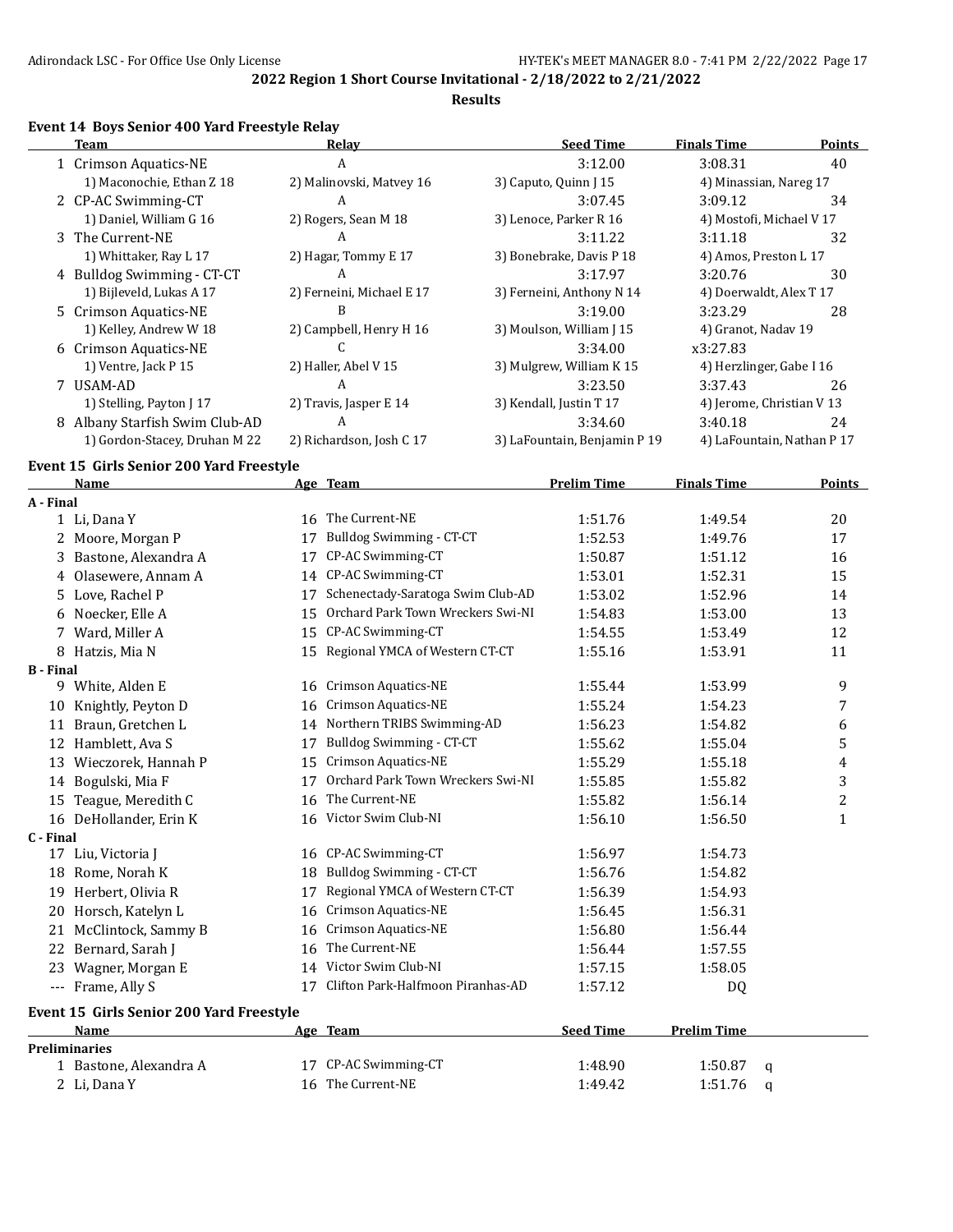**Results**

# **Preliminaries ... (Event 15 Girls Senior 200 Yard Freestyle)**

|    | Name                     |    | Age Team                             | <b>Seed Time</b> | <b>Prelim Time</b> |   |
|----|--------------------------|----|--------------------------------------|------------------|--------------------|---|
|    | 3 Dolce, Kelly E         | 17 | CP-AC Swimming-CT                    | 1:49.54          | 1:52.03            | q |
|    | 4 Moore, Morgan P        | 17 | <b>Bulldog Swimming - CT-CT</b>      | 1:49.82          | 1:52.53            | q |
| 5  | Olasewere, Annam A       | 14 | CP-AC Swimming-CT                    | 1:52.27          | 1:53.01            | q |
| 6  | Love, Rachel P           | 17 | Schenectady-Saratoga Swim Club-AD    | 1:53.06          | 1:53.02            | q |
|    | 7 Ward, Miller A         | 15 | CP-AC Swimming-CT                    | 1:55.80          | 1:54.55            | q |
|    | 8 Noecker, Elle A        | 15 | Orchard Park Town Wreckers Swi-NI    | 1:57.76          | 1:54.83            | q |
|    | 9 Hatzis, Mia N          | 15 | Regional YMCA of Western CT-CT       | 1:54.42          | 1:55.16            | q |
| 10 | Knightly, Peyton D       | 16 | Crimson Aquatics-NE                  | 1:54.57          | 1:55.24            | q |
| 11 | Wieczorek, Hannah P      | 15 | Crimson Aquatics-NE                  | 1:52.42          | 1:55.29            | q |
|    | 12 White, Alden E        | 16 | Crimson Aquatics-NE                  | 1:53.55          | 1:55.44            | q |
|    | 13 Hamblett, Ava S       | 17 | <b>Bulldog Swimming - CT-CT</b>      | 1:52.53          | 1:55.62            | q |
| 14 | Geelen, Lente            | 17 | CP-AC Swimming-CT                    | 1:48.79          | 1:55.77            | q |
| 15 | Codd, Lily E             | 18 | CP-AC Swimming-CT                    | 1:57.09          | 1:55.79            | q |
| 16 | Teague, Meredith C       | 16 | The Current-NE                       | 1:53.67          | 1:55.82            | q |
| 17 | Bogulski, Mia F          | 17 | Orchard Park Town Wreckers Swi-NI    | 1:55.20          | 1:55.85            | q |
| 18 | DeHollander, Erin K      | 16 | Victor Swim Club-NI                  | 1:56.18          | 1:56.10            | q |
| 19 | Braun, Gretchen L        | 14 | Northern TRIBS Swimming-AD           | 1:59.18          | 1:56.23            | q |
| 20 | Herbert, Olivia R        | 17 | Regional YMCA of Western CT-CT       | 1:53.03          | 1:56.39            | q |
| 21 | Bernard, Sarah J         | 16 | The Current-NE                       | 1:54.55          | 1:56.44            | q |
| 22 | Horsch, Katelyn L        | 16 | Crimson Aquatics-NE                  | 1:55.33          | 1:56.45            | q |
| 23 | Rome, Norah K            | 18 | Bulldog Swimming - CT-CT             | 1:54.15          | 1:56.76            | q |
|    | 24 McClintock, Sammy B   | 16 | Crimson Aquatics-NE                  | 1:57.69          | 1:56.80            | q |
|    | 25 Liu, Victoria J       | 16 | CP-AC Swimming-CT                    | 1:53.14          | 1:56.97            |   |
|    | 26 Frame, Ally S         | 17 | Clifton Park-Halfmoon Piranhas-AD    | 1:56.23          | 1:57.12            |   |
|    | 27 Wagner, Morgan E      | 14 | Victor Swim Club-NI                  | 2:00.08          | 1:57.15            |   |
|    | 28 Lester, Katie E       | 16 | Clinton Cuda Swim Club-AD            | 1:56.48          | 1:57.29            |   |
|    | 29 Renner, Clara E       | 15 | Crimson Aquatics-NE                  | 1:55.66          | 1:57.57            |   |
|    | 30 McGovern, Isabel      | 18 | Crimson Aquatics-NE                  | 1:55.44          | 1:57.66            |   |
|    | 31 Roche, Ali M          | 18 | Crimson Aquatics-NE                  | 1:54.23          | 1:57.71            |   |
|    | 32 Haley, Kelci K        | 17 | CP-AC Swimming-CT                    | 1:56.11          | 1:57.80            |   |
| 33 | O'Brien, Raegan M        | 15 | USAM-AD                              | 1:59.19          | 1:57.97            |   |
|    | 34 Harpootlian, Hannah R | 13 | Clifton Park-Halfmoon Piranhas-AD    | 1:58.57          | 1:58.01            |   |
|    | 35 Li, Caterina S        | 17 | CP-AC Swimming-CT                    | 1:57.78          | 1:58.02            |   |
| 36 | Stoup, Anna L            | 15 | Clifton Park-Halfmoon Piranhas-AD    | 2:01.99          | 1:58.07            |   |
|    | 37 Kassirer, Natalie G   |    | 16 Orchard Park Town Wreckers Swi-NI | 2:01.39          | 1:58.25            |   |
|    | 38 Hogan, Meredith G     | 14 | Victor Swim Club-NI                  | 2:01.01          | 1:58.55            |   |
| 39 | Gjervold, Anna G         | 16 | CP-AC Swimming-CT                    | 1:55.19          | 1:58.59            |   |
| 40 | Fulga, Ayanna S          | 17 | The Current-NE                       | 1:59.86          | 1:58.67            |   |
|    | 41 Kelley, Kyla G        | 16 | Crimson Aquatics-NE                  | 1:57.62          | 1:58.83            |   |
| 42 | Jurgelon, Amanda M       | 16 | Albany Starfish Swim Club-AD         | 1:58.26          | 1:59.16            |   |
|    | 43 Neilly, Claire E      | 16 | Crimson Aquatics-NE                  | 1:57.73          | 1:59.39            |   |
|    | 44 Falder, Sarah J       | 17 | Regional YMCA of Western CT-CT       | 1:54.65          | 1:59.78            |   |
|    | 45 Edwards, Annie E      | 16 | CP-AC Swimming-CT                    | 1:58.73          | 1:59.84            |   |
|    | 46 Nesta, Elisabeth H    | 18 | The Current-NE                       | 1:57.08          | 1:59.89            |   |
|    | 47 Hobert, Sabrina M     | 16 | CP-AC Swimming-CT                    | 1:58.91          | 2:00.01            |   |
| 48 | Dudkina, Elena V         | 16 | Crimson Aquatics-NE                  | 1:58.22          | 2:00.06            |   |
| 49 | Michels, Delaney R       | 15 | Clifton Park-Halfmoon Piranhas-AD    | 1:59.22          | 2:00.09            |   |
| 50 | Sellnow, Abigail V       | 16 | Schenectady-Saratoga Swim Club-AD    | 2:01.00          | 2:00.10            |   |
|    | 51 Rao, Anya             | 16 | The Current-NE                       | 1:58.56          | 2:00.13            |   |
|    | 52 Carboni, Cate M       |    | 16 Regional YMCA of Western CT-CT    | 1:57.46          | 2:00.23            |   |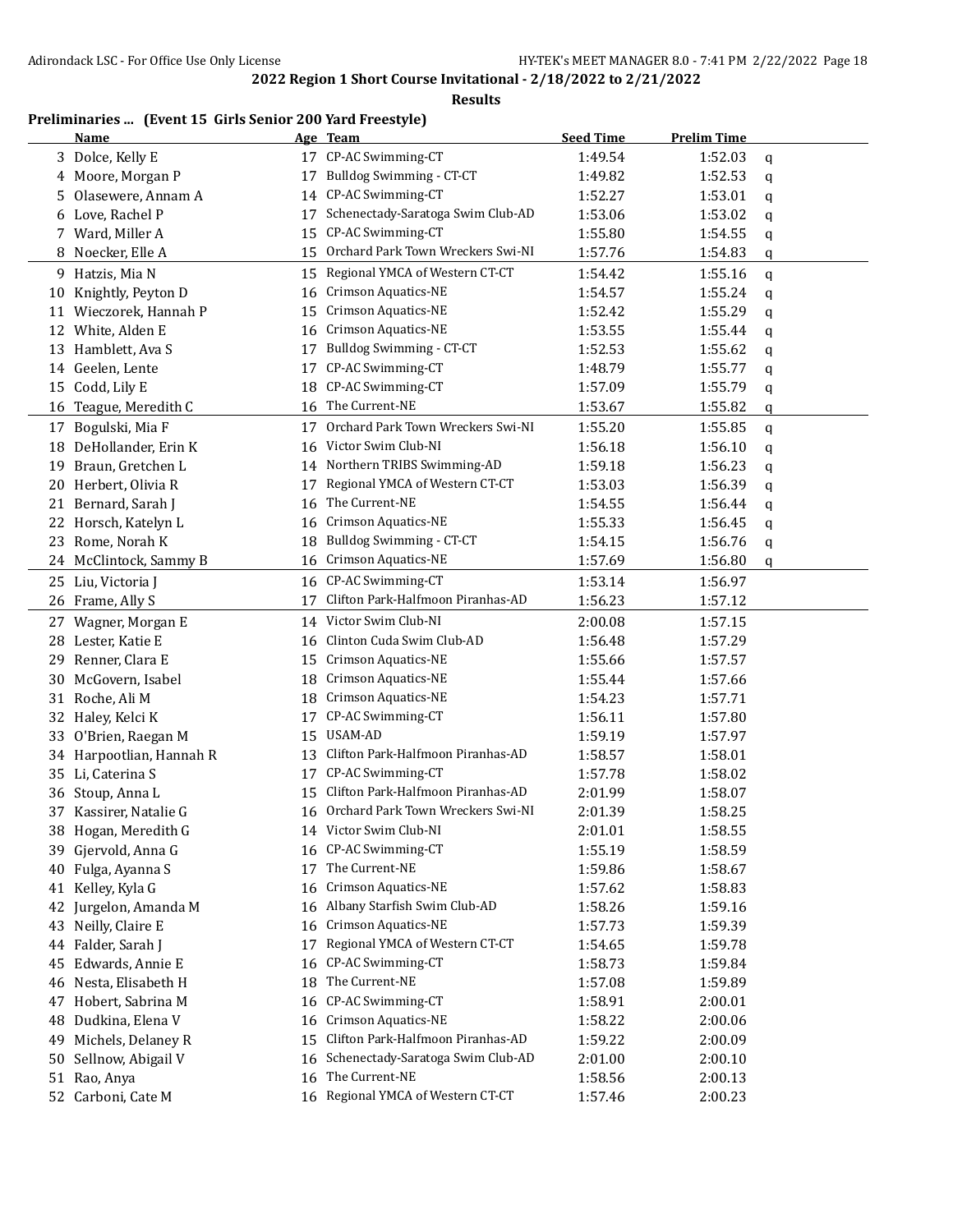#### **Results**

# **Preliminaries ... (Event 15 Girls Senior 200 Yard Freestyle)**

|                      | Name                  |    | Age Team                             | <b>Seed Time</b> | <b>Prelim Time</b> |
|----------------------|-----------------------|----|--------------------------------------|------------------|--------------------|
|                      | 53 O'Donnell, Maura E | 15 | Schenectady-Saratoga Swim Club-AD    | 2:02.80          | 2:00.24            |
|                      | 54 Doersch, Sofia M   | 16 | Regional YMCA of Western CT-CT       | 1:58.47          | 2:00.28            |
| 55                   | Rosado, Julia A       | 16 | Bulldog Swimming - CT-CT             | 1:59.64          | 2:00.30            |
| 56                   | Gayle, Isabella C     | 15 | Clifton Park-Halfmoon Piranhas-AD    | 1:58.99          | 2:00.36            |
| 57                   | Rutledge, Maggie E    | 17 | Regional YMCA of Western CT-CT       | 1:58.61          | 2:00.59            |
| 58                   | Bailey, Millie G      | 15 | Weston Swimming-CT                   | 2:00.73          | 2:00.61            |
| 59                   | Sedlak, Maggie A      | 17 | Weston Swimming-CT                   | 1:56.35          | 2:00.85            |
| 60                   | Fuson, Jami M         | 17 | Schenectady-Saratoga Swim Club-AD    | 2:04.88          | 2:01.03            |
|                      | 61 Owens, Kaci C      | 17 | Clifton Park-Halfmoon Piranhas-AD    | 1:58.91          | 2:01.13            |
| $*62$                | McCord, Emily G       | 17 | KingstonYMCA Hurricanes and Ul-AD    | 1:57.21          | 2:01.25            |
| $*62$                | Bearor, Anna L        | 18 | Clifton Park-Halfmoon Piranhas-AD    | 2:00.82          | 2:01.25            |
|                      | 64 Geelen, Lieve      | 13 | CP-AC Swimming-CT                    | 1:56.34          | 2:01.52            |
| 65                   | DeBellis, Lily K      | 17 | Delmar Dolfins Swim Club-AD          | 1:59.99          | 2:01.74            |
| 66                   | Sands, Samantha B     | 15 | Clifton Park-Halfmoon Piranhas-AD    | 1:59.49          | 2:01.92            |
| 67                   | Dator, Kelsa C        | 18 | Crimson Aquatics-NE                  | 1:56.31          | 2:01.99            |
| 68                   | Castellani, Lauren I  | 17 | Victor Swim Club-NI                  | 1:59.65          | 2:02.11            |
| 69                   | Lezinsky, Addison V   | 14 | Bulldog Swimming - CT-CT             | 1:59.63          | 2:02.13            |
| 70                   | Tandlmayer, Ellie A   | 16 | Schenectady-Saratoga Swim Club-AD    | 2:05.12          | 2:02.29            |
|                      | 71 Driscoll, Kenzie R | 17 | The Current-NE                       | 1:56.92          | 2:02.33            |
|                      | 72 Hao, Helen Z       | 14 | Clifton Park-Halfmoon Piranhas-AD    | 2:01.99          | 2:02.47            |
| 73                   | Marquez, Thalia M     | 15 | Glen Gators Swim Team-NI             | 1:59.61          | 2:02.91            |
| 74                   | Rapuano, Mikayla R    | 16 | Bulldog Swimming - CT-CT             | 2:01.11          | 2:03.10            |
| 75                   | Schloth, Katie I      | 15 | Clifton Park-Halfmoon Piranhas-AD    | 2:01.99          | 2:03.46            |
| $*76$                | Fink, Jayme S         | 17 | Albany Starfish Swim Club-AD         | 2:01.78          | 2:03.89            |
|                      | *76 Winne, Ellen M    | 16 | Albany Starfish Swim Club-AD         | 2:01.01          | 2:03.89            |
| 78                   | Van Vreede, Olivia L  | 17 | Victor Swim Club-NI                  | 1:59.40          | 2:04.08            |
| 79                   | Voigt, Lily K         | 16 | CP-AC Swimming-CT                    | 1:59.35          | 2:04.09            |
| 80                   | Kopis, Adele K        | 16 | Weston Swimming-CT                   | 2:01.99          | 2:04.10            |
|                      | 81 Evans, Samantha C  | 14 | Regional YMCA of Western CT-CT       | 1:59.37          | 2:04.12            |
|                      | 82 Sellnow, Emma M    | 14 | Schenectady-Saratoga Swim Club-AD    | 2:11.10          | 2:04.14            |
|                      | 83 Hilt, Eva L        | 17 | Schenectady-Saratoga Swim Club-AD    | 2:04.15          | 2:05.24            |
| 84                   | Dusseault, Abby B     | 16 | Schenectady-Saratoga Swim Club-AD    | 2:05.00          | 2:05.62            |
| 85                   | Sweeney, Gracie R     | 17 | Bulldog Swimming - CT-CT             | 1:58.50          | 2:06.11            |
| 86                   | D'Amico, Rachael E    | 15 | Schenectady-Saratoga Swim Club-AD    | 2:20.92          | 2:06.34            |
| 87                   | Kolb, Norah M         | 17 | Regional YMCA of Western CT-CT       | 1:58.96          | 2:07.26            |
| 88                   | Lupe, Emma A          | 15 | Schenectady-Saratoga Swim Club-AD    | 2:17.75          | 2:08.84            |
| 89                   | Klaus, Finola M       |    | 14 Schenectady-Saratoga Swim Club-AD | 2:24.55          | 2:11.30            |
| 90                   | Watson, Avery K       | 14 | Schenectady-Saratoga Swim Club-AD    | 2:14.73          | 2:11.50            |
|                      | 91 Klaus, Aileen M    | 17 | Schenectady-Saratoga Swim Club-AD    | 2:03.57          | 2:12.52            |
| 92                   | Splendido, Lily K     | 14 | Schenectady-Saratoga Swim Club-AD    | 2:15.72          | 2:13.74            |
| 93                   | MacDonald, Holly G    | 15 | Schenectady-Saratoga Swim Club-AD    | 2:20.74          | 2:19.83            |
| $\scriptstyle\cdots$ | Krein, Ava M          | 15 | Schenectady-Saratoga Swim Club-AD    | 2:23.44          | DFS                |
|                      | --- Holmes, Kaitlyn A | 17 | CP-AC Swimming-CT                    | 1:55.15          | <b>DFS</b>         |

## **Event 16 Boys Senior 200 Yard Freestyle**

|           | Name                 |     | Age Team                        | <b>Prelim Time</b> | <b>Finals Time</b> | <b>Points</b> |
|-----------|----------------------|-----|---------------------------------|--------------------|--------------------|---------------|
| A - Final |                      |     |                                 |                    |                    |               |
|           | 1 Lenoce, Parker R   |     | 16 CP-AC Swimming-CT            | 1:40.83            | 1:40.13            | 20            |
|           | 2 Minassian, Nareg   |     | Crimson Aquatics-NE             | 1:42.85            | 1:41.26            | 17            |
|           | 3 Lee, Elliot S      | 15. | Unattached-CT                   | 1:41.34            | 1:41.66            | 16            |
|           | 4 Bijleveld, Lukas A | 17  | <b>Bulldog Swimming - CT-CT</b> | 1:44.28            | 1:43.27            | 15            |
|           | 5 Malinovski, Matvey |     | 16 Crimson Aquatics-NE          | 1:44.92            | 1:43.37            | 14            |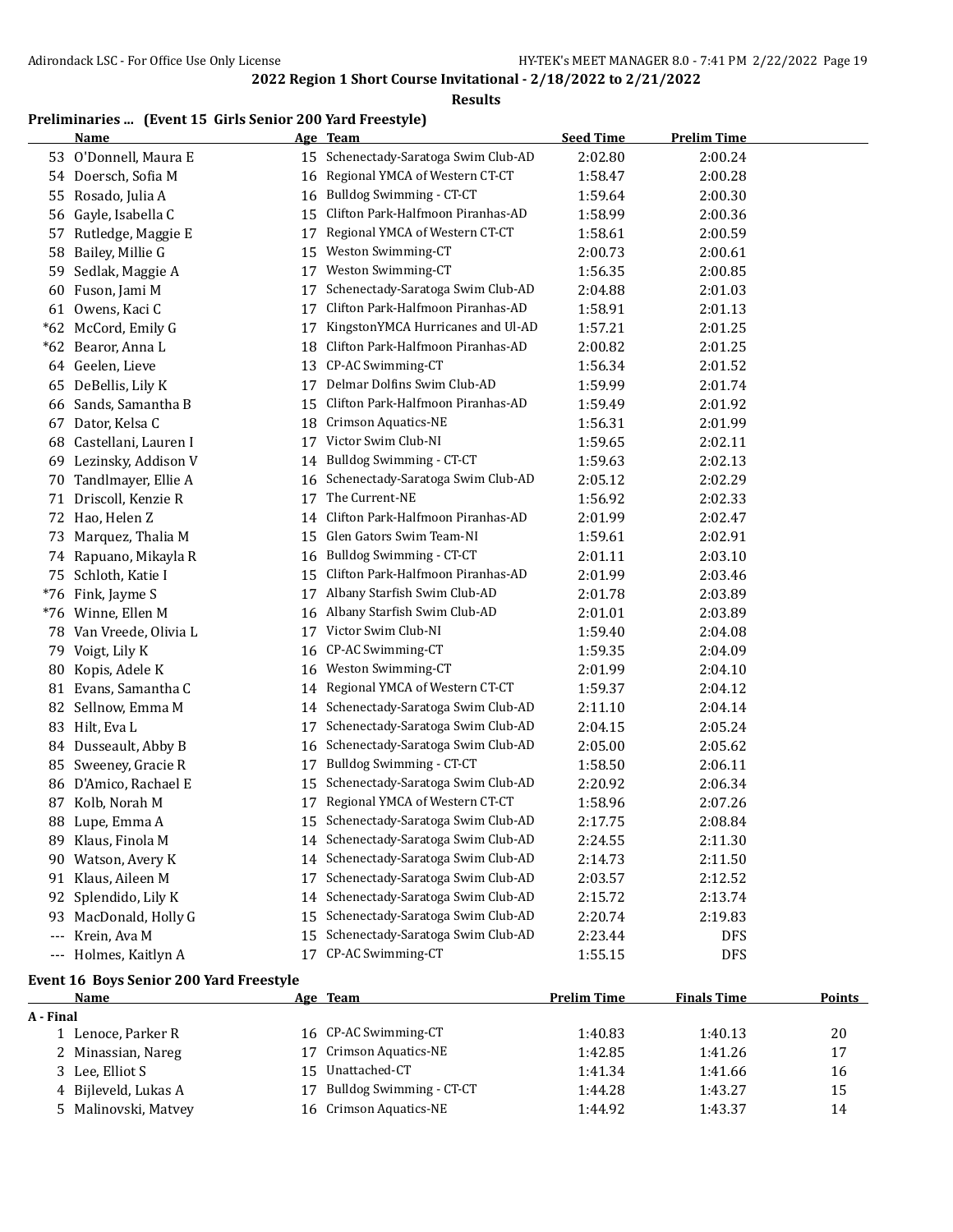|                  |                                                              |    | <b>Results</b>                |                    |                    |   |                         |
|------------------|--------------------------------------------------------------|----|-------------------------------|--------------------|--------------------|---|-------------------------|
|                  | A - Final  (Event 16 Boys Senior 200 Yard Freestyle)<br>Name |    | Age Team                      | <b>Prelim Time</b> | <b>Finals Time</b> |   | <b>Points</b>           |
|                  | 6 Taft, Nathaniel H                                          |    | 16 Weston Swimming-CT         | 1:43.78            | 1:44.11            |   | 13                      |
|                  | 7 Braun, Seth T                                              |    | 16 Northern TRIBS Swimming-AD | 1:44.93            | 1:44.37            |   | 12                      |
|                  | 8 Noga, Eric C                                               | 17 | Clinton Cuda Swim Club-AD     | 1:44.44            | 1:44.54            |   | 11                      |
| <b>B</b> - Final |                                                              |    |                               |                    |                    |   |                         |
|                  | 9 Huang, Hubert                                              | 17 | The Current-NE                | 1:45.52            | 1:41.62            |   | 9                       |
|                  | 10 Hagar, Tommy E                                            | 17 | The Current-NE                | 1:45.03            | 1:41.76            |   | 7                       |
|                  | 11 Mostofi, Michael V                                        | 17 | CP-AC Swimming-CT             | 1:45.54            | 1:43.43            |   | 6                       |
|                  | 12 Mottolese, Peter C                                        | 16 | Unattached-CT                 | 1:46.23            | 1:43.69            |   | 5                       |
|                  | 13 Kim, Edward B                                             | 16 | Unattached-CT                 | 1:45.99            | 1:44.56            |   | $\overline{\mathbf{4}}$ |
|                  | 14 Nowicki, Justin J                                         | 16 | Victor Swim Club-NI           | 1:45.62            | 1:46.31            |   | 3                       |
| 15               | Enes, Max J                                                  | 14 | Unattached-CT                 | 1:46.45            | 1:46.78            |   | $\overline{c}$          |
|                  | 16 Granot, Nadav                                             | 19 | Crimson Aquatics-NE           | 1:45.75            | 1:47.69            |   | $\mathbf{1}$            |
| C - Final        |                                                              |    |                               |                    |                    |   |                         |
|                  | 17 Todorovic, Marko A                                        | 17 | CP-AC Swimming-CT             | 1:46.62            | 1:44.42            |   |                         |
|                  | 18 Lee, Ian P                                                | 17 | Unattached-CT                 | 1:46.96            | 1:46.11            |   |                         |
|                  | 19 LeCates, Henry G                                          | 17 | Clinton Cuda Swim Club-AD     | 1:46.91            | 1:46.27            |   |                         |
|                  | 20 Bubonovich, Zach J                                        | 17 | Crimson Aquatics-NE           | 1:47.59            | 1:47.00            |   |                         |
|                  | 21 Daly, Aiden T                                             | 16 | Unattached-CT                 | 1:47.85            | 1:47.14            |   |                         |
|                  | 22 Henry, Finn M                                             | 17 | Unattached-CT                 | 1:46.67            | 1:47.82            |   |                         |
|                  | 23 Lewis, Graham M                                           | 15 | Unattached-CT                 | 1:47.56            | 1:48.01            |   |                         |
|                  | 24 Campbell, Henry H                                         | 16 | Crimson Aquatics-NE           | 1:47.77            | 1:48.13            |   |                         |
|                  | Event 16 Boys Senior 200 Yard Freestyle                      |    |                               |                    |                    |   |                         |
|                  | Name                                                         |    | Age Team                      | <b>Seed Time</b>   | <b>Prelim Time</b> |   |                         |
|                  | <b>Preliminaries</b>                                         |    |                               |                    |                    |   |                         |
|                  | 1 Lenoce, Parker R                                           |    | 16 CP-AC Swimming-CT          | 1:39.11            | 1:40.83            | q |                         |
|                  | 2 Lee, Elliot S                                              |    | 15 Unattached-CT              | 1:43.44            | 1:41.34            | q |                         |
|                  | 3 Minassian, Nareg                                           | 17 | Crimson Aquatics-NE           | 1:42.11            | 1:42.85            | q |                         |
| 4                | Taft, Nathaniel H                                            | 16 | Weston Swimming-CT            | 1:44.80            | 1:43.78            | q |                         |
| 5                | Bijleveld, Lukas A                                           | 17 | Bulldog Swimming - CT-CT      | 1:42.10            | 1:44.28            | q |                         |
|                  | 6 Noga, Eric C                                               | 17 | Clinton Cuda Swim Club-AD     | 1:45.54            | 1:44.44            | q |                         |
| 7.               | Malinovski, Matvey                                           | 16 | Crimson Aquatics-NE           | 1:46.45            | 1:44.92            | q |                         |
|                  | 8 Braun, Seth T                                              | 16 | Northern TRIBS Swimming-AD    | 1:49.11            | 1:44.93            | q |                         |
|                  | 9 Hagar, Tommy E                                             | 17 | The Current-NE                | 1:40.47            | 1:45.03            | q |                         |
|                  | 10 Huang, Hubert                                             | 17 | The Current-NE                | 1:41.34            | 1:45.52            | q |                         |
|                  | 11 Mostofi, Michael V                                        | 17 | CP-AC Swimming-CT             | 1:46.12            | 1:45.54            | q |                         |
| 12               | Nowicki, Justin J                                            | 16 | Victor Swim Club-NI           | 1:44.25            | 1:45.62            | q |                         |
| 13               | Granot, Nadav                                                | 19 | Crimson Aquatics-NE           | 1:46.36            | 1:45.75            | q |                         |
|                  | 14 Kim, Edward B                                             | 16 | Unattached-CT                 | 1:44.32            | 1:45.99            | q |                         |
| 15               | Mottolese, Peter C                                           | 16 | Unattached-CT                 | 1:44.13            | 1:46.23            | q |                         |
|                  | 16 Enes, Max J                                               | 14 | Unattached-CT                 | 1:47.42            | 1:46.45            | q |                         |
| 17               | Todorovic, Marko A                                           | 17 | CP-AC Swimming-CT             | 1:42.72            | 1:46.62            | q |                         |
|                  | 18 Henry, Finn M                                             | 17 | Unattached-CT                 | 1:41.50            | 1:46.67            | q |                         |
|                  | 19 LeCates, Henry G                                          | 17 | Clinton Cuda Swim Club-AD     | 1:46.10            | 1:46.91            | q |                         |
|                  | 20 Lee, Ian P                                                | 17 | Unattached-CT                 | 1:43.89            | 1:46.96            | q |                         |
|                  | 21 Lewis, Graham M                                           | 15 | Unattached-CT                 | 1:49.09            | 1:47.56            | q |                         |
|                  | 22 Bubonovich, Zach J                                        |    | 17 Crimson Aquatics-NE        | 1:45.50            | 1:47.59            | q |                         |

23 Campbell, Henry H 16 Crimson Aquatics-NE 1:48.24 1:47.77 q<br>24 Daly, Aiden T 16 Unattached-CT 1:50.20 1:47.85 q Daly, Aiden T 16 Unattached-CT 1:50.20 1:47.85 q

25 Haley, Jack T 1:48.28 Nelson, Quinn M 14 Schenectady-Saratoga Swim Club-AD 1:50.15 1:48.40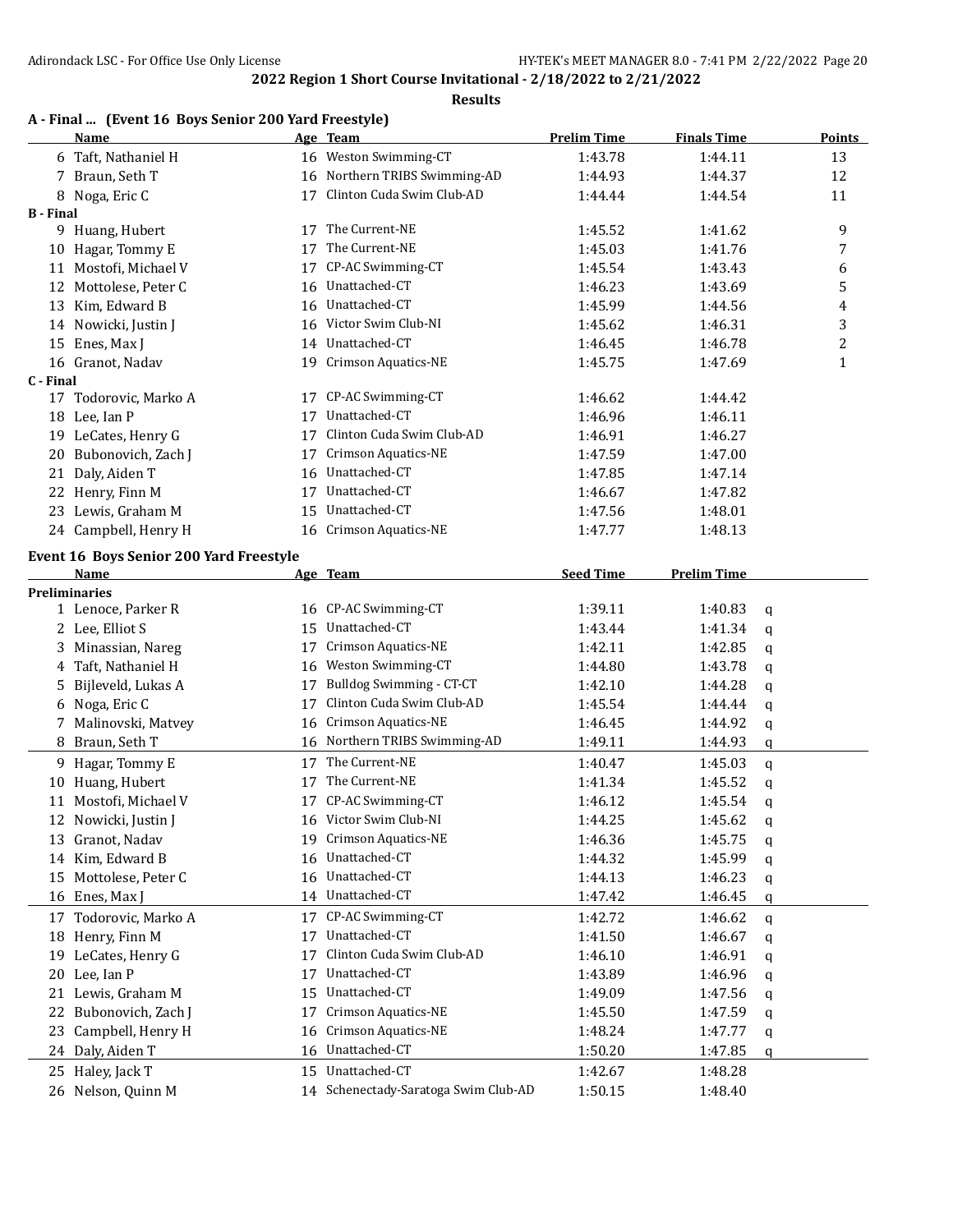**Results**

# **Preliminaries ... (Event 16 Boys Senior 200 Yard Freestyle)**

|       | <b>Name</b>             |        | Age Team                          |           |            |
|-------|-------------------------|--------|-----------------------------------|-----------|------------|
|       | 27 Bonebrake, Davis P   |        | 18 The Current-NE                 | 1:43.94   | 1:48.49    |
| 28    | Godino, Daniel F        | 16     | Regional YMCA of Western CT-CT    | 1:45.20   | 1:48.84    |
| 29    | Shaer, Ben Z            | 16     | Crimson Aquatics-NE               | 1:50.63   | 1:49.17    |
| 30    | McFarland, Finnegan D   | 16     | Adirondack Bluefins Swim Club-AD  | 1:50.39   | 1:49.57    |
| 31    | Amos, Preston L         | 17     | The Current-NE                    | 1:46.32   | 1:49.84    |
| 32    | Whittaker, Ray L        | 17     | The Current-NE                    | 1:42.40   | 1:49.95    |
| 33    | Maconochie, Ethan Z     | 18     | Crimson Aquatics-NE               | 1:47.43   | 1:50.28    |
|       | 34 Fine, Evan A         | 16     | CP-AC Swimming-CT                 | 1:49.27   | 1:50.30    |
|       | 35 Ventre, Jack P       | 15     | <b>Crimson Aquatics-NE</b>        | 1:49.17   | 1:50.62    |
|       | 36 Doerwaldt, Alex T    | 17     | Bulldog Swimming - CT-CT          | 1:45.19   | 1:50.75    |
| 37    | Vesey, Gavin R          | 14     | Regional YMCA of Western CT-CT    | 1:45.52   | 1:50.90    |
|       | 38 Jerome, Christian V  | 13     | USAM-AD                           | 1:50.99   | 1:51.34    |
| *39   | Nelson, Lucas           | 14     | Crimson Aquatics-NE               | 1:57.00   | 1:52.27    |
| $*39$ | Fuchs, William P        | 18     | The Current-NE                    | 1:43.60   | 1:52.27    |
| 41    | Moulson, William J      | 15     | Crimson Aquatics-NE               | 1:52.89   | 1:52.57    |
| 42    | Boccone Schuur, Henry T | $17\,$ | The Current-NE                    | 1:46.43   | 1:53.32    |
| 43    | Ferneini, Anthony N     | 14     | <b>Bulldog Swimming - CT-CT</b>   | 1:53.60   | 1:53.37    |
|       | 44 Falbo, Dominic J     | 14     | Victor Swim Club-NI               | 1:52.47   | 1:53.49    |
| 45    | Ferneini, Michael E     | 17     | Bulldog Swimming - CT-CT          | 1:49.76   | 1:53.59    |
|       | 46 Nathanson, Jonah L   | 14     | Crimson Aquatics-NE               | 1:56.41   | 1:54.24    |
| 47    | Kessel, Scott A         | 16     | <b>Crimson Aquatics-NE</b>        | 1:52.33   | 1:54.44    |
| 48    | Drienik, Alex           | 16     | CP-AC Swimming-CT                 | 1:51.90   | 1:55.69    |
| 49    | Hershberg, Jacob C      |        | 14 Delmar Dolfins Swim Club-AD    | 1:56.20   | 1:56.62    |
| 50    | Karaca, Rowan H         | 14     | Schenectady-Saratoga Swim Club-AD | 1:57.35   | 1:56.75    |
| 51    | Henry, Hugh C           | 15     | Unattached-CT                     | 1:53.37   | 1:56.85    |
| 52    | Gilmartin, Finn T       | 16     | Orchard Park Town Wreckers Swi-NI | 1:59.27   | 1:57.40    |
| 53    | Haller, Abel V          | 15     | <b>Crimson Aquatics-NE</b>        | 1:56.52   | 1:58.03    |
| 54    | Schohn, Logan J         | 17     | Clifton Park-Halfmoon Piranhas-AD | 1:53.09   | 1:58.92    |
| 55    | Gregory, John D         | 14     | Schenectady-Saratoga Swim Club-AD | 2:04.77   | 1:59.04    |
|       | 56 O'Keeffe, Grant P    | 12     | Schenectady-Saratoga Swim Club-AD | 2:03.57   | 2:02.32    |
| 57    | Splendido, Luke J       | 14     | Schenectady-Saratoga Swim Club-AD | 2:07.20   | 2:03.35    |
| 58    | O'Leary, Anthony Y      | 14     | Schenectady-Saratoga Swim Club-AD | 2:06.44   | 2:04.04    |
| 59    | Epperson, Xhayne D      | 13     | Schenectady-Saratoga Swim Club-AD | 2:15.62   | 2:05.88    |
| 60    | Zhang, Alexander W      | 13     | Schenectady-Saratoga Swim Club-AD | 2:11.42   | 2:09.59    |
| 61    | Knapick, Anthony P      | 17     | Schenectady-Saratoga Swim Club-AD | $\rm{NT}$ | 2:18.45    |
| ---   | Giannetti, Joe P        |        | 17 Albany Starfish Swim Club-AD   | 1:55.90   | <b>DFS</b> |
| ---   | Karaca, Ryan K          | 16     | Schenectady-Saratoga Swim Club-AD | 1:49.35   | <b>DFS</b> |

## **Event 17 Girls Senior 50 Yard Freestyle**

|                  | <b>Name</b>           |    | Age Team                          | <b>Prelim Time</b> | <b>Finals Time</b> | <b>Points</b> |
|------------------|-----------------------|----|-----------------------------------|--------------------|--------------------|---------------|
| A - Final        |                       |    |                                   |                    |                    |               |
|                  | 1 Olasewere, Annam A  |    | 14 CP-AC Swimming-CT              | 23.43              | 23.08              | 20            |
|                  | 2 Geelen, Lente       | 17 | CP-AC Swimming-CT                 | 24.85              | 24.08              | 17            |
|                  | 3 Olasewere, Ayaan A  |    | 14 CP-AC Swimming-CT              | 24.53              | 24.33              | 16            |
|                  | 4 White, Quinn K      |    | 14 Crimson Aquatics-NE            | 24.86              | 24.74              | 15            |
|                  | 5 Hatzis, Mia N       |    | 15 Regional YMCA of Western CT-CT | 24.98              | 24.79              | 14            |
|                  | 6 McClintock, Sammy B |    | 16 Crimson Aquatics-NE            | 24.74              | 24.82              | 13            |
|                  | 7 Moore, Morgan P     | 17 | Bulldog Swimming - CT-CT          | 25.01              | 24.91              | 12            |
|                  | 8 Owens, Kaci C       |    | Clifton Park-Halfmoon Piranhas-AD | 25.03              | 24.98              | 11            |
| <b>B</b> - Final |                       |    |                                   |                    |                    |               |
|                  | Wieczorek, Hannah P   | 15 | Crimson Aquatics-NE               | 25.11              | 24.87              | 9             |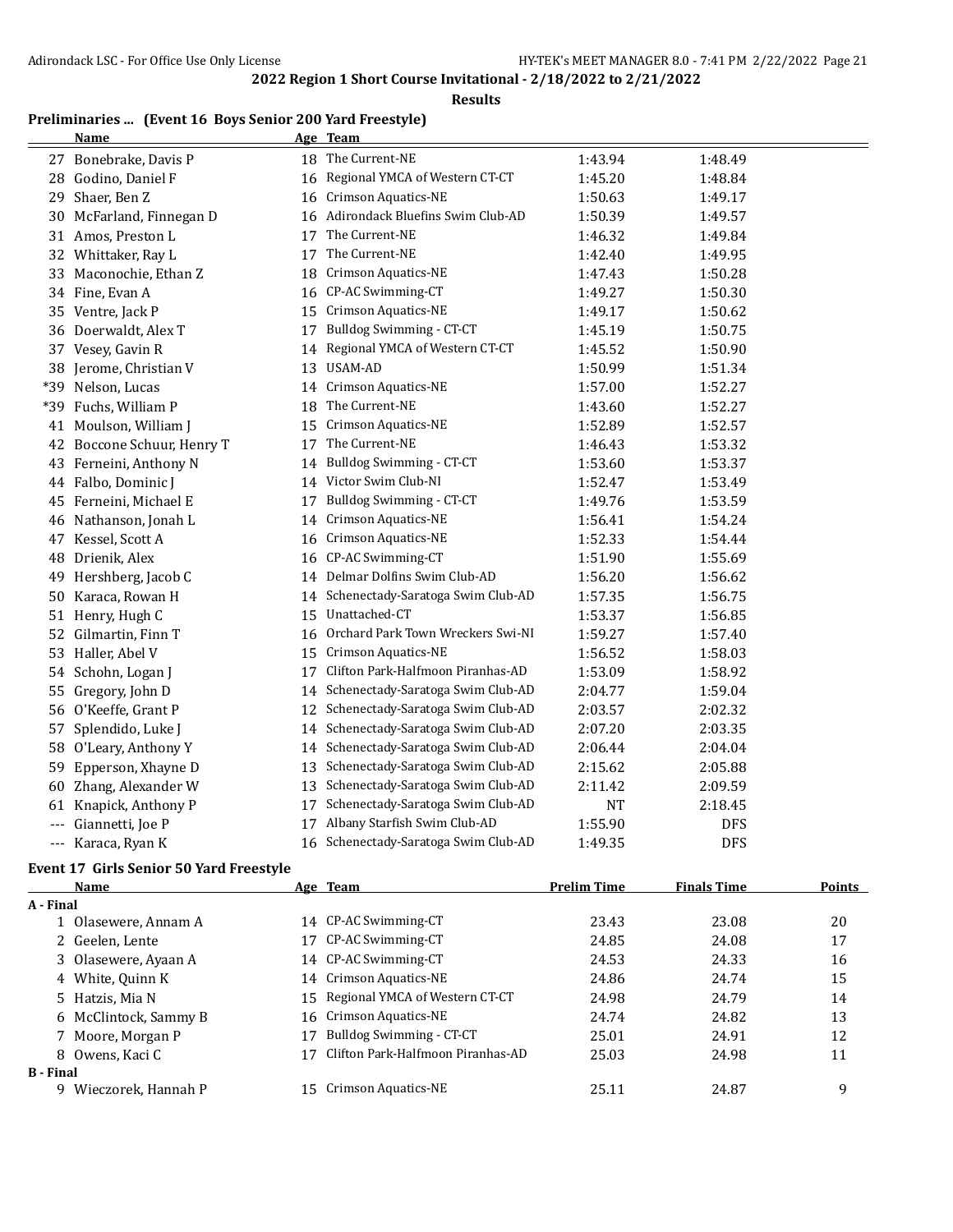#### **Results**

# **B - Final ... (Event 17 Girls Senior 50 Yard Freestyle)**

|           | Name                                    |    | Age Team                             | <b>Prelim Time</b> | <b>Finals Time</b> | <b>Points</b> |
|-----------|-----------------------------------------|----|--------------------------------------|--------------------|--------------------|---------------|
|           | 10 Hobert, Sabrina M                    |    | 16 CP-AC Swimming-CT                 | 25.26              | 25.20              | 7             |
|           | 11 Hamblett, Ava S                      |    | 17 Bulldog Swimming - CT-CT          | 25.33              | 25.21              | 6             |
|           | 12 Daignault, Andie L                   | 16 | Weston Swimming-CT                   | 25.34              | 25.26              | 5             |
|           | 13 Guilfoil, Ella K                     | 17 | Unattached-NI                        | 25.32              | 25.34              | 4             |
|           | 14 Lowe, Sibby M                        | 15 | Glen Gators Swim Team-NI             | 25.12              | 25.58              | 3             |
|           | 15 Bogulski, Mia F                      | 17 | Orchard Park Town Wreckers Swi-NI    | 25.31              | 25.59              | 2             |
|           | 16 Castellani, Lauren I                 |    | 17 Victor Swim Club-NI               | 25.33              | 25.69              | $\mathbf{1}$  |
| C - Final |                                         |    |                                      |                    |                    |               |
|           | 17 Li, Caterina S                       |    | 17 CP-AC Swimming-CT                 | 25.45              | 25.10              |               |
|           | 18 Li, Marea J                          | 15 | Bulldog Swimming - CT-CT             | 25.41              | 25.30              |               |
|           | 19 Levine, Emma A                       |    | 16 Weston Swimming-CT                | 25.36              | 25.34              |               |
|           | *20 Lester, Katie E                     | 16 | Clinton Cuda Swim Club-AD            | 25.36              | 25.38              |               |
|           | *20 Frame, Ally S                       | 17 | Clifton Park-Halfmoon Piranhas-AD    | 25.35              | 25.38              |               |
|           | 22 Amedio, Mea K                        | 16 | Schenectady-Saratoga Swim Club-AD    | 25.42              | 25.39              |               |
|           | 23 Zhang, Stella Y                      | 14 | Clifton Park-Halfmoon Piranhas-AD    | 25.41              | 25.44              |               |
|           | 24 Weingarten, Sophie R                 |    | 14 Crimson Aquatics-NE               | 25.34              | 25.56              |               |
|           | Event 17 Girls Senior 50 Yard Freestyle |    |                                      |                    |                    |               |
|           | Name                                    |    | Age Team                             | <b>Seed Time</b>   | <b>Prelim Time</b> |               |
|           | <b>Preliminaries</b>                    |    |                                      |                    |                    |               |
|           | 1 Olasewere, Annam A                    |    | 14 CP-AC Swimming-CT                 | 22.58              | 23.43              | q             |
|           | 2 Dolce, Kelly E                        |    | 17 CP-AC Swimming-CT                 | 23.58              | 24.34              | q             |
|           | 3 Olasewere, Ayaan A                    |    | 14 CP-AC Swimming-CT                 | 24.25              | 24.53              | q             |
|           | 4 McClintock, Sammy B                   |    | 16 Crimson Aquatics-NE               | 23.90              | 24.74              | q             |
|           | 5 Geelen, Lente                         | 17 | CP-AC Swimming-CT                    | 23.52              | 24.85              | q             |
|           | 6 White, Quinn K                        |    | 14 Crimson Aquatics-NE               | 24.49              | 24.86              | q             |
|           | 7 Noecker, Elle A                       |    | 15 Orchard Park Town Wreckers Swi-NI | 24.51              | 24.97              | q             |
|           | 8 Hatzis, Mia N                         |    | 15 Regional YMCA of Western CT-CT    | 24.39              | 24.98              | q             |
|           | 9 Moore, Morgan P                       | 17 | Bulldog Swimming - CT-CT             | 24.51              | 25.01              | q             |
|           | 10 Owens, Kaci C                        | 17 | Clifton Park-Halfmoon Piranhas-AD    | 24.24              | 25.03              | q             |
|           | 11 Wieczorek, Hannah P                  | 15 | Crimson Aquatics-NE                  | 24.34              | 25.11              | q             |
|           | 12 Lowe, Sibby M                        |    | 15 Glen Gators Swim Team-NI          | 24.90              | 25.12              | q             |
|           | 13 Hobert, Sabrina M                    |    | 16 CP-AC Swimming-CT                 | 24.60              | 25.26              | q             |
|           | 14 Bogulski, Mia F                      |    | 17 Orchard Park Town Wreckers Swi-NI | 24.66              | 25.31              | q             |
|           | 15 Guilfoil, Ella K                     |    | 17 Unattached-NI                     | 24.73              | 25.32              | q             |
|           | 16 Hamblett, Ava S                      |    | 17 Bulldog Swimming - CT-CT          | 25.59              | 25.33              | q             |
|           | 17 Castellani, Lauren I                 |    | 17 Victor Swim Club-NI               | 25.39              | J25.33             | q             |
|           | *18 Daignault, Andie L                  |    | 16 Weston Swimming-CT                | 24.97              | 25.34              | q             |
|           | *18 Sotek, Alex T                       | 16 | Snapper Swim Club-NE                 | 24.87              | 25.34              | q             |
|           | 19 Weingarten, Sophie R                 | 14 | Crimson Aquatics-NE                  | 25.08              | J25.34             | q             |
|           | 21 Frame, Ally S                        | 17 | Clifton Park-Halfmoon Piranhas-AD    | 25.86              | 25.35              | q             |
|           | *22 Levine, Emma A                      | 16 | Weston Swimming-CT                   | 24.63              | 25.36              | q             |
|           | *22 Lester, Katie E                     | 16 | Clinton Cuda Swim Club-AD            | 25.13              | 25.36              | q             |
|           | 24 Li, Marea J                          | 15 | Bulldog Swimming - CT-CT             | 24.67              | 25.41              | q             |
|           | 25 Zhang, Stella Y                      | 14 | Clifton Park-Halfmoon Piranhas-AD    | 25.62              | J25.41             |               |
|           | 26 Amedio, Mea K                        | 16 | Schenectady-Saratoga Swim Club-AD    | 25.01              | 25.42              |               |
|           |                                         |    | CP-AC Swimming-CT                    |                    |                    |               |
|           | 27 Li, Caterina S                       | 17 | Victor Swim Club-NI                  | 24.35              | 25.45              |               |
| 28        | MACKINNON, Amelia R                     | 13 | Albany Starfish Swim Club-AD         | 25.21              | J25.45             |               |
| 29        | Sommo, Brooke M                         | 17 |                                      | 26.10              | J25.45             |               |
|           | 30 Fronheiser, Hannah C                 | 17 | Delmar Dolfins Swim Club-AD          | 25.72              | 25.48              |               |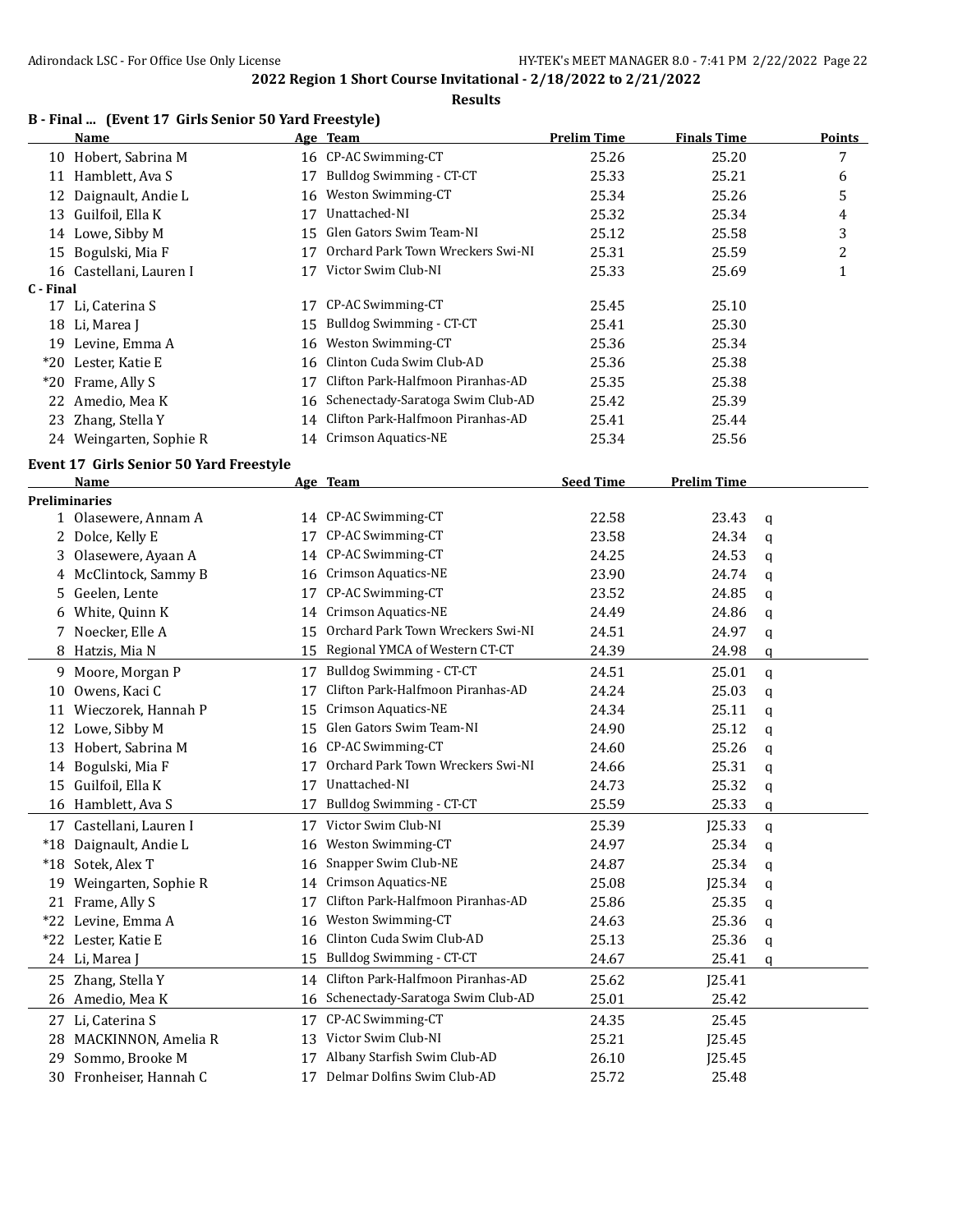**Results**

# **Preliminaries ... (Event 17 Girls Senior 50 Yard Freestyle)**

|       | <b>Name</b>                |    | Age Team                            | <b>Seed Time</b> | <b>Prelim Time</b> |  |
|-------|----------------------------|----|-------------------------------------|------------------|--------------------|--|
|       | *31 Hogan, Meredith G      |    | 14 Victor Swim Club-NI              | 25.19            | 25.49              |  |
|       | *31 Harpootlian, Hannah R  | 13 | Clifton Park-Halfmoon Piranhas-AD   | 26.06            | 25.49              |  |
|       | 33 Huewe, Olivia M         | 16 | Weston Swimming-CT                  | 24.82            | 25.50              |  |
|       | 34 Doersch, Sofia M        | 16 | Regional YMCA of Western CT-CT      | 25.09            | 25.51              |  |
|       | 35 Edwards, Annie E        | 16 | CP-AC Swimming-CT                   | 24.69            | 25.52              |  |
|       | 36 Frisoni, Olympia S      | 16 | Schenectady-Saratoga Swim Club-AD   | 25.91            | 25.53              |  |
|       | *37 Gibson, Alexis M       | 16 | Albany Starfish Swim Club-AD        | 25.62            | 25.54              |  |
| $*37$ | Ferreira, Madeline J       | 17 | Delmar Dolfins Swim Club-AD         | 25.35            | 25.54              |  |
| *37   | Teague, Meredith C         | 16 | The Current-NE                      | 24.69            | 25.54              |  |
| 40    | Gayle, Isabella C          | 15 | Clifton Park-Halfmoon Piranhas-AD   | 26.32            | 25.56              |  |
|       | *41 DeHollander, Erin K    | 16 | Victor Swim Club-NI                 | 25.21            | 25.57              |  |
|       | *41 Samko, Clara M         | 14 | KingstonYMCA Hurricanes and Ul-AD   | 26.27            | 25.57              |  |
|       | *43 Knightly, Peyton D     | 16 | Crimson Aquatics-NE                 | 24.79            | 25.58              |  |
|       | *43 Stoup, Anna L          | 15 | Clifton Park-Halfmoon Piranhas-AD   | 25.12            | 25.58              |  |
|       | 45 O'Connor, Katie E       | 18 | Bulldog Swimming - CT-CT            | 24.63            | 25.61              |  |
|       | 46 Jurgelon, Amanda M      |    | 16 Albany Starfish Swim Club-AD     | 24.33            | 25.62              |  |
|       | 47 Limani, Diellza         | 15 | Regional YMCA of Western CT-CT      | 25.99            | 25.63              |  |
|       | *48 Pathammavong, Suriya A | 17 | Victor Swim Club-NI                 | 25.14            | 25.64              |  |
|       | *48 Zheng, Jolyn           | 15 | Crimson Aquatics-NE                 | 26.07            | 25.64              |  |
|       | *48 Horsch, Katelyn L      | 16 | Crimson Aquatics-NE                 | 25.12            | 25.64              |  |
|       | 51 Mikulec, Ella J         | 17 | Orchard Park Town Wreckers Swi-NI   | 24.79            | 25.69              |  |
|       | 52 Kalvaitis, Emily G      | 17 | CP-AC Swimming-CT                   | 25.82            | 25.78              |  |
|       | 53 Kolb, Norah M           | 17 | Regional YMCA of Western CT-CT      | 24.62            | 25.80              |  |
|       | 54 James, Chelsea B        | 15 | Regional YMCA of Western CT-CT      | 25.57            | 25.86              |  |
|       | 55 Lezinsky, Addison V     | 14 | Bulldog Swimming - CT-CT            | 25.37            | 25.87              |  |
|       | 56 McGovern, Isabel        | 18 | Crimson Aquatics-NE                 | 25.24            | 25.89              |  |
|       | 57 Kopis, Adele K          | 16 | Weston Swimming-CT                  | 25.14            | 25.91              |  |
|       | 58 Rao, Anya               | 16 | The Current-NE                      | 25.40            | 25.94              |  |
|       | *59 Haley, Kelci K         | 17 | CP-AC Swimming-CT                   | 25.45            | 25.98              |  |
| *59   | Martin, Sienna S           | 15 | Clinton Cuda Swim Club-AD           | 25.61            | 25.98              |  |
|       | 61 Bernard, Sarah J        | 16 | The Current-NE                      | 26.53            | 25.99              |  |
|       | 62 Lawler, Morgan K        | 16 | Albany Starfish Swim Club-AD        | 25.39            | 26.00              |  |
|       | 63 O'Donnell, Maura E      | 15 | Schenectady-Saratoga Swim Club-AD   | 25.62            | 26.03              |  |
|       | 64 Gilbert, Kendall G      | 16 | Clifton Park-Halfmoon Piranhas-AD   | 26.99            | 26.06              |  |
|       | 65 Prezyna, Zoey           |    | 14 Victor Swim Club-NI              | 26.98            | 26.07              |  |
|       | 66 Fraley, Kaiya R         |    | 15 Adirondack Bluefins Swim Club-AD | 25.95            | 26.10              |  |
|       | 67 Hao, Helen Z            | 14 | Clifton Park-Halfmoon Piranhas-AD   | 26.43            | 26.14              |  |
| 68    | Fulga, Ayanna S            | 17 | The Current-NE                      | 25.73            | 26.17              |  |
| *69   | Kwarcinski, Alexa G        | 14 | Regional YMCA of Western CT-CT      | 25.89            | 26.19              |  |
| $*69$ | Dator, Kelsa C             | 18 | Crimson Aquatics-NE                 | 25.00            | 26.19              |  |
| $*71$ | McCord, Emily G            | 17 | KingstonYMCA Hurricanes and Ul-AD   | 25.47            | 26.21              |  |
| $*71$ | Lupe, Emma A               | 15 | Schenectady-Saratoga Swim Club-AD   | 26.34            | 26.21              |  |
|       | 73 Bearor, Anna L          | 18 | Clifton Park-Halfmoon Piranhas-AD   | 25.62            | 26.24              |  |
|       | 74 Drozdowski, Jess L      | 17 | Orchard Park Town Wreckers Swi-NI   | 26.95            | 26.26              |  |
|       | *75 Mooney, Faye D         | 17 | Glen Gators Swim Team-NI            | 25.24            | 26.27              |  |
|       | *75 Hamblett, Phoebe M     | 14 | Bulldog Swimming - CT-CT            | 26.95            | 26.27              |  |
| 77    | Gao, Sophia                | 13 | Clifton Park-Halfmoon Piranhas-AD   | 25.85            | 26.29              |  |
|       | 78 Geelen, Lieve           | 13 | CP-AC Swimming-CT                   | 25.04            | 26.34              |  |
| 79    | Rutledge, Maggie E         | 17 | Regional YMCA of Western CT-CT      | 26.08            | 26.35              |  |
| 80    | Michels, Delaney R         | 15 | Clifton Park-Halfmoon Piranhas-AD   | 26.99            | 26.36              |  |
|       | 81 Voigt, Lily K           | 16 | CP-AC Swimming-CT                   | 25.58            | 26.40              |  |
|       | 82 Wagner, Morgan E        |    | 14 Victor Swim Club-NI              | 25.05            | 26.45              |  |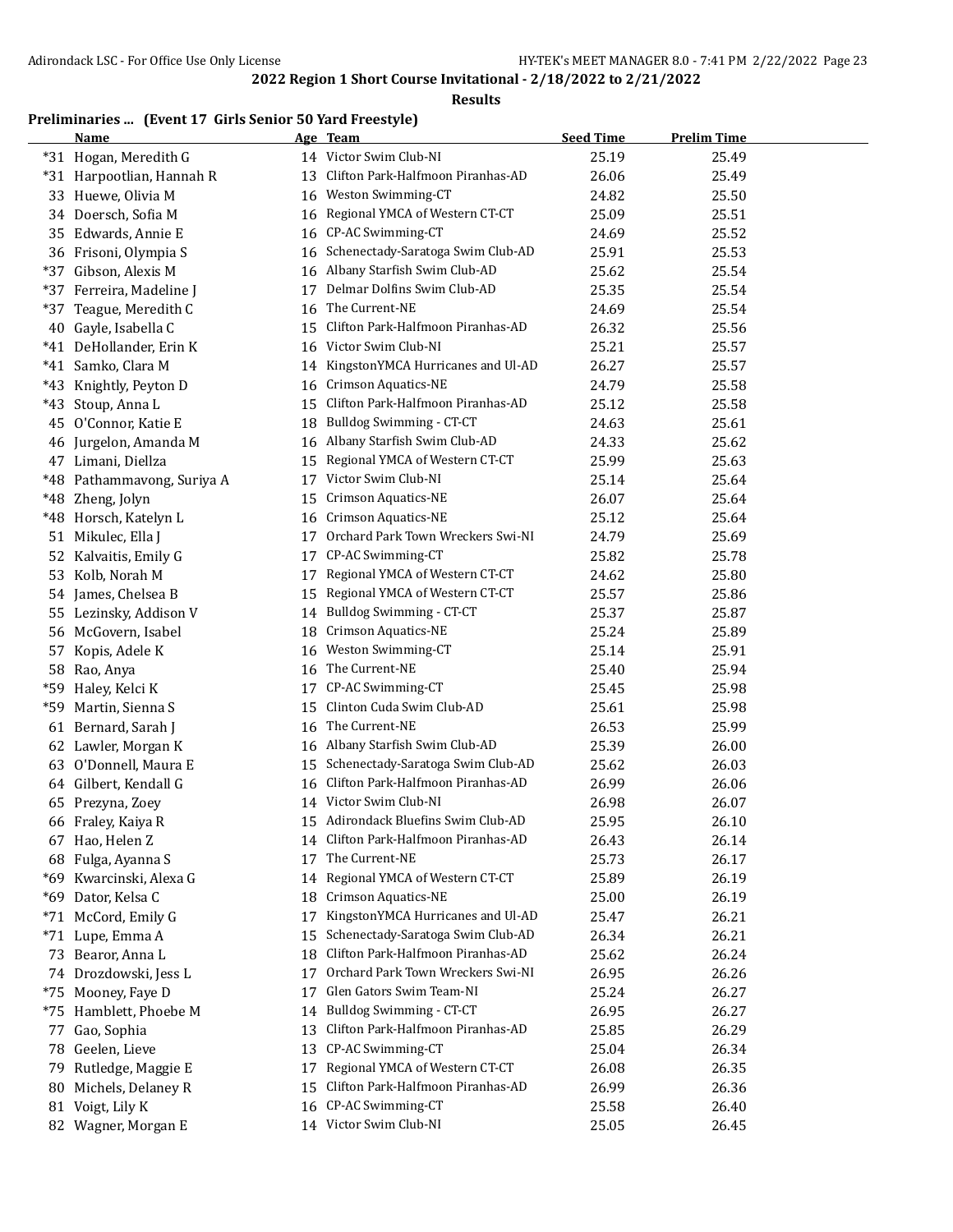#### **Results**

# **Preliminaries ... (Event 17 Girls Senior 50 Yard Freestyle)**

|        | <b>Name</b>                          |          | Age Team                             | <b>Seed Time</b> | <b>Prelim Time</b> |  |
|--------|--------------------------------------|----------|--------------------------------------|------------------|--------------------|--|
|        | 83 Funderburk, Tess A                |          | 14 Regional YMCA of Western CT-CT    | 25.75            | 26.46              |  |
| 84     | Bogdanowicz-Wilson, Emma K           | 17       | Schenectady-Saratoga Swim Club-AD    | 26.31            | 26.47              |  |
|        | 85 Nelson, Isabel M                  | 17       | Clifton Park-Halfmoon Piranhas-AD    | 26.03            | 26.48              |  |
| *86    | McCoy, Sophia H                      | 15       | Clifton Park-Halfmoon Piranhas-AD    | 25.44            | 26.49              |  |
| $*86$  | Turner, Libby L                      | 15       | Weston Swimming-CT                   | 25.84            | 26.49              |  |
| 88     | Napoli, Julia R                      | 15       | Hawks Swimming Association-AD        | 26.06            | 26.51              |  |
| 89     | Evans, Samantha C                    | 14       | Regional YMCA of Western CT-CT       | 26.67            | 26.55              |  |
| 90     | Chmiel, Zofia F                      | 17       | Weston Swimming-CT                   | 26.34            | 26.60              |  |
|        | 91 Jalakas, Liisa H                  | 15       | CP-AC Swimming-CT                    | 25.31            | 26.62              |  |
| 92     | Ricard, Skylar M                     | 15       | Adirondack Bluefins Swim Club-AD     | 25.99            | 26.71              |  |
| 93     | Eisnor, Norah M                      | 17       | Clifton Park-Halfmoon Piranhas-AD    | 25.25            | 26.73              |  |
|        | 94 Falder, Sarah J                   | 17       | Regional YMCA of Western CT-CT       | 25.92            | 26.84              |  |
| 95     | Kelley, Kyla G                       | 16       | Crimson Aquatics-NE                  | 25.94            | 26.86              |  |
|        | 96 Valerian, Caitie G                | 17       | Delmar Dolfins Swim Club-AD          | 26.99            | 26.88              |  |
| *97    | Van Vreede, Olivia L                 | 17       | Victor Swim Club-NI                  | 25.44            | 26.90              |  |
| $*97$  | Gvozdeva, Victoria V                 | 13       | Schenectady-Saratoga Swim Club-AD    | 26.84            | 26.90              |  |
| 99     | Lyons, Abby M                        | 16       | Schenectady-Saratoga Swim Club-AD    | 26.77            | 26.91              |  |
|        | *100 Bieniek, Allison M              | 14       | Clifton Park-Halfmoon Piranhas-AD    | 25.76            | 27.03              |  |
| $*100$ | Marquez, Thalia M                    | 15       | Glen Gators Swim Team-NI             | 25.86            | 27.03              |  |
|        | *100 Vongsouvanh, Katherine A        | 14       | Regional YMCA of Western CT-CT       | 26.79            | 27.03              |  |
| 103    | Sellnow, Emma M                      | 14       | Schenectady-Saratoga Swim Club-AD    | 28.39            | 27.04              |  |
|        | 104 Dunbar, Katy B                   | 17       | Crimson Aquatics-NE                  | 25.97            | 27.06              |  |
|        | 105 Carroll, Abby E                  | 16       | Adirondack Bluefins Swim Club-AD     | 25.98            | 27.16              |  |
|        | 106 Driscoll, Kenzie R               | 17       | The Current-NE                       | 25.57            | 27.19              |  |
|        | 107 Ferneini, Isabella M             | 16       | Bulldog Swimming - CT-CT             | 26.82            | 27.24              |  |
|        | 108 D'Amico, Rachael E               | 15       | Schenectady-Saratoga Swim Club-AD    | 26.80            | 27.25              |  |
|        | 109 Carroll, Hannah M                | 16       | Adirondack Bluefins Swim Club-AD     | 25.97            | 27.26              |  |
|        | *110 Norton, Maddie M                | 17       | USAM-AD                              | 26.99            | 27.28              |  |
|        | *110 Ferrie, Jillian E               | 16       | Schenectady-Saratoga Swim Club-AD    | 27.06            | 27.28              |  |
|        | 112 Lindecke, Emma C                 | 18       | Electric Eels-AD                     | 26.40            | 27.41              |  |
|        |                                      |          | Schenectady-Saratoga Swim Club-AD    |                  |                    |  |
|        | 113 Hilt, Eva L<br>114 Sanai, Roya K | 17<br>15 | Adirondack Bluefins Swim Club-AD     | 27.86<br>25.97   | 27.49<br>27.51     |  |
|        |                                      |          | Clifton Park-Halfmoon Piranhas-AD    |                  |                    |  |
| 115    | Shao, Emma X<br>116 McMahon, Lizzy M | 11       | Adirondack Bluefins Swim Club-AD     | 26.99            | 27.55<br>27.56     |  |
|        |                                      | 14       | Regional YMCA of Western CT-CT       | 25.98            |                    |  |
| 117    | Behling, Ella M                      | 16<br>12 | Schenectady-Saratoga Swim Club-AD    | 26.98            | 27.68              |  |
|        | 118 Streeter, Olivia E               |          | 14 Adirondack Bluefins Swim Club-AD  | 27.63            | 28.00              |  |
|        | 119 Delair, Charlize J               |          | Schenectady-Saratoga Swim Club-AD    | 25.99            | 28.03              |  |
| 120    | Grabitzky, Isabella H                | 14       | Weston Swimming-CT                   | 27.80            | 28.25              |  |
|        | 121 Brunner, Megan T                 | 16       | Schenectady-Saratoga Swim Club-AD    | 26.99            | 28.26              |  |
| 122    | Goodspeed, Fayth R                   | 14       |                                      | 29.46            | 28.44              |  |
| 123    | MacDonald, Holly G                   | 15       | Schenectady-Saratoga Swim Club-AD    | 28.12            | 28.48              |  |
|        | 124 Klaus, Finola M                  | 14       | Schenectady-Saratoga Swim Club-AD    | 29.79            | 28.60              |  |
| 125    | Klaus, Aileen M                      | 17       | Schenectady-Saratoga Swim Club-AD    | 28.43            | 28.69              |  |
| 126    | Cho, Caitlin E                       | 16       | Schenectady-Saratoga Swim Club-AD    | 28.36            | 28.73              |  |
| 127    | Ward, Lizzy M                        | 17       | Clifton Park-Halfmoon Piranhas-AD    | 26.91            | 28.82              |  |
| 128    | Boenau, Carlye Ana T                 | 15       | Adirondack Bluefins Swim Club-AD     | 25.99            | 28.87              |  |
| 129    | Splendido, Lily K                    | 14       | Schenectady-Saratoga Swim Club-AD    | 29.76            | 29.45              |  |
| 130    | McFarland, Maddie J                  | 13       | Adirondack Bluefins Swim Club-AD     | 25.99            | 29.54              |  |
|        | --- Krein, Ava M                     |          | 15 Schenectady-Saratoga Swim Club-AD | 29.79            | <b>DFS</b>         |  |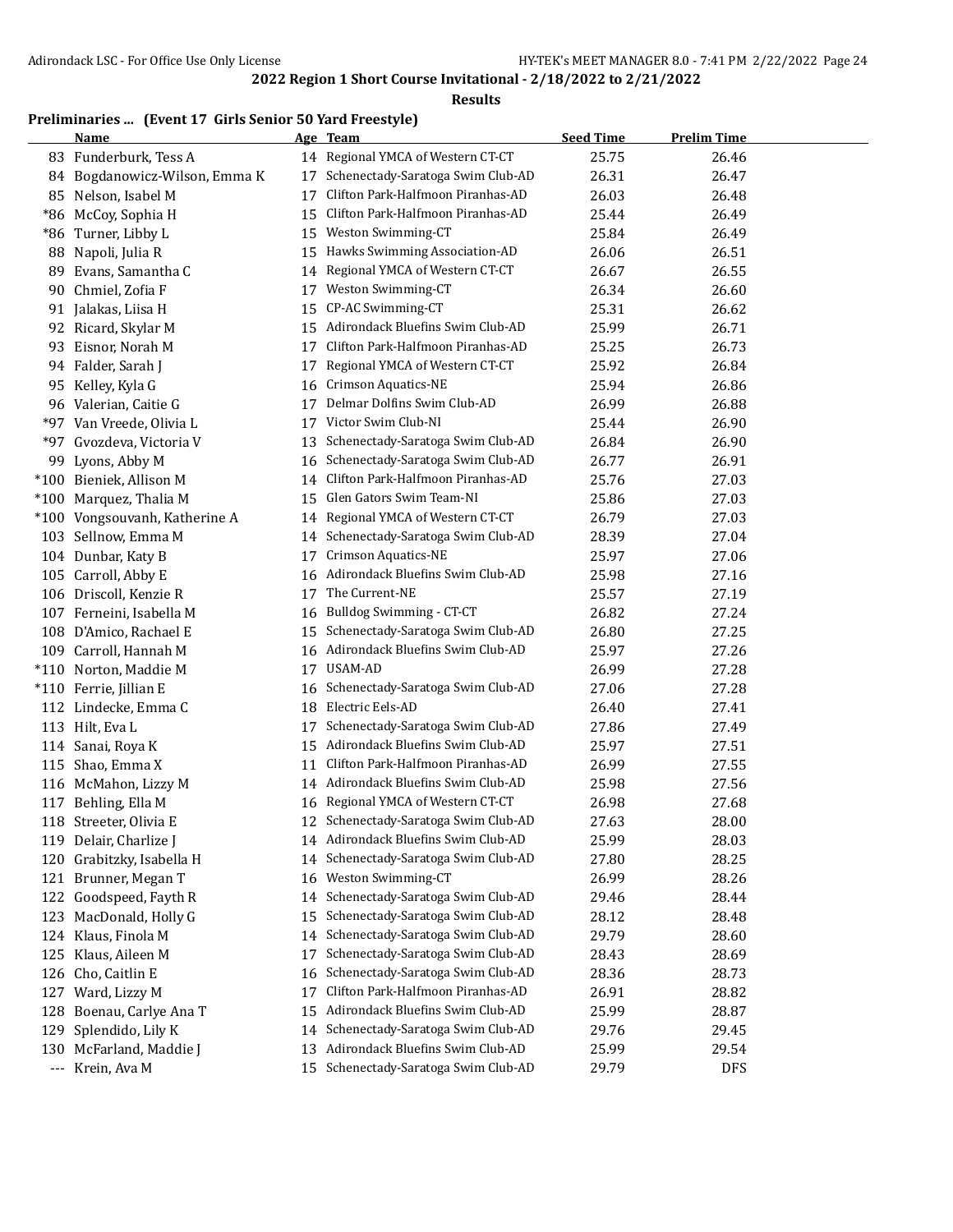#### **Results**

#### **Event 18 Boys Senior 50 Yard Freestyle**

|                  | <b>Name</b>           |    | Age Team                          | <b>Prelim Time</b> | <b>Finals Time</b> | Points         |
|------------------|-----------------------|----|-----------------------------------|--------------------|--------------------|----------------|
| A - Final        |                       |    |                                   |                    |                    |                |
|                  | 1 Rogers, Sean M      | 18 | CP-AC Swimming-CT                 | 21.29              | 21.13              | 20             |
| 2                | Braun, Seth T         | 16 | Northern TRIBS Swimming-AD        | 21.66              | 21.45              | 17             |
| 3                | Brown, Sam J          | 17 | Adirondack Bluefins Swim Club-AD  | 21.86              | 21.69              | 16             |
| 4                | Taft, Nathaniel H     | 16 | Weston Swimming-CT                | 21.76              | 21.89              | 15             |
| 5                | Maconochie, Ethan Z   | 18 | <b>Crimson Aquatics-NE</b>        | 22.12              | 22.04              | 14             |
|                  | 6 Kaback, Max F       | 17 | Albany Starfish Swim Club-AD      | 22.09              | 22.08              | 13             |
|                  | Rogowski, Ethan C     | 17 | Schenectady-Saratoga Swim Club-AD | 22.18              | 22.10              | 12             |
|                  | 8 Lee, Ian P          | 17 | Unattached-CT                     | 22.20              | 22.54              | 11             |
| <b>B</b> - Final |                       |    |                                   |                    |                    |                |
| 9                | Stafford, Keegan D    | 18 | Schenectady-Saratoga Swim Club-AD | 22.24              | 22.15              | 9              |
| 10               | Mottolese, Peter C    | 16 | Unattached-CT                     | 22.40              | 22.16              | 7              |
| 11               | Amos, Preston L       | 17 | The Current-NE                    | 22.30              | 22.25              | 6              |
| 12               | Malinovski, Matvey    | 16 | Crimson Aquatics-NE               | 22.23              | 22.27              | 5              |
| 13               | Tharrington, Owen G   | 14 | Unattached-CT                     | 22.51              | 22.60              | 4              |
| 14               | Bijleveld, Lukas A    | 17 | Bulldog Swimming - CT-CT          | 22.53              | 22.69              | 3              |
| 15               | Pokines, Addison J    | 17 | Saratoga Regional YMCA Stingra-AD | 22.42              | 22.76              | $\overline{c}$ |
|                  | 16 Baird, Connor S    | 17 | Schenectady-Saratoga Swim Club-AD | 22.51              | 23.05              | $\mathbf{1}$   |
| C - Final        |                       |    |                                   |                    |                    |                |
| 17               | Noga, Eric C          | 17 | Clinton Cuda Swim Club-AD         | 22.57              | 22.54              |                |
| 18               | Bonebrake, Davis P    | 18 | The Current-NE                    | 22.86              | 22.56              |                |
| 19               | Enes, Sam J           | 16 | Unattached-CT                     | 22.71              | 22.79              |                |
| 20               | Doerwaldt, Alex T     | 17 | Bulldog Swimming - CT-CT          | 22.59              | 22.81              |                |
| 21               | Cassella, Louie       | 16 | Unattached-AD                     | 22.95              | 23.01              |                |
| 22               | Fusco, Ben H          | 17 | Schenectady-Saratoga Swim Club-AD | 22.79              | 23.06              |                |
| 23               | Chea, Rittivuth E     | 17 | Crimson Aquatics-NE               | 23.07              | 23.09              |                |
|                  | 24 Richardson, Josh C | 17 | Albany Starfish Swim Club-AD      | 23.03              | 23.27              |                |

#### **Event 18 Boys Senior 50 Yard Freestyle**

|              | Name                 |    | Age Team                          | <b>Seed Time</b> | <b>Prelim Time</b> |   |
|--------------|----------------------|----|-----------------------------------|------------------|--------------------|---|
|              | <b>Preliminaries</b> |    |                                   |                  |                    |   |
|              | 1 Rogers, Sean M     | 18 | CP-AC Swimming-CT                 | 20.61            | 21.29              | a |
| $\mathbf{Z}$ | Braun, Seth T        | 16 | Northern TRIBS Swimming-AD        | 22.42            | 21.66              | a |
| 3.           | Taft, Nathaniel H    | 16 | Weston Swimming-CT                | 21.63            | 21.76              | a |
| 4            | Brown, Sam J         | 17 | Adirondack Bluefins Swim Club-AD  | 21.45            | 21.86              | a |
| 5.           | Kaback, Max F        | 17 | Albany Starfish Swim Club-AD      | 22.16            | 22.09              | a |
|              | Maconochie, Ethan Z  | 18 | Crimson Aquatics-NE               | 21.48            | 22.12              | a |
|              | 7 Rogowski, Ethan C  | 17 | Schenectady-Saratoga Swim Club-AD | 22.51            | 22.18              | q |
|              | 8 Lee, Ian P         | 17 | Unattached-CT                     | 21.76            | 22.20              | q |
| 9            | Malinovski, Matvey   | 16 | Crimson Aquatics-NE               | 22.23            | 22.23              | q |
| 10           | Stafford, Keegan D   | 18 | Schenectady-Saratoga Swim Club-AD | 22.60            | 22.24              | a |
| 11           | Amos, Preston L      |    | The Current-NE                    | 21.62            | 22.30              | q |
| 12           | Mottolese, Peter C   | 16 | Unattached-CT                     | 21.84            | 22.40              | a |
| 13           | Pokines, Addison J   | 17 | Saratoga Regional YMCA Stingra-AD | 22.58            | 22.42              | q |
| $*14$        | Tharrington, Owen G  | 14 | Unattached-CT                     | 22.15            | 22.51              | q |
| $*14$        | Baird, Connor S      | 17 | Schenectady-Saratoga Swim Club-AD | 22.65            | 22.51              | q |
| 16           | Bijleveld, Lukas A   | 17 | Bulldog Swimming - CT-CT          | 22.27            | 22.53              | q |
| 17           | Noga, Eric C         | 17 | Clinton Cuda Swim Club-AD         | 22.53            | 22.57              | a |
| 18           | Doerwaldt, Alex T    | 17 | Bulldog Swimming - CT-CT          | 22.07            | 22.59              | q |
| 19           | Enes, Sam J          | 16 | Unattached-CT                     | 22.34            | 22.71              | q |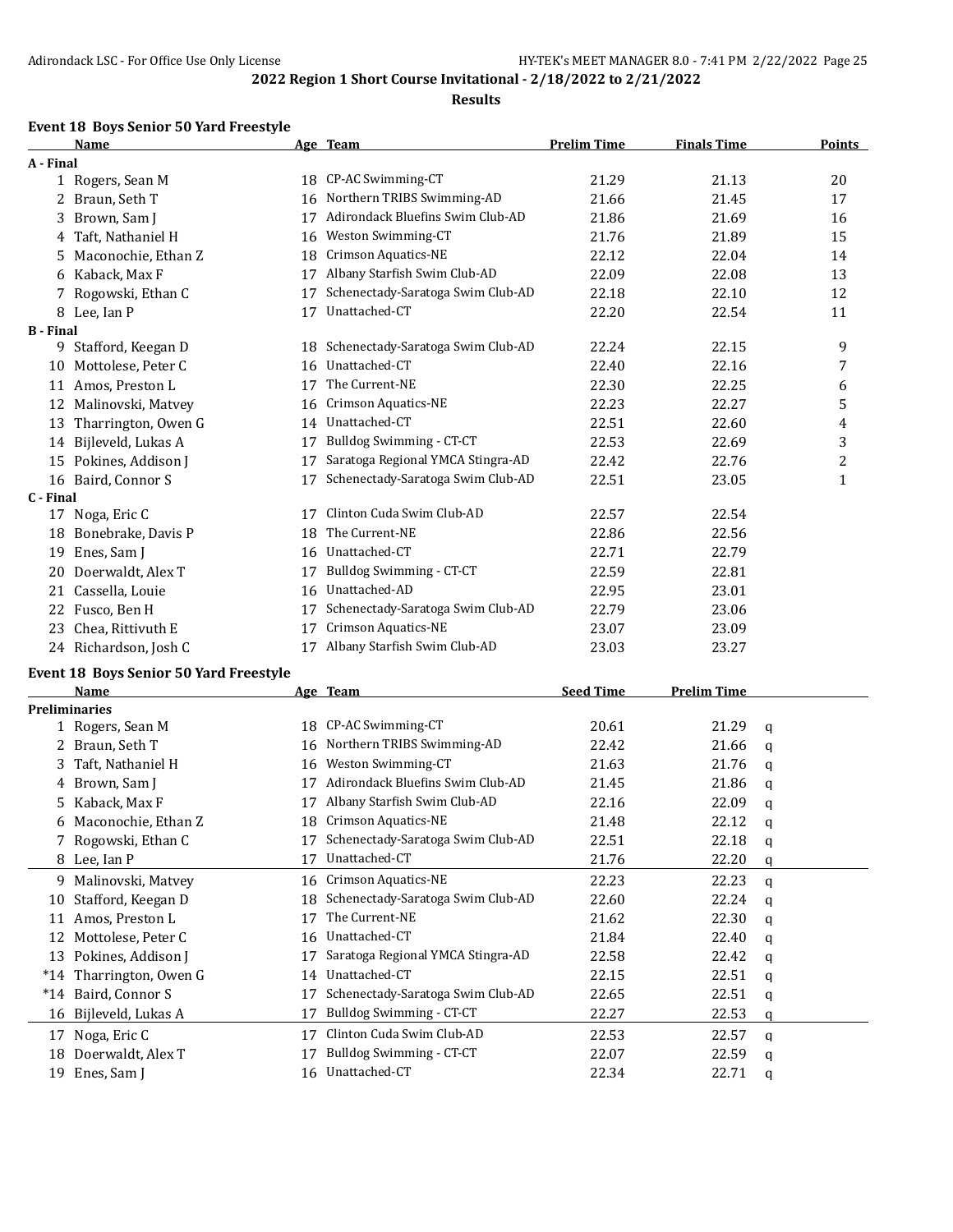**Results**

## **Preliminaries ... (Event 18 Boys Senior 50 Yard Freestyle)**

|       | <b>Name</b>            |    | Age Team                             | <b>Seed Time</b> | <b>Prelim Time</b> |             |
|-------|------------------------|----|--------------------------------------|------------------|--------------------|-------------|
|       | 20 Fusco, Ben H        | 17 | Schenectady-Saratoga Swim Club-AD    | 22.98            | 22.79              | $\mathbf q$ |
| 21    | Bonebrake, Davis P     |    | 18 The Current-NE                    | 22.56            | 22.86              | q           |
|       | 22 Cassella, Louie     | 16 | Unattached-AD                        | 22.93            | 22.95              | q           |
|       | 23 Richardson, Josh C  |    | 17 Albany Starfish Swim Club-AD      | 23.15            | 23.03              | q           |
|       | 24 Chea, Rittivuth E   | 17 | Crimson Aquatics-NE                  | 23.14            | 23.07              | q           |
|       | 25 Fine, Evan A        |    | 16 CP-AC Swimming-CT                 | 22.60            | 23.18              |             |
| 26    | Bubonovich, Zach J     | 17 | Crimson Aquatics-NE                  | 22.36            | 23.20              |             |
|       | 27 Ryan, Eric J        | 16 | Schenectady-Saratoga Swim Club-AD    | 23.47            | 23.25              |             |
|       | 28 Shaer, Ben Z        | 16 | Crimson Aquatics-NE                  | 23.11            | 23.36              |             |
|       | 29 Denning, Ethan M    | 15 | Unattached-CT                        | 23.33            | 23.44              |             |
| 30    | Nelson, Lucas          | 14 | Crimson Aquatics-NE                  | 22.86            | 23.47              |             |
|       | 31 Jerome, Christian V | 13 | USAM-AD                              | 23.76            | 23.57              |             |
|       | 32 Coppola, Vince J    |    | 15 Schenectady-Saratoga Swim Club-AD | 23.22            | 23.58              |             |
|       | 33 Oliveira, Eduardo M | 15 | Unattached-CT                        | 23.77            | 23.65              |             |
|       | 34 Goodspeed, Luke R   | 16 | Schenectady-Saratoga Swim Club-AD    | 24.20            | 23.71              |             |
| 35    | Vesey, Gavin R         | 14 | Regional YMCA of Western CT-CT       | 22.49            | 23.87              |             |
| 36    | Oliveira, Josh E       | 15 | Unattached-CT                        | 24.20            | 23.90              |             |
|       | 37 Hansen, Lance E     | 16 | Unattached-CT                        | 23.94            | 23.95              |             |
| 38    | Moulson, William J     | 15 | Crimson Aquatics-NE                  | 23.78            | 23.96              |             |
| 39    | Kelley, Andrew W       | 18 | Crimson Aquatics-NE                  | 23.79            | 24.04              |             |
| 40    | Henry, Hugh C          |    | 15 Unattached-CT                     | 23.59            | 24.16              |             |
| 41    | Boyle, Evan E          | 17 | Schenectady-Saratoga Swim Club-AD    | 23.38            | 24.24              |             |
| 42    | Wettig, Gabe J         | 15 | Schenectady-Saratoga Swim Club-AD    | 24.72            | 24.27              |             |
| 43    | Godino, Daniel F       | 16 | Regional YMCA of Western CT-CT       | 23.44            | 24.41              |             |
|       | 44 Hart, Connor B      | 18 | Schenectady-Saratoga Swim Club-AD    | 24.20            | 24.43              |             |
| 45    | Ferneini, Michael E    | 17 | Bulldog Swimming - CT-CT             | 23.22            | 24.61              |             |
|       | 46 Capella, Andrew D   | 17 | Schenectady-Saratoga Swim Club-AD    | 24.95            | 24.86              |             |
| 47    | Sanchez, Anthony P     | 14 | Schenectady-Saratoga Swim Club-AD    | 24.05            | 24.91              |             |
| 48    | Baird, Cal M           | 17 | Schenectady-Saratoga Swim Club-AD    | 24.83            | 24.95              |             |
| 49    | Gannon, Luke C         | 17 | Schenectady-Saratoga Swim Club-AD    | 24.79            | 25.12              |             |
| 50    | LaFountain, Benjamin P | 19 | Albany Starfish Swim Club-AD         | 24.59            | 25.16              |             |
| 51    | Baird, Anderson A      | 13 | Schenectady-Saratoga Swim Club-AD    | 26.55            | 25.38              |             |
| 52    | Knapick, Anthony P     | 17 | Schenectady-Saratoga Swim Club-AD    | 25.48            | 25.42              |             |
| 53    | Haller, Abel V         | 15 | Crimson Aquatics-NE                  | 24.93            | 26.04              |             |
| 54    | Zhang, Alexander W     | 13 | Schenectady-Saratoga Swim Club-AD    | 26.51            | 26.61              |             |
| 55    | O'Leary, Anthony Y     | 14 | Schenectady-Saratoga Swim Club-AD    | 26.77            | 26.69              |             |
|       | 56 Splendido, Luke J   | 14 | Schenectady-Saratoga Swim Club-AD    | 27.21            | 26.88              |             |
|       | Reichl, Dylan J        |    | 15 Adirondack Bluefins Swim Club-AD  | 23.98            | DQ                 |             |
| $---$ | Giannetti, Joe P       |    | 17 Albany Starfish Swim Club-AD      | 23.22            | <b>DFS</b>         |             |

### **Event 19 Girls Senior 200 Yard Backstroke**

|           | Name                 |     | Age Team                          | <b>Prelim Time</b> | <b>Finals Time</b> | <b>Points</b> |
|-----------|----------------------|-----|-----------------------------------|--------------------|--------------------|---------------|
| A - Final |                      |     |                                   |                    |                    |               |
|           | 1 Noecker, Elle A    | 15. | Orchard Park Town Wreckers Swi-NI | 2:00.82            | 1:59.10            | 20            |
|           | 2 White, Quinn K     |     | 14 Crimson Aquatics-NE            | 2:02.19            | 2:00.08            | 17            |
|           | 3 Geelen, Lente      | 17  | CP-AC Swimming-CT                 | 2:04.77            | 2:01.41            | 16            |
|           | 4 Hamblett, Ava S    |     | Bulldog Swimming - CT-CT          | 2:04.47            | 2:02.82            | 15            |
|           | 5 Frame, Ally S      |     | Clifton Park-Halfmoon Piranhas-AD | 2:04.76            | 2:03.05            | 14            |
|           | 6 White, Alden E     | 16  | Crimson Aquatics-NE               | 2:04.74            | 2:03.32            | 13            |
|           | 7 Daignault, Andie L | 16  | Weston Swimming-CT                | 2:04.15            | 2:03.71            | 12            |
|           | 8 Love, Rachel P     |     | Schenectady-Saratoga Swim Club-AD | 2:04.02            | 2:04.14            | 11            |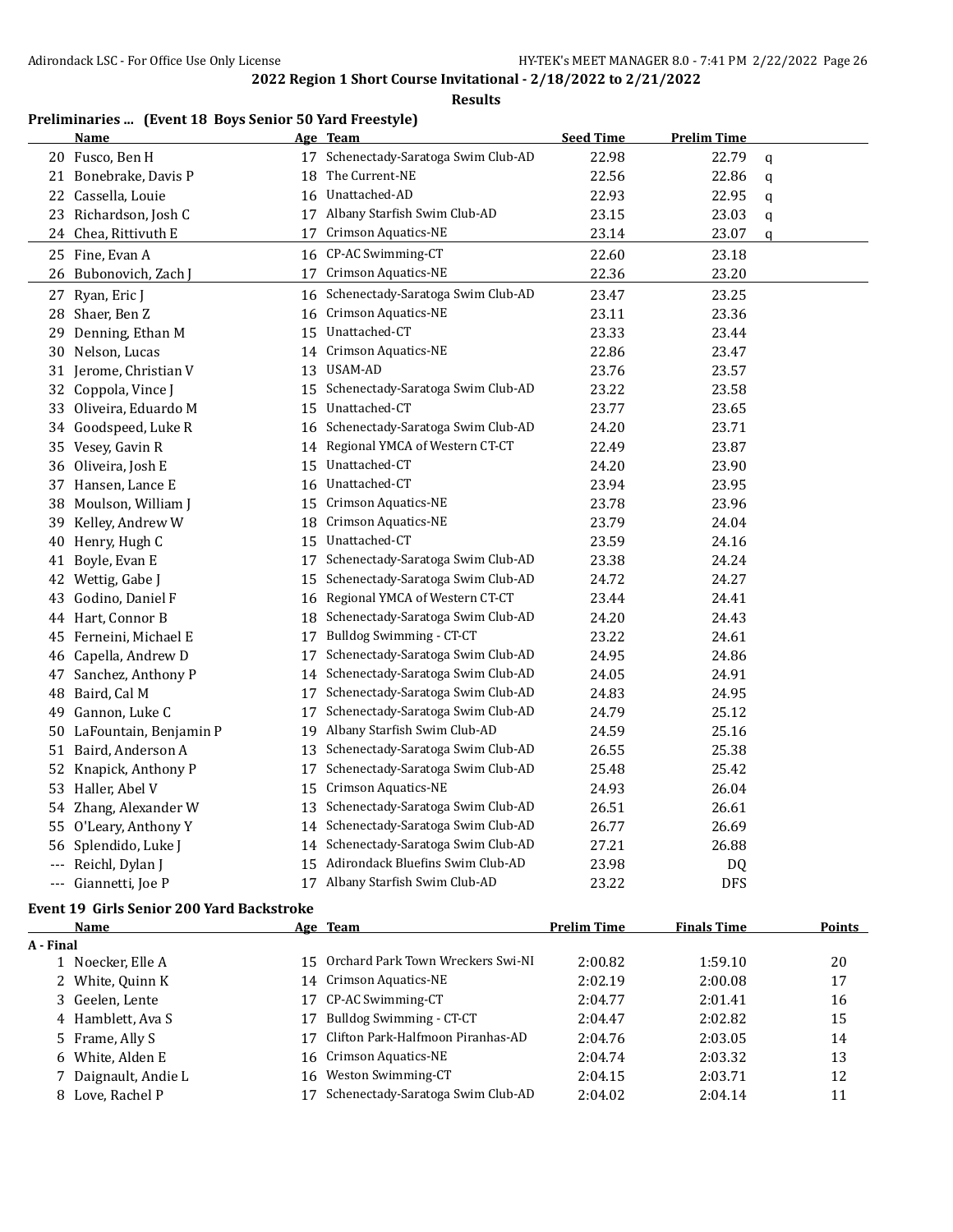**Results**

# **B - Final ... (Event 19 Girls Senior 200 Yard Backstroke)**

|                  | Name                                             |    | Age Team                          | <b>Prelim Time</b> | <b>Finals Time</b> |   | <b>Points</b> |
|------------------|--------------------------------------------------|----|-----------------------------------|--------------------|--------------------|---|---------------|
| <b>B</b> - Final |                                                  |    |                                   |                    |                    |   |               |
|                  | 9 Nesta, Elisabeth H                             |    | 18 The Current-NE                 | 2:06.73            | 2:03.27            |   | 9             |
|                  | 10 Hart, Jenna K                                 | 16 | Schenectady-Saratoga Swim Club-AD | 2:05.26            | 2:03.56            |   | 7             |
|                  | 11 Guilfoil, Ella K                              | 17 | Unattached-NI                     | 2:06.46            | 2:05.89            |   | 6             |
|                  | 12 Liu, Victoria J                               | 16 | CP-AC Swimming-CT                 | 2:06.76            | 2:06.21            |   | 5             |
|                  | 13 Braun, Gretchen L                             |    | 14 Northern TRIBS Swimming-AD     | 2:06.22            | 2:06.82            |   | 4             |
|                  | 14 Kelley, Kyla G                                | 16 | Crimson Aquatics-NE               | 2:07.98            | 2:08.78            |   | 3             |
|                  | 15 Rome, Norah K                                 | 18 | Bulldog Swimming - CT-CT          | 2:07.90            | 2:08.88            |   | 2             |
|                  | 16 Hoover, Charlie M                             | 15 | The Current-NE                    | 2:07.23            | 2:10.12            |   | $\mathbf{1}$  |
| C - Final        |                                                  |    |                                   |                    |                    |   |               |
|                  | 17 Gjervold, Anna G                              |    | 16 CP-AC Swimming-CT              | 2:09.28            | 2:06.60            |   |               |
|                  | 18 Zhang, Stella Y                               | 14 | Clifton Park-Halfmoon Piranhas-AD | 2:08.00            | 2:07.37            |   |               |
| 19               | Bailey, Millie G                                 | 15 | Weston Swimming-CT                | 2:09.19            | 2:07.65            |   |               |
|                  | 20 Ferreira, Katherine M                         | 16 | Delmar Dolfins Swim Club-AD       | 2:08.53            | 2:07.74            |   |               |
|                  | 21 Lester, Katie E                               | 16 | Clinton Cuda Swim Club-AD         | 2:08.35            | 2:07.89            |   |               |
|                  | 22 Weingarten, Sophie R                          |    | 14 Crimson Aquatics-NE            | 2:09.34            | 2:08.18            |   |               |
|                  | 23 O'Brien, Raegan M                             | 15 | USAM-AD                           | 2:08.82            | 2:08.69            |   |               |
|                  | 24 Huewe, Olivia M                               |    | 16 Weston Swimming-CT             | 2:09.73            | 2:09.10            |   |               |
|                  | <b>Event 19 Girls Senior 200 Yard Backstroke</b> |    |                                   |                    |                    |   |               |
|                  | Name                                             |    | Age Team                          | <b>Seed Time</b>   | <b>Prelim Time</b> |   |               |
|                  | <b>Preliminaries</b>                             |    |                                   |                    |                    |   |               |
|                  | 1 Noecker, Elle A                                | 15 | Orchard Park Town Wreckers Swi-NI | 2:01.16            | 2:00.82            | q |               |
|                  | 2 White, Quinn K                                 | 14 | Crimson Aquatics-NE               | 2:01.00            | 2:02.19            | q |               |
|                  | 3 Love, Rachel P                                 | 17 | Schenectady-Saratoga Swim Club-AD | 2:05.16            | 2:04.02            | q |               |
|                  | 4 Daignault, Andie L                             | 16 | Weston Swimming-CT                | 2:04.22            | 2:04.15            | q |               |
| 5                | Dolce, Kelly E                                   | 17 | CP-AC Swimming-CT                 | 2:03.07            | 2:04.33            |   |               |
|                  | 6 Hamblett, Ava S                                | 17 | Bulldog Swimming - CT-CT          | 2:03.39            | 2:04.47            | q |               |
| 7                | White, Alden E                                   | 16 | Crimson Aquatics-NE               | 2:01.71            | 2:04.74            | q |               |
|                  |                                                  | 17 | Clifton Park-Halfmoon Piranhas-AD | 2:04.38            | 2:04.76            | q |               |
|                  | 8 Frame, Ally S                                  |    |                                   |                    |                    | q |               |
| 9                | Geelen, Lente                                    | 17 | CP-AC Swimming-CT                 | 1:59.26            | 2:04.77            | q |               |
| 10               | Hart, Jenna K                                    | 16 | Schenectady-Saratoga Swim Club-AD | 2:04.78            | 2:05.26            | q |               |
| 11               | Braun, Gretchen L                                |    | 14 Northern TRIBS Swimming-AD     | 2:08.78            | 2:06.22            | q |               |
|                  | 12 Guilfoil, Ella K                              | 17 | Unattached-NI                     | 2:04.03            | 2:06.46            | q |               |
|                  | 13 Nesta, Elisabeth H                            | 18 | The Current-NE                    | 2:04.31            | 2:06.73            | q |               |
|                  | 14 Liu, Victoria J                               |    | 16 CP-AC Swimming-CT              | 2:02.71            | 2:06.76            | q |               |
|                  | 15 Hoover, Charlie M                             |    | 15 The Current-NE                 | 2:08.70            | 2:07.23            | q |               |
|                  | 16 Rome, Norah K                                 | 18 | Bulldog Swimming - CT-CT          | 2:06.48            | 2:07.90            | q |               |
|                  | 17 Kelley, Kyla G                                | 16 | Crimson Aquatics-NE               | 2:07.77            | 2:07.98            | q |               |
| 18               | Zhang, Stella Y                                  | 14 | Clifton Park-Halfmoon Piranhas-AD | 2:11.15            | 2:08.00            | q |               |
| 19               | Lester, Katie E                                  | 16 | Clinton Cuda Swim Club-AD         | 2:08.05            | 2:08.35            | q |               |
| 20               | Ferreira, Katherine M                            | 16 | Delmar Dolfins Swim Club-AD       | 2:05.42            | 2:08.53            | q |               |
| 21               | O'Brien, Raegan M                                | 15 | USAM-AD                           | 2:13.93            | 2:08.82            | q |               |
| 22               | Bailey, Millie G                                 | 15 | Weston Swimming-CT                | 2:07.48            | 2:09.19            | q |               |
| 23               | Gjervold, Anna G                                 | 16 | CP-AC Swimming-CT                 | 2:04.29            | 2:09.28            | q |               |
| 24               | Weingarten, Sophie R                             | 14 | Crimson Aquatics-NE               | 2:11.56            | 2:09.34            | q |               |
|                  | 25 Huewe, Olivia M                               | 16 | Weston Swimming-CT                | 2:06.67            | 2:09.73            |   |               |
|                  | 26 Mikulec, Ella J                               | 17 | Orchard Park Town Wreckers Swi-NI | 2:10.08            | 2:09.84            |   |               |
|                  | 27 Wieczorek, Hannah P                           | 15 | Crimson Aquatics-NE               | 2:02.99            | 2:10.06            |   |               |
|                  | 28 Roche, Ali M                                  |    | 18 Crimson Aquatics-NE            | 2:06.75            | 2:10.91            |   |               |
|                  |                                                  |    |                                   |                    |                    |   |               |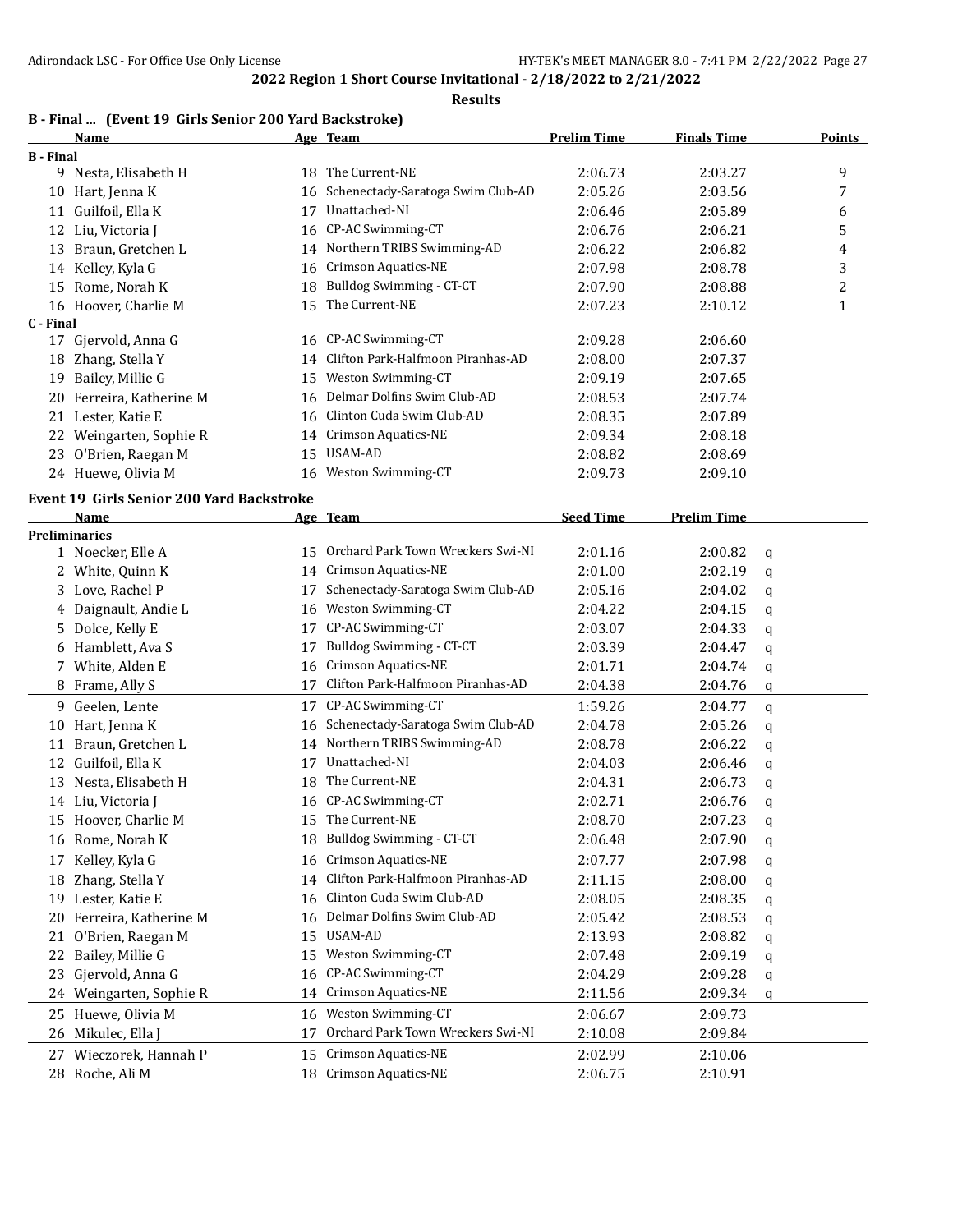**Results**

# **Preliminaries ... (Event 19 Girls Senior 200 Yard Backstroke)**

|    | Name                     |    | Age Team                             | <b>Seed Time</b> | <b>Prelim Time</b> |
|----|--------------------------|----|--------------------------------------|------------------|--------------------|
|    | 29 Haley, Samantha M     |    | 15 CP-AC Swimming-CT                 | 2:09.85          | 2:11.06            |
| 30 | Dudkina, Elena V         |    | 16 Crimson Aquatics-NE               | 2:07.14          | 2:11.80            |
|    | 31 Prezyna, Zoey         |    | 14 Victor Swim Club-NI               | 2:09.71          | 2:12.18            |
|    | 32 Sommo, Brooke M       | 17 | Albany Starfish Swim Club-AD         | 2:16.65          | 2:12.25            |
| 33 | Erickson, Meg N          | 16 | CP-AC Swimming-CT                    | 2:07.51          | 2:12.74            |
| 34 | Turner, Libby L          | 15 | Weston Swimming-CT                   | 2:12.39          | 2:12.79            |
| 35 | Frisoni, Olympia S       | 16 | Schenectady-Saratoga Swim Club-AD    | 2:19.69          | 2:13.01            |
|    | 36 Rosado, Julia A       | 16 | Bulldog Swimming - CT-CT             | 2:08.96          | 2:13.09            |
|    | 37 Falder, Sarah J       | 17 | Regional YMCA of Western CT-CT       | 2:08.12          | 2:14.01            |
| 38 | Amedio, Mea K            |    | 16 Schenectady-Saratoga Swim Club-AD | 2:12.00          | 2:14.06            |
| 39 | Sellnow, Abigail V       | 16 | Schenectady-Saratoga Swim Club-AD    | 2:14.18          | 2:14.17            |
| 40 | Gibson, Alexis M         | 16 | Albany Starfish Swim Club-AD         | 2:15.43          | 2:14.93            |
|    | 41 Schloth, Katie I      | 15 | Clifton Park-Halfmoon Piranhas-AD    | 2:13.06          | 2:15.22            |
| 42 | Sorbello, Courtney H     | 16 | Delmar Dolfins Swim Club-AD          | 2:18.99          | 2:15.41            |
| 43 | Castellani, Lauren I     | 17 | Victor Swim Club-NI                  | 2:10.75          | 2:15.43            |
|    | 44 Rapuano, Mikayla R    | 16 | Bulldog Swimming - CT-CT             | 2:16.93          | 2:15.47            |
| 45 | DeBellis, Lily K         | 17 | Delmar Dolfins Swim Club-AD          | 2:09.56          | 2:15.58            |
| 46 | Dunbar, Katy B           | 17 | Crimson Aquatics-NE                  | 2:12.50          | 2:15.75            |
| 47 | Chmiel, Zofia F          | 17 | Weston Swimming-CT                   | 2:09.29          | 2:15.77            |
| 48 | Valerian, Caitie G       | 17 | Delmar Dolfins Swim Club-AD          | 2:12.58          | 2:16.23            |
| 49 | Norton, Maddie M         | 17 | USAM-AD                              | 2:12.51          | 2:16.58            |
| 50 | Sands, Samantha B        | 15 | Clifton Park-Halfmoon Piranhas-AD    | 2:18.74          | 2:17.92            |
|    | 51 Wagner, Morgan E      | 14 | Victor Swim Club-NI                  | 2:16.73          | 2:18.32            |
|    | 52 Van Vreede, Olivia L  | 17 | Victor Swim Club-NI                  | 2:10.06          | 2:18.36            |
| 53 | Rao, Anya                | 16 | The Current-NE                       | 2:18.99          | 2:19.25            |
|    | 54 Lyons, Abby M         | 16 | Schenectady-Saratoga Swim Club-AD    | 2:16.17          | 2:19.71            |
|    | 55 Clough, Erika *       | 15 | CP-AC Swimming-CT                    | 2:16.86          | 2:20.08            |
|    | 56 Napoli, Julia R       | 15 | Hawks Swimming Association-AD        | 2:17.81          | 2:21.04            |
| 57 | McCoy, Sophia H          | 15 | Clifton Park-Halfmoon Piranhas-AD    | 2:18.99          | 2:21.17            |
| 58 | Gvozdeva, Victoria V     | 13 | Schenectady-Saratoga Swim Club-AD    | 2:25.03          | 2:21.37            |
| 59 | Cho, Caitlin E           | 16 | Schenectady-Saratoga Swim Club-AD    | 2:22.53          | 2:21.93            |
|    | 60 Dusseault, Abby B     | 16 | Schenectady-Saratoga Swim Club-AD    | 2:29.79          | 2:24.18            |
|    | 61 Watson, Avery K       | 14 | Schenectady-Saratoga Swim Club-AD    | 2:26.11          | 2:24.96            |
|    | 62 McClintock, Sammy B   | 16 | Crimson Aquatics-NE                  | 2:17.34          | 2:25.46            |
| 63 | Sellnow, Emma M          | 14 | Schenectady-Saratoga Swim Club-AD    | 2:25.59          | 2:26.47            |
|    | 64 Streeter, Olivia E    | 12 | Schenectady-Saratoga Swim Club-AD    | 2:25.00          | 2:28.74            |
|    | 65 Grabitzky, Isabella H |    | 14 Schenectady-Saratoga Swim Club-AD | 2:39.62          | 2:42.86            |

## **Event 20 Boys Senior 200 Yard Backstroke**

|                  | <b>Name</b>           |    | Age Team                             | <b>Prelim Time</b> | <b>Finals Time</b> | <b>Points</b> |
|------------------|-----------------------|----|--------------------------------------|--------------------|--------------------|---------------|
| A - Final        |                       |    |                                      |                    |                    |               |
|                  | 1 Hagar, Tommy E      | 17 | The Current-NE                       | 1:49.22            | 1:47.01            | 20            |
|                  | 2 Lenoce, Parker R    |    | 16 CP-AC Swimming-CT                 | 1:51.85            | 1:48.38            | 17            |
|                  | 3 Conners, Brendan C  |    | 16 Unattached-CT                     | 1:49.26            | 1:48.60            | 16            |
|                  | 4 Tharrington, Owen G |    | 14 Unattached-CT                     | 1:53.44            | 1:50.83            | 15            |
|                  | 5 Caputo, Quinn J     |    | 15 Crimson Aquatics-NE               | 1:51.72            | 1:52.21            | 14            |
|                  | 6 Jones, Chas S       |    | 15 CP-AC Swimming-CT                 | 1:54.78            | 1:53.69            | 13            |
|                  | 7 Rogers, Sean M      |    | 18 CP-AC Swimming-CT                 | 1:53.75            | 1:53.71            | 12            |
|                  | 8 Daniel, William G   |    | 16 CP-AC Swimming-CT                 | 1:53.78            | 1:55.56            | 11            |
| <b>B</b> - Final |                       |    |                                      |                    |                    |               |
| 9.               | Taft, Nathaniel H     | 16 | Weston Swimming-CT                   | 1:55.28            | 1:55.12            | 9             |
| 10               | Nelson, Quinn M       |    | 14 Schenectady-Saratoga Swim Club-AD | 1:56.42            | 1:55.20            | 7             |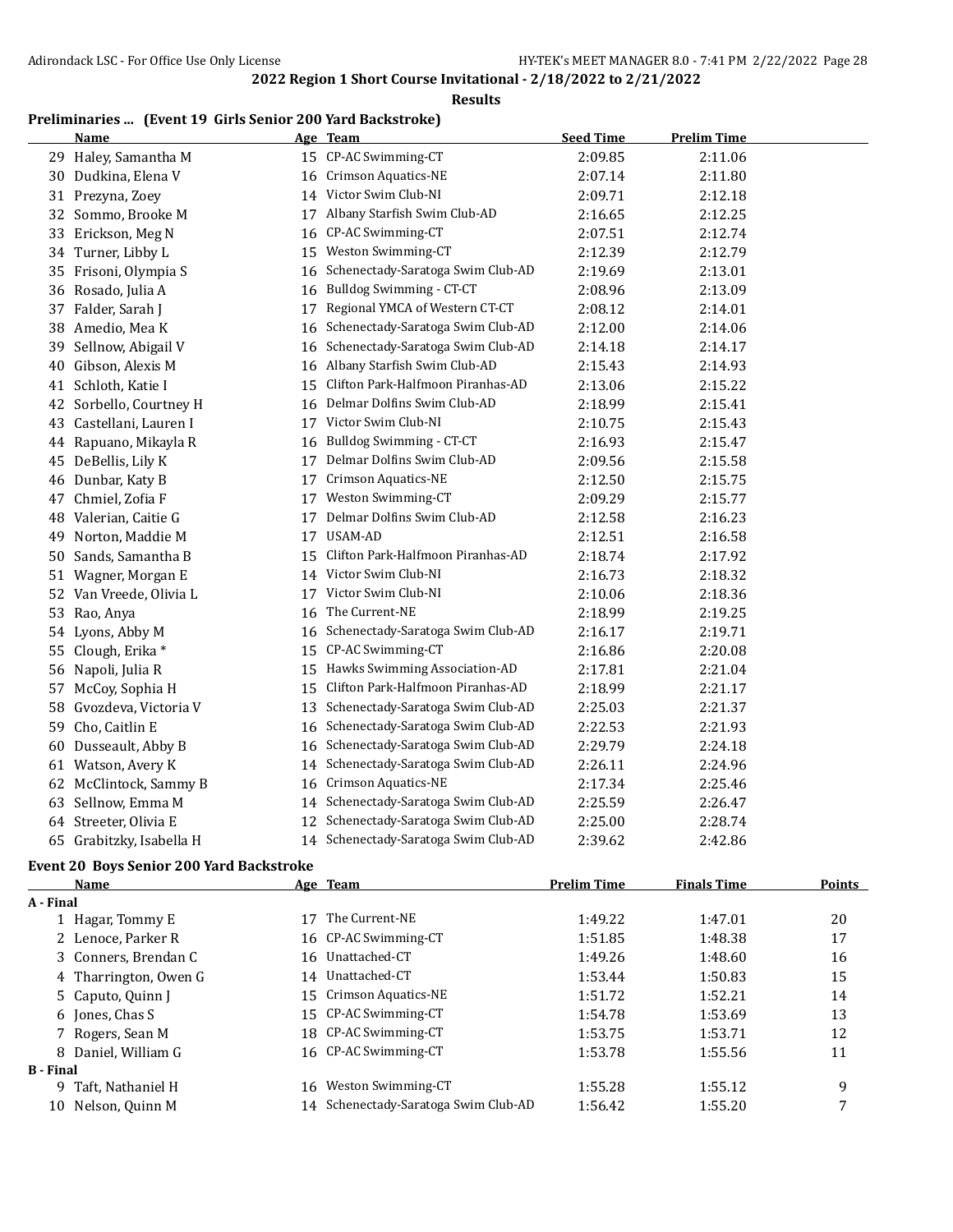## **Results**

# **B - Final ... (Event 20 Boys Senior 200 Yard Backstroke)**

|           | <b>Name</b>           |     | Age Team                             | <b>Prelim Time</b> | <b>Finals Time</b> | <b>Points</b> |
|-----------|-----------------------|-----|--------------------------------------|--------------------|--------------------|---------------|
|           | 11 Chea, Rittivuth E  | 17  | Crimson Aquatics-NE                  | 1:57.08            | 1:55.42            | 6             |
| 12        | Kisker, Ben J         | 18  | Orchard Park Town Wreckers Swi-NI    | 1:56.70            | 1:55.49            | 5             |
| 13        | Minassian, Nareg      | 17  | Crimson Aquatics-NE                  | 1:55.13            | 1:55.56            | 4             |
|           | 14 Enes, Sam J        | 16  | Unattached-CT                        | 1:57.86            | 1:56.00            | 3             |
| 15        | Mulgrew, William K    | 15  | Crimson Aquatics-NE                  | 1:56.37            | 1:56.41            | 2             |
|           | 16 Granot, Nadav      | 19  | Crimson Aquatics-NE                  | 1:57.73            | 1:56.47            |               |
| C - Final |                       |     |                                      |                    |                    |               |
| 17        | Fuchs, William P      | 18  | The Current-NE                       | 2:01.41            | 1:53.70            |               |
| 18        | Bonebrake, Davis P    | 18. | The Current-NE                       | 2:03.17            | 1:56.24            |               |
| 19        | Adams, Marshall B     | 17  | Orchard Park Town Wreckers Swi-NI    | 2:00.36            | 1:58.22            |               |
|           | 20 Ventre, Jack P     | 15  | Crimson Aquatics-NE                  | 2:00.25            | 2:00.47            |               |
|           | 21 Hershberg, Jacob C |     | 14 Delmar Dolfins Swim Club-AD       | 2:03.47            | 2:02.82            |               |
|           | 22 Kelley, Andrew W   |     | 18 Crimson Aquatics-NE               | 2:03.79            | 2:03.28            |               |
| 23        | Gilmartin, Finn T     |     | 16 Orchard Park Town Wreckers Swi-NI | 2:01.83            | 2:03.39            |               |
|           | 24 Conners, Aedan G   | 15  | Unattached-CT                        | 2:04.83            | 2:03.48            |               |

### **Event 20 Boys Senior 200 Yard Backstroke**

|    | <b>Name</b>             |    | Age Team                          | <b>Seed Time</b> | <b>Prelim Time</b> |              |
|----|-------------------------|----|-----------------------------------|------------------|--------------------|--------------|
|    | <b>Preliminaries</b>    |    |                                   |                  |                    |              |
|    | 1 Hagar, Tommy E        | 17 | The Current-NE                    | 1:46.02          | 1:49.22            | $\mathsf{q}$ |
| 2  | Conners, Brendan C      | 16 | Unattached-CT                     | 1:48.03          | 1:49.26            | q            |
| 3  | Caputo, Quinn J         | 15 | Crimson Aquatics-NE               | 1:51.75          | 1:51.72            | q            |
| 4  | Lenoce, Parker R        | 16 | CP-AC Swimming-CT                 | 1:47.59          | 1:51.85            | $\mathbf q$  |
| 5  | Tharrington, Owen G     | 14 | Unattached-CT                     | 1:52.12          | 1:53.44            | q            |
| 6  | Rogers, Sean M          | 18 | CP-AC Swimming-CT                 | 1:47.59          | 1:53.75            | q            |
| 7  | Daniel, William G       | 16 | CP-AC Swimming-CT                 | 1:48.46          | 1:53.78            | q            |
|    | 8 Jones, Chas S         | 15 | CP-AC Swimming-CT                 | 1:54.32          | 1:54.78            | q            |
| 9  | Minassian, Nareg        | 17 | Crimson Aquatics-NE               | 1:52.48          | 1:55.13            | $\mathbf q$  |
| 10 | Taft, Nathaniel H       | 16 | Weston Swimming-CT                | 1:53.75          | 1:55.28            | q            |
| 11 | Kaback, Max F           | 17 | Albany Starfish Swim Club-AD      | 1:55.28          | 1:55.52            | q            |
| 12 | Mulgrew, William K      | 15 | Crimson Aquatics-NE               | 1:52.51          | 1:56.37            | q            |
| 13 | Nelson, Quinn M         | 14 | Schenectady-Saratoga Swim Club-AD | 1:58.71          | 1:56.42            | q            |
| 14 | Kisker, Ben J           | 18 | Orchard Park Town Wreckers Swi-NI | 1:51.70          | 1:56.70            | q            |
| 15 | Chea, Rittivuth E       | 17 | Crimson Aquatics-NE               | 1:55.18          | 1:57.08            | q            |
|    | 16 Granot, Nadav        | 19 | Crimson Aquatics-NE               | 1:52.90          | 1:57.73            | q            |
| 17 | Enes, Sam J             | 16 | Unattached-CT                     | 1:54.69          | 1:57.86            | $\mathbf q$  |
| 18 | Ventre, Jack P          | 15 | Crimson Aquatics-NE               | 2:02.43          | 2:00.25            | q            |
| 19 | Adams, Marshall B       | 17 | Orchard Park Town Wreckers Swi-NI | 2:01.27          | 2:00.36            | q            |
| 20 | Fuchs, William P        | 18 | The Current-NE                    | 1:50.79          | 2:01.41            | q            |
| 21 | Noga, Eric C            | 17 | Clinton Cuda Swim Club-AD         | 1:59.14          | 2:01.43            | q            |
| 22 | Gilmartin, Finn T       | 16 | Orchard Park Town Wreckers Swi-NI | 2:05.67          | 2:01.83            | q            |
| 23 | Bonebrake, Davis P      | 18 | The Current-NE                    | 1:54.42          | 2:03.17            | q            |
|    | 24 Hershberg, Jacob C   | 14 | Delmar Dolfins Swim Club-AD       | 2:04.27          | 2:03.47            | $\mathbf{q}$ |
| 25 | Kelley, Andrew W        | 18 | <b>Crimson Aquatics-NE</b>        | 2:02.25          | 2:03.79            |              |
| 26 | Rosenblum, Ethan N      | 17 | Delmar Dolfins Swim Club-AD       | 2:04.83          | 2:03.83            |              |
| 27 | Conners, Aedan G        | 15 | Unattached-CT                     | 2:07.45          | 2:04.83            |              |
| 28 | Gordon-Stacey, Druhan M | 22 | Albany Starfish Swim Club-AD      | 2:08.46          | 2:04.99            |              |
| 29 | Izzard, Ewan C          | 14 | Delmar Dolfins Swim Club-AD       | 2:06.82          | 2:06.27            |              |
| 30 | Coppola, Vince J        | 15 | Schenectady-Saratoga Swim Club-AD | 2:11.86          | 2:06.94            |              |
|    | 31 Henry, Hugh C        | 15 | Unattached-CT                     | 2:04.74          | 2:07.43            |              |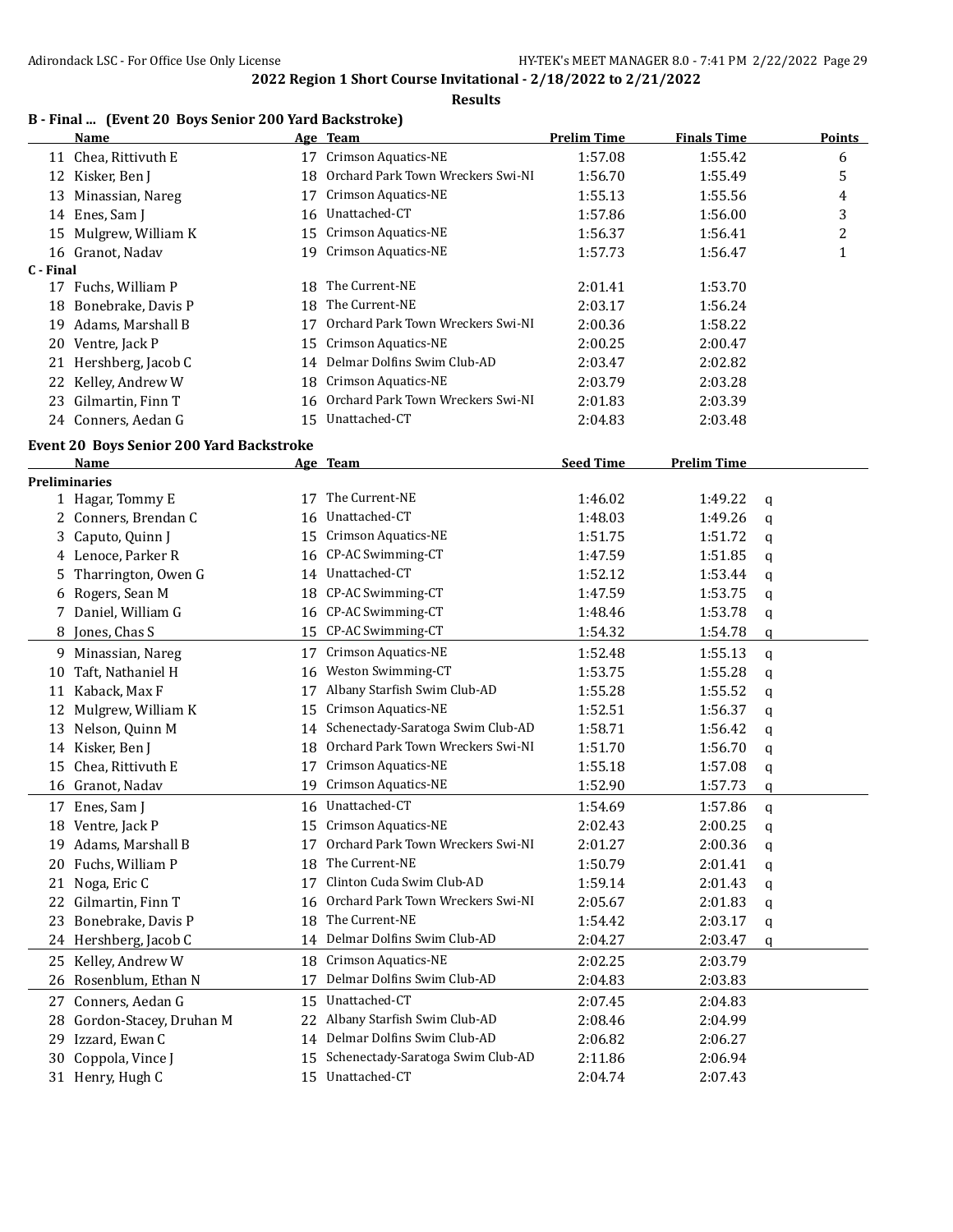**Results**

## **Preliminaries ... (Event 20 Boys Senior 200 Yard Backstroke)**

|                  | Name                              |    | Age Team                             | <b>Seed Time</b>   | <b>Prelim Time</b> |                |
|------------------|-----------------------------------|----|--------------------------------------|--------------------|--------------------|----------------|
|                  | 32 Crossfield, Aiden M            |    | 18 Unattached-CT                     | 2:07.97            | 2:09.44            |                |
|                  | 33 Wettig, Gabe J                 | 15 | Schenectady-Saratoga Swim Club-AD    | 2:12.01            | 2:11.31            |                |
|                  | 34 Kessel, Scott A                | 16 | Crimson Aquatics-NE                  | 2:06.60            | 2:11.96            |                |
|                  | 35 O'Keeffe, Grant P              | 12 | Schenectady-Saratoga Swim Club-AD    | 2:18.46            | 2:17.74            |                |
|                  | 36 Epperson, Xhayne D             | 13 | Schenectady-Saratoga Swim Club-AD    | 2:29.22            | 2:24.61            |                |
|                  | 37 Knapick, Anthony P             | 17 | Schenectady-Saratoga Swim Club-AD    | 2:54.56            | 2:44.50            |                |
| $---$            | Karaca, Rowan H                   | 14 | Schenectady-Saratoga Swim Club-AD    | 2:16.45            | DQ                 |                |
| $\cdots$         | Hansen, Lance E                   | 16 | Unattached-CT                        | 2:07.07            | DQ                 |                |
| $\cdots$         | Rogowski, Ethan C                 | 17 | Schenectady-Saratoga Swim Club-AD    | 1:56.94            | <b>DFS</b>         |                |
|                  | Event 21 Girls Senior 400 Yard IM |    |                                      |                    |                    |                |
|                  | <b>Name</b>                       |    | Age Team                             | <b>Prelim Time</b> | <b>Finals Time</b> | <b>Points</b>  |
| A - Final        |                                   |    |                                      |                    |                    |                |
|                  | 1 Li, Dana Y                      | 16 | The Current-NE                       | 4:26.86            | 4:22.89            | 20             |
|                  | 2 Ferreira, Katherine M           |    | 16 Delmar Dolfins Swim Club-AD       | 4:28.04            | 4:25.51            | 17             |
|                  | 3 Herbert, Olivia R               | 17 | Regional YMCA of Western CT-CT       | 4:30.00            | 4:26.42            | 16             |
|                  | 4 Holmes, Kaitlyn A               | 17 | CP-AC Swimming-CT                    | 4:29.85            | 4:29.06            | 15             |
|                  | 5 Neilly, Claire E                | 16 | <b>Crimson Aquatics-NE</b>           | 4:33.26            | 4:29.76            | 14             |
|                  | 6 Codd, Lily E                    | 18 | CP-AC Swimming-CT                    | 4:32.59            | 4:32.70            | 13             |
|                  | 7 Hart, Jenna K                   | 16 | Schenectady-Saratoga Swim Club-AD    | 4:34.79            | 4:33.20            | 12             |
|                  | 8 Bernard, Sarah J                | 16 | The Current-NE                       | 4:34.69            | 4:41.36            | 11             |
| <b>B</b> - Final |                                   |    |                                      |                    |                    |                |
|                  | 9 Renner, Clara E                 | 15 | Crimson Aquatics-NE                  | 4:37.07            | 4:28.66            | 9              |
|                  | 10 Dator, Kelsa C                 | 18 | <b>Crimson Aquatics-NE</b>           | 4:39.45            | 4:34.13            | 7              |
|                  | 11 Sweeney, Gracie R              | 17 | Bulldog Swimming - CT-CT             | 4:41.29            | 4:38.83            | 6              |
|                  | 12 Kassirer, Natalie G            | 16 | Orchard Park Town Wreckers Swi-NI    | 4:40.48            | 4:39.70            | 5              |
|                  | 13 Ferreira, Madeline J           | 17 | Delmar Dolfins Swim Club-AD          | 4:42.20            | 4:41.40            | 4              |
|                  | 14 Iyer, Anya I                   | 17 | CP-AC Swimming-CT                    | 4:45.31            | 4:41.46            | 3              |
|                  | 15 Pathammavong, Suriya A         | 17 | Victor Swim Club-NI                  | 4:45.15            | 4:42.95            | $\overline{c}$ |
|                  | 16 Carboni, Cate M                | 16 | Regional YMCA of Western CT-CT       | 4:45.39            | 4:43.71            | $\mathbf{1}$   |
| C - Final        |                                   |    |                                      |                    |                    |                |
|                  | 17 Gao, Sophia                    |    | 13 Clifton Park-Halfmoon Piranhas-AD | 4:47.39            | 4:38.26            |                |
|                  | 18 Gilbert, Kendall G             | 16 | Clifton Park-Halfmoon Piranhas-AD    | 4:46.77            | 4:39.90            |                |
|                  | 19 Fuson, Jami M                  | 17 | Schenectady-Saratoga Swim Club-AD    | 4:48.60            | 4:43.82            |                |
|                  | 20 Levine, Emma A                 | 16 | Weston Swimming-CT                   | 4:48.20            | 4:45.26            |                |
|                  | 21 Scalmani, Alice V              | 16 | Bulldog Swimming - CT-CT             | 4:49.28            | 4:46.60            |                |
|                  | 22 Tandlmayer, Ellie A            | 16 | Schenectady-Saratoga Swim Club-AD    | 4:50.20            | 4:47.84            |                |
|                  | 23 Rickey, Mason E                | 15 | Bulldog Swimming - CT-CT             | 4:49.07            | 4:48.67            |                |
|                  | 24 Lawler, Morgan K               |    | 16 Albany Starfish Swim Club-AD      | 4:53.26            | 4:48.83            |                |

## **Event 21 Girls Senior 400 Yard IM**

|    | Name                    |     | Age Team                       | <b>Seed Time</b> | <b>Prelim Time</b> |          |
|----|-------------------------|-----|--------------------------------|------------------|--------------------|----------|
|    | <b>Preliminaries</b>    |     |                                |                  |                    |          |
|    | 1 Li, Dana Y            | 16. | The Current-NE                 | 4:24.60          | 4:26.86            | - q      |
|    | 2 Ward, Miller A        |     | 15 CP-AC Swimming-CT           | 4:27.10          | 4:26.95            | $\alpha$ |
|    | 3 Ferreira, Katherine M |     | 16 Delmar Dolfins Swim Club-AD | 4:27.18          | 4:28.04            | q        |
|    | 4 Bastone, Alexandra A  | 17  | CP-AC Swimming-CT              | 4:19.53          | 4:28.40            | q        |
|    | 5 Holmes, Kaitlyn A     | 17  | CP-AC Swimming-CT              | 4:22.53          | 4:29.85            | q        |
|    | 6 Herbert, Olivia R     | 17  | Regional YMCA of Western CT-CT | 4:28.85          | 4:30.00            | q        |
|    | 7 Codd, Lily E          | 18  | CP-AC Swimming-CT              | 4:28.54          | 4:32.59            | q        |
|    | 8 Neilly, Claire E      |     | 16 Crimson Aquatics-NE         | 4:35.22          | 4:33.26            | q        |
| 9. | Bernard, Sarah J        | 16  | The Current-NE                 | 4:29.99          | 4:34.69            | q        |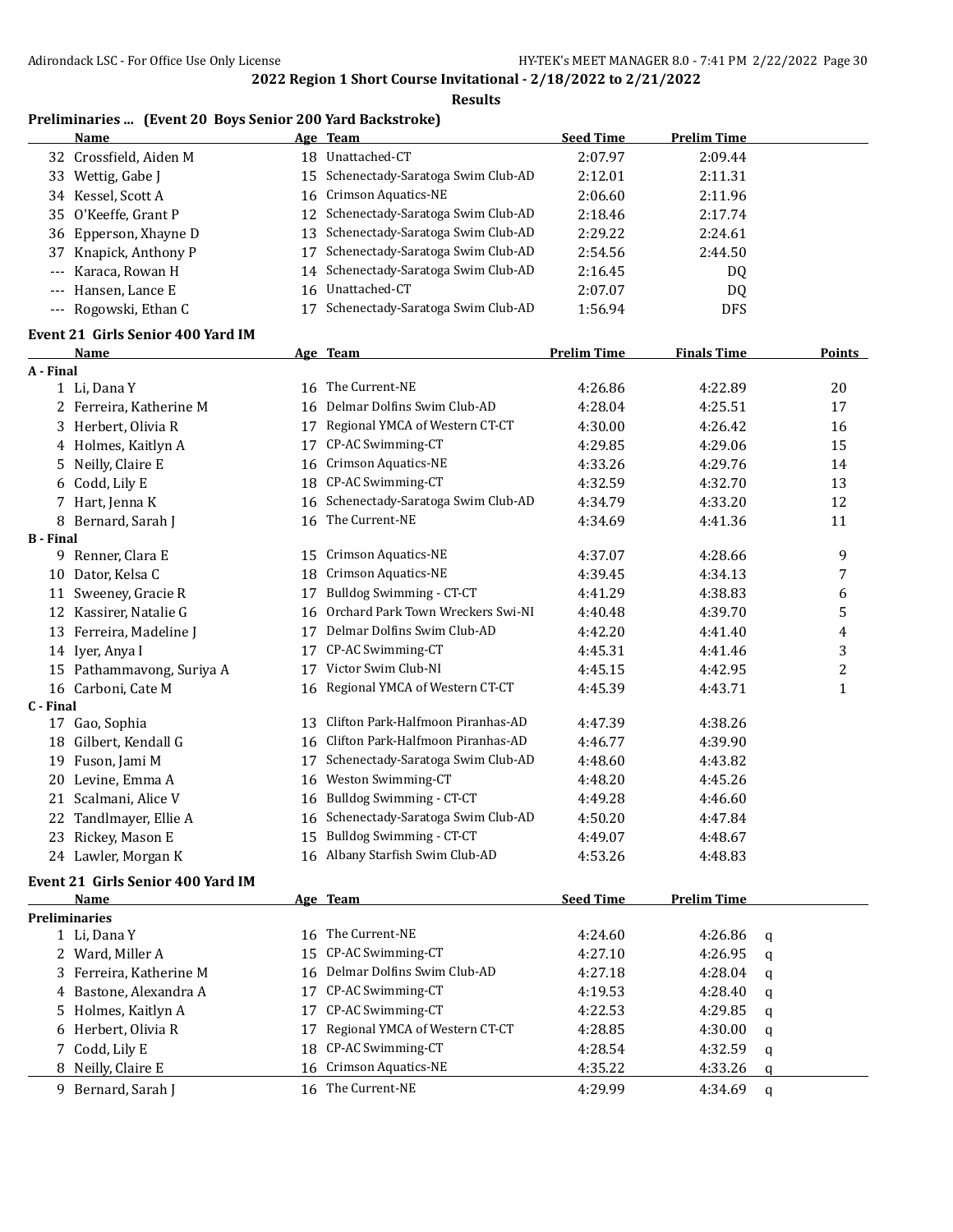|                  | <b>Name</b>                      |    | Age Team                             | <b>Seed Time</b>   | <b>Prelim Time</b> |   |               |
|------------------|----------------------------------|----|--------------------------------------|--------------------|--------------------|---|---------------|
|                  | 10 Hart, Jenna K                 |    | 16 Schenectady-Saratoga Swim Club-AD | 4:39.77            | 4:34.79            | q |               |
|                  | 11 Renner, Clara E               | 15 | Crimson Aquatics-NE                  | 4:35.44            | 4:37.07            | q |               |
| 12               | Dator, Kelsa C                   | 18 | Crimson Aquatics-NE                  | 4:34.21            | 4:39.45            | q |               |
|                  | 13 Kassirer, Natalie G           | 16 | Orchard Park Town Wreckers Swi-NI    | 4:38.02            | 4:40.48            | q |               |
|                  | 14 Sweeney, Gracie R             | 17 | Bulldog Swimming - CT-CT             | 4:44.12            | 4:41.29            | q |               |
|                  | 15 Ferreira, Madeline J          | 17 | Delmar Dolfins Swim Club-AD          | 4:41.29            | 4:42.20            | q |               |
| 16               | Pathammavong, Suriya A           | 17 | Victor Swim Club-NI                  | 4:39.23            | 4:45.15            | q |               |
| 17               | Iyer, Anya I                     | 17 | CP-AC Swimming-CT                    | 4:45.79            | 4:45.31            | q |               |
|                  | 18 Carboni, Cate M               | 16 | Regional YMCA of Western CT-CT       | 4:53.95            | 4:45.39            | q |               |
| 19               | Gilbert, Kendall G               | 16 | Clifton Park-Halfmoon Piranhas-AD    | 4:55.99            | 4:46.77            | q |               |
| 20               | Gao, Sophia                      | 13 | Clifton Park-Halfmoon Piranhas-AD    | 4:49.30            | 4:47.39            | q |               |
|                  | 21 Levine, Emma A                |    | 16 Weston Swimming-CT                | 4:42.27            | 4:48.20            | q |               |
|                  | 22 Fuson, Jami M                 | 17 | Schenectady-Saratoga Swim Club-AD    | 4:50.32            | 4:48.60            | q |               |
| 23               | Rickey, Mason E                  | 15 | Bulldog Swimming - CT-CT             | 4:49.69            | 4:49.07            | q |               |
|                  | 24 Scalmani, Alice V             |    | 16 Bulldog Swimming - CT-CT          | 4:46.17            | 4:49.28            | q |               |
|                  | 25 Tandlmayer, Ellie A           |    | 16 Schenectady-Saratoga Swim Club-AD | 4:58.91            | 4:50.20            |   |               |
|                  | 26 Lawler, Morgan K              |    | 16 Albany Starfish Swim Club-AD      | 4:41.94            | 4:53.26            |   |               |
|                  | 27 Haley, Samantha M             |    | 15 CP-AC Swimming-CT                 | 4:54.59            | 4:54.45            |   |               |
|                  | 28 Ferrie, Jillian E             |    | 16 Schenectady-Saratoga Swim Club-AD | 5:05.83            | 5:03.31            |   |               |
| 29               | Kreig, Hannah M                  | 16 | Schenectady-Saratoga Swim Club-AD    | NT                 | 5:31.64            |   |               |
| 30               | Elsbree, Addison E               | 13 | Schenectady-Saratoga Swim Club-AD    | 5:37.36            | 5:31.78            |   |               |
|                  | --- Erickson, Meg N              |    | 16 CP-AC Swimming-CT                 | 4:36.16            | <b>DFS</b>         |   |               |
|                  |                                  |    |                                      |                    |                    |   |               |
|                  | Event 22 Boys Senior 400 Yard IM |    |                                      |                    |                    |   |               |
| A - Final        | Name                             |    | Age Team                             | <b>Prelim Time</b> | <b>Finals Time</b> |   | <b>Points</b> |
|                  | 1 Hagar, Tommy E                 | 17 | The Current-NE                       | 4:08.81            | 3:57.40            |   | 20            |
|                  | 2 Lee, Elliot S                  | 15 | Unattached-CT                        | 4:01.07            | 4:01.24            |   | 17            |
| 3                | Mostofi, Michael V               | 17 | CP-AC Swimming-CT                    | 4:08.56            | 4:04.76            |   | 16            |
|                  | 4 Caputo, Quinn J                | 15 | Crimson Aquatics-NE                  | 4:04.88            | 4:06.24            |   | 15            |
|                  | 5 Jones, Chas S                  | 15 | CP-AC Swimming-CT                    | 4:09.28            | 4:10.39            |   | 14            |
| 6                | Nowicki, Justin J                | 16 | Victor Swim Club-NI                  | 4:10.95            | 4:10.51            |   | 13            |
| 7                | Karaca, Ryan K                   | 16 | Schenectady-Saratoga Swim Club-AD    | 4:11.97            | 4:10.66            |   | 12            |
|                  | 8 Todorovic, Marko A             | 17 | CP-AC Swimming-CT                    | 4:13.06            | 4:11.00            |   | 11            |
| <b>B</b> - Final |                                  |    |                                      |                    |                    |   |               |
|                  | 9 Whittaker, Ray L               |    | 17 The Current-NE                    | 4:16.65            | 4:09.57            |   | 9             |
|                  | 10 Campbell, Henry H             |    | 16 Crimson Aquatics-NE               | 4:13.72            | 4:11.33            |   | 7             |
|                  | 11 Homan, Jaden A                |    | 17 Clifton Park-Halfmoon Piranhas-AD | 4:15.84            | 4:13.47            |   | 6             |
|                  | 12 Kim, Edward B                 | 16 | Unattached-CT                        | 4:14.99            | 4:15.56            |   | 5             |
|                  | 13 LeCates, Henry G              | 17 | Clinton Cuda Swim Club-AD            | 4:17.76            | 4:16.72            |   | 4             |
|                  | 14 Mulgrew, William K            | 15 | Crimson Aquatics-NE                  | 4:18.89            | 4:18.14            |   | 3             |
|                  | 15 Lewis, Graham M               | 15 | Unattached-CT                        | 4:21.47            | 4:21.99            |   | 2             |
|                  | 16 Henry, Finn M                 | 17 | Unattached-CT                        | 4:19.97            | 4:24.17            |   | 1             |
| C - Final        |                                  |    |                                      |                    |                    |   |               |
|                  | 17 Vesey, Gavin R                |    | 14 Regional YMCA of Western CT-CT    | 4:22.58            | 4:17.02            |   |               |
|                  | 18 Boccone Schuur, Henry T       | 17 | The Current-NE                       | 4:25.01            | 4:19.68            |   |               |
|                  | 19 Ventre, Jack P                | 15 | <b>Crimson Aquatics-NE</b>           | 4:26.38            | 4:20.87            |   |               |
|                  | 20 Herzlinger, Gabe I            | 16 | Crimson Aquatics-NE                  | 4:23.67            | 4:21.02            |   |               |
|                  | 21 Enes, Max J                   |    | 14 Unattached-CT                     | 4:25.00            | 4:21.65            |   |               |
|                  | 22 Moulson, William J            |    | 15 Crimson Aquatics-NE               | 4:31.75            | 4:24.53            |   |               |
|                  | 23 Otten, RJ J                   |    | 15 Schenectady-Saratoga Swim Club-AD | 4:29.76            | 4:25.20            |   |               |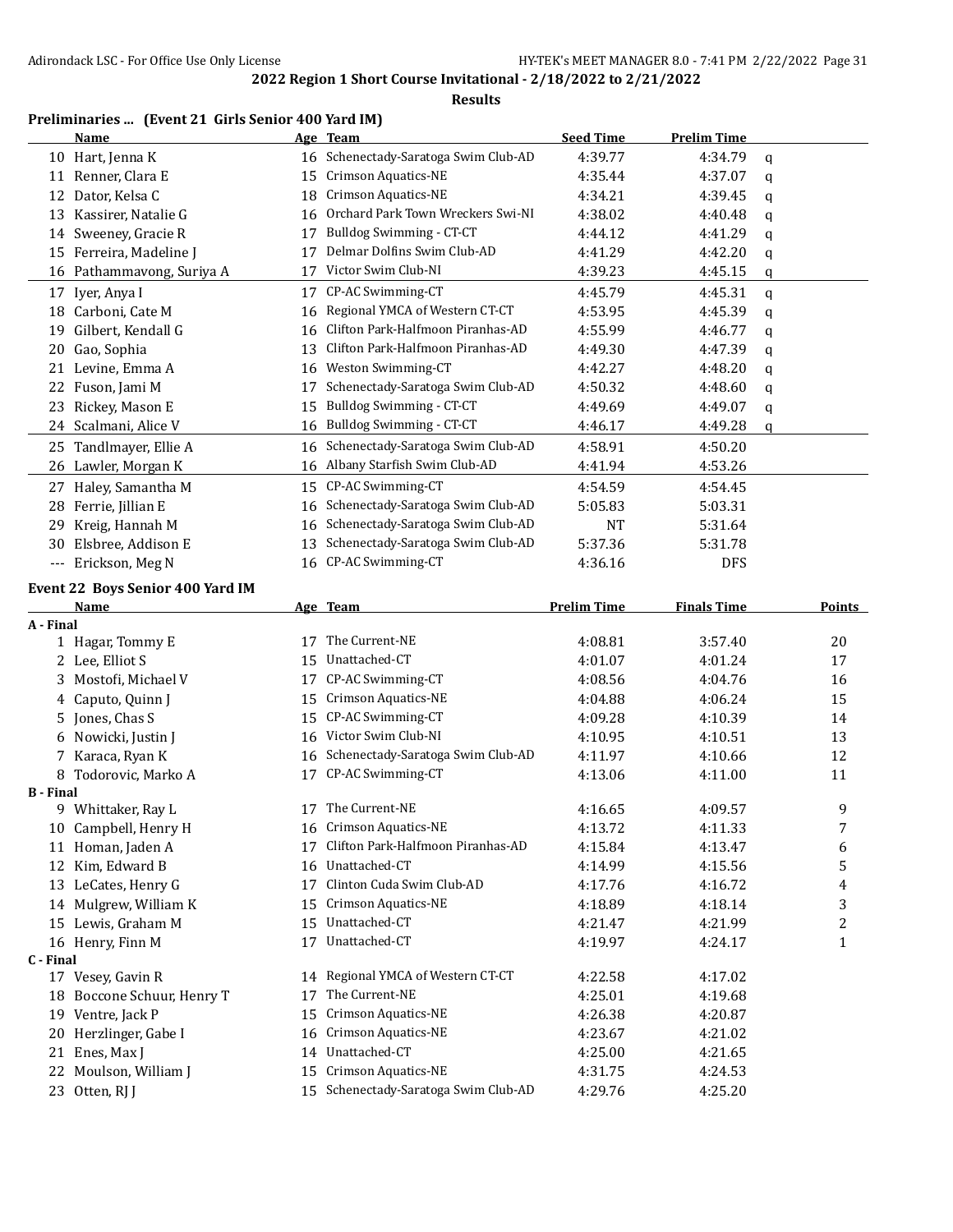# **Results**

## **C - Final ... (Event 22 Boys Senior 400 Yard IM)**

|       | <u>Name</u>                      |    | Age Team                             | <b>Prelim Time</b> | <b>Finals Time</b> | <b>Points</b> |
|-------|----------------------------------|----|--------------------------------------|--------------------|--------------------|---------------|
|       | 24 Kessel, Scott A               |    | 16 Crimson Aquatics-NE               | 4:31.75            | 4:30.56            |               |
|       | Event 22 Boys Senior 400 Yard IM |    |                                      |                    |                    |               |
|       | <b>Name</b>                      |    | Age Team                             | <b>Seed Time</b>   | <b>Prelim Time</b> |               |
|       | Preliminaries                    |    |                                      |                    |                    |               |
|       | 1 Lee, Elliot S                  |    | 15 Unattached-CT                     | 4:03.89            | 4:01.07            | q             |
|       | 2 Caputo, Quinn J                | 15 | Crimson Aquatics-NE                  | 4:04.25            | 4:04.88            | q             |
|       | 3 Mostofi, Michael V             |    | 17 CP-AC Swimming-CT                 | 3:59.90            | 4:08.56            | q             |
|       | 4 Hagar, Tommy E                 | 17 | The Current-NE                       | 3:58.18            | 4:08.81            | q             |
|       | 5 Jones, Chas S                  | 15 | CP-AC Swimming-CT                    | 4:04.83            | 4:09.28            | q             |
|       | 6 Daniel, William G              | 16 | CP-AC Swimming-CT                    | 3:58.64            | 4:09.81            | q             |
|       | 7 Nowicki, Justin J              |    | 16 Victor Swim Club-NI               | 4:08.94            | 4:10.95            | q             |
|       | 8 Karaca, Ryan K                 | 16 | Schenectady-Saratoga Swim Club-AD    | 4:14.44            | 4:11.97            | q             |
|       | 9 Todorovic, Marko A             | 17 | CP-AC Swimming-CT                    | 4:03.91            | 4:13.06            | $\mathbf{q}$  |
| 10    | Campbell, Henry H                | 16 | Crimson Aquatics-NE                  | 4:15.80            | 4:13.72            | q             |
|       | 11 Kim, Edward B                 |    | 16 Unattached-CT                     | 4:12.28            | 4:14.99            | q             |
|       | 12 Homan, Jaden A                | 17 | Clifton Park-Halfmoon Piranhas-AD    | 4:15.24            | 4:15.84            | q             |
|       | 13 Whittaker, Ray L              | 17 | The Current-NE                       | 4:00.46            | 4:16.65            | q             |
|       | 14 LeCates, Henry G              | 17 | Clinton Cuda Swim Club-AD            | 4:21.99            | 4:17.76            | q             |
|       | 15 Mulgrew, William K            |    | 15 Crimson Aquatics-NE               | 4:17.55            | 4:18.89            | q             |
|       | 16 Henry, Finn M                 | 17 | Unattached-CT                        | 4:19.21            | 4:19.97            | q             |
|       | 17 Lewis, Graham M               |    | 15 Unattached-CT                     | 4:20.64            | 4:21.47            | q             |
|       | 18 Vesey, Gavin R                |    | 14 Regional YMCA of Western CT-CT    | 4:27.11            | 4:22.58            | q             |
|       | 19 Herzlinger, Gabe I            | 16 | Crimson Aquatics-NE                  | 4:26.07            | 4:23.67            | q             |
|       | 20 Richardson, Josh C            | 17 | Albany Starfish Swim Club-AD         | 4:32.84            | 4:23.88            | q             |
| 21    | Enes, Max J                      | 14 | Unattached-CT                        | 4:24.70            | 4:25.00            | q             |
|       | 22 Boccone Schuur, Henry T       |    | 17 The Current-NE                    | 4:15.06            | 4:25.01            | q             |
|       | 23 Ventre, Jack P                | 15 | <b>Crimson Aquatics-NE</b>           | 4:21.83            | 4:26.38            | q             |
|       | 24 Haley, Jack T                 |    | 15 Unattached-CT                     | 4:06.26            | 4:29.07            | q             |
|       | 25 Otten, RJ J                   | 15 | Schenectady-Saratoga Swim Club-AD    | 4:35.66            | 4:29.76            |               |
|       | *26 Moulson, William J           | 15 | Crimson Aquatics-NE                  | 4:34.49            | 4:31.75            |               |
|       | *26 Kessel, Scott A              | 16 | <b>Crimson Aquatics-NE</b>           | 4:32.45            | 4:31.75            |               |
|       | <b>Swim-Off Required</b>         |    |                                      |                    |                    |               |
|       | 28 Jerome, Christian V           |    | 13 USAM-AD                           | 4:34.04            | 4:36.02            |               |
|       | 29 Huang, Hubert                 | 17 | The Current-NE                       | 4:03.80            | 4:36.07            |               |
|       | 30 Drienik, Alex                 | 16 | CP-AC Swimming-CT                    | 4:28.76            | 4:38.00            |               |
|       | 31 Gregory, John D               | 14 | Schenectady-Saratoga Swim Club-AD    | 4:48.33            | 4:41.15            |               |
| 32    | Rozen, Jacob A                   | 14 | Weston Swimming-CT                   | 4:44.99            | 4:56.37            |               |
|       | Ferneini, Anthony N              |    | 14 Bulldog Swimming - CT-CT          | 4:28.52            | DQ                 |               |
|       | Goodspeed, Luke R                |    | 16 Schenectady-Saratoga Swim Club-AD | 4:46.51            | DQ                 |               |
| $---$ | Daly, Aiden T                    |    | 16 Unattached-CT                     | 4:08.14            | <b>DFS</b>         |               |

### **Event 23 Girls Senior 400 Yard Medley Relay**

| Team                            | Relav                     | <b>Seed Time</b>      | <b>Finals Time</b>    | Points                   |
|---------------------------------|---------------------------|-----------------------|-----------------------|--------------------------|
| 1 CP-AC Swimming-CT             |                           | 3:42.83               | 3:49.11               | 40                       |
| 1) Geelen, Lente 17             | 2) Holmes, Kaitlyn A 17   | 3) Ward, Miller A 15  |                       | 4) Olasewere, Annam A 14 |
| 2 The Current-NE                |                           | 3:52.27               | 3:52.82               | 34                       |
| 1) Nesta, Elisabeth H 18        | 2) Bernard, Sarah J 16    | 3) Rao, Anya 16       | 4) Li, Dana Y 16      |                          |
| 3 Orchard Park Town Wreckers Sw | A                         | 3:51.52               | 3:55.61               | 32                       |
| 1) Noecker, Elle A 15           | 2) Kassirer, Natalie G 16 | 3) Bogulski, Mia F 17 | 4) Mikulec, Ella J 17 |                          |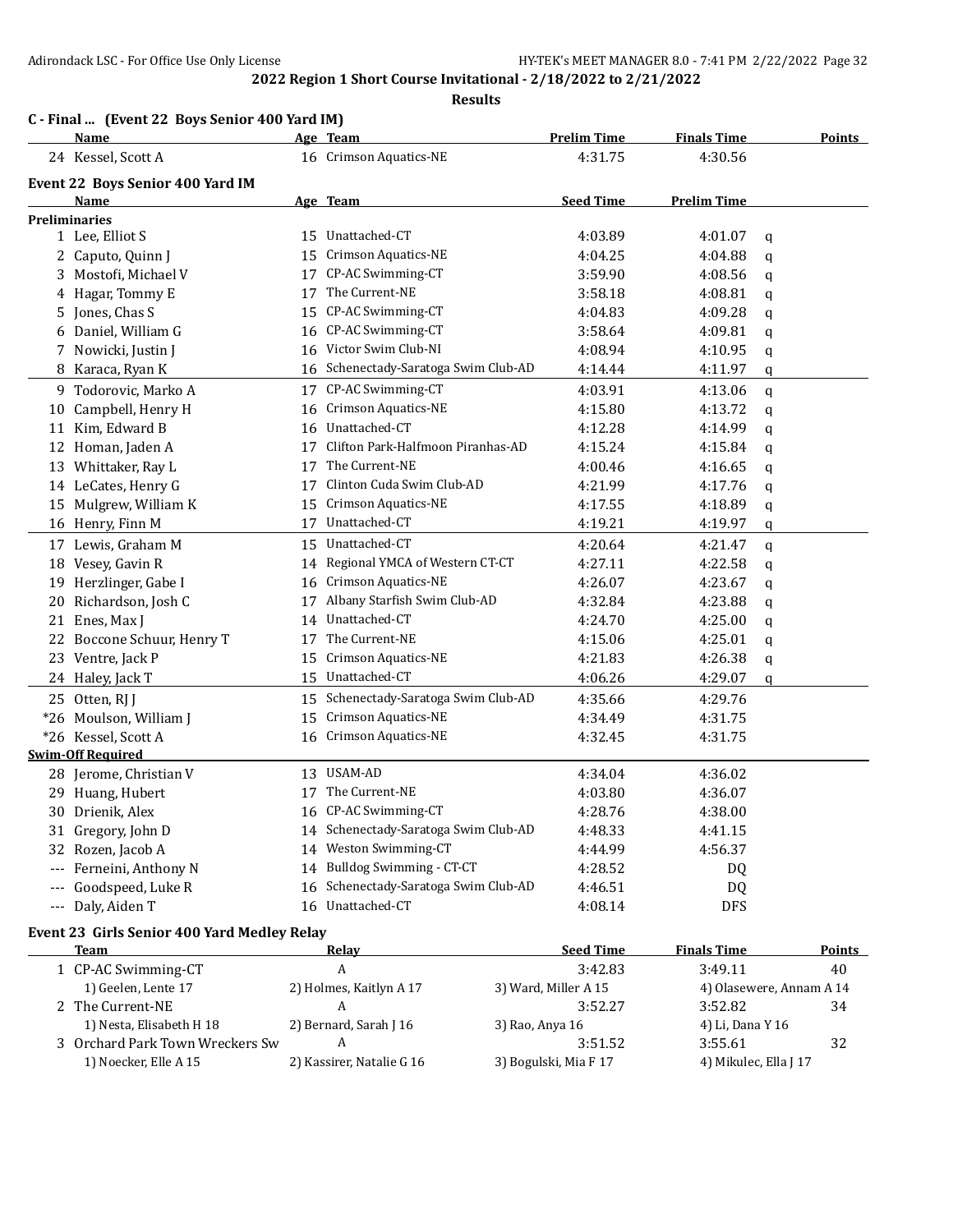**2022 Region 1 Short Course Invitational - 2/18/2022 to 2/21/2022**

#### **Results**

## **(Event 23 Girls Senior 400 Yard Medley Relay)**

| <b>Team</b>                                | Relay                          | <b>Seed Time</b>           | <b>Finals Time</b>          | <b>Points</b> |
|--------------------------------------------|--------------------------------|----------------------------|-----------------------------|---------------|
| 4 Crimson Aquatics-NE                      | A                              | 3:56.00                    | 3:57.70                     | 30            |
| 1) Kelley, Kyla G 16                       | 2) Dator, Kelsa C 18           | 3) Renner, Clara E 15      | 4) White, Alden E 16        |               |
| 5 Clifton Park-Halfmoon Piranhas-1         | $\mathbf{A}$                   | 3:55.85                    | 3:58.31                     | 28            |
| 1) Frame, Ally S 17                        | 2) Gilbert, Kendall G 16       | 3) Bearor, Anna L 18       | 4) Owens, Kaci C 17         |               |
| 6 Crimson Aquatics-NE                      | B                              | 3:59.00                    | 4:01.96                     | 26            |
| 1) Dudkina, Elena V 16                     | 2) McClintock, Sammy B 16      | 3) Neilly, Claire E 16     | 4) Knightly, Peyton D 16    |               |
| 7 Weston Swimming-CT                       | A                              | 3:59.20                    | 4:03.26                     | 24            |
| 1) Daignault, Andie L 16                   | 2) Levine, Emma A 16           | 3) Sedlak, Maggie A 17     | 4) Huewe, Olivia M 16       |               |
| 8 Bulldog Swimming - CT-CT                 | A                              | 3:55.36                    | 4:03.90                     | 22            |
| 1) Rosado, Julia A 16                      | 2) Ferneini, Isabella M 16     | 3) Rapuano, Mikayla R 16   | 4) Li, Marea J 15           |               |
| 9 Regional YMCA of Western CT-CT           | A                              | 3:56.89                    | 4:04.30                     | 18            |
| 1) Hatzis, Mia N 15                        | 2) Herbert, Olivia R 17        | 3) Doersch, Sofia M 16     | 4) Limani, Diellza 15       |               |
| 10 Schenectady-Saratoga Swim Club          | A                              | 4:02.32                    | 4:05.00                     | 14            |
| 1) Amedio, Mea K 16                        | 2) Fuson, Jami M 17            | 3) Hart, Jenna K 16        | 4) Love, Rachel P 17        |               |
| 11 Victor Swim Club-NI                     | A                              | 3:54.80                    | 4:05.15                     | 12            |
| 1) Prezyna, Zoey 14                        | 2) Pathammavong, Suriya A 17   | 3) Wagner, Morgan E 14     | 4) DeHollander, Erin K 16   |               |
| 12 Schenectady-Saratoga Swim Club          | B                              | 4:07.28                    | 4:06.36                     | 10            |
| 1) Frisoni, Olympia S 16                   | 2) Ferrie, Jillian E 16        | 3) Sellnow, Abigail V 16   | 4) O'Donnell, Maura E 15    |               |
| 13 CP-AC Swimming-CT                       | B                              | 3:54.08                    | 4:06.55                     | 8             |
| 1) Liu, Victoria J 16                      | 2) Olasewere, Ayaan A 14       | 3) Haley, Samantha M 15    | 4) Kalvaitis, Emily G 17    |               |
| 14 Clifton Park-Halfmoon Piranhas-/        | B                              | 4:03.38                    | 4:06.60                     | 6             |
| 1) Zhang, Stella Y 14                      | 2) Gao, Sophia 13              | 3) Hao, Helen Z 14         | 4) Harpootlian, Hannah R 13 |               |
| 15 The Current-NE                          | B                              | 4:04.46                    | 4:06.91                     | 4             |
| 1) Hoover, Charlie M 15                    | 2) Driscoll, Kenzie R 17       | 3) Fulga, Ayanna S 17      | 4) Teague, Meredith C 16    |               |
| 16 Weston Swimming-CT                      | B                              | 4:06.71                    | 4:09.13                     | 2             |
| 1) Bailey, Millie G 15                     | 2) Kopis, Adele K 16           |                            | 4) Turner, Libby L 15       |               |
|                                            | A                              | 3) Leahy, Kelly A 16       |                             |               |
| 17 Albany Starfish Swim Club-AD            |                                | 4:01.39                    | 4:09.51                     |               |
| 1) Gibson, Alexis M 16                     | 2) Lawler, Morgan K 16<br>C    | 3) Sommo, Brooke M 17      | 4) Jurgelon, Amanda M 16    |               |
| 18 Clifton Park-Halfmoon Piranhas-/        |                                | 4:07.13                    | x4:10.37                    |               |
| 1) Schloth, Katie I 15                     | 2) Stoup, Anna L 15<br>B       | 3) Michels, Delaney R 15   | 4) Nelson, Isabel M 17      |               |
| 19 Regional YMCA of Western CT-CT          |                                | 4:08.55                    | 4:12.01                     |               |
| 1) Falder, Sarah J 17                      | 2) Kwarcinski, Alexa G 14<br>C | 3) James, Chelsea B 15     | 4) Rutledge, Maggie E 17    |               |
| 20 Schenectady-Saratoga Swim Club          |                                | 4:16.55                    | x4:14.43                    |               |
| 1) Lyons, Abby M 16                        | 2) Goodspeed, Fayth R 14       | 3) Hilt, Eva L 17          | 4) Tandlmayer, Ellie A 16   |               |
| 21 Victor Swim Club-NI                     | B                              | 3:57.62                    | 4:15.16                     |               |
| 1) Castellani, Lauren I 17                 | 2) Cafarelli, Brianna N 14     | 3) Van Vreede, Olivia L 17 | 4) MACKINNON, Amelia R 13   |               |
| 22 USAM-AD                                 | A                              | 4:19.53                    | 4:16.71                     |               |
| 1) Norton, Maddie M 17                     | 2) McDermott, Maeve E 16       | 3) O'Brien, Raegan M 15    | 4) MacLeod, Angelina M 13   |               |
| 23 Clifton Park-Halfmoon Piranhas-/        | D                              | 4:16.03                    | x4:18.67                    |               |
| 1) McCoy, Sophia H 15                      | 2) Shao, Emma X 11             | 3) Ward, Lizzy M 17        | 4) Gayle, Isabella C 15     |               |
| 24 Albany Starfish Swim Club-AD            | B                              | 4:16.80                    | 4:18.75                     |               |
| 1) Fink, Jayme S 17                        | 2) Antolick, Carly B 15        | 3) Ball, Clarissa H 16     | 4) Winne, Ellen M 16        |               |
| 25 Bulldog Swimming - CT-CT                | B                              | 4:00.45                    | 4:19.29                     |               |
| 1) Hamblett, Phoebe M 14                   | 2) Rickey, Mason E 15          | 3) Scalmani, Alice V 16    | 4) Lezinsky, Addison V 14   |               |
| 26 Adirondack Bluefins Swim Club-/         | A                              | 4:30.73                    | 4:26.59                     |               |
| 1) Sanai, Roya K 15                        | 2) McMahon, Lizzy M 14         | 3) Ricard, Skylar M 15     | 4) Fraley, Kaiya R 15       |               |
| --- Regional YMCA of Western CT-CT         | $\mathsf{C}$                   | 4:15.03                    | <b>DQ</b>                   |               |
| 1) Evans, Samantha C 14                    | 2) Fischer, Grace H 16         | 3) Carboni, Cate M 16      | 4) Kolb, Norah M 17         |               |
| Event 24 Boys Senior 400 Yard Medley Relay |                                |                            |                             |               |
| <b>Team</b>                                | <b>Relay</b>                   | <b>Seed Time</b>           | <b>Finals Time</b>          | <b>Points</b> |
| 1 The Current-NE                           | A                              | 3:22.31                    | 3:23.89                     | 40            |

| The Current-NE       |                        |                          | 3:23.89               | 40 |
|----------------------|------------------------|--------------------------|-----------------------|----|
| 1) Hagar, Tommy E 17 | 2) Whittaker, Ray L 17 | 3) Bonebrake, Davis P 18 | 4) Amos, Preston L 17 |    |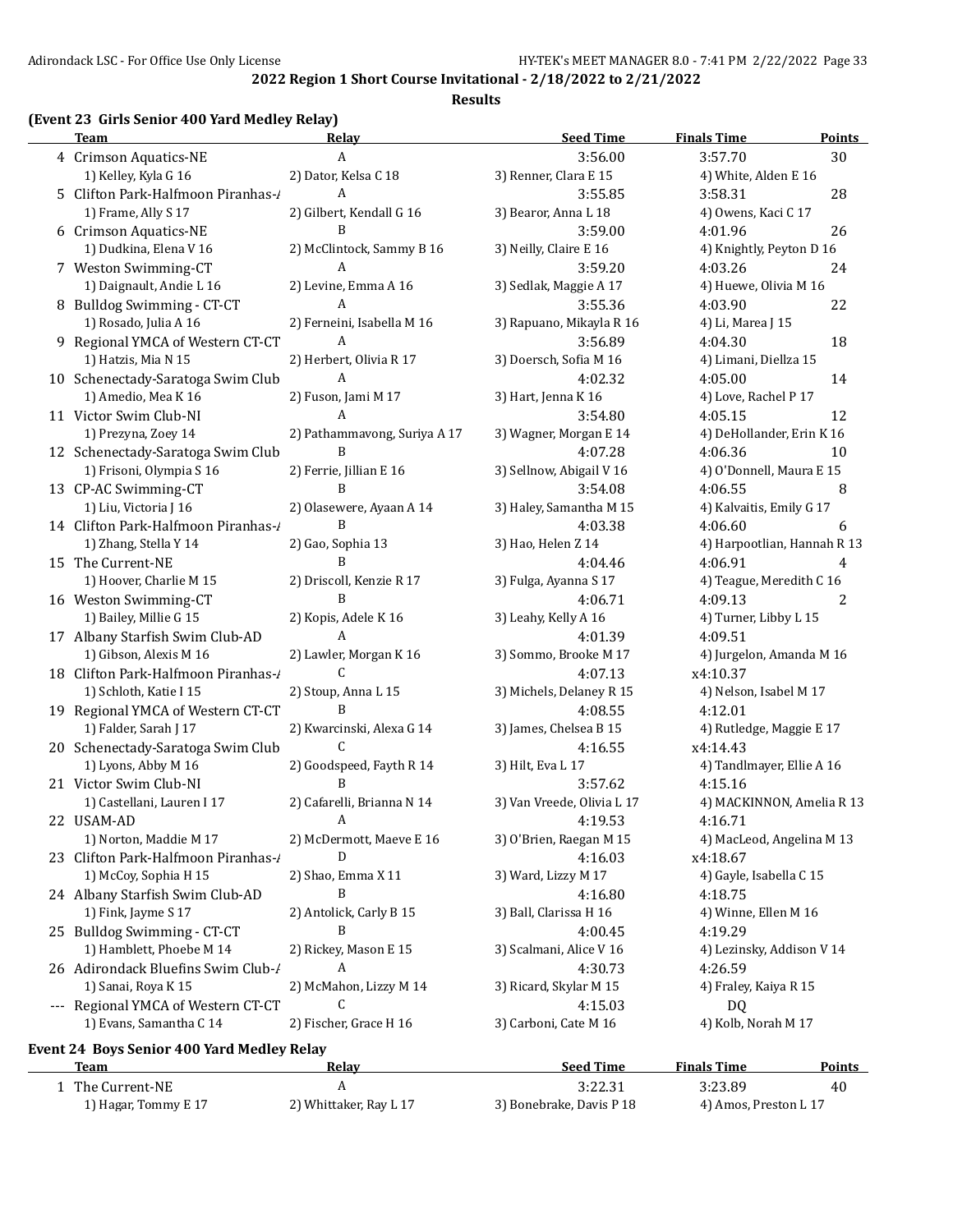#### **Results**

# **(Event 24 Boys Senior 400 Yard Medley Relay)**

|    | <b>Team</b>                              | Relay                     | <b>Seed Time</b>          | <b>Finals Time</b>        | <b>Points</b>               |
|----|------------------------------------------|---------------------------|---------------------------|---------------------------|-----------------------------|
|    | 2 Crimson Aquatics-NE                    | A                         | 3:30.00                   | 3:26.20                   | 34                          |
|    | 1) Caputo, Quinn J 15                    | 2) Bubonovich, Zach J 17  | 3) Minassian, Nareg 17    | 4) Malinovski, Matvey 16  |                             |
|    | 3 CP-AC Swimming-CT                      | A                         | 3:22.88                   | 3:26.83                   | 32                          |
|    | 1) Daniel, William G 16                  | 2) Mostofi, Michael V 17  | 3) Rogers, Sean M 18      | 4) Lenoce, Parker R 16    |                             |
|    | 4 Schenectady-Saratoga Swim Club         | A                         | 3:34.71                   | 3:29.98                   | 30                          |
|    | 1) Stafford, Keegan D 18                 | 2) Fusco, Ben H 17        | 3) Ryan, Eric J 16        | 4) Rogowski, Ethan C 17   |                             |
|    | 5 Schenectady-Saratoga Swim Club         | B                         | 3:42.00                   | 3:37.32                   | 28                          |
|    | 1) Nelson, Quinn M 14                    | 2) Hart, Connor B 18      | 3) Baird, Connor S 17     | 4) Coppola, Vince J 15    |                             |
|    | 6 Crimson Aquatics-NE                    | <sub>R</sub>              | 3:38.00                   | 3:37.64                   | 26                          |
|    | 1) Mulgrew, William K 15                 | 2) Maconochie, Ethan Z 18 | 3) Chea, Rittivuth E 17   | 4) Campbell, Henry H 16   |                             |
|    | 7 Adirondack Bluefins Swim Club-/        | A                         | 4:05.99                   | 3:41.86                   | 24                          |
|    | 1) Brown, Sam J 17                       | 2) Reichl, Dylan J 15     | 3) Bianco, Phil C 17      | 4) Randall, Jared C 17    |                             |
|    | 8 Schenectady-Saratoga Swim Club         | C                         | 3:46.56                   | x3:43.02                  |                             |
|    | 1) Karaca, Ryan K 16                     | 2) Goodspeed, Luke R 16   | 3) Boyle, Evan E 17       | 4) Wettig, Gabe J 15      |                             |
|    | <b>Crimson Aquatics-NE</b>               |                           | 3:45.00                   | x3:43.37                  |                             |
|    | 1) Granot, Nadav 19                      | 2) Herzlinger, Gabe I 16  | 3) Kelley, Andrew W 18    | 4) Ventre, Jack P 15      |                             |
| 10 | <b>Bulldog Swimming - CT-CT</b>          | A                         | 3:46.27                   | 3:43.51                   | 22                          |
|    | 1) Bijleveld, Lukas A 17                 | 2) Ferneini, Anthony N 14 | 3) Doerwaldt, Alex T 17   | 4) Ferneini, Michael E 17 |                             |
|    | 11 Albany Starfish Swim Club-AD          | A                         | 3:39.14                   | 3:45.23                   | 18                          |
|    | 1) Eckman, Samuel E 17                   | 2) Kaback, Max F 17       | 3) Giannetti, Joe P 17    | 4) Richardson, Josh C 17  |                             |
|    | 12 Schenectady-Saratoga Swim Club        | D                         | 3:58.05                   | x3:53.83                  |                             |
|    | 1) Otten, RJ J 15                        | 2) Sanchez, Anthony P 14  | 3) Capella, Andrew D 17   | 4) Baird, Cal M 17        |                             |
|    | 13 USAM-AD                               | A                         | 4:06.00                   | 4:02.50                   | 14                          |
|    | 1) Travis, Jasper E 14                   | 2) Stelling, Payton J 17  | 3) Jerome, Christian V 13 | 4) Kendall, Justin T 17   |                             |
|    | Event 25 Girls Senior 100 Yard Freestyle |                           |                           |                           |                             |
|    |                                          |                           |                           | march - ma                | $\mathbf{D}$ . $\mathbf{L}$ |

|                  | Name                  |    | Age Team                          | <b>Prelim Time</b> | <b>Finals Time</b> | <b>Points</b> |
|------------------|-----------------------|----|-----------------------------------|--------------------|--------------------|---------------|
| A - Final        |                       |    |                                   |                    |                    |               |
|                  | 1 Olasewere, Annam A  | 14 | CP-AC Swimming-CT                 | 51.78              | 50.94              | 20            |
| 2                | Li, Dana Y            | 16 | The Current-NE                    | 52.65              | 51.45              | 17            |
| 3.               | Moore, Morgan P       | 17 | <b>Bulldog Swimming - CT-CT</b>   | 52.32              | 51.98              | 16            |
| 4                | Knightly, Peyton D    | 16 | Crimson Aquatics-NE               | 53.14              | 52.31              | 15            |
| 5                | Braun, Gretchen L     | 14 | Northern TRIBS Swimming-AD        | 52.51              | 52.37              | 14            |
| 6                | McClintock, Sammy B   | 16 | Crimson Aquatics-NE               | 53.50              | 52.99              | 13            |
|                  | Hatzis, Mia N         | 15 | Regional YMCA of Western CT-CT    | 53.46              | 53.50              | 12            |
| 8                | Rome, Norah K         | 18 | Bulldog Swimming - CT-CT          | 53.57              | 54.34              | 11            |
| <b>B</b> - Final |                       |    |                                   |                    |                    |               |
| 9.               | Lester, Katie E       | 16 | Clinton Cuda Swim Club-AD         | 53.82              | 53.56              | 9             |
| 10               | Hamblett, Ava S       | 17 | <b>Bulldog Swimming - CT-CT</b>   | 54.07              | 53.65              | 7             |
| 11               | Bogulski, Mia F       | 17 | Orchard Park Town Wreckers Swi-NI | 53.84              | 53.74              | 6             |
| 12               | Love, Rachel P        | 17 | Schenectady-Saratoga Swim Club-AD | 53.71              | 53.79              | 5             |
| 13               | Frame, Ally S         | 17 | Clifton Park-Halfmoon Piranhas-AD | 53.87              | 53.95              | 4             |
| 14               | Amedio, Mea K         | 16 | Schenectady-Saratoga Swim Club-AD | 54.11              | 53.96              | 3             |
| 15               | Gayle, Isabella C     | 15 | Clifton Park-Halfmoon Piranhas-AD | 54.30              | 54.10              | 2             |
| 16               | Teague, Meredith C    | 16 | The Current-NE                    | 54.41              | 54.15              | $\mathbf{1}$  |
| C - Final        |                       |    |                                   |                    |                    |               |
| 17               | Olasewere, Ayaan A    | 14 | CP-AC Swimming-CT                 | 54.54              | 52.63              |               |
| 18               | Guilfoil, Ella K      | 17 | Unattached-NI                     | 54.49              | 53.89              |               |
| 19               | Roche, Ali M          | 18 | Crimson Aquatics-NE               | 54.72              | 54.00              |               |
| 20               | Jurgelon, Amanda M    | 16 | Albany Starfish Swim Club-AD      | 54.68              | 54.01              |               |
| 21               | Harpootlian, Hannah R | 13 | Clifton Park-Halfmoon Piranhas-AD | 54.74              | 54.15              |               |
| 22               | Stoup, Anna L         | 15 | Clifton Park-Halfmoon Piranhas-AD | 54.45              | 54.56              |               |
| 23               | Hao, Helen Z          | 14 | Clifton Park-Halfmoon Piranhas-AD | 54.91              | 54.84              |               |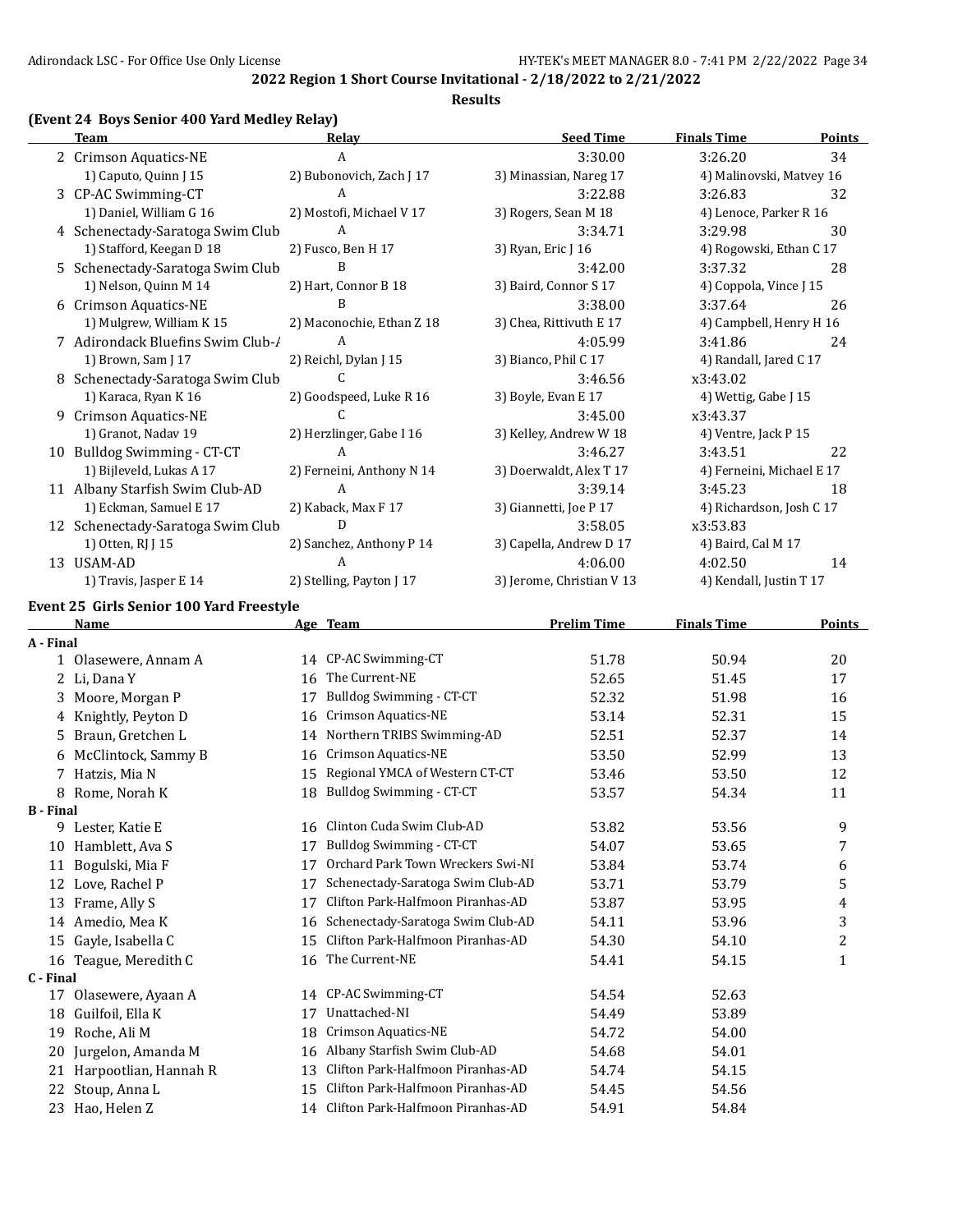**Results**

# **C - Final ... (Event 25 Girls Senior 100 Yard Freestyle)**

|       | Name                                     |    | Age Team                             | <b>Prelim Time</b> | <b>Finals Time</b> |             | <b>Points</b> |
|-------|------------------------------------------|----|--------------------------------------|--------------------|--------------------|-------------|---------------|
|       | 24 Zhang, Stella Y                       |    | 14 Clifton Park-Halfmoon Piranhas-AD | 55.07              | 56.00              |             |               |
|       | Event 25 Girls Senior 100 Yard Freestyle |    |                                      |                    |                    |             |               |
|       | Name                                     |    | Age Team                             | <b>Seed Time</b>   | <b>Prelim Time</b> |             |               |
|       | <b>Preliminaries</b>                     |    |                                      |                    |                    |             |               |
|       | 1 Olasewere, Annam A                     |    | 14 CP-AC Swimming-CT                 | 50.14              | 51.78              | q           |               |
|       | 2 Geelen, Lente                          | 17 | CP-AC Swimming-CT                    | 50.65              | 52.20              | q           |               |
|       | 3 Moore, Morgan P                        | 17 | Bulldog Swimming - CT-CT             | 52.22              | 52.32              | q           |               |
|       | 4 Braun, Gretchen L                      | 14 | Northern TRIBS Swimming-AD           | 53.92              | 52.51              | q           |               |
|       | 5 Li, Dana Y                             | 16 | The Current-NE                       | 51.58              | 52.65              | q           |               |
|       | 6 Knightly, Peyton D                     | 16 | Crimson Aquatics-NE                  | 52.60              | 53.14              | q           |               |
| 7     | White, Alden E                           |    | 16 Crimson Aquatics-NE               | 52.73              | 53.33              | q           |               |
|       | 8 Hatzis, Mia N                          | 15 | Regional YMCA of Western CT-CT       | 52.60              | 53.46              | q           |               |
| 9.    | McClintock, Sammy B                      | 16 | Crimson Aquatics-NE                  | 53.19              | 53.50              | $\mathbf q$ |               |
|       | 10 Wieczorek, Hannah P                   | 15 | Crimson Aquatics-NE                  | 52.21              | 53.54              | q           |               |
| 11    | Rome, Norah K                            | 18 | Bulldog Swimming - CT-CT             | 54.01              | 53.57              | q           |               |
|       | 12 Love, Rachel P                        | 17 | Schenectady-Saratoga Swim Club-AD    | 53.87              | 53.71              | q           |               |
|       | 13 Lester, Katie E                       | 16 | Clinton Cuda Swim Club-AD            | 53.73              | 53.82              | q           |               |
| 14    | Bogulski, Mia F                          | 17 | Orchard Park Town Wreckers Swi-NI    | 52.73              | 53.84              | q           |               |
|       | 15 Frame, Ally S                         | 17 | Clifton Park-Halfmoon Piranhas-AD    | 52.21              | 53.87              | q           |               |
| 16    | Ward, Miller A                           |    | 15 CP-AC Swimming-CT                 | 52.47              | 54.06              | q           |               |
|       | 17 Hamblett, Ava S                       | 17 | Bulldog Swimming - CT-CT             | 54.17              | 54.07              | q           |               |
|       | 18 Amedio, Mea K                         | 16 | Schenectady-Saratoga Swim Club-AD    | 54.09              | 54.11              | q           |               |
| $*19$ | Li, Caterina S                           | 17 | CP-AC Swimming-CT                    | 52.89              | 54.23              | q           |               |
| $*19$ | Liu, Victoria J                          | 16 | CP-AC Swimming-CT                    | 52.85              | 54.23              | q           |               |
|       | 21 Edwards, Annie E                      | 16 | CP-AC Swimming-CT                    | 53.18              | 54.24              | q           |               |
| 22    | Gayle, Isabella C                        | 15 | Clifton Park-Halfmoon Piranhas-AD    | 54.58              | 54.30              | q           |               |
| 23    | Renner, Clara E                          | 15 | Crimson Aquatics-NE                  | 53.97              | 54.40              | q           |               |
| 24    | Teague, Meredith C                       | 16 | The Current-NE                       | 53.41              | 54.41              | q           |               |
|       |                                          | 15 | Clifton Park-Halfmoon Piranhas-AD    | 56.33              | 54.45              |             |               |
|       | 25 Stoup, Anna L<br>26 Guilfoil, Ella K  |    | Unattached-NI                        | 52.94              |                    |             |               |
|       |                                          | 17 |                                      |                    | 54.49              |             |               |
|       | 27 Olasewere, Ayaan A                    | 14 | CP-AC Swimming-CT                    | 53.06              | 54.54              |             |               |
| 28    | Jurgelon, Amanda M                       |    | 16 Albany Starfish Swim Club-AD      | 52.88              | 54.68              |             |               |
| 29    | Roche, Ali M                             | 18 | Crimson Aquatics-NE                  | 54.86              | 54.72              |             |               |
| 30    | Harpootlian, Hannah R                    | 13 | Clifton Park-Halfmoon Piranhas-AD    | 54.18              | 54.74              |             |               |
|       | 31 Horsch, Katelyn L                     |    | 16 Crimson Aquatics-NE               | 53.73              | 54.82              |             |               |
|       | 32 Zheng, Jolyn                          | 15 | Crimson Aquatics-NE                  | 55.21              | 54.84              |             |               |
|       | 33 Hao, Helen Z                          | 14 | Clifton Park-Halfmoon Piranhas-AD    | 55.57              | 54.91              |             |               |
| 34    | Zhang, Stella Y                          |    | 14 Clifton Park-Halfmoon Piranhas-AD | 55.27              | 55.07              |             |               |
|       | 35 Nesta, Elisabeth H                    |    | 18 The Current-NE                    | 53.65              | 55.08              |             |               |
|       | 36 Castellani, Lauren I                  | 17 | Victor Swim Club-NI                  | 54.25              | 55.09              |             |               |
| 37    | Rao, Anya                                | 16 | The Current-NE                       | 54.27              | 55.13              |             |               |
| 38    | Owens, Kaci C                            | 17 | Clifton Park-Halfmoon Piranhas-AD    | 53.09              | 55.14              |             |               |
| 39    | Mikulec, Ella J                          | 17 | Orchard Park Town Wreckers Swi-NI    | 53.90              | 55.17              |             |               |
| 40    | McGovern, Isabel                         | 18 | Crimson Aquatics-NE                  | 54.20              | 55.21              |             |               |
| 41    | DeHollander, Erin K                      | 16 | Victor Swim Club-NI                  | 53.52              | 55.24              |             |               |
| 42    | Kolb, Norah M                            | 17 | Regional YMCA of Western CT-CT       | 53.90              | 55.25              |             |               |
| 43    | Sweeney, Gracie R                        | 17 | Bulldog Swimming - CT-CT             | 54.53              | 55.37              |             |               |
|       | *44 Lawler, Morgan K                     | 16 | Albany Starfish Swim Club-AD         | 55.30              | 55.41              |             |               |
|       | *44 Dator, Kelsa C                       |    | 18 Crimson Aquatics-NE               | 55.44              | 55.41              |             |               |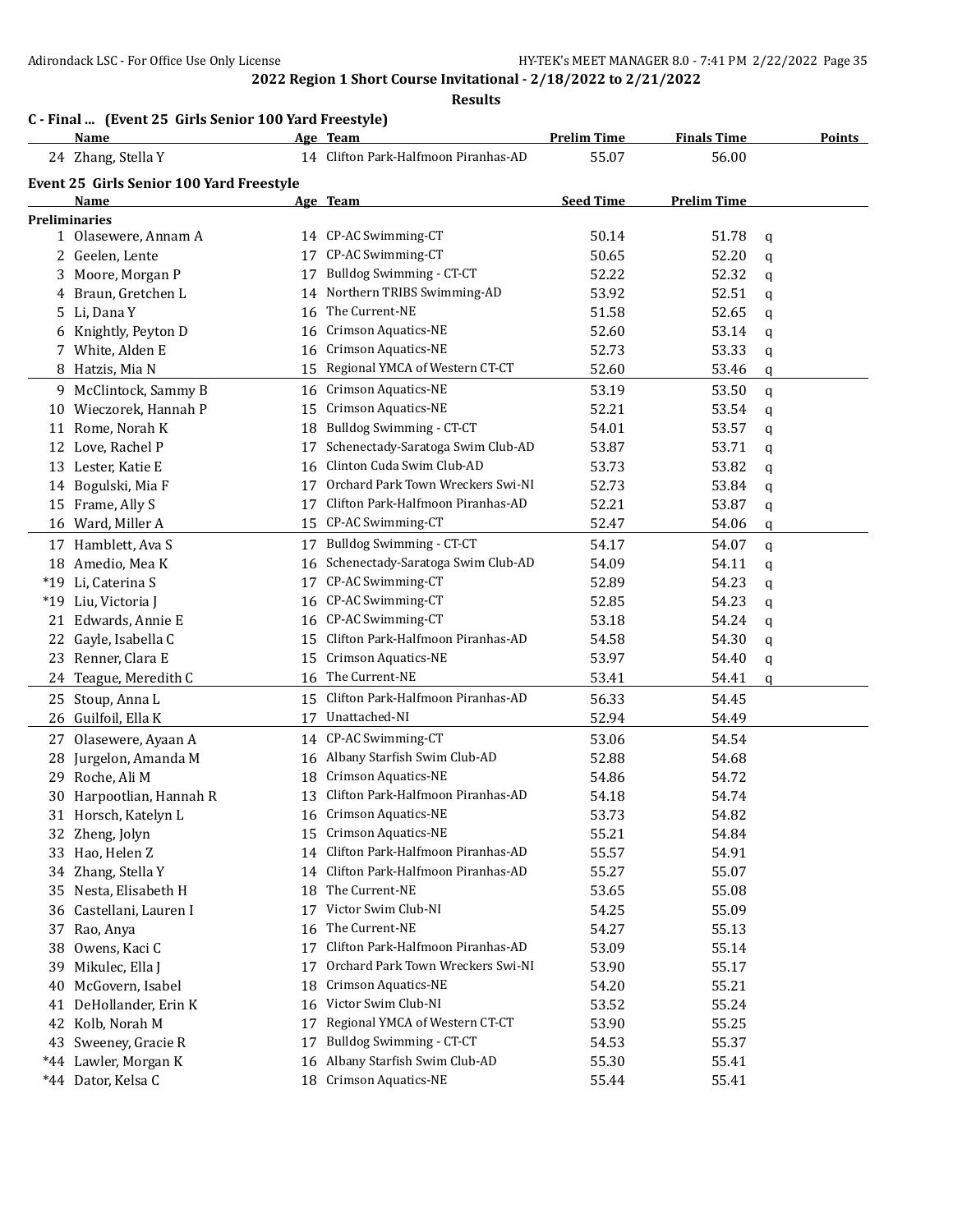#### **Results**

# **Preliminaries ... (Event 25 Girls Senior 100 Yard Freestyle)**

|       | <b>Name</b>               |    | Age Team                            | <b>Seed Time</b> | <b>Prelim Time</b> |  |
|-------|---------------------------|----|-------------------------------------|------------------|--------------------|--|
|       | 46 Daignault, Andie L     | 16 | Weston Swimming-CT                  | 53.60            | 55.43              |  |
|       | 47 Hogan, Meredith G      |    | 14 Victor Swim Club-NI              | 53.87            | 55.46              |  |
| 48    | Ferreira, Madeline J      | 17 | Delmar Dolfins Swim Club-AD         | 55.29            | 55.52              |  |
| 49    | Doersch, Sofia M          | 16 | Regional YMCA of Western CT-CT      | 54.89            | 55.54              |  |
| 50    | Sommo, Brooke M           | 17 | Albany Starfish Swim Club-AD        | 57.05            | 55.55              |  |
| 51    | Kelley, Kyla G            | 16 | Crimson Aquatics-NE                 | 55.12            | 55.58              |  |
| 52    | Limani, Diellza           | 15 | Regional YMCA of Western CT-CT      | 55.42            | 55.59              |  |
| 53    | Gibson, Alexis M          | 16 | Albany Starfish Swim Club-AD        | 55.45            | 55.64              |  |
|       | 54 Lowe, Sibby M          | 15 | Glen Gators Swim Team-NI            | 55.45            | 55.73              |  |
| *55   | McCord, Emily G           | 17 | KingstonYMCA Hurricanes and Ul-AD   | 54.41            | 55.77              |  |
| $*55$ | Marquez, Thalia M         | 15 | Glen Gators Swim Team-NI            | 55.05            | 55.77              |  |
| $*57$ | O'Connor, Katie E         | 18 | Bulldog Swimming - CT-CT            | 54.14            | 55.79              |  |
| $*57$ | Huewe, Olivia M           | 16 | Weston Swimming-CT                  | 53.89            | 55.79              |  |
| 59    | Haley, Kelci K            | 17 | CP-AC Swimming-CT                   | 54.64            | 55.80              |  |
| 60    | Sedlak, Maggie A          | 17 | Weston Swimming-CT                  | 54.56            | 55.84              |  |
|       | 61 Falder, Sarah J        | 17 | Regional YMCA of Western CT-CT      | 55.17            | 55.86              |  |
|       | 62 Gao, Sophia            | 13 | Clifton Park-Halfmoon Piranhas-AD   | 55.81            | 55.92              |  |
| 63    | Lezinsky, Addison V       |    | 14 Bulldog Swimming - CT-CT         | 54.56            | 55.95              |  |
|       | 64 Kalvaitis, Emily G     | 17 | CP-AC Swimming-CT                   | 54.55            | 55.98              |  |
| 65    | Evans, Samantha C         |    | 14 Regional YMCA of Western CT-CT   | 54.76            | 55.99              |  |
|       | 66 Pathammavong, Suriya A | 17 | Victor Swim Club-NI                 | 54.79            | 56.01              |  |
|       | *67 Wagner, Morgan E      |    | 14 Victor Swim Club-NI              | 54.22            | 56.03              |  |
|       | *67 Geelen, Lieve         | 13 | CP-AC Swimming-CT                   | 53.64            | 56.03              |  |
| 69    | Rutledge, Maggie E        | 17 | Regional YMCA of Western CT-CT      | 56.39            | 56.05              |  |
| 70    | Frisoni, Olympia S        | 16 | Schenectady-Saratoga Swim Club-AD   | 57.97            | 56.28              |  |
|       | 71 Weingarten, Sophie R   | 14 | Crimson Aquatics-NE                 | 55.76            | 56.30              |  |
|       | 72 Kwarcinski, Alexa G    | 14 | Regional YMCA of Western CT-CT      | 57.26            | 56.37              |  |
| 73    | Bernard, Sarah J          | 16 | The Current-NE                      | 56.40            | 56.44              |  |
|       | 74 Fraley, Kaiya R        | 15 | Adirondack Bluefins Swim Club-AD    | 55.68            | 56.49              |  |
|       | 75 Bearor, Anna L         | 18 | Clifton Park-Halfmoon Piranhas-AD   | 55.57            | 56.55              |  |
|       |                           |    | Bulldog Swimming - CT-CT            |                  | 56.56              |  |
|       | 76 Li, Marea J            | 15 | KingstonYMCA Hurricanes and Ul-AD   | 54.45            |                    |  |
| 77    | Samko, Clara M            | 14 | Crimson Aquatics-NE                 | 56.41            | 56.62              |  |
| 78    | Dudkina, Elena V          | 16 | Clifton Park-Halfmoon Piranhas-AD   | 55.09            | 56.67              |  |
| 79    | McCoy, Sophia H           | 15 |                                     | 55.64            | 56.71              |  |
| 80    | O'Donnell, Maura E        | 15 | Schenectady-Saratoga Swim Club-AD   | 56.07            | 56.84              |  |
|       | 81 Hamblett, Phoebe M     |    | 14 Bulldog Swimming - CT-CT         | 56.23            | 56.87              |  |
|       | 82 Michels, Delaney R     | 15 | Clifton Park-Halfmoon Piranhas-AD   | 57.29            | 56.93              |  |
| 83    | Fulga, Ayanna S           | 17 | The Current-NE                      | 56.01            | 56.96              |  |
| 84    | Bailey, Millie G          | 15 | Weston Swimming-CT                  | 56.01            | 57.02              |  |
| 85    | Lupe, Emma A              | 15 | Schenectady-Saratoga Swim Club-AD   | 57.45            | 57.05              |  |
| 86    | MACKINNON, Amelia R       | 13 | Victor Swim Club-NI                 | 54.94            | 57.06              |  |
| 87    | Martin, Sienna S          | 15 | Clinton Cuda Swim Club-AD           | 56.31            | 57.08              |  |
| 88    | Driscoll, Kenzie R        | 17 | The Current-NE                      | 54.51            | 57.22              |  |
| 89    | Schloth, Katie I          | 15 | Clifton Park-Halfmoon Piranhas-AD   | 57.27            | 57.24              |  |
| 90    | Sands, Samantha B         | 15 | Clifton Park-Halfmoon Piranhas-AD   | 57.29            | 57.43              |  |
|       | *91 Funderburk, Tess A    | 14 | Regional YMCA of Western CT-CT      | 56.95            | 57.45              |  |
|       | *91 Nelson, Isabel M      | 17 | Clifton Park-Halfmoon Piranhas-AD   | 54.07            | 57.45              |  |
| 93    | Valerian, Caitie G        | 17 | Delmar Dolfins Swim Club-AD         | 55.26            | 57.53              |  |
|       | 94 Carboni, Cate M        | 16 | Regional YMCA of Western CT-CT      | 56.54            | 57.63              |  |
| 95    | Tandlmayer, Ellie A       | 16 | Schenectady-Saratoga Swim Club-AD   | 58.81            | 57.73              |  |
| 96    | Mooney, Faye D            | 17 | Glen Gators Swim Team-NI            | 56.31            | 58.05              |  |
|       | 97 Ricard, Skylar M       |    | 15 Adirondack Bluefins Swim Club-AD | 55.67            | 58.42              |  |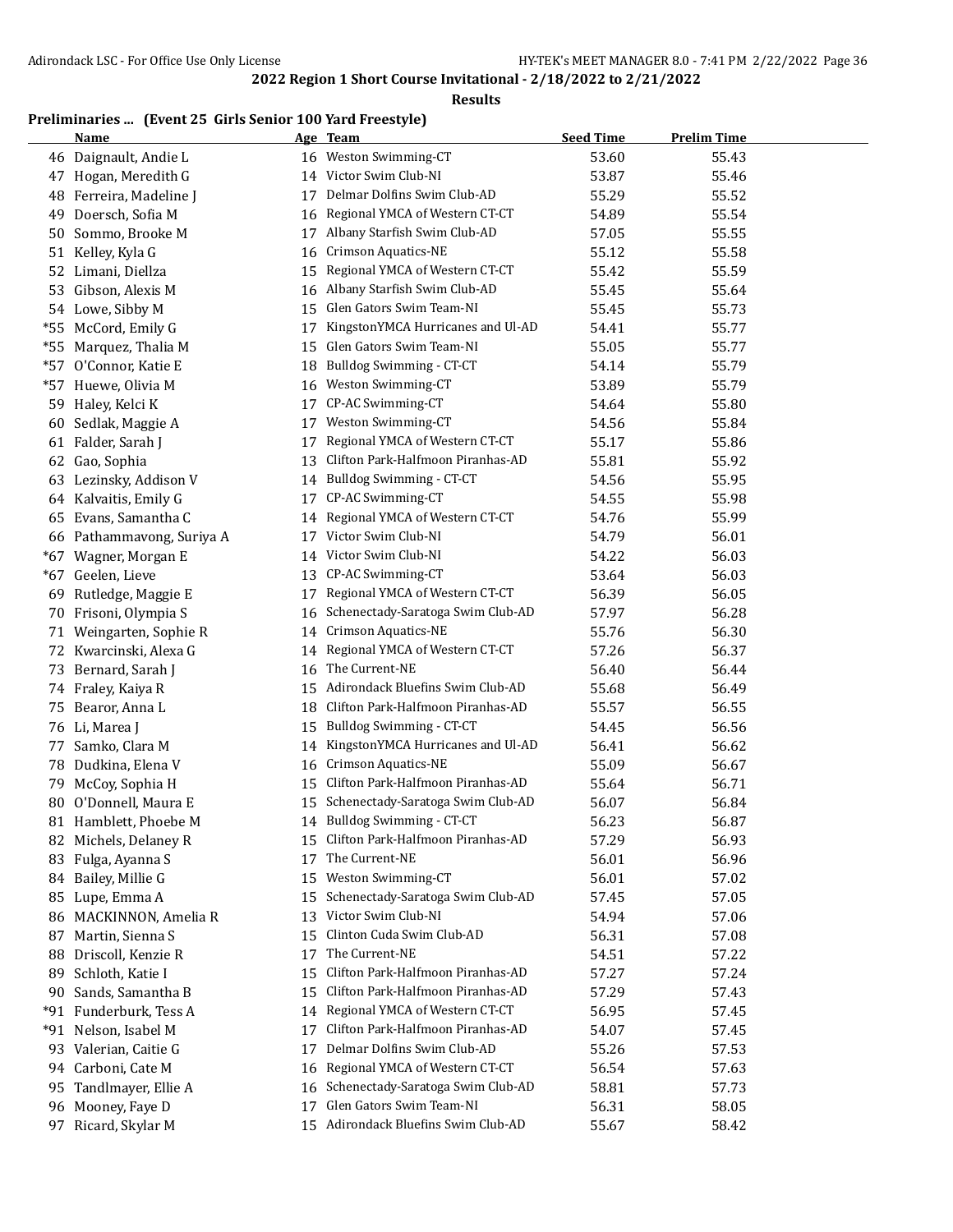#### **Results**

# **Preliminaries ... (Event 25 Girls Senior 100 Yard Freestyle)**

|     | Name                       |    | Age Team                          | <b>Seed Time</b> | <b>Prelim Time</b> |  |
|-----|----------------------------|----|-----------------------------------|------------------|--------------------|--|
|     | 98 James, Chelsea B        | 15 | Regional YMCA of Western CT-CT    | 57.20            | 58.52              |  |
| 99  | D'Amico, Rachael E         | 15 | Schenectady-Saratoga Swim Club-AD | 57.70            | 58.64              |  |
| 100 | Carroll, Abby E            | 16 | Adirondack Bluefins Swim Club-AD  | 55.69            | 58.71              |  |
| 101 | Gvozdeva, Victoria V       | 13 | Schenectady-Saratoga Swim Club-AD | 59.78            | 58.72              |  |
| 102 | Bogdanowicz-Wilson, Emma K | 17 | Schenectady-Saratoga Swim Club-AD | 59.73            | 58.76              |  |
| 103 | Carroll, Hannah M          | 16 | Adirondack Bluefins Swim Club-AD  | 55.68            | 58.79              |  |
| 104 | Hilt, Eva L                | 17 | Schenectady-Saratoga Swim Club-AD | 59.76            | 58.89              |  |
| 105 | Sanai, Roya K              | 15 | Adirondack Bluefins Swim Club-AD  | 55.67            | 59.05              |  |
| 106 | Eisnor, Norah M            | 17 | Clifton Park-Halfmoon Piranhas-AD | 57.22            | 59.21              |  |
| 107 | Dusseault, Abby B          | 16 | Schenectady-Saratoga Swim Club-AD | 56.00            | 59.48              |  |
| 108 | Napoli, Julia R            | 15 | Hawks Swimming Association-AD     | 55.63            | 59.62              |  |
| 109 | Bieniek, Allison M         | 14 | Clifton Park-Halfmoon Piranhas-AD | 57.29            | 1:00.03            |  |
| 110 | Klemann, Alannah D         | 16 | Glen Gators Swim Team-NI          | 57.24            | 1:00.05            |  |
| 111 | McMahon, Lizzy M           | 14 | Adirondack Bluefins Swim Club-AD  | 55.69            | 1:00.12            |  |
| 112 | Norton, Maddie M           | 17 | USAM-AD                           | 57.29            | 1:00.16            |  |
| 113 | Watson, Avery K            | 14 | Schenectady-Saratoga Swim Club-AD | 1:00.59          | 1:00.84            |  |
| 114 | Klaus, Finola M            | 14 | Schenectady-Saratoga Swim Club-AD | 1:06.19          | 1:01.09            |  |
| 115 | Streeter, Olivia E         | 12 | Schenectady-Saratoga Swim Club-AD | 1:02.38          | 1:01.34            |  |
| 116 | Klaus, Aileen M            | 17 | Schenectady-Saratoga Swim Club-AD | 1:01.19          | 1:01.87            |  |
| 117 | Grabitzky, Isabella H      | 14 | Schenectady-Saratoga Swim Club-AD | 1:03.79          | 1:02.21            |  |
| 118 | McFarland, Maddie J        | 13 | Adirondack Bluefins Swim Club-AD  | 55.68            | 1:02.27            |  |
| 119 | MacDonald, Holly G         | 15 | Schenectady-Saratoga Swim Club-AD | 1:00.33          | 1:02.28            |  |
| 120 | Boenau, Carlye Ana T       | 15 | Adirondack Bluefins Swim Club-AD  | 55.69            | 1:02.34            |  |
| 121 | Splendido, Lily K          | 14 | Schenectady-Saratoga Swim Club-AD | 1:04.11          | 1:02.46            |  |
| 122 | Elsbree, Addison E         | 13 | Schenectady-Saratoga Swim Club-AD | 1:02.97          | 1:02.52            |  |
| 123 | Cho, Caitlin E             | 16 | Schenectady-Saratoga Swim Club-AD | 1:02.05          | 1:02.66            |  |
|     | 124 Delair, Charlize I     | 14 | Adirondack Bluefins Swim Club-AD  | 56.69            | 1:03.91            |  |

## **Event 26 Boys Senior 100 Yard Freestyle**

|                  | <b>Name</b>          |    | Age Team                          | <b>Prelim Time</b> | <b>Finals Time</b> | <b>Points</b> |
|------------------|----------------------|----|-----------------------------------|--------------------|--------------------|---------------|
| A - Final        |                      |    |                                   |                    |                    |               |
|                  | 1 Braun, Seth T      | 16 | Northern TRIBS Swimming-AD        | 46.35              | 46.23              | 20            |
|                  | 2 Lee, Elliot S      | 15 | Unattached-CT                     | 46.03              | 46.38              | 17            |
| 3.               | Rogers, Sean M       | 18 | CP-AC Swimming-CT                 | 47.05              | 46.39              | 16            |
|                  | 4 Henkel, Brayden D  | 16 | Clifton Park-Halfmoon Piranhas-AD | 46.71              | 47.00              | 15            |
|                  | 5 Conners, Brendan C | 16 | Unattached-CT                     | 47.03              | 47.07              | 14            |
| 6                | Lenoce, Parker R     | 16 | CP-AC Swimming-CT                 | 47.08              | 47.22              | 13            |
|                  | Taft, Nathaniel H    | 16 | Weston Swimming-CT                | 47.50              | 47.56              | 12            |
| 8                | Bijleveld, Lukas A   | 17 | Bulldog Swimming - CT-CT          | 47.95              | 48.16              | 11            |
| <b>B</b> - Final |                      |    |                                   |                    |                    |               |
| 9                | Stafford, Keegan D   | 18 | Schenectady-Saratoga Swim Club-AD | 48.31              | 48.13              | 9             |
| 10               | Rogowski, Ethan C    |    | Schenectady-Saratoga Swim Club-AD | 48.35              | 48.17              | 7             |
| 11               | Amos, Preston L      | 17 | The Current-NE                    | 48.44              | 48.19              | 6             |
| 12               | Noga, Eric C         | 17 | Clinton Cuda Swim Club-AD         | 48.16              | 48.23              | 5             |
| 13               | Lee, Ian P           | 17 | Unattached-CT                     | 48.34              | 48.59              | 4             |
|                  | 14 Kim, Edward B     | 16 | Unattached-CT                     | 48.82              | 49.01              | 3             |
| 15               | Nowicki, Justin J    | 16 | Victor Swim Club-NI               | 48.73              | 49.14              | 2             |
| 16               | Pokines, Addison J   |    | Saratoga Regional YMCA Stingra-AD | 48.36              | 49.20              | 1             |
| C - Final        |                      |    |                                   |                    |                    |               |
| 17               | Huang, Hubert        | 17 | The Current-NE                    | 49.11              | 48.17              |               |
| 18               | Tharrington, Owen G  | 14 | Unattached-CT                     | 48.92              | 48.21              |               |
| 19               | Homan, Jaden A       |    | Clifton Park-Halfmoon Piranhas-AD | 49.17              | 48.72              |               |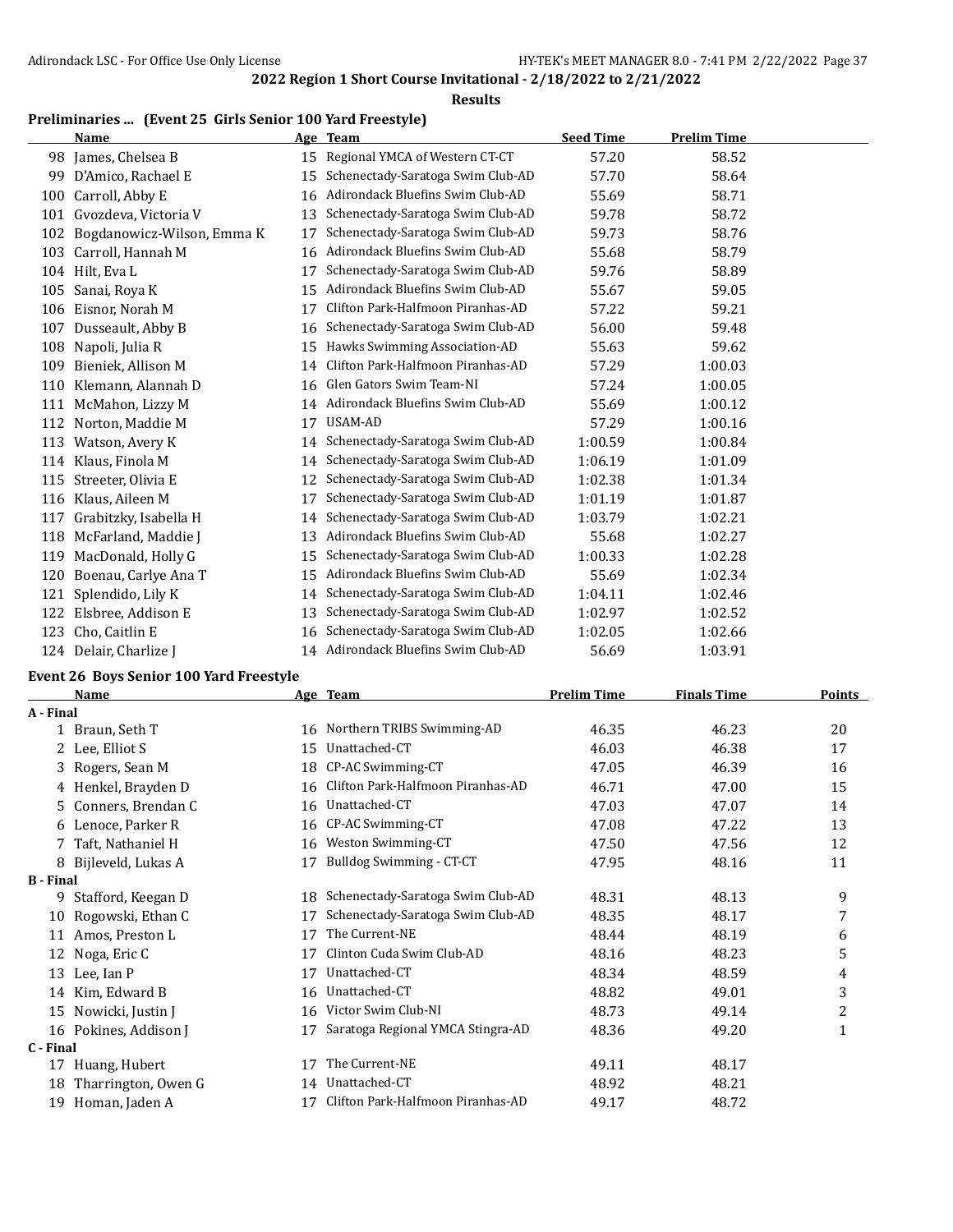|    | C - Final  (Event 26 Boys Senior 100 Yard Freestyle)<br>Name  |    | Age Team                          | <b>Prelim Time</b> | <b>Finals Time</b> | <b>Points</b> |
|----|---------------------------------------------------------------|----|-----------------------------------|--------------------|--------------------|---------------|
|    | 20 Whittaker, Ray L                                           |    | 17 The Current-NE                 | 49.35              | 48.78              |               |
|    | 21 Richardson, Josh C                                         | 17 | Albany Starfish Swim Club-AD      | 49.46              | 49.93              |               |
|    | 22 Cassella, Louie                                            | 16 | Unattached-AD                     | 49.42              | 50.28              |               |
|    | 23 Haley, Jack T                                              | 15 | Unattached-CT                     | 49.02              | 50.43              |               |
|    | 24 Enes, Max J                                                | 14 | Unattached-CT                     | 49.46              | 50.49              |               |
|    |                                                               |    |                                   |                    |                    |               |
|    | <b>Event 26 Boys Senior 100 Yard Freestyle</b><br><b>Name</b> |    | Age Team                          | <b>Seed Time</b>   | <b>Prelim Time</b> |               |
|    | <b>Preliminaries</b>                                          |    |                                   |                    |                    |               |
|    | 1 Lee, Elliot S                                               |    | 15 Unattached-CT                  | 46.89              | 46.03              | q             |
| 2  | Braun, Seth T                                                 |    | 16 Northern TRIBS Swimming-AD     | 48.90              | 46.35              | $\mathbf q$   |
| 3  | Henkel, Brayden D                                             | 16 | Clifton Park-Halfmoon Piranhas-AD | 49.23              | 46.71              | q             |
|    | 4 Conners, Brendan C                                          |    | 16 Unattached-CT                  | 45.47              | 47.03              | q             |
| 5. | Rogers, Sean M                                                |    | 18 CP-AC Swimming-CT              | 45.72              | 47.05              | q             |
|    | 6 Lenoce, Parker R                                            |    | 16 CP-AC Swimming-CT              | 46.78              | 47.08              | q             |
| 7  | Taft, Nathaniel H                                             | 16 | Weston Swimming-CT                | 47.75              | 47.50              | q             |
| 8  | Bijleveld, Lukas A                                            | 17 | Bulldog Swimming - CT-CT          | 47.05              | 47.95              | q             |
|    | 9 Maconochie, Ethan Z                                         |    | 18 Crimson Aquatics-NE            | 47.45              | 47.97              | q             |
| 10 | Noga, Eric C                                                  | 17 | Clinton Cuda Swim Club-AD         | 48.81              | 48.16              |               |
|    | 11 Stafford, Keegan D                                         | 18 | Schenectady-Saratoga Swim Club-AD | 48.08              | 48.31              | q             |
|    | 12 Lee, Ian P                                                 | 17 | Unattached-CT                     | 47.08              | 48.34              | q             |
|    | 13 Rogowski, Ethan C                                          | 17 | Schenectady-Saratoga Swim Club-AD | 49.27              | 48.35              | q             |
|    | 14 Pokines, Addison J                                         | 17 | Saratoga Regional YMCA Stingra-AD | 50.84              | 48.36              | q             |
| 15 | Amos, Preston L                                               | 17 | The Current-NE                    | 47.25              | 48.44              | q             |
|    |                                                               | 16 | Crimson Aquatics-NE               |                    |                    | q             |
| 16 | Malinovski, Matvey                                            |    |                                   | 48.79              | 48.45              | q             |
| 17 | Nowicki, Justin J                                             | 16 | Victor Swim Club-NI               | 49.14              | 48.73              | q             |
| 18 | Kim, Edward B                                                 | 16 | Unattached-CT                     | 48.57              | 48.82              | q             |
| 19 | Tharrington, Owen G                                           | 14 | Unattached-CT                     | 48.46              | 48.92              | q             |
| 20 | Caputo, Quinn J                                               | 15 | Crimson Aquatics-NE               | 49.01              | 48.99              | q             |
|    | 21 Haley, Jack T                                              | 15 | Unattached-CT                     | 47.29              | 49.02              | q             |
| 22 | Huang, Hubert                                                 | 17 | The Current-NE                    | 47.96              | 49.11              | q             |
|    | 23 Homan, Jaden A                                             | 17 | Clifton Park-Halfmoon Piranhas-AD | 49.13              | 49.17              | q             |
|    | 24 Whittaker, Ray L                                           | 17 | The Current-NE                    | 47.94              | 49.35              | q             |
|    | 25 Cassella, Louie                                            |    | 16 Unattached-AD                  | 50.89              | 49.42              |               |
|    | *26 Richardson, Josh C                                        |    | 17 Albany Starfish Swim Club-AD   | 50.75              | 49.46              |               |
|    | *26 Enes, Max J                                               |    | 14 Unattached-CT                  | 49.99              | 49.46              |               |
|    | <b>Swim-Off Required</b>                                      |    |                                   |                    |                    |               |
|    | 28 Fuchs, William P                                           |    | 18 The Current-NE                 | 48.48              | 49.47              |               |
| 29 | Kisker, Ben J                                                 | 18 | Orchard Park Town Wreckers Swi-NI | 48.15              | 49.60              |               |
| 30 | Henry, Finn M                                                 | 17 | Unattached-CT                     | 47.37              | 49.62              |               |
| 31 | Mottolese, Peter C                                            | 16 | Unattached-CT                     | 47.66              | 49.67              |               |
|    | 32 LeCates, Henry G                                           | 17 | Clinton Cuda Swim Club-AD         | 49.54              | 49.81              |               |
|    | 33 Lewis, Graham M                                            | 15 | Unattached-CT                     | 49.54              | 49.94              |               |
| 34 | Bonebrake, Davis P                                            | 18 | The Current-NE                    | 48.07              | 49.95              |               |
| 35 | Campbell, Henry H                                             | 16 | <b>Crimson Aquatics-NE</b>        | 50.60              | 50.39              |               |
| 36 | Todorovic, Marko A                                            | 17 | CP-AC Swimming-CT                 | 48.41              | 50.42              |               |
| 37 | Shaer, Ben Z                                                  | 16 | Crimson Aquatics-NE               | 49.52              | 50.51              |               |
| 38 | Nelson, Quinn M                                               | 14 | Schenectady-Saratoga Swim Club-AD | 50.99              | 50.61              |               |
| 39 | Fine, Evan A                                                  | 16 | CP-AC Swimming-CT                 | 49.76              | 50.65              |               |
| 40 | Denning, Ethan M                                              | 15 | Unattached-CT                     | 51.53              | 50.76              |               |
| 41 | Mulgrew, William K                                            |    | 15 Crimson Aquatics-NE            | 53.74              | 50.91              |               |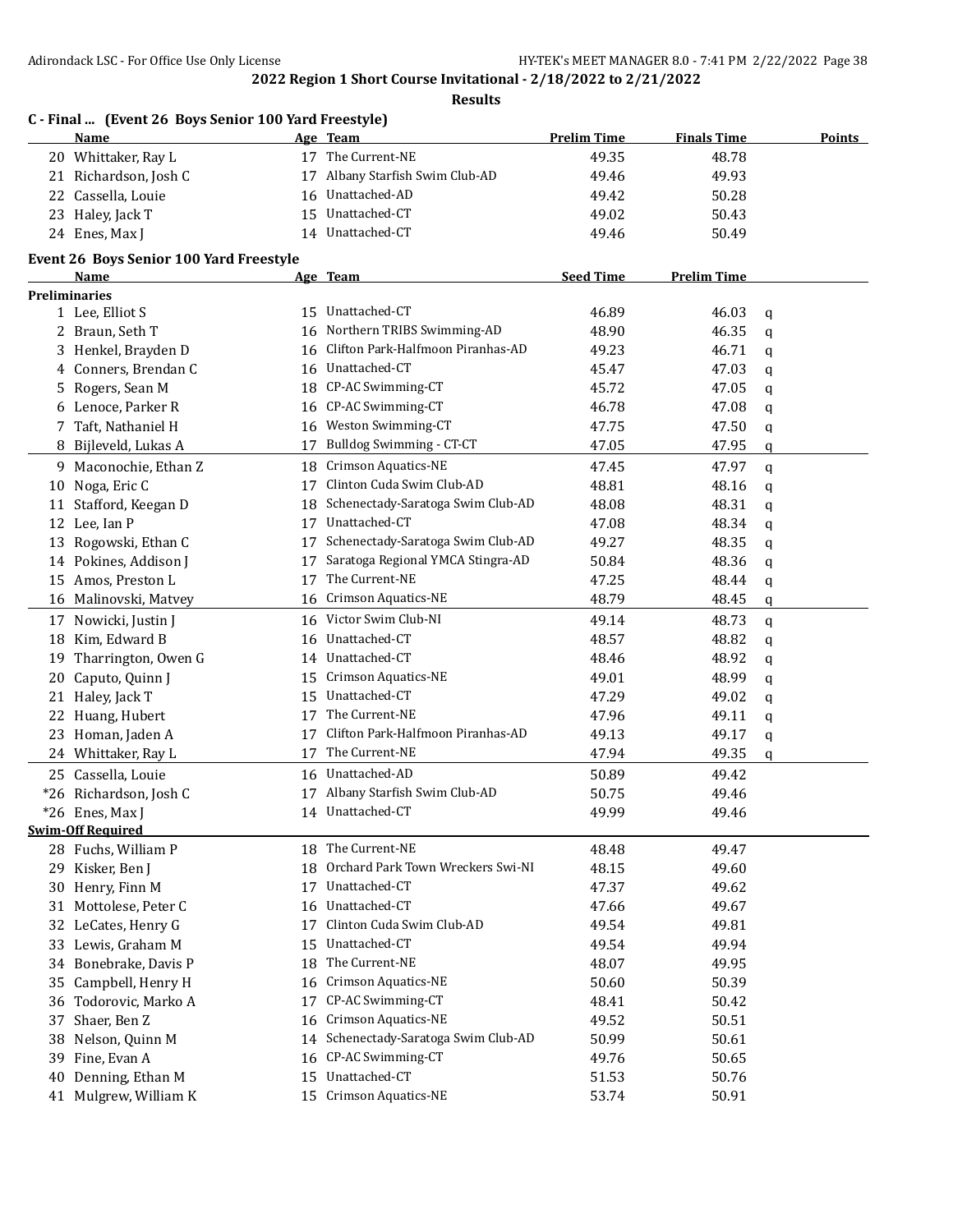#### **Results**

# **Preliminaries ... (Event 26 Boys Senior 100 Yard Freestyle)**

|                  | Name                                               |          | Age Team                                                         | <b>Seed Time</b>   | <b>Prelim Time</b> |               |
|------------------|----------------------------------------------------|----------|------------------------------------------------------------------|--------------------|--------------------|---------------|
|                  | 42 Vesey, Gavin R                                  |          | 14 Regional YMCA of Western CT-CT                                | 48.22              | 50.93              |               |
| 43               | Nelson, Lucas                                      | 14       | Crimson Aquatics-NE                                              | 50.29              | 51.00              |               |
| 44               | Rudd, Conner D                                     | 15       | Clifton Park-Halfmoon Piranhas-AD                                | 50.74              | 51.04              |               |
| 45               | Willett, Eli P                                     | 17       | Clifton Park-Halfmoon Piranhas-AD                                | 54.39              | 51.07              |               |
| 46               | Kelley, Andrew W                                   | 18       | Crimson Aquatics-NE                                              | 50.18              | 51.16              |               |
| 47               | McFarland, Finnegan D                              | 16       | Adirondack Bluefins Swim Club-AD                                 | 51.20              | 51.27              |               |
| $*48$            | Godino, Daniel F                                   | 16       | Regional YMCA of Western CT-CT                                   | 51.67              | 51.37              |               |
| $*48$            | Ventre, Jack P                                     | 15       | Crimson Aquatics-NE                                              | 52.36              | 51.37              |               |
| 50               | Falbo, Dominic J                                   | 14       | Victor Swim Club-NI                                              | 51.68              | 51.61              |               |
|                  | 51 Jerome, Christian V                             | 13       | <b>USAM-AD</b>                                                   | 49.46              | 51.66              |               |
|                  | 52 Goodspeed, Luke R                               | 16       | Schenectady-Saratoga Swim Club-AD                                | <b>NT</b>          | 51.70              |               |
| 53               | Adams, Marshall B                                  | 17       | Orchard Park Town Wreckers Swi-NI                                | 51.65              | 51.71              |               |
| 54               | Oliveira, Eduardo M                                | 15       | Unattached-CT                                                    | 52.57              | 51.88              |               |
| 55               | Oliveira, Josh E                                   | 15       | Unattached-CT                                                    | 53.31              | 51.89              |               |
| 56               | Moulson, William J                                 | 15       | Crimson Aquatics-NE                                              | 51.97              | 52.01              |               |
| 57               | Miller, Brian J                                    | 17       | Clifton Park-Halfmoon Piranhas-AD                                | 50.50              | 52.10              |               |
| 58               | Henry, Hugh C                                      | 15       | Unattached-CT                                                    | 51.74              | 52.17              |               |
| 59               | Ferneini, Anthony N                                | 14       | Bulldog Swimming - CT-CT                                         | 51.94              | 52.34              |               |
| 60               | Silaika, Xavier R                                  | 18       | Clifton Park-Halfmoon Piranhas-AD                                | 49.53              | 52.41              |               |
| 61               | Gannon, Luke C                                     | 17       | Schenectady-Saratoga Swim Club-AD                                | 53.03              | 52.48              |               |
| 62               | Nathanson, Jonah L                                 | 14       | <b>Crimson Aquatics-NE</b>                                       | 53.88              | 52.67              |               |
| 63               | Hansen, Lance E                                    | 16       | Unattached-CT                                                    | 52.60              | 52.74              |               |
|                  | 64 Keller, Brady C                                 | 14       | Clifton Park-Halfmoon Piranhas-AD                                | 53.71              | 52.90              |               |
| 65               | Baird, Cal M                                       | 17       | Schenectady-Saratoga Swim Club-AD                                | 52.76              | 53.38              |               |
| 66               | Hershberg, Jacob C                                 | 14       | Delmar Dolfins Swim Club-AD                                      | 53.17              | 53.53              |               |
| 67               | Sanchez, Anthony P                                 | 14       | Schenectady-Saratoga Swim Club-AD                                | 54.66              | 53.72              |               |
| 68               | Haller, Abel V                                     | 15       | Crimson Aquatics-NE                                              | 52.95              | 53.95              |               |
| 69               | Reichl, Dylan J                                    | 15       | Adirondack Bluefins Swim Club-AD                                 | 52.09              | 55.25              |               |
| 70               | Schohn, Logan J                                    | 17       | Clifton Park-Halfmoon Piranhas-AD                                | 54.39              | 55.67              |               |
| 71               | Gregory, John D                                    | 14       | Schenectady-Saratoga Swim Club-AD                                | 57.01              | 55.84              |               |
| 72               | Baird, Anderson A                                  | 13       | Schenectady-Saratoga Swim Club-AD                                | 57.76              | 55.89              |               |
| 73               | Epperson, Xhayne D                                 | 13       | Schenectady-Saratoga Swim Club-AD                                | 1:00.04            | 56.84              |               |
|                  | 74 Knapick, Anthony P                              |          | 17 Schenectady-Saratoga Swim Club-AD                             | 59.78              | 59.01              |               |
|                  |                                                    |          |                                                                  |                    |                    |               |
|                  | <b>Event 27 Girls Senior 200 Yard Breaststroke</b> |          |                                                                  |                    |                    |               |
|                  | <b>Name</b>                                        |          | Age Team                                                         | <b>Prelim Time</b> | <b>Finals Time</b> | <b>Points</b> |
| A - Final        |                                                    |          |                                                                  |                    |                    |               |
|                  | 1 Noecker, Elle A                                  | 15       | Orchard Park Town Wreckers Swi-NI<br>The Current-NE              | 2:19.27            | 2:18.11            | 20            |
| 2                | Bernard, Sarah J                                   | 16       | Regional YMCA of Western CT-CT                                   | 2:23.16            | 2:18.38            | 17            |
| 3                | Herbert, Olivia R                                  | 17       |                                                                  | 2:23.85            | 2:21.55            | 16            |
| 4                | Ferreira, Katherine M                              | 16       | Delmar Dolfins Swim Club-AD<br>Clifton Park-Halfmoon Piranhas-AD | 2:27.13            | 2:23.65            | 15            |
| 5                | Gao, Sophia                                        | 13       |                                                                  | 2:25.75            | 2:23.86            | 14            |
| 6                | Gilbert, Kendall G                                 | 16       | Clifton Park-Halfmoon Piranhas-AD                                | 2:26.66            | 2:24.27            | 13            |
| 7                | Fuson, Jami M                                      | 17       | Schenectady-Saratoga Swim Club-AD                                | 2:28.38            | 2:25.21            | 12            |
|                  | 8 Drozdowski, Jess L                               | 17       | Orchard Park Town Wreckers Swi-NI                                | 2:28.00            | 2:29.06            | 11            |
| <b>B</b> - Final | 9 Pathammavong, Suriya A                           |          | Victor Swim Club-NI                                              |                    |                    |               |
|                  |                                                    | 17       | Victor Swim Club-NI                                              | 2:29.85            | 2:26.32            | 9             |
| 10               | DeHollander, Erin K                                | 16       | Bulldog Swimming - CT-CT                                         | 2:31.58            | 2:26.45            | 7             |
|                  | 11 Li, Marea J<br>12 Fronheiser, Hannah C          | 15<br>17 | Delmar Dolfins Swim Club-AD                                      | 2:30.08            | 2:28.36            | 6             |
|                  | 13 Kwarcinski, Alexa G                             |          | Regional YMCA of Western CT-CT                                   | 2:30.92            | 2:31.34            | 5             |
|                  |                                                    | 14       | 14 Regional YMCA of Western CT-CT                                | 2:31.17            | 2:31.59            | 4             |
|                  | 14 Vongsouvanh, Katherine A                        |          |                                                                  | 2:30.44            | 2:31.60            | 3             |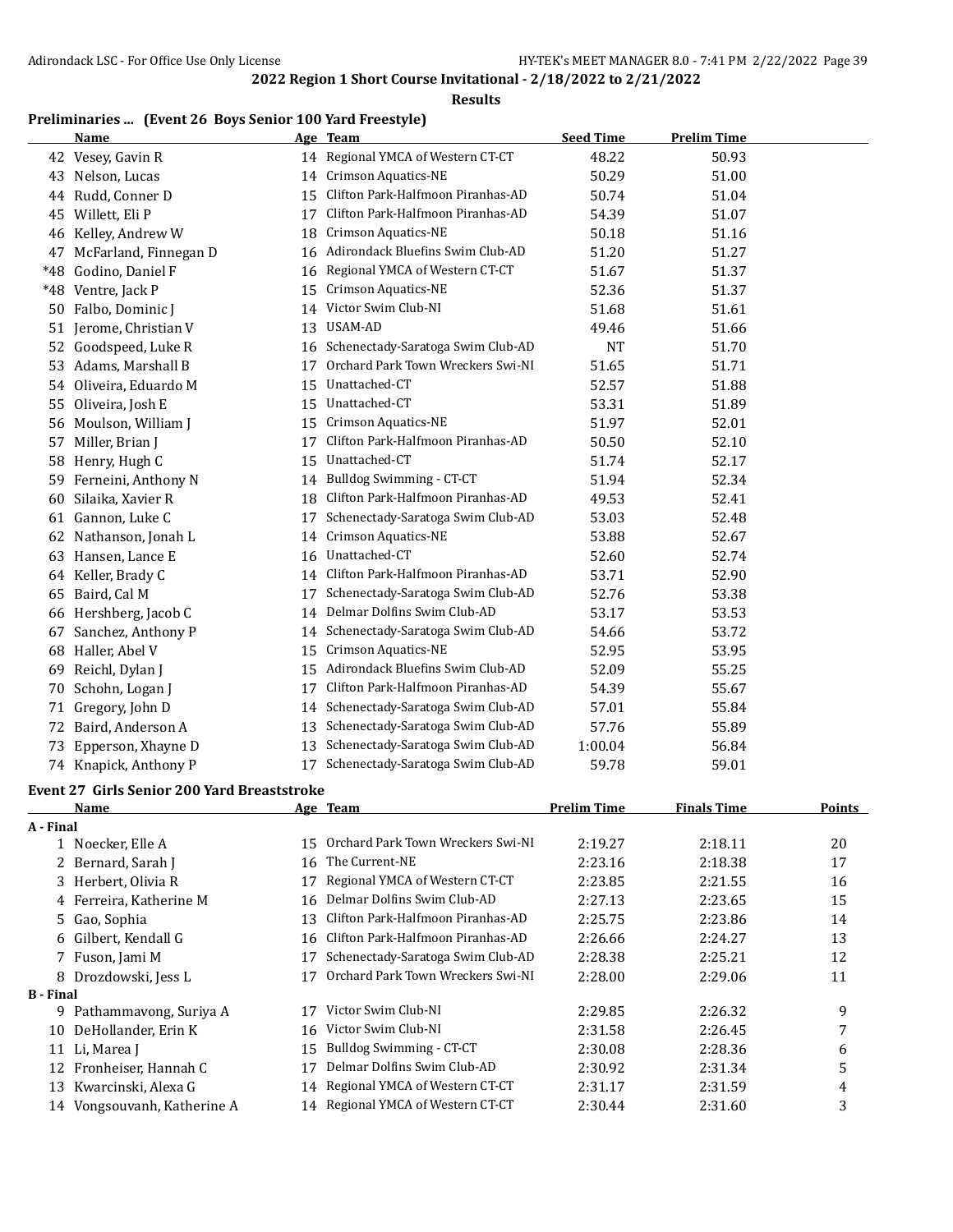|  |  |  |  |  | B - Final  (Event 27 Girls Senior 200 Yard Breaststroke) |
|--|--|--|--|--|----------------------------------------------------------|
|--|--|--|--|--|----------------------------------------------------------|

|           | Name                                               |          | Age Team                             | <b>Prelim Time</b> | <b>Finals Time</b> | Points |   |
|-----------|----------------------------------------------------|----------|--------------------------------------|--------------------|--------------------|--------|---|
|           | 15 Kopis, Adele K                                  |          | 16 Weston Swimming-CT                | 2:33.22            | 2:32.26            |        | 2 |
|           | 16 Ferrie, Jillian E                               |          | 16 Schenectady-Saratoga Swim Club-AD | 2:33.13            | 2:32.82            |        | 1 |
| C - Final |                                                    |          |                                      |                    |                    |        |   |
|           | 17 Rickey, Mason E                                 |          | 15 Bulldog Swimming - CT-CT          | 2:34.11            | 2:30.41            |        |   |
|           | 18 Rosado, Julia A                                 | 16       | Bulldog Swimming - CT-CT             | 2:33.48            | 2:31.76            |        |   |
| 19        | Scalmani, Alice V                                  |          | 16 Bulldog Swimming - CT-CT          | 2:34.97            | 2:32.38            |        |   |
| 20        | Fischer, Grace H                                   | 16       | Regional YMCA of Western CT-CT       | 2:34.40            | 2:33.37            |        |   |
|           | 21 Shao, Emma X                                    | 11       | Clifton Park-Halfmoon Piranhas-AD    | 2:34.01            | 2:33.60            |        |   |
| 22        | Driscoll, Kenzie R                                 | 17       | The Current-NE                       | 2:35.53            | 2:33.90            |        |   |
|           | 23 Ferneini, Isabella M                            | 16       | Bulldog Swimming - CT-CT             | 2:35.58            | 2:35.11            |        |   |
|           | 24 Antolick, Carly B                               |          | 15 Albany Starfish Swim Club-AD      | 2:35.54            | 2:37.14            |        |   |
|           | <b>Event 27 Girls Senior 200 Yard Breaststroke</b> |          |                                      |                    |                    |        |   |
|           | Name                                               |          | Age Team                             | <b>Seed Time</b>   | <b>Prelim Time</b> |        |   |
|           | <b>Preliminaries</b>                               |          |                                      |                    |                    |        |   |
|           | 1 Noecker, Elle A                                  |          | 15 Orchard Park Town Wreckers Swi-NI | 2:18.50            | 2:19.27            | q      |   |
|           | 2 Holmes, Kaitlyn A                                | 17       | CP-AC Swimming-CT                    | 2:15.27            | 2:20.99            | q      |   |
|           | 3 Dator, Kelsa C                                   | 18       | Crimson Aquatics-NE                  | 2:19.06            | 2:23.10            | q      |   |
|           | 4 Bernard, Sarah J                                 | 16       | The Current-NE                       | 2:16.23            | 2:23.16            | q      |   |
|           | 5 Neilly, Claire E                                 | 16       | Crimson Aquatics-NE                  | 2:24.89            | 2:23.72            | q      |   |
|           | 6 Herbert, Olivia R                                | 17       | Regional YMCA of Western CT-CT       | 2:20.11            | 2:23.85            | q      |   |
| 7         | Gao, Sophia                                        | 13       | Clifton Park-Halfmoon Piranhas-AD    | 2:24.65            | 2:25.75            | q      |   |
|           | 8 Gilbert, Kendall G                               | 16       | Clifton Park-Halfmoon Piranhas-AD    | 2:39.87            | 2:26.66            | q      |   |
| 9.        | Ferreira, Katherine M                              |          | 16 Delmar Dolfins Swim Club-AD       | 2:26.89            | 2:27.13            | q      |   |
| 10        | Drozdowski, Jess L                                 | 17       | Orchard Park Town Wreckers Swi-NI    | 2:29.41            | 2:28.00            | q      |   |
|           | 11 Fuson, Jami M                                   | 17       | Schenectady-Saratoga Swim Club-AD    | 2:31.71            | 2:28.38            | q      |   |
|           | 12 Pathammavong, Suriya A                          | 17       | Victor Swim Club-NI                  | 2:24.33            | 2:29.85            | q      |   |
|           | 13 Li, Marea J                                     | 15       | Bulldog Swimming - CT-CT             | 2:30.80            | 2:30.08            | q      |   |
|           | 14 Vongsouvanh, Katherine A                        | 14       | Regional YMCA of Western CT-CT       | 2:35.83            | 2:30.44            | q      |   |
|           | 15 Fronheiser, Hannah C                            | 17       | Delmar Dolfins Swim Club-AD          | 2:32.46            | 2:30.92            | q      |   |
|           | 16 Kwarcinski, Alexa G                             |          | 14 Regional YMCA of Western CT-CT    | 2:35.00            | 2:31.17            | q      |   |
|           | 17 DeHollander, Erin K                             | 16       | Victor Swim Club-NI                  | 2:22.84            | 2:31.58            |        |   |
|           | 18 Ferrie, Jillian E                               |          | Schenectady-Saratoga Swim Club-AD    |                    |                    | q      |   |
| 19        | Kopis, Adele K                                     | 16       | Weston Swimming-CT                   | 2:33.85<br>2:32.41 | 2:33.13<br>2:33.22 | q      |   |
|           | 20 Rosado, Julia A                                 | 16       | Bulldog Swimming - CT-CT             |                    |                    | q      |   |
|           | 21 Shao, Emma X                                    | 16<br>11 | Clifton Park-Halfmoon Piranhas-AD    | 2:31.06<br>2:37.59 | 2:33.48<br>2:34.01 | q      |   |
|           |                                                    |          | 15 Bulldog Swimming - CT-CT          |                    |                    | q      |   |
| 22        | Rickey, Mason E                                    |          | 16 Regional YMCA of Western CT-CT    | 2:32.22            | 2:34.11            | a      |   |
|           | 23 Fischer, Grace H                                |          | 16 Bulldog Swimming - CT-CT          | 2:30.07            | 2:34.40            | q      |   |
|           | 24 Scalmani, Alice V                               |          |                                      | 2:31.02            | 2:34.97            | q      |   |
|           | 25 Driscoll, Kenzie R                              |          | 17 The Current-NE                    | 2:40.54            | 2:35.53            |        |   |
|           | 26 Antolick, Carly B                               |          | 15 Albany Starfish Swim Club-AD      | 2:40.74            | 2:35.54            |        |   |
|           | 27 Ferneini, Isabella M                            |          | 16 Bulldog Swimming - CT-CT          | 2:32.79            | 2:35.58            |        |   |
| 28        | Horsch, Katelyn L                                  | 16       | Crimson Aquatics-NE                  | 2:32.45            | 2:36.20            |        |   |
| 29        | Goodspeed, Fayth R                                 | 14       | Schenectady-Saratoga Swim Club-AD    | 2:40.09            | 2:36.25            |        |   |
|           | 30 O'Donnell, Maura E                              | 15       | Schenectady-Saratoga Swim Club-AD    | 2:39.27            | 2:36.30            |        |   |
| 31        | McClintock, Sammy B                                | 16       | Crimson Aquatics-NE                  | 2:32.54            | 2:36.47            |        |   |
| 32        | Stoup, Anna L                                      | 15       | Clifton Park-Halfmoon Piranhas-AD    | 2:39.48            | 2:36.86            |        |   |
| 33        | Behling, Ella M                                    | 16       | Regional YMCA of Western CT-CT       | 2:37.38            | 2:38.57            |        |   |
|           | 34 Chmiel, Zofia F                                 | 17       | Weston Swimming-CT                   | 2:32.53            | 2:38.58            |        |   |
|           | 35 Geelen, Lieve                                   |          | 13 CP-AC Swimming-CT                 | 2:35.20            | 2:39.07            |        |   |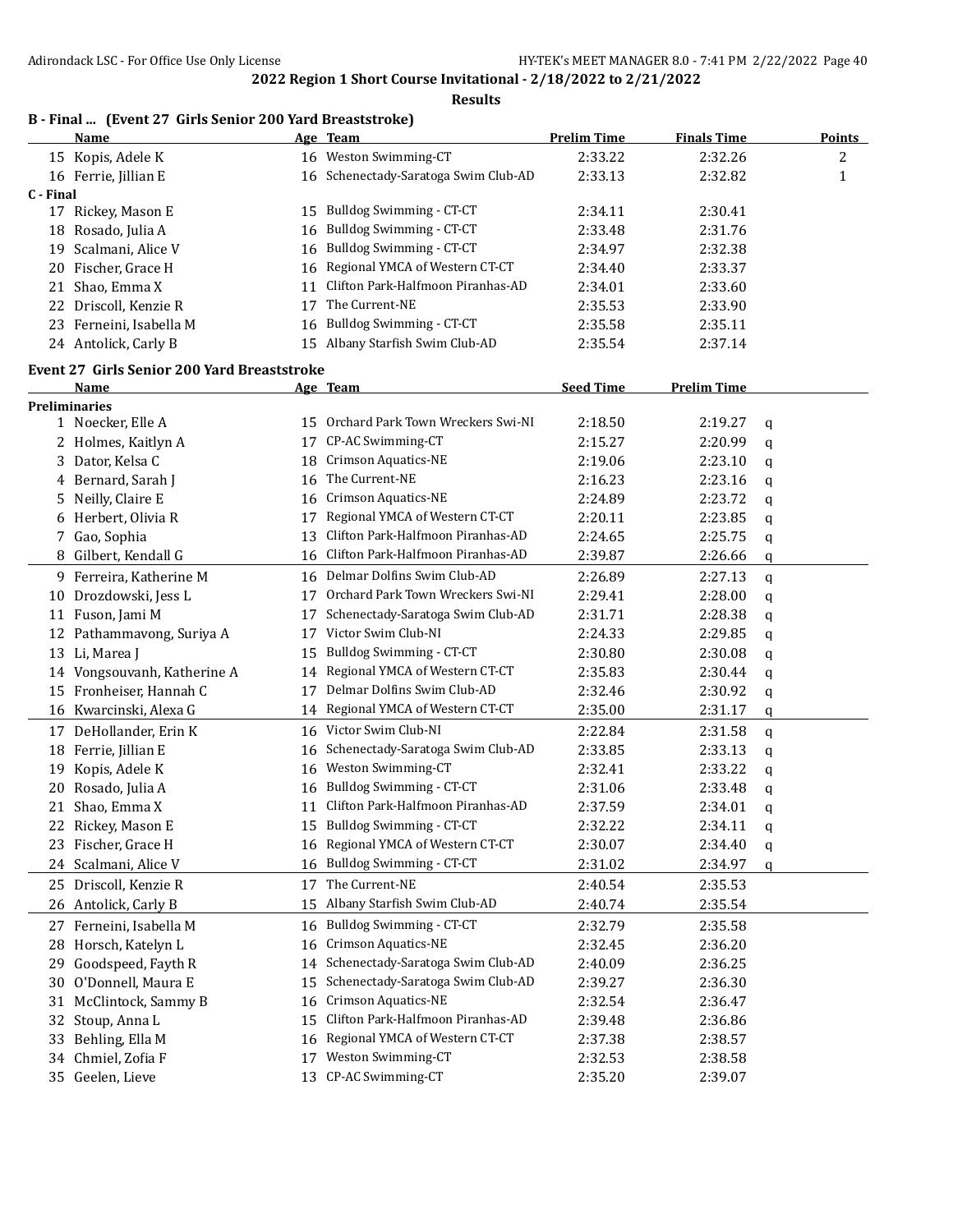## **Results**

# **Preliminaries ... (Event 27 Girls Senior 200 Yard Breaststroke)**

|                      | Name                                       |    | Age Team                              | <b>Seed Time</b>   | <b>Prelim Time</b> |   |                         |
|----------------------|--------------------------------------------|----|---------------------------------------|--------------------|--------------------|---|-------------------------|
|                      | 36 Harpootlian, Hannah R                   |    | 13 Clifton Park-Halfmoon Piranhas-AD  | 2:41.99            | 2:39.90            |   |                         |
|                      | 37 Cafarelli, Brianna N                    |    | 14 Victor Swim Club-NI                | 2:37.81            | 2:39.94            |   |                         |
|                      | 38 Fink, Jayme S                           | 17 | Albany Starfish Swim Club-AD          | 2:41.53            | 2:40.77            |   |                         |
|                      | 39 Lyons, Abby M                           | 16 | Schenectady-Saratoga Swim Club-AD     | 2:36.15            | 2:40.99            |   |                         |
|                      | 40 Leahy, Kelly A                          | 16 | Weston Swimming-CT                    | 2:36.90            | 2:41.17            |   |                         |
|                      | 41 Mooney, Faye D                          | 17 | Glen Gators Swim Team-NI              | 2:37.14            | 2:41.91            |   |                         |
|                      | 42 Olasewere, Ayaan A                      | 14 | CP-AC Swimming-CT                     | 2:33.62            | 2:42.56            |   |                         |
|                      | 43 Hilt, Eva L                             | 17 | Schenectady-Saratoga Swim Club-AD     | 2:45.63            | 2:42.83            |   |                         |
|                      | 44 Sellnow, Emma M                         | 14 | Schenectady-Saratoga Swim Club-AD     | 2:52.21            | 2:43.35            |   |                         |
|                      | 45 Bogdanowicz-Wilson, Emma K              | 17 | Schenectady-Saratoga Swim Club-AD     | 2:40.27            | 2:44.06            |   |                         |
|                      | 46 Lindecke, Emma C                        | 18 | Electric Eels-AD                      | 2:35.38            | 2:47.45            |   |                         |
| $\qquad \qquad - -$  | Kassirer, Natalie G                        | 16 | Orchard Park Town Wreckers Swi-NI     | 2:21.43            | <b>DFS</b>         |   |                         |
| $\qquad \qquad - -$  | Li, Caterina S                             | 17 | CP-AC Swimming-CT                     | 2:22.46            | <b>DFS</b>         |   |                         |
|                      | --- Tandlmayer, Ellie A                    |    | 16 Schenectady-Saratoga Swim Club-AD  | 2:44.76            | <b>DFS</b>         |   |                         |
|                      |                                            |    |                                       |                    |                    |   |                         |
|                      | Event 28 Boys Senior 200 Yard Breaststroke |    |                                       |                    |                    |   |                         |
|                      | <b>Name</b>                                |    | Age Team                              | <b>Prelim Time</b> | <b>Finals Time</b> |   | Points                  |
| A - Final            |                                            |    |                                       |                    |                    |   |                         |
|                      | 1 Minassian, Nareg                         | 17 | Crimson Aquatics-NE<br>The Current-NE | 2:05.49            | 2:03.44            |   | 20                      |
|                      | 2 Whittaker, Ray L                         | 17 |                                       | 2:10.22            | 2:05.86            |   | 17                      |
|                      | 3 Caputo, Quinn J                          | 15 | Crimson Aquatics-NE                   | 2:10.92            | 2:06.51            |   | 16                      |
|                      | 4 Mostofi, Michael V                       |    | 17 CP-AC Swimming-CT                  | 2:12.99            | 2:07.62            |   | 15                      |
|                      | 5 Fusco, Ben H                             | 17 | Schenectady-Saratoga Swim Club-AD     | 2:12.39            | 2:10.79            |   | 14                      |
|                      | 6 Goodspeed, Luke R                        | 16 | Schenectady-Saratoga Swim Club-AD     | 2:13.11            | 2:10.81            |   | 13                      |
|                      | 7 Doerwaldt, Alex T                        | 17 | Bulldog Swimming - CT-CT              | 2:09.18            | 2:14.81            |   | 12                      |
|                      | 8 Hart, Connor B                           | 18 | Schenectady-Saratoga Swim Club-AD     | 2:12.29            | 2:15.23            |   | 11                      |
| <b>B</b> - Final     |                                            |    |                                       |                    |                    |   |                         |
|                      | 9 Jones, Chas S                            | 15 | CP-AC Swimming-CT                     | 2:13.65            | 2:10.73            |   | 9                       |
|                      | 10 Herzlinger, Gabe I                      |    | 16 Crimson Aquatics-NE                | 2:14.72            | 2:11.65            |   | 7                       |
|                      | 11 Homan, Jaden A                          | 17 | Clifton Park-Halfmoon Piranhas-AD     | 2:14.08            | 2:12.02            |   | 6                       |
|                      | 12 Daly, Aiden T                           | 16 | Unattached-CT                         | 2:14.96            | 2:12.51            |   | 5                       |
|                      | 13 Braun, Seth T                           |    | 16 Northern TRIBS Swimming-AD         | 2:16.50            | 2:12.66            |   | 4                       |
|                      | 14 Baird, Connor S                         | 17 | Schenectady-Saratoga Swim Club-AD     | 2:17.12            | 2:16.17            |   | 3                       |
|                      | 15 Ferneini, Michael E                     | 17 | Bulldog Swimming - CT-CT              | 2:18.94            | 2:18.58            |   | $\overline{\mathbf{c}}$ |
|                      | 16 Denning, Ethan M                        | 15 | Unattached-CT                         | 2:17.04            | 2:24.58            |   | $\mathbf{1}$            |
| C - Final            |                                            |    | 15 Unattached-CT                      |                    |                    |   |                         |
|                      | 17 Oliveira, Eduardo M                     |    | The Current-NE                        | 2:24.63            | 2:15.69            |   |                         |
|                      | 18 Boccone Schuur, Henry T                 | 17 | CP-AC Swimming-CT                     | 2:20.30            | 2:15.86            |   |                         |
|                      | 19 Drienik, Alex                           | 16 |                                       | 2:22.19            | 2:16.97            |   |                         |
| 20                   | Sanchez, Anthony P                         | 14 | Schenectady-Saratoga Swim Club-AD     | 2:22.27            | 2:18.61            |   |                         |
|                      | 21 Capella, Andrew D                       | 17 | Schenectady-Saratoga Swim Club-AD     | 2:21.28            | 2:19.71            |   |                         |
|                      | 22 Ferneini, Anthony N                     | 14 | <b>Bulldog Swimming - CT-CT</b>       | 2:20.17            | 2:21.59            |   |                         |
|                      | 23 Pokines, Addison J                      | 17 | Saratoga Regional YMCA Stingra-AD     | 2:21.12            | 2:22.02            |   |                         |
|                      | 24 Henry, Finn M                           | 17 | Unattached-CT                         | 2:23.30            | 2:22.48            |   |                         |
|                      | Event 28 Boys Senior 200 Yard Breaststroke |    |                                       |                    |                    |   |                         |
|                      | Name                                       |    | Age Team                              | <b>Seed Time</b>   | <b>Prelim Time</b> |   |                         |
| <b>Preliminaries</b> |                                            |    |                                       |                    |                    |   |                         |
|                      | 1 Minassian, Nareg                         | 17 | Crimson Aquatics-NE                   | 2:01.03            | 2:05.49            | q |                         |
|                      | 2 Bubonovich, Zach J                       | 17 | Crimson Aquatics-NE                   | 2:04.56            | 2:06.85            | q |                         |
|                      | 3 Doerwaldt, Alex T                        | 17 | Bulldog Swimming - CT-CT              | 2:04.11            | 2:09.18            | q |                         |
|                      | 4 Whittaker, Ray L                         | 17 | The Current-NE                        | 2:00.90            | 2:10.22            | q |                         |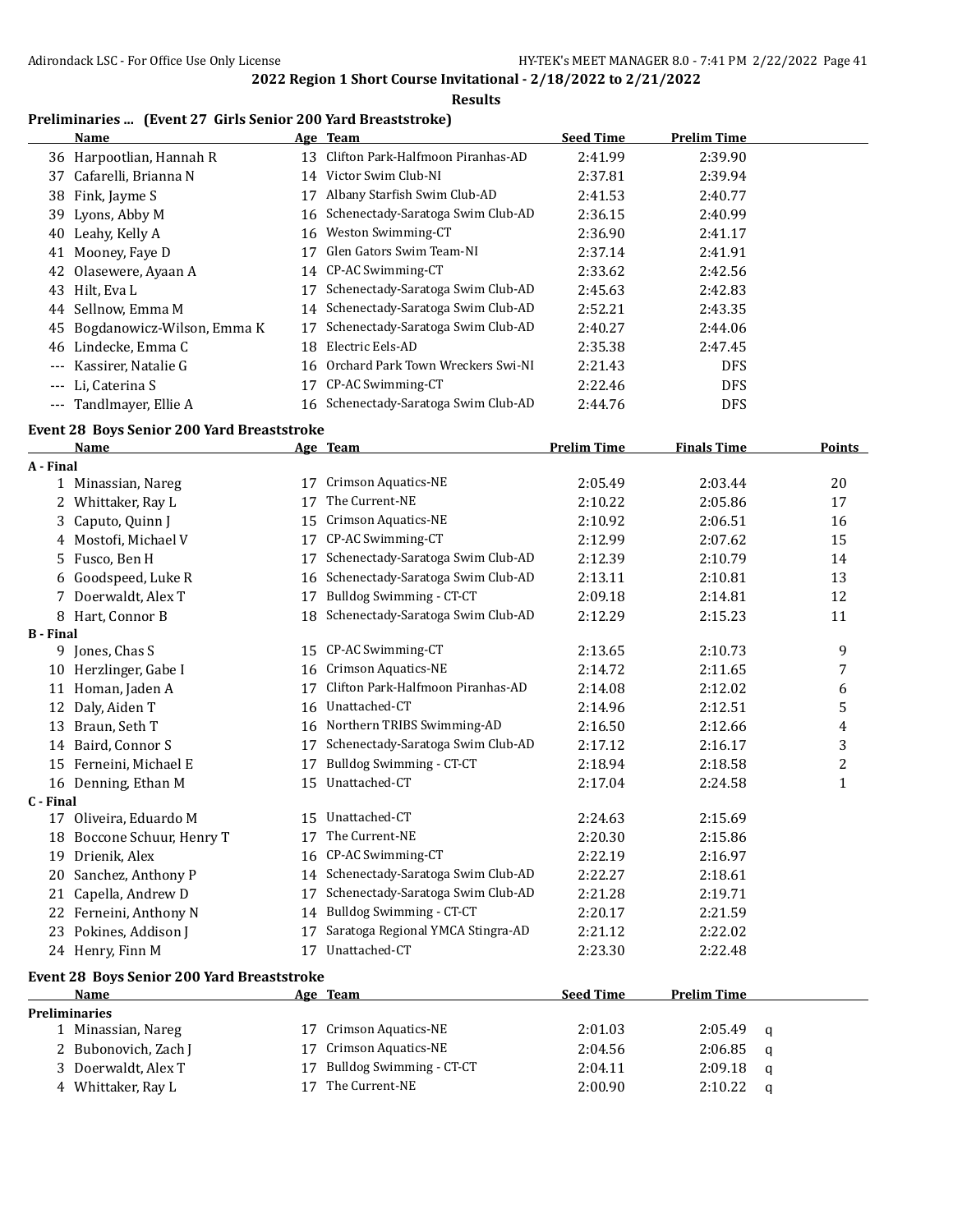**B - Final**

**2022 Region 1 Short Course Invitational - 2/18/2022 to 2/21/2022**

**Results**

## **Preliminaries ... (Event 28 Boys Senior 200 Yard Breaststroke)**

|           | <b>Name</b>                                      |    | Age Team                             | <b>Seed Time</b>   | <b>Prelim Time</b> |             |
|-----------|--------------------------------------------------|----|--------------------------------------|--------------------|--------------------|-------------|
|           | 5 Caputo, Quinn J                                |    | 15 Crimson Aquatics-NE               | 2:13.06            | 2:10.92            | q           |
|           | 6 Hart, Connor B                                 | 18 | Schenectady-Saratoga Swim Club-AD    | 2:10.77            | 2:12.29            | q           |
| 7         | Fusco, Ben H                                     | 17 | Schenectady-Saratoga Swim Club-AD    | 2:16.46            | 2:12.39            | q           |
| 8         | Mostofi, Michael V                               | 17 | CP-AC Swimming-CT                    | 2:04.60            | 2:12.99            | q           |
| 9         | Goodspeed, Luke R                                | 16 | Schenectady-Saratoga Swim Club-AD    | 2:15.76            | 2:13.11            | q           |
| 10        | Jones, Chas S                                    | 15 | CP-AC Swimming-CT                    | 2:11.23            | 2:13.65            | q           |
|           | 11 Maconochie, Ethan Z                           | 18 | Crimson Aquatics-NE                  | 2:12.45            | 2:13.87            | q           |
|           | 12 Homan, Jaden A                                | 17 | Clifton Park-Halfmoon Piranhas-AD    | 2:15.09            | 2:14.08            | q           |
|           | 13 Herzlinger, Gabe I                            | 16 | Crimson Aquatics-NE                  | 2:12.58            | 2:14.72            | q           |
|           | 14 Daly, Aiden T                                 |    | 16 Unattached-CT                     | 2:08.13            | 2:14.96            | q           |
| 15        | Braun, Seth T                                    | 16 | Northern TRIBS Swimming-AD           | 2:16.11            | 2:16.50            | q           |
| 16        | Denning, Ethan M                                 | 15 | Unattached-CT                        | 2:14.85            | 2:17.04            | q           |
|           | 17 Baird, Connor S                               | 17 | Schenectady-Saratoga Swim Club-AD    | 2:24.79            | 2:17.12            | $\mathbf q$ |
|           | 18 Ferneini, Michael E                           | 17 | Bulldog Swimming - CT-CT             | 2:14.99            | 2:18.94            | q           |
|           | 19 Ferneini, Anthony N                           | 14 | Bulldog Swimming - CT-CT             | 2:21.31            | 2:20.17            | q           |
| 20        | Boccone Schuur, Henry T                          | 17 | The Current-NE                       | 2:11.90            | 2:20.30            | q           |
| 21        | Pokines, Addison J                               | 17 | Saratoga Regional YMCA Stingra-AD    | 2:18.49            | 2:21.12            | q           |
| 22        | Capella, Andrew D                                | 17 | Schenectady-Saratoga Swim Club-AD    | 2:22.62            | 2:21.28            | q           |
|           | 23 Drienik, Alex                                 | 16 | CP-AC Swimming-CT                    | 2:24.87            | 2:22.19            | q           |
|           | 24 Sanchez, Anthony P                            | 14 | Schenectady-Saratoga Swim Club-AD    | 2:26.57            | 2:22.27            | q           |
|           | 25 Haller, Abel V                                |    | 15 Crimson Aquatics-NE               | 2:23.72            | 2:23.20            |             |
|           | 26 Henry, Finn M                                 | 17 | Unattached-CT                        | 2:19.69            | 2:23.30            |             |
| 27        | Cassella, Louie                                  | 16 | Unattached-AD                        | 2:30.19            | 2:23.81            |             |
| 28        | Oliveira, Eduardo M                              | 15 | Unattached-CT                        | 2:17.92            | 2:24.63            |             |
| 29        | Rozen, Jacob A                                   | 14 | Weston Swimming-CT                   | 2:25.30            | 2:24.94            |             |
| 30        | Keller, Brady C                                  | 14 | Clifton Park-Halfmoon Piranhas-AD    | 2:26.89            | 2:26.62            |             |
|           | 31 Fine, Evan A                                  | 16 | CP-AC Swimming-CT                    | 2:21.65            | 2:28.12            |             |
|           | 32 Karaca, Rowan H                               | 14 | Schenectady-Saratoga Swim Club-AD    | 2:37.82            | 2:30.78            |             |
|           | 33 Splendido, Luke J                             | 14 | Schenectady-Saratoga Swim Club-AD    | 2:32.69            | 2:31.36            |             |
|           | 34 Reichl, Dylan J                               | 15 | Adirondack Bluefins Swim Club-AD     | 2:26.98            | 2:32.24            |             |
| 35        | O'Keeffe, Grant P                                | 12 | Schenectady-Saratoga Swim Club-AD    | 2:44.44            | 2:37.23            |             |
|           | --- Henkel, Brayden D                            | 16 | Clifton Park-Halfmoon Piranhas-AD    | 2:15.40            | <b>DFS</b>         |             |
|           | <b>Event 29 Girls Senior 100 Yard Backstroke</b> |    |                                      |                    |                    |             |
|           | <b>Name</b>                                      |    | Age Team                             | <b>Prelim Time</b> | <b>Finals Time</b> | Points      |
| A - Final |                                                  |    |                                      |                    |                    |             |
|           | 1 Frame, Ally S                                  | 17 | Clifton Park-Halfmoon Piranhas-AD    | 56.26              | 55.63              | 20          |
|           | 2 Daignault, Andie L                             |    | 16 Weston Swimming-CT                | 58.24              | 56.48              | 17          |
|           | 3 Hart, Jenna K                                  |    | 16 Schenectady-Saratoga Swim Club-AD | 57.97              | 57.14              | 16          |
|           | 4 Hamblett, Ava S                                | 17 | Bulldog Swimming - CT-CT             | 58.87              | 57.56              | 15          |
| *5        | Mikulec, Ella J                                  | 17 | Orchard Park Town Wreckers Swi-NI    | 59.41              | 58.25              | 13.50       |
| *5        | Ferreira, Katherine M                            |    | 16 Delmar Dolfins Swim Club-AD       | 59.24              | 58.25              | 13.50       |
|           | 7 Braun, Gretchen L                              |    | 14 Northern TRIBS Swimming-AD        | 59.34              | 58.29              | 12          |

8 Zhang, Stella Y 14 Clifton Park-Halfmoon Piranhas-AD 59.46 59.66 59.66 11

9 Olasewere, Annam A 14 CP-AC Swimming-CT 59.63 58.27 9 10 Love, Rachel P 17 Schenectady-Saratoga Swim Club-AD 59.63 58.43 58.43 11 Guilfoil, Ella K 17 Unattached-NI 59.90 58.48 6 12 Bailey, Millie G 15 Weston Swimming-CT 59.89 58.96 59.89 13 Nesta, Elisabeth H 18 The Current-NE 59.66 59.17 4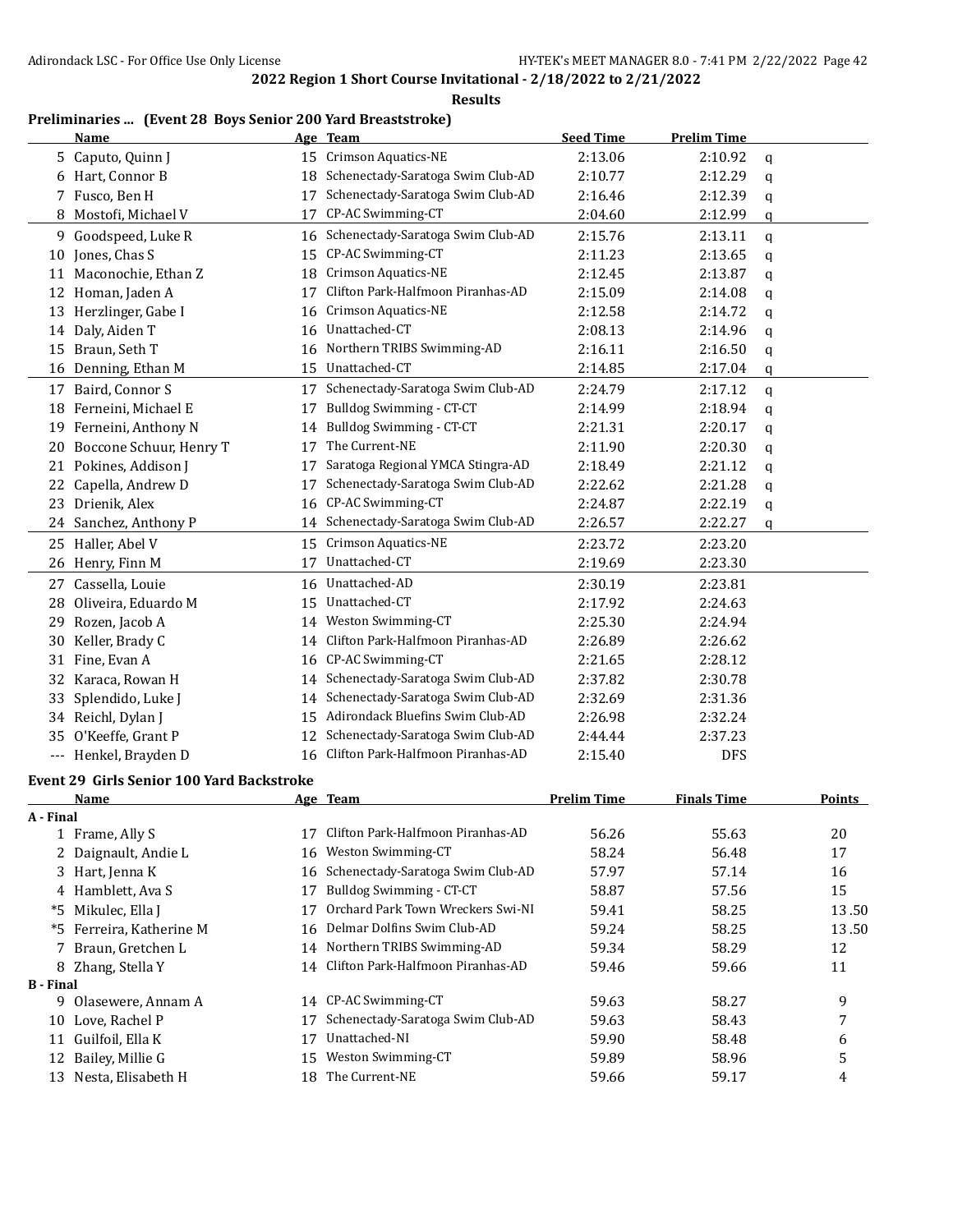| l1<br>SU<br>Ш<br>۰.<br>v |
|--------------------------|
|--------------------------|

|           | B - Final  (Event 29 Girls Senior 100 Yard Backstroke)<br>Name |    | Age Team                                            | <b>Prelim Time</b> | <b>Finals Time</b> |   | <b>Points</b> |
|-----------|----------------------------------------------------------------|----|-----------------------------------------------------|--------------------|--------------------|---|---------------|
|           | 14 Hoover, Charlie M                                           |    | 15 The Current-NE                                   | 59.57              | 59.37              |   | 3             |
|           | 15 Prezyna, Zoey                                               |    | 14 Victor Swim Club-NI                              | 59.47              | 1:00.03            |   | 2             |
|           | 16 Rome, Norah K                                               |    | 18 Bulldog Swimming - CT-CT                         | 59.55              | 1:00.52            |   | 1             |
| C - Final |                                                                |    |                                                     |                    |                    |   |               |
|           | 17 Roche, Ali M                                                | 18 | Crimson Aquatics-NE                                 | 1:00.89            | 58.75              |   |               |
|           | 18 Huewe, Olivia M                                             | 16 | Weston Swimming-CT                                  | 1:00.08            | 59.27              |   |               |
|           | 19 Lester, Katie E                                             | 16 | Clinton Cuda Swim Club-AD                           | 59.92              | 59.51              |   |               |
|           | 20 Chmiel, Zofia F                                             | 17 | Weston Swimming-CT                                  | 1:00.10            | 59.76              |   |               |
|           | 21 Amedio, Mea K                                               | 16 | Schenectady-Saratoga Swim Club-AD                   | 1:00.97            | 1:00.31            |   |               |
|           | 22 Sommo, Brooke M                                             | 17 | Albany Starfish Swim Club-AD                        | 1:00.63            | 1:00.64            |   |               |
|           | 23 Sorbello, Courtney H                                        | 16 | Delmar Dolfins Swim Club-AD                         | 1:01.06            | 1:01.62            |   |               |
|           | 24 DeBellis, Lily K                                            | 17 | Delmar Dolfins Swim Club-AD                         | 1:00.72            | 1:01.82            |   |               |
|           | <b>Event 29 Girls Senior 100 Yard Backstroke</b>               |    |                                                     |                    |                    |   |               |
|           | Name                                                           |    | Age Team                                            | <b>Seed Time</b>   | <b>Prelim Time</b> |   |               |
|           | <b>Preliminaries</b>                                           |    |                                                     |                    |                    |   |               |
|           | 1 Frame, Ally S                                                | 17 | Clifton Park-Halfmoon Piranhas-AD                   | 56.05              | 56.26              | q |               |
|           | 2 Geelen, Lente                                                | 17 | CP-AC Swimming-CT                                   | 54.80              | 57.11              | q |               |
|           | 3 Hart, Jenna K                                                |    | 16 Schenectady-Saratoga Swim Club-AD                | 57.57              | 57.97              | q |               |
|           | 4 Daignault, Andie L                                           | 16 | Weston Swimming-CT                                  | 56.53              | 58.24              | q |               |
| 5.        | White, Alden E                                                 | 16 | Crimson Aquatics-NE                                 | 56.61              | 58.35              | q |               |
|           | Hamblett, Ava S                                                | 17 | Bulldog Swimming - CT-CT                            | 58.34              | 58.87              | q |               |
|           | 7 Ferreira, Katherine M                                        | 16 | Delmar Dolfins Swim Club-AD                         | 59.04              | 59.24              | q |               |
| 8         | Braun, Gretchen L                                              |    | 14 Northern TRIBS Swimming-AD                       | 59.80              | 59.34              | q |               |
|           | 9 Mikulec, Ella J                                              |    | 17 Orchard Park Town Wreckers Swi-NI                | 58.22              | 59.41              | q |               |
| 10        | Zhang, Stella Y                                                | 14 | Clifton Park-Halfmoon Piranhas-AD                   | 59.76              | 59.46              | q |               |
|           | 11 Prezyna, Zoey                                               |    | 14 Victor Swim Club-NI                              | 58.28              | 59.47              | q |               |
|           | 12 Rome, Norah K                                               | 18 | Bulldog Swimming - CT-CT                            | 1:00.17            | 59.55              | q |               |
|           | 13 Hoover, Charlie M                                           | 15 | The Current-NE                                      | 59.59              | 59.57              | q |               |
|           | *14 Olasewere, Annam A                                         |    | 14 CP-AC Swimming-CT                                | 59.15              | 59.63              | q |               |
|           | *14 Love, Rachel P                                             | 17 | Schenectady-Saratoga Swim Club-AD                   | 1:00.92            | 59.63              | q |               |
|           | 16 Nesta, Elisabeth H                                          | 18 | The Current-NE                                      | 58.83              | 59.66              | q |               |
|           | 17 Bailey, Millie G                                            | 15 | Weston Swimming-CT                                  | 58.46              | 59.89              |   |               |
|           | 18 Guilfoil, Ella K                                            | 17 | Unattached-NI                                       | 56.89              | 59.90              | q |               |
|           | 19 Lester, Katie E                                             |    | 16 Clinton Cuda Swim Club-AD                        | 59.97              | 59.92              | q |               |
|           | 20 Weingarten, Sophie R                                        |    | 14 Crimson Aquatics-NE                              | 59.97              | 59.98              | q |               |
|           | 21 Wieczorek, Hannah P                                         | 15 | Crimson Aquatics-NE                                 | 57.61              | 1:00.01            | q |               |
| 22        | Huewe, Olivia M                                                | 16 | Weston Swimming-CT                                  | 57.51              | 1:00.08            | q |               |
| 23        | Chmiel, Zofia F                                                | 17 | Weston Swimming-CT                                  | 59.79              | 1:00.10            | q |               |
| 24        | Dudkina, Elena V                                               | 16 | Crimson Aquatics-NE                                 | 58.46              | 1:00.25            | q |               |
|           |                                                                |    |                                                     |                    |                    | q |               |
| 25        | Kelley, Kyla G                                                 | 16 | Crimson Aquatics-NE<br>Albany Starfish Swim Club-AD | 1:00.43            | 1:00.59            |   |               |
| 26        | Sommo, Brooke M                                                | 17 |                                                     | 1:01.60            | 1:00.63            |   |               |
| 27        | DeBellis, Lily K                                               | 17 | Delmar Dolfins Swim Club-AD                         | 59.54              | 1:00.72            |   |               |
| 28        | Liu, Victoria J                                                | 16 | CP-AC Swimming-CT                                   | 58.51              | 1:00.83            |   |               |
| 29        | Roche, Ali M                                                   | 18 | Crimson Aquatics-NE                                 | 58.99              | 1:00.89            |   |               |
| 30        | Amedio, Mea K                                                  | 16 | Schenectady-Saratoga Swim Club-AD                   | 1:01.14            | 1:00.97            |   |               |
| 31        | Sorbello, Courtney H                                           | 16 | Delmar Dolfins Swim Club-AD                         | 1:01.01            | 1:01.06            |   |               |
| 32        | Rosado, Julia A                                                | 16 | Bulldog Swimming - CT-CT                            | 59.77              | 1:01.07            |   |               |
|           | 33 Frisoni, Olympia S                                          | 16 | Schenectady-Saratoga Swim Club-AD                   | 1:02.35            | 1:01.09            |   |               |
|           | 34 Lawler, Morgan K                                            |    | 16 Albany Starfish Swim Club-AD                     | 1:01.08            | 1:01.15            |   |               |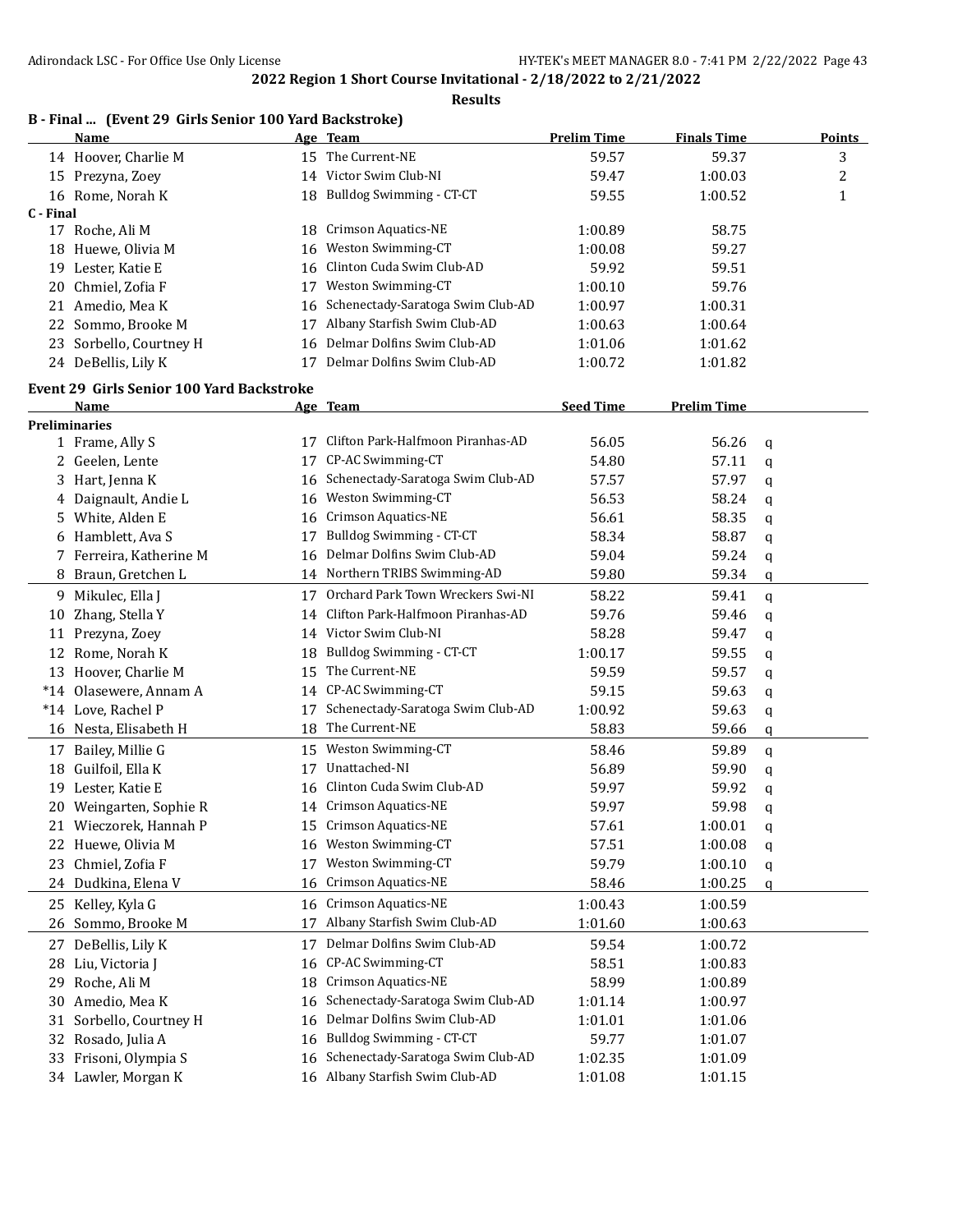**Results**

# **Preliminaries ... (Event 29 Girls Senior 100 Yard Backstroke)**

|       | Name                   |    | Age Team                             | <b>Seed Time</b> | <b>Prelim Time</b> |  |
|-------|------------------------|----|--------------------------------------|------------------|--------------------|--|
|       | 35 Gibson, Alexis M    |    | 16 Albany Starfish Swim Club-AD      | 1:00.60          | 1:01.18            |  |
|       | 36 Hatzis, Mia N       | 15 | Regional YMCA of Western CT-CT       | 59.60            | 1:01.39            |  |
| 37    | Rapuano, Mikayla R     | 16 | Bulldog Swimming - CT-CT             | 1:02.26          | 1:01.57            |  |
| 38    | Schloth, Katie I       | 15 | Clifton Park-Halfmoon Piranhas-AD    | 1:01.11          | 1:01.64            |  |
| 39    | Owens, Kaci C          | 17 | Clifton Park-Halfmoon Piranhas-AD    | 1:00.97          | 1:02.20            |  |
| 40    | Kassirer, Natalie G    | 16 | Orchard Park Town Wreckers Swi-NI    | 1:04.43          | 1:02.24            |  |
| 41    | Bearor, Anna L         | 18 | Clifton Park-Halfmoon Piranhas-AD    | 1:02.12          | 1:02.26            |  |
| 42    | Castellani, Lauren I   | 17 | Victor Swim Club-NI                  | 59.39            | 1:02.45            |  |
| 43    | Jurgelon, Amanda M     | 16 | Albany Starfish Swim Club-AD         | 1:02.03          | 1:02.54            |  |
| 44    | Teague, Meredith C     | 16 | The Current-NE                       | 1:02.32          | 1:02.56            |  |
| 45    | Kopis, Adele K         | 16 | Weston Swimming-CT                   | 1:02.03          | 1:02.60            |  |
| 46    | Falder, Sarah J        | 17 | Regional YMCA of Western CT-CT       | 1:00.59          | 1:02.70            |  |
| 47    | Wagner, Morgan E       | 14 | Victor Swim Club-NI                  | 1:00.05          | 1:02.85            |  |
| 48    | Lowe, Sibby M          | 15 | Glen Gators Swim Team-NI             | 1:04.13          | 1:02.86            |  |
| 49    | O'Connor, Katie E      | 18 | Bulldog Swimming - CT-CT             | 59.34            | 1:03.17            |  |
| 50    | Bogulski, Mia F        | 17 | Orchard Park Town Wreckers Swi-NI    | 1:03.66          | 1:03.22            |  |
|       | 51 Lyons, Abby M       | 16 | Schenectady-Saratoga Swim Club-AD    | 1:00.93          | 1:03.32            |  |
|       | 52 Valerian, Caitie G  | 17 | Delmar Dolfins Swim Club-AD          | 1:00.29          | 1:03.38            |  |
|       | 53 Hao, Helen Z        |    | 14 Clifton Park-Halfmoon Piranhas-AD | 1:04.99          | 1:03.44            |  |
|       | 54 Haley, Samantha M   |    | 15 CP-AC Swimming-CT                 | 1:01.07          | 1:03.58            |  |
| 55    | Sellnow, Abigail V     | 16 | Schenectady-Saratoga Swim Club-AD    | 1:04.39          | 1:03.89            |  |
| 56    | Hamblett, Phoebe M     | 14 | Bulldog Swimming - CT-CT             | 1:02.43          | 1:03.93            |  |
| 57    | Norton, Maddie M       |    | 17 USAM-AD                           | 1:01.68          | 1:04.04            |  |
| 58    | Kwarcinski, Alexa G    | 14 | Regional YMCA of Western CT-CT       | 1:04.95          | 1:04.24            |  |
| 59    | Bouwens, Emma L        |    | 15 Victor Swim Club-NI               | 1:02.46          | 1:04.56            |  |
| 60    | Sanai, Roya K          | 15 | Adirondack Bluefins Swim Club-AD     | 1:02.97          | 1:04.94            |  |
| 61    | Clough, Erika *        | 15 | CP-AC Swimming-CT                    | 1:01.84          | 1:05.08            |  |
| 62    | Gvozdeva, Victoria V   | 13 | Schenectady-Saratoga Swim Club-AD    | 1:07.72          | 1:05.24            |  |
| 63    | Evans, Samantha C      | 14 | Regional YMCA of Western CT-CT       | 1:03.75          | 1:05.53            |  |
|       | 64 McCoy, Sophia H     | 15 | Clifton Park-Halfmoon Piranhas-AD    | 1:04.99          | 1:05.70            |  |
|       | 65 Lupe, Emma A        | 15 | Schenectady-Saratoga Swim Club-AD    | 1:05.83          | 1:05.71            |  |
|       | 66 Lindecke, Emma C    | 18 | Electric Eels-AD                     | 1:02.96          | 1:05.74            |  |
| $*67$ | Fulga, Ayanna S        | 17 | The Current-NE                       | 1:02.83          | 1:05.91            |  |
| $*67$ | Carroll, Hannah M      | 16 | Adirondack Bluefins Swim Club-AD     | 1:02.98          | 1:05.91            |  |
| 69    | Carroll, Abby E        | 16 | Adirondack Bluefins Swim Club-AD     | 1:02.97          | 1:06.10            |  |
|       | 70 MACKINNON, Amelia R |    | 13 Victor Swim Club-NI               | 1:03.31          | 1:06.13            |  |
|       | 71 Edwards, Annie E    |    | 16 CP-AC Swimming-CT                 | 1:04.71          | 1:06.68            |  |
| 72    | Klemann, Alannah D     | 16 | Glen Gators Swim Team-NI             | 1:01.78          | 1:06.71            |  |
| 73    | Cho, Caitlin E         | 16 | Schenectady-Saratoga Swim Club-AD    | 1:06.32          | 1:07.56            |  |
|       | 74 Napoli, Julia R     | 15 | Hawks Swimming Association-AD        | 1:02.81          | 1:07.64            |  |
| 75    | Watson, Avery K        | 14 | Schenectady-Saratoga Swim Club-AD    | 1:08.21          | 1:07.89            |  |
| 76    | Sellnow, Emma M        | 14 | Schenectady-Saratoga Swim Club-AD    | 1:05.83          | 1:08.21            |  |
| 77    | Streeter, Olivia E     | 12 | Schenectady-Saratoga Swim Club-AD    | 1:09.62          | 1:08.76            |  |
| 78    | Dusseault, Abby B      | 16 | Schenectady-Saratoga Swim Club-AD    | 1:06.00          | 1:08.94            |  |
| 79    | Boenau, Carlye Ana T   | 15 | Adirondack Bluefins Swim Club-AD     | 1:02.98          | 1:09.93            |  |
| 80    | D'Amico, Rachael E     | 15 | Schenectady-Saratoga Swim Club-AD    | 1:13.22          | 1:11.55            |  |
| 81    | Grabitzky, Isabella H  | 14 | Schenectady-Saratoga Swim Club-AD    | 1:09.81          | 1:12.67            |  |
|       | 82 Klaus, Finola M     | 14 | Schenectady-Saratoga Swim Club-AD    | 1:17.13          | 1:14.60            |  |
|       | 83 MacDonald, Holly G  |    | 15 Schenectady-Saratoga Swim Club-AD | 1:22.94          | 1:22.06            |  |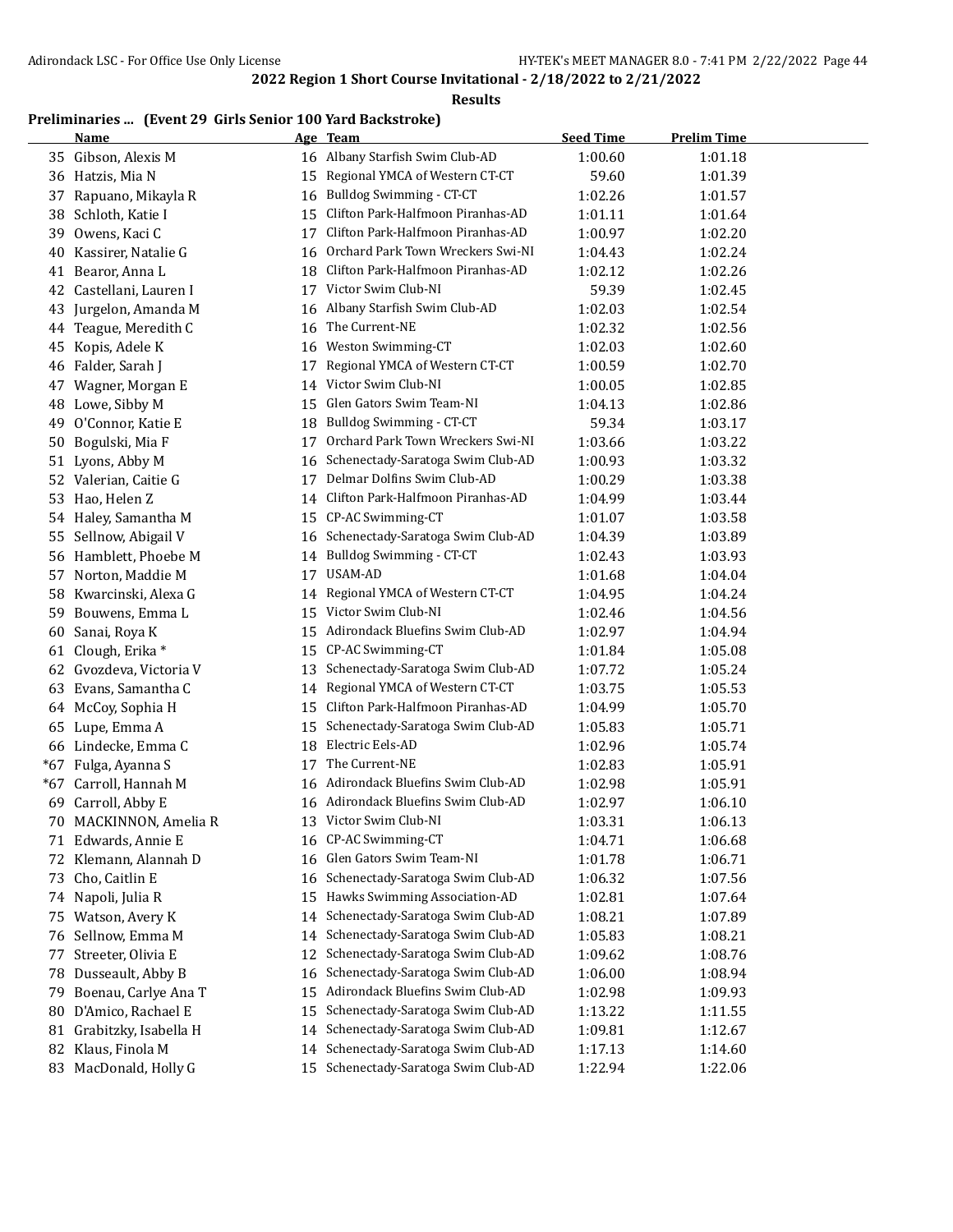#### **Results**

#### **Event 30 Boys Senior 100 Yard Backstroke**

|                  | <b>Name</b>         |    | Age Team                          | <b>Prelim Time</b> | <b>Finals Time</b> | Points         |
|------------------|---------------------|----|-----------------------------------|--------------------|--------------------|----------------|
| A - Final        |                     |    |                                   |                    |                    |                |
|                  | 1 Rogers, Sean M    | 18 | CP-AC Swimming-CT                 | 51.55              | 49.76              | 20             |
| 2                | Hagar, Tommy E      | 17 | The Current-NE                    | 50.26              | 50.07              | 17             |
| 3                | Brown, Sam J        | 17 | Adirondack Bluefins Swim Club-AD  | 50.85              | 50.19              | 16             |
| 4                | Conners, Brendan C  | 16 | Unattached-CT                     | 51.21              | 50.27              | 15             |
| 5                | Lenoce, Parker R    | 16 | CP-AC Swimming-CT                 | 51.43              | 51.06              | 14             |
| 6                | Tharrington, Owen G | 14 | Unattached-CT                     | 52.58              | 51.30              | 13             |
| 7                | Lee, Elliot S       | 15 | Unattached-CT                     | 51.28              | 51.42              | 12             |
|                  | 8 Taft, Nathaniel H | 16 | Weston Swimming-CT                | 52.09              | 52.86              | 11             |
| <b>B</b> - Final |                     |    |                                   |                    |                    |                |
| 9.               | Caputo, Quinn J     | 15 | Crimson Aquatics-NE               | 52.81              | 51.52              | 9              |
| 10               | Fuchs, William P    | 18 | The Current-NE                    | 53.97              | 51.79              | 7              |
| 11               | Jones, Chas S       | 15 | CP-AC Swimming-CT                 | 54.69              | 53.77              | 6              |
| 12               | Granot, Nadav       | 19 | Crimson Aquatics-NE               | 53.79              | 53.87              | 5              |
| 13               | Noga, Eric C        | 17 | Clinton Cuda Swim Club-AD         | 53.66              | 54.33              | 4              |
| 14               | Kim, Edward B       | 16 | Unattached-CT                     | 54.86              | 54.56              | 3              |
| 15               | Richardson, Josh C  | 17 | Albany Starfish Swim Club-AD      | 55.68              | 55.04              | $\overline{c}$ |
|                  | 16 Lewis, Graham M  | 15 | Unattached-CT                     | 55.86              | 56.19              | $\mathbf{1}$   |
| C - Final        |                     |    |                                   |                    |                    |                |
| 17               | Nelson, Quinn M     | 14 | Schenectady-Saratoga Swim Club-AD | 56.63              | 54.39              |                |
| 18               | Hershberg, Jacob C  | 14 | Delmar Dolfins Swim Club-AD       | 56.64              | 55.56              |                |
| 19               | Moore, James P      | 15 | Delmar Dolfins Swim Club-AD       | 57.00              | 56.27              |                |
| 20               | Adams, Marshall B   | 17 | Orchard Park Town Wreckers Swi-NI | 56.85              | 56.55              |                |
| 21               | Bijleveld, Lukas A  | 17 | Bulldog Swimming - CT-CT          | 56.62              | 56.90              |                |
| 22               | Willett, Eli P      | 17 | Clifton Park-Halfmoon Piranhas-AD | 56.96              | 57.35              |                |
| 23               | Henry, Hugh C       | 15 | Unattached-CT                     | 57.55              | 57.67              |                |
| 24               | Conners, Aedan G    | 15 | Unattached-CT                     | 58.53              | 59.62              |                |

#### **Event 30 Boys Senior 100 Yard Backstroke**

|                      | <b>Name</b>         |    | Age Team                          | <b>Seed Time</b> | <b>Prelim Time</b> |              |
|----------------------|---------------------|----|-----------------------------------|------------------|--------------------|--------------|
| <b>Preliminaries</b> |                     |    |                                   |                  |                    |              |
|                      | 1 Hagar, Tommy E    | 17 | The Current-NE                    | 49.06            | 50.26              | a            |
| 2.                   | Brown, Sam J        | 17 | Adirondack Bluefins Swim Club-AD  | 50.60            | 50.85              | a            |
| 3.                   | Conners, Brendan C  | 16 | Unattached-CT                     | 49.38            | 51.21              | a            |
|                      | 4 Lee, Elliot S     | 15 | Unattached-CT                     | 53.36            | 51.28              | q            |
| 5.                   | Lenoce, Parker R    | 16 | CP-AC Swimming-CT                 | 50.34            | 51.43              | q            |
| 6                    | Rogers, Sean M      | 18 | CP-AC Swimming-CT                 | 48.82            | 51.55              | a            |
|                      | Taft, Nathaniel H   | 16 | Weston Swimming-CT                | 51.80            | 52.09              | q            |
| 8                    | Minassian, Nareg    | 17 | <b>Crimson Aquatics-NE</b>        | 51.20            | 52.50              | q            |
| 9.                   | Tharrington, Owen G | 14 | Unattached-CT                     | 51.55            | 52.58              | q            |
| 10                   | Caputo, Quinn J     | 15 | Crimson Aquatics-NE               | 51.81            | 52.81              | a            |
| 11                   | Malinovski, Matvey  | 16 | <b>Crimson Aquatics-NE</b>        | 53.30            | 52.90              | q            |
| 12                   | Chea, Rittivuth E   |    | <b>Crimson Aquatics-NE</b>        | 52.37            | 52.95              | a            |
| 13                   | Noga, Eric C        | 17 | Clinton Cuda Swim Club-AD         | 54.40            | 53.66              | q            |
| 14                   | Granot, Nadav       | 19 | Crimson Aquatics-NE               | 53.12            | 53.79              | a            |
| 15                   | Kisker, Ben J       | 18 | Orchard Park Town Wreckers Swi-NI | 51.89            | 53.84              | q            |
| 16                   | Daniel, William G   | 16 | CP-AC Swimming-CT                 | 49.96            | 53.93              | q            |
| 17                   | Fuchs, William P    | 18 | The Current-NE                    | 52.02            | 53.97              | $\mathbf{q}$ |
| 18                   | Jones, Chas S       | 15 | CP-AC Swimming-CT                 | 55.12            | 54.69              | a            |
| 19                   | Kim, Edward B       | 16 | Unattached-CT                     | 53.92            | 54.86              | a            |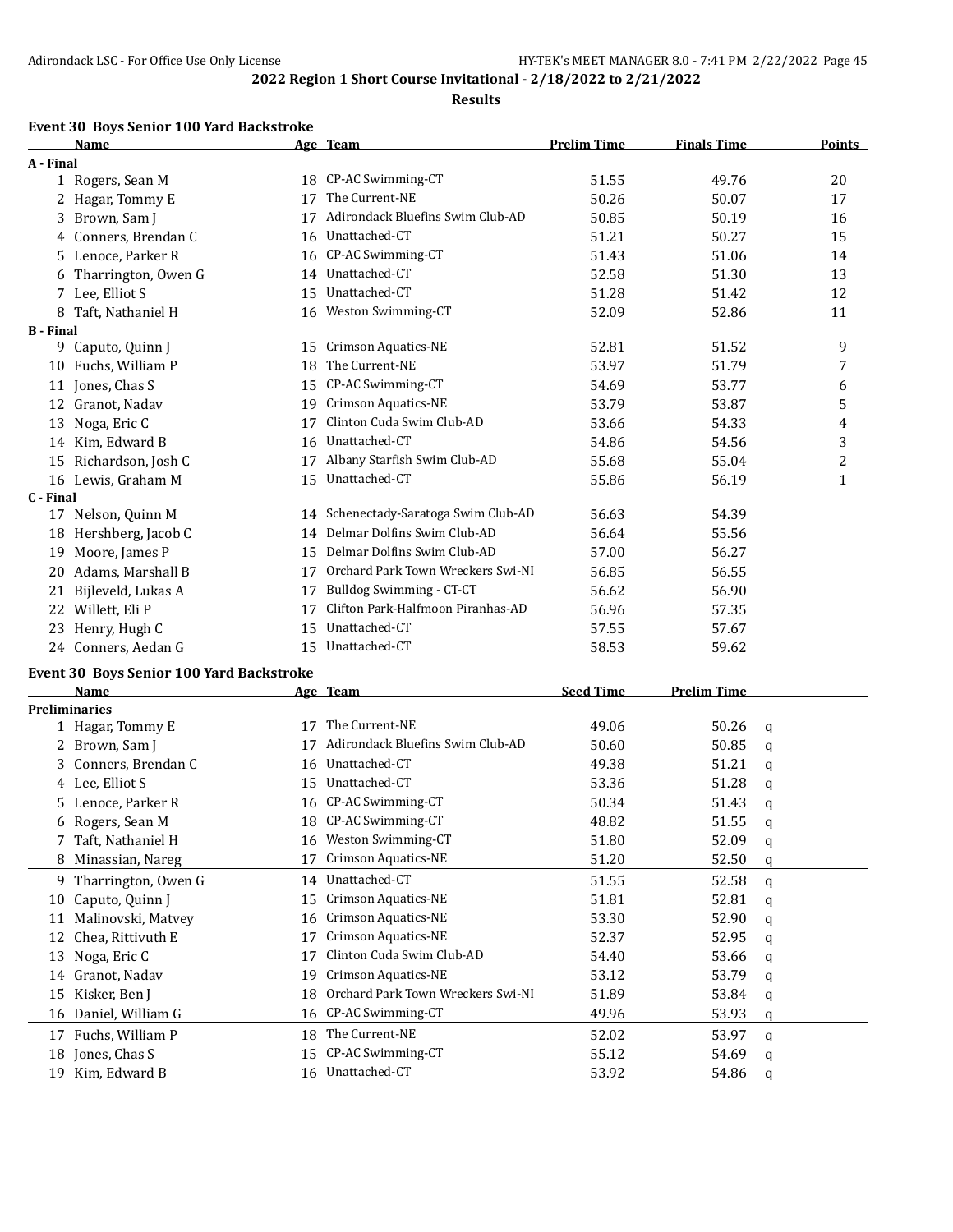**Results**

# **Preliminaries ... (Event 30 Boys Senior 100 Yard Backstroke)**

|    | Name                       |    | Age Team                             | <b>Seed Time</b> | <b>Prelim Time</b> |   |
|----|----------------------------|----|--------------------------------------|------------------|--------------------|---|
|    | 20 Mulgrew, William K      |    | 15 Crimson Aquatics-NE               | 54.14            | 55.40              | q |
|    | 21 Richardson, Josh C      |    | 17 Albany Starfish Swim Club-AD      | 55.65            | 55.68              | q |
|    | 22 Lewis, Graham M         |    | 15 Unattached-CT                     | 55.69            | 55.86              | q |
|    | 23 Rosenblum, Ethan N      | 17 | Delmar Dolfins Swim Club-AD          | 58.08            | 56.05              | q |
|    | 24 Bijleveld, Lukas A      | 17 | Bulldog Swimming - CT-CT             | 57.72            | 56.62              | q |
|    | 25 Nelson, Quinn M         | 14 | Schenectady-Saratoga Swim Club-AD    | 55.56            | 56.63              |   |
|    | 26 Hershberg, Jacob C      |    | 14 Delmar Dolfins Swim Club-AD       | 56.52            | 56.64              |   |
|    | 27 Ventre, Jack P          |    | 15 Crimson Aquatics-NE               | 56.45            | 56.68              |   |
|    | 28 Adams, Marshall B       |    | 17 Orchard Park Town Wreckers Swi-NI | 56.63            | 56.85              |   |
|    | 29 Nathanson, Jonah L      |    | 14 Crimson Aquatics-NE               | 59.12            | 56.90              |   |
|    | 30 Willett, Eli P          | 17 | Clifton Park-Halfmoon Piranhas-AD    | 1:01.25          | 56.96              |   |
|    | 31 Moore, James P          | 15 | Delmar Dolfins Swim Club-AD          | 57.49            | 57.00              |   |
|    | 32 Campbell, Henry H       | 16 | <b>Crimson Aquatics-NE</b>           | 57.15            | 57.23              |   |
|    | 33 Gilmartin, Finn T       | 16 | Orchard Park Town Wreckers Swi-NI    | 56.47            | 57.24              |   |
|    | 34 Henry, Hugh C           | 15 | Unattached-CT                        | 57.03            | 57.55              |   |
|    | 35 Gordon-Stacey, Druhan M |    | 22 Albany Starfish Swim Club-AD      | 58.78            | 58.03              |   |
|    | 36 Kelley, Andrew W        | 18 | <b>Crimson Aquatics-NE</b>           | 57.87            | 58.38              |   |
|    | 37 Conners, Aedan G        | 15 | Unattached-CT                        | 58.56            | 58.53              |   |
|    | 38 Silaika, Xavier R       |    | 18 Clifton Park-Halfmoon Piranhas-AD | 56.77            | 58.55              |   |
|    | 39 Coppola, Vince J        |    | 15 Schenectady-Saratoga Swim Club-AD | 1:01.35          | 58.70              |   |
|    | 40 Rudd, Conner D          | 15 | Clifton Park-Halfmoon Piranhas-AD    | 1:01.64          | 58.72              |   |
|    | 41 Hansen, Lance E         | 16 | Unattached-CT                        | 57.62            | 58.80              |   |
|    | 42 Izzard, Ewan C          | 14 | Delmar Dolfins Swim Club-AD          | 59.20            | 58.83              |   |
|    | 43 Perras, Alix C          | 14 | Lake Champlain Waves Swim Team-AD    | 57.82            | 58.90              |   |
|    | 44 Crossfield, Aiden M     | 18 | Unattached-CT                        | 1:00.00          | 59.43              |   |
|    | 45 Herzlinger, Gabe I      | 16 | Crimson Aquatics-NE                  | 59.15            | 59.44              |   |
|    | 46 Shaer, Ben Z            |    | 16 Crimson Aquatics-NE               | 1:00.00          | 59.97              |   |
|    | 47 Capella, Andrew D       | 17 | Schenectady-Saratoga Swim Club-AD    | NT               | 1:00.20            |   |
|    | 48 Ferneini, Anthony N     | 14 | Bulldog Swimming - CT-CT             | 1:00.11          | 1:00.36            |   |
|    | 49 Cassella, Louie         | 16 | Unattached-AD                        | 1:02.56          | 1:00.63            |   |
|    | 50 Nelson, Lucas           | 14 | Crimson Aquatics-NE                  | 1:00.86          | 1:00.76            |   |
|    | 51 Falbo, Dominic J        |    | 14 Victor Swim Club-NI               | 59.65            | 1:01.22            |   |
| 52 | Moulson, William J         |    | 15 Crimson Aquatics-NE               | 1:02.99          | 1:01.54            |   |
|    | 53 Jerome, Christian V     | 13 | USAM-AD                              | 59.17            | 1:01.59            |   |
|    | 54 Baird, Cal M            | 17 | Schenectady-Saratoga Swim Club-AD    | 1:00.84          | 1:01.64            |   |
|    | 55 Ferneini, Michael E     | 17 | Bulldog Swimming - CT-CT             | 58.95            | 1:02.48            |   |
|    | 56 Gannon, Luke C          | 17 | Schenectady-Saratoga Swim Club-AD    | 1:04.94          | 1:03.43            |   |
|    | 57 Schohn, Logan J         | 17 | Clifton Park-Halfmoon Piranhas-AD    | 1:02.99          | 1:06.59            |   |
|    | 58 Baird, Anderson A       | 13 | Schenectady-Saratoga Swim Club-AD    | 1:06.56          | 1:06.72            |   |
| 59 | Knapick, Anthony P         |    | 17 Schenectady-Saratoga Swim Club-AD | 1:15.43          | 1:16.02            |   |

#### **Event 31 Girls Senior 200 Yard Butterfly**

|           | Name                |    | Age Team                             | <b>Prelim Time</b> | <b>Finals Time</b> | Points |
|-----------|---------------------|----|--------------------------------------|--------------------|--------------------|--------|
| A - Final |                     |    |                                      |                    |                    |        |
|           | 1 Herbert, Olivia R | 17 | Regional YMCA of Western CT-CT       | 2:05.84            | 2:02.43            | 20     |
|           | 2 Li, Dana Y        |    | 16 The Current-NE                    | 2:08.29            | 2:02.60            | 17     |
|           | 3 Moore, Morgan P   | 17 | Bulldog Swimming - CT-CT             | 2:09.60            | 2:05.88            | 16     |
|           | 4 Sweeney, Gracie R | 17 | Bulldog Swimming - CT-CT             | 2:11.50            | 2:08.40            | 15     |
|           | 5 Hart, Jenna K     |    | 16 Schenectady-Saratoga Swim Club-AD | 2:10.76            | 2:08.74            | 14     |
|           | 6 McGovern, Isabel  |    | 18 Crimson Aquatics-NE               | 2:09.75            | 2:08.95            | 13     |
|           | Knightly, Peyton D  |    | 16 Crimson Aquatics-NE               | 2:11.95            | 2:09.37            | 12     |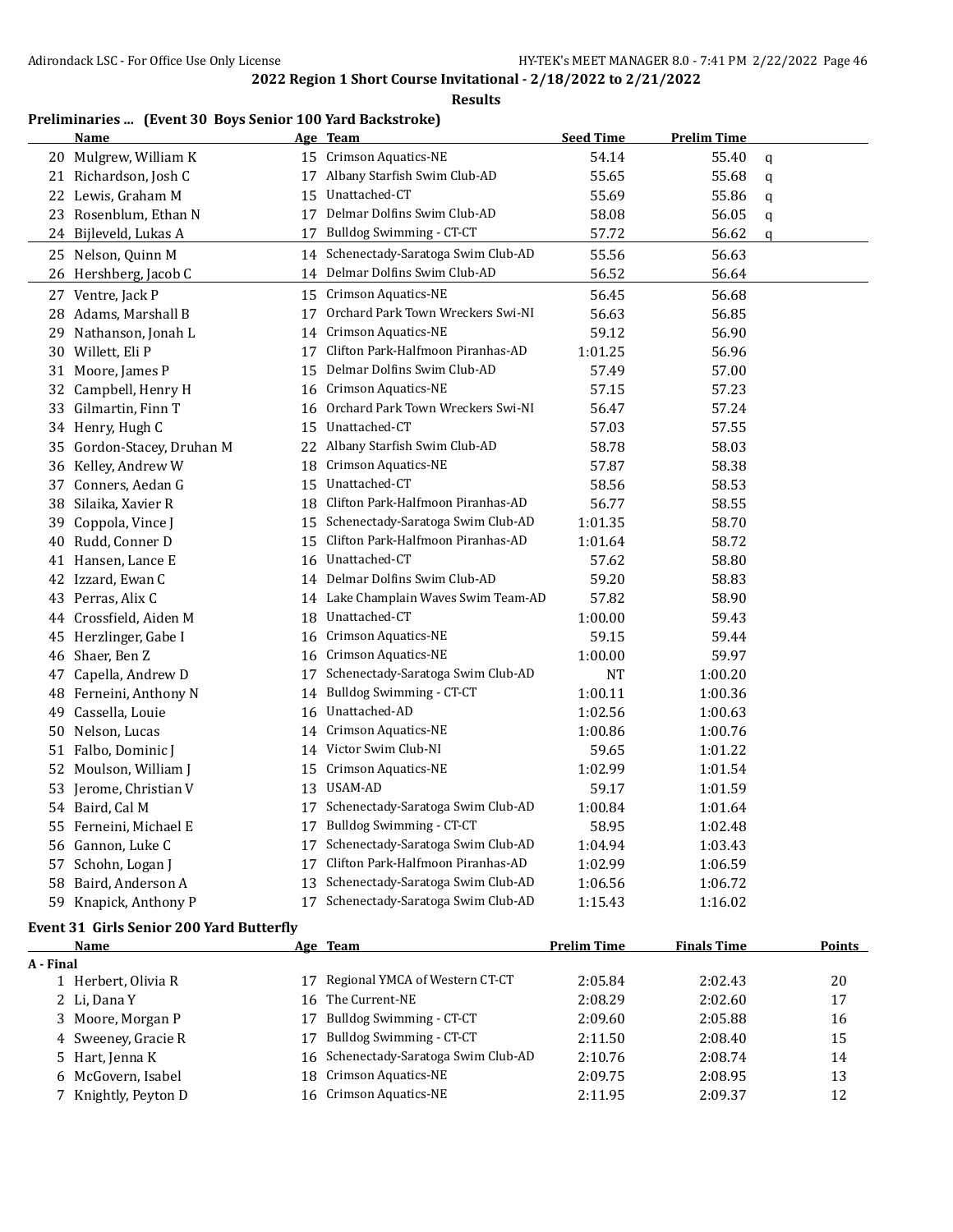#### **Results**

## **A - Final ... (Event 31 Girls Senior 200 Yard Butterfly)**

|                     | <b>Name</b>                                     |    | Age Team                             | <b>Prelim Time</b> | <b>Finals Time</b> |   | <b>Points</b> |
|---------------------|-------------------------------------------------|----|--------------------------------------|--------------------|--------------------|---|---------------|
|                     | 8 Fulga, Ayanna S                               |    | 17 The Current-NE                    | 2:10.98            | 2:10.50            |   | 11            |
| <b>B</b> - Final    |                                                 |    |                                      |                    |                    |   |               |
|                     | 9 Rao, Anya                                     | 16 | The Current-NE                       | 2:14.12            | 2:09.76            |   | 9             |
|                     | 10 Ferreira, Madeline J                         | 17 | Delmar Dolfins Swim Club-AD          | 2:13.59            | 2:11.56            |   | 7             |
| 11                  | Rapuano, Mikayla R                              | 16 | Bulldog Swimming - CT-CT             | 2:16.90            | 2:12.37            |   | 6             |
|                     | 12 Teague, Meredith C                           | 16 | The Current-NE                       | 2:14.32            | 2:13.51            |   | 5             |
|                     | 13 Haley, Kelci K                               | 17 | CP-AC Swimming-CT                    | 2:16.51            | 2:14.59            |   | 4             |
|                     | 14 Doersch, Sofia M                             | 16 | Regional YMCA of Western CT-CT       | 2:15.55            | 2:17.24            |   | 3             |
|                     | 15 Hoover, Charlie M                            | 15 | The Current-NE                       | 2:17.12            | 2:17.87            |   | 2             |
| $\qquad \qquad - -$ | Michels, Delaney R                              | 15 | Clifton Park-Halfmoon Piranhas-AD    | 2:17.62            | DQ                 |   |               |
| C - Final           |                                                 |    |                                      |                    |                    |   |               |
|                     | 17 Bailey, Millie G                             |    | 15 Weston Swimming-CT                | 2:15.63            | 2:13.83            |   |               |
|                     | 18 O'Connor, Katie E                            | 18 | Bulldog Swimming - CT-CT             | 2:19.51            | 2:13.86            |   |               |
|                     | 19 Haley, Samantha M                            | 15 | CP-AC Swimming-CT                    | 2:20.51            | 2:15.72            |   |               |
| 20                  | Sellnow, Abigail V                              | 16 | Schenectady-Saratoga Swim Club-AD    | 2:19.59            | 2:16.07            |   |               |
| 21                  | Tandlmayer, Ellie A                             | 16 | Schenectady-Saratoga Swim Club-AD    | 2:23.73            | 2:18.85            |   |               |
|                     | 22 Sands, Samantha B                            | 15 | Clifton Park-Halfmoon Piranhas-AD    | 2:20.41            | 2:22.20            |   |               |
|                     | 23 Winne, Ellen M                               | 16 | Albany Starfish Swim Club-AD         | 2:23.20            | 2:23.90            |   |               |
|                     | 24 Splendido, Lily K                            |    | 14 Schenectady-Saratoga Swim Club-AD | 2:25.22            | 2:24.60            |   |               |
|                     | <b>Event 31 Girls Senior 200 Yard Butterfly</b> |    |                                      |                    |                    |   |               |
|                     | <b>Name</b>                                     |    | Age Team                             | <b>Seed Time</b>   | <b>Prelim Time</b> |   |               |
|                     | <b>Preliminaries</b>                            |    |                                      |                    |                    |   |               |
|                     | 1 Ward, Miller A                                | 15 | CP-AC Swimming-CT                    | 2:03.69            | 2:01.68            | q |               |
|                     | 2 Herbert, Olivia R                             | 17 | Regional YMCA of Western CT-CT       | 2:03.77            | 2:05.84            | q |               |
|                     | 3 Renner, Clara E                               | 15 | Crimson Aquatics-NE                  | 2:04.58            | 2:06.61            | q |               |
|                     | 4 Li, Dana Y                                    | 16 | The Current-NE                       | 2:04.16            | 2:08.29            | q |               |
|                     | 5 Moore, Morgan P                               | 17 | Bulldog Swimming - CT-CT             | 2:09.66            | 2:09.60            | q |               |
|                     | 6 McGovern, Isabel                              | 18 | Crimson Aquatics-NE                  | 2:07.51            | 2:09.75            | q |               |
| *7                  | Hart, Jenna K                                   | 16 | Schenectady-Saratoga Swim Club-AD    | 2:10.43            | 2:10.76            | q |               |
| *7                  | Neilly, Claire E                                | 16 | Crimson Aquatics-NE                  | 2:09.85            | 2:10.76            | q |               |
| 9.                  | Fulga, Ayanna S                                 |    | 17 The Current-NE                    | 2:09.49            | 2:10.98            | q |               |
| 10                  | Sweeney, Gracie R                               | 17 | Bulldog Swimming - CT-CT             | 2:08.81            | 2:11.50            | q |               |
|                     | 11 Knightly, Peyton D                           | 16 | <b>Crimson Aquatics-NE</b>           | 2:13.40            | 2:11.95            | q |               |
|                     | 12 Erickson, Meg N                              | 16 | CP-AC Swimming-CT                    | 2:09.57            | 2:12.76            | q |               |
|                     | 13 Ferreira, Madeline J                         | 17 | Delmar Dolfins Swim Club-AD          | 2:11.36            | 2:13.59            | q |               |
|                     | 14 Rao, Anya                                    | 16 | The Current-NE                       | 2:12.82            | 2:14.12            | q |               |
|                     | 15 Sedlak, Maggie A                             |    | 17 Weston Swimming-CT                | 2:08.82            | 2:14.14            | q |               |
|                     | 16 Kalvaitis, Emily G                           | 17 | CP-AC Swimming-CT                    | 2:12.69            | 2:14.30            | q |               |
| 17                  | Teague, Meredith C                              | 16 | The Current-NE                       | 2:11.24            | 2:14.32            | q |               |
| 18                  | Drozdowski, Jess L                              | 17 | Orchard Park Town Wreckers Swi-NI    | 2:12.85            | 2:14.89            | q |               |
| 19                  | Doersch, Sofia M                                | 16 | Regional YMCA of Western CT-CT       | 2:18.95            | 2:15.55            | q |               |
| 20                  | Bailey, Millie G                                | 15 | Weston Swimming-CT                   | 2:16.22            | 2:15.63            | q |               |
| 21                  | Haley, Kelci K                                  | 17 | CP-AC Swimming-CT                    | 2:09.95            | 2:16.51            | q |               |
| 22                  | Rapuano, Mikayla R                              | 16 | <b>Bulldog Swimming - CT-CT</b>      | 2:12.03            | 2:16.90            | q |               |
| 23                  | Hoover, Charlie M                               | 15 | The Current-NE                       | 2:20.45            | 2:17.12            | q |               |
| 24                  | Michels, Delaney R                              | 15 | Clifton Park-Halfmoon Piranhas-AD    | 2:20.80            | 2:17.62            | q |               |
| 25                  | Gibson, Alexis M                                | 16 | Albany Starfish Swim Club-AD         | 2:22.27            | 2:19.07            |   |               |
| 26                  | O'Connor, Katie E                               | 18 | Bulldog Swimming - CT-CT             | 2:15.18            | 2:19.51            |   |               |
|                     |                                                 |    |                                      |                    |                    |   |               |
|                     | 27 Sellnow, Abigail V                           |    | 16 Schenectady-Saratoga Swim Club-AD | 2:18.90            | 2:19.59            |   |               |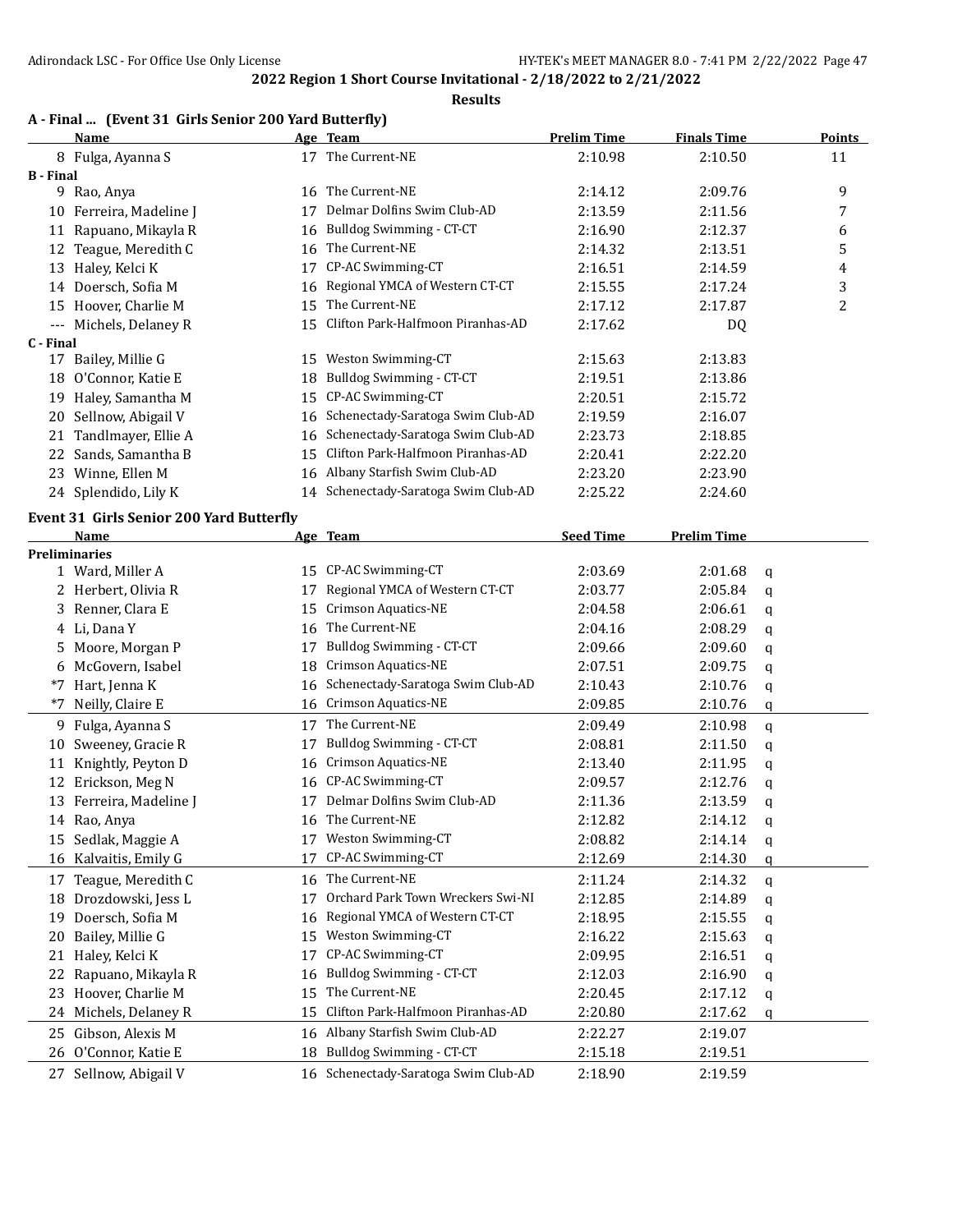|                       | Preliminaries  (Event 31 Girls Senior 200 Yard Butterfly) |    |                                      |                    |                    |                         |  |
|-----------------------|-----------------------------------------------------------|----|--------------------------------------|--------------------|--------------------|-------------------------|--|
|                       | Name                                                      |    | Age Team                             | <b>Seed Time</b>   | <b>Prelim Time</b> |                         |  |
|                       | 28 Carboni, Cate M                                        |    | 16 Regional YMCA of Western CT-CT    | 2:15.65            | 2:19.75            |                         |  |
| 29                    | Sands, Samantha B                                         | 15 | Clifton Park-Halfmoon Piranhas-AD    | 2:18.36            | 2:20.41            |                         |  |
| 30                    | Haley, Samantha M                                         | 15 | CP-AC Swimming-CT                    | 2:17.15            | 2:20.51            |                         |  |
|                       | 31 Winne, Ellen M                                         |    | 16 Albany Starfish Swim Club-AD      | 2:19.46            | 2:23.20            |                         |  |
| 32                    | Tandlmayer, Ellie A                                       | 16 | Schenectady-Saratoga Swim Club-AD    | NT                 | 2:23.73            |                         |  |
|                       | 33 Splendido, Lily K                                      |    | 14 Schenectady-Saratoga Swim Club-AD | 2:25.75            | 2:25.22            |                         |  |
|                       | <b>Event 32 Boys Senior 200 Yard Butterfly</b><br>Name    |    |                                      | <b>Prelim Time</b> | <b>Finals Time</b> | Points                  |  |
| A - Final             |                                                           |    | Age Team                             |                    |                    |                         |  |
|                       | 1 Hagar, Tommy E                                          | 17 | The Current-NE                       | 1:50.82            | 1:49.86            | 20                      |  |
|                       | 2 Bonebrake, Davis P                                      | 18 | The Current-NE                       | 1:51.70            | 1:50.94            | 17                      |  |
| 3                     | Huang, Hubert                                             | 17 | The Current-NE                       | 1:54.91            | 1:53.49            | 16                      |  |
| 4                     | Daniel, William G                                         | 16 | CP-AC Swimming-CT                    | 1:56.97            | 1:54.58            | 15                      |  |
| 5                     | Bianco, Phil C                                            | 17 | Adirondack Bluefins Swim Club-AD     | 1:57.36            | 1:55.21            | 14                      |  |
| 6                     | Nowicki, Justin J                                         | 16 | Victor Swim Club-NI                  | 1:57.75            | 1:57.57            | 13                      |  |
|                       | 7 Lee, Ian P                                              | 17 | Unattached-CT                        | 1:55.52            | 1:57.87            | 12                      |  |
|                       |                                                           | 16 | Unattached-CT                        |                    |                    | 11                      |  |
| 8<br><b>B</b> - Final | Enes, Sam J                                               |    |                                      | 1:57.97            | 1:58.57            |                         |  |
|                       | 9 Todorovic, Marko A                                      | 17 | CP-AC Swimming-CT                    | 1:59.21            | 1:54.29            | 9                       |  |
|                       | 10 Ryan, Eric J                                           |    | 16 Schenectady-Saratoga Swim Club-AD | 1:58.80            | 1:55.36            | 7                       |  |
|                       | 11 Boyle, Evan E                                          | 17 | Schenectady-Saratoga Swim Club-AD    | 1:58.06            | 1:56.93            | 6                       |  |
|                       | 12 LeCates, Henry G                                       | 17 | Clinton Cuda Swim Club-AD            | 1:58.28            | 1:57.09            | 5                       |  |
|                       | 13 Minassian, Nareg                                       |    | 17 Crimson Aquatics-NE               | 1:58.70            | 1:57.78            | $\overline{\mathbf{4}}$ |  |
|                       | 14 Rogowski, Ethan C                                      |    | 17 Schenectady-Saratoga Swim Club-AD | 1:59.04            | 1:58.16            | 3                       |  |
|                       | 15 Karaca, Ryan K                                         | 16 | Schenectady-Saratoga Swim Club-AD    | 2:00.02            | 1:59.84            | $\overline{c}$          |  |
|                       | 16 Enes, Max J                                            |    | 14 Unattached-CT                     | 2:00.84            | 2:02.93            | $\mathbf{1}$            |  |
| C - Final             |                                                           |    |                                      |                    |                    |                         |  |
|                       | 17 Granot, Nadav                                          | 19 | <b>Crimson Aquatics-NE</b>           | 2:01.23            | 1:59.71            |                         |  |
|                       | 18 Homan, Jaden A                                         | 17 | Clifton Park-Halfmoon Piranhas-AD    | 2:01.85            | 2:00.20            |                         |  |
| 19                    | Baird, Connor S                                           | 17 | Schenectady-Saratoga Swim Club-AD    | 2:01.94            | 2:01.12            |                         |  |
| 20                    | Godino, Daniel F                                          | 16 | Regional YMCA of Western CT-CT       | 2:03.62            | 2:01.17            |                         |  |
|                       | 21 Jerome, Christian V                                    | 13 | USAM-AD                              | 2:02.65            | 2:01.37            |                         |  |
|                       | 22 Nelson, Quinn M                                        |    | 14 Schenectady-Saratoga Swim Club-AD | 2:03.50            | 2:01.54            |                         |  |
| 23                    | Boccone Schuur, Henry T                                   | 17 | The Current-NE                       | 2:04.22            | 2:04.63            |                         |  |
|                       | --- Whittaker, Ray L                                      | 17 | The Current-NE                       | 2:03.51            | DQ                 |                         |  |
|                       |                                                           |    |                                      |                    |                    |                         |  |
|                       | <b>Event 32 Boys Senior 200 Yard Butterfly</b><br>Name    |    | Age Team                             | <b>Seed Time</b>   | <b>Prelim Time</b> |                         |  |
|                       | <b>Preliminaries</b>                                      |    |                                      |                    |                    |                         |  |
|                       | 1 Hagar, Tommy E                                          | 17 | The Current-NE                       | 1:48.90            | 1:50.82            | q                       |  |
|                       | 2 Bonebrake, Davis P                                      | 18 | The Current-NE                       | 1:50.54            | 1:51.70            | q                       |  |
| 3                     | Huang, Hubert                                             | 17 | The Current-NE                       | 1:51.99            | 1:54.91            | q                       |  |
|                       | 4 Lee, Ian P                                              | 17 | Unattached-CT                        | 1:51.86            | 1:55.52            | q                       |  |
| 5.                    | Daniel, William G                                         | 16 | CP-AC Swimming-CT                    | 1:53.64            | 1:56.97            | q                       |  |
| 6                     | Bianco, Phil C                                            | 17 | Adirondack Bluefins Swim Club-AD     | 1:59.14            | 1:57.36            | q                       |  |
| 7                     | Nowicki, Justin J                                         | 16 | Victor Swim Club-NI                  | 1:54.71            | 1:57.75            | q                       |  |
|                       | 8 Enes, Sam J                                             | 16 | Unattached-CT                        | 1:59.43            | 1:57.97            | q                       |  |
|                       |                                                           |    | Schenectady-Saratoga Swim Club-AD    |                    |                    |                         |  |
|                       | 9 Boyle, Evan E                                           | 17 |                                      | 2:00.37            | 1:58.06            | q                       |  |
| 10                    | LeCates, Henry G                                          | 17 | Clinton Cuda Swim Club-AD            | 1:58.67            | 1:58.28            | q                       |  |
| 11                    | Minassian, Nareg                                          | 17 | Crimson Aquatics-NE                  | 2:03.41            | 1:58.70            | q                       |  |
| 12                    | Ryan, Eric J                                              | 16 | Schenectady-Saratoga Swim Club-AD    | 1:57.53            | 1:58.80            | q                       |  |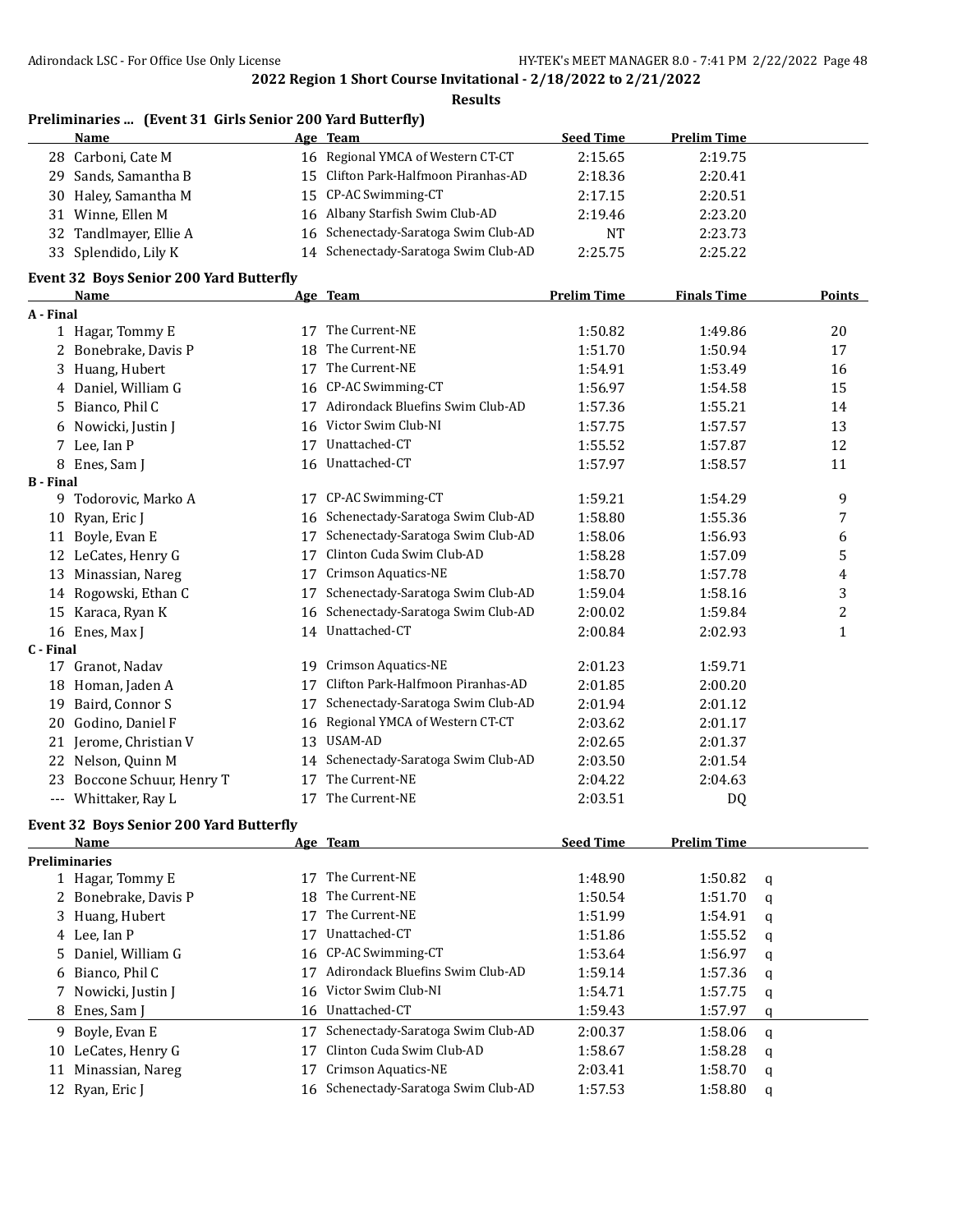**Results**

# **Preliminaries ... (Event 32 Boys Senior 200 Yard Butterfly)**

|       | <b>Name</b>             |    | Age Team                          | <b>Seed Time</b> | <b>Prelim Time</b> |   |
|-------|-------------------------|----|-----------------------------------|------------------|--------------------|---|
| 13    | Rogowski, Ethan C       | 17 | Schenectady-Saratoga Swim Club-AD | 2:00.33          | 1:59.04            | a |
| 14    | Todorovic, Marko A      | 17 | CP-AC Swimming-CT                 | 1:52.45          | 1:59.21            | a |
| 15    | Karaca, Ryan K          | 16 | Schenectady-Saratoga Swim Club-AD | 2:01.29          | 2:00.02            | q |
| 16    | Mottolese, Peter C      | 16 | Unattached-CT                     | 1:58.38          | 2:00.83            | q |
| 17    | Enes, Max J             |    | 14 Unattached-CT                  | 2:03.38          | 2:00.84            | q |
| 18    | Granot, Nadav           | 19 | <b>Crimson Aquatics-NE</b>        | 2:01.22          | 2:01.23            | q |
| 19    | Homan, Jaden A          | 17 | Clifton Park-Halfmoon Piranhas-AD | 2:02.64          | 2:01.85            | a |
| 20    | Baird, Connor S         | 17 | Schenectady-Saratoga Swim Club-AD | 2:00.40          | 2:01.94            | q |
| 21    | Jerome, Christian V     | 13 | USAM-AD                           | 1:57.24          | 2:02.65            | a |
| 22    | Kessel, Scott A         | 16 | <b>Crimson Aquatics-NE</b>        | 2:01.70          | 2:03.32            | q |
| 23    | Nelson, Quinn M         | 14 | Schenectady-Saratoga Swim Club-AD | 2:04.88          | 2:03.50            | q |
| 24    | Whittaker, Ray L        | 17 | The Current-NE                    | 2:05.99          | 2:03.51            | q |
| 25    | Godino, Daniel F        | 16 | Regional YMCA of Western CT-CT    | 1:58.46          | 2:03.62            |   |
| 26    | Campbell, Henry H       | 16 | Crimson Aquatics-NE               | 2:04.36          | 2:04.01            |   |
| 27    | Boccone Schuur, Henry T | 17 | The Current-NE                    | 1:59.69          | 2:04.22            |   |
| $*28$ | Oliveira, Josh E        | 15 | Unattached-CT                     | 2:03.25          | 2:04.65            |   |
| $*28$ | Haley, Jack T           | 15 | Unattached-CT                     | 1:55.17          | 2:04.65            |   |
| 30    | Otten, RJ J             | 15 | Schenectady-Saratoga Swim Club-AD | 2:08.58          | 2:04.75            |   |
| 31    | Kelley, Andrew W        | 18 | Crimson Aquatics-NE               | 2:03.84          | 2:05.11            |   |
| 32    | Amos, Preston L         | 17 | The Current-NE                    | 2:04.73          | 2:05.53            |   |
| 33    | Shaer, Ben Z            | 16 | Crimson Aquatics-NE               | 2:04.16          | 2:06.15            |   |
| 34    | Chea, Rittivuth E       | 17 | Crimson Aquatics-NE               | 2:00.94          | 2:06.74            |   |
| 35    | Vesey, Gavin R          | 14 | Regional YMCA of Western CT-CT    | 2:00.06          | 2:09.87            |   |
| 36    | Miller, Brian J         | 17 | Clifton Park-Halfmoon Piranhas-AD | 2:09.96          | 2:10.47            |   |
| 37    | Hershberg, Jacob C      | 14 | Delmar Dolfins Swim Club-AD       | 2:13.31          | 2:14.86            |   |
| 38    | O'Keeffe, Grant P       | 12 | Schenectady-Saratoga Swim Club-AD | 2:22.22          | 2:17.09            |   |

# **Event 33 Girls Senior 800 Yard Freestyle Relay**

|    | Team                             | Relay                    | <b>Seed Time</b>           | <b>Finals Time</b><br><b>Points</b> |
|----|----------------------------------|--------------------------|----------------------------|-------------------------------------|
|    | 1 Bulldog Swimming - CT-CT       | A                        | 7:35.53                    | 7:43.42                             |
|    | 1) Hamblett, Ava S 17            | 2) Rome, Norah K 18      | 3) Li, Marea J 15          | 4) Moore, Morgan P 17               |
|    | 2 Schenectady-Saratoga Swim Club | A                        | 7:50.17                    | 7:43.94                             |
|    | 1) Hart, Jenna K 16              | 2) Amedio, Mea K 16      | 3) Love, Rachel P 17       | 4) Sellnow, Abigail V 16            |
|    | 3 CP-AC Swimming-CT              | A                        | 7:19.39                    | 7:48.31                             |
|    | 1) Codd, Lily E 18               | 2) Olasewere, Annam A 14 | 3) Ward, Miller A 15       | 4) Geelen, Lente 17                 |
|    | 4 The Current-NE                 | A                        | 7:34.56                    | 7:49.72                             |
|    | 1) Li, Dana Y 16                 | 2) Bernard, Sarah J 16   | 3) Fulga, Ayanna S 17      | 4) Teague, Meredith C 16            |
|    | 5 Regional YMCA of Western CT-CT | A                        | 7:39.56                    | 7:52.36                             |
|    | 1) Rutledge, Maggie E 17         | 2) Herbert, Olivia R 17  | 3) Doersch, Sofia M 16     | 4) Hatzis, Mia N 15                 |
| 6  | Clifton Park-Halfmoon Piranhas-  | A                        | 7:48.09                    | 8:01.93                             |
|    | 1) Stoup, Anna L 15              | 2) Bearor, Anna L 18     | 3) Owens, Kaci C 17        | 4) Frame, Ally S 17                 |
|    | Clifton Park-Halfmoon Piranhas-  | B                        | 8:00.48                    | 8:06.11                             |
|    | 1) Zhang, Stella Y 14            | 2) Hao, Helen Z 14       | 3) Gao, Sophia 13          | 4) Harpootlian, Hannah R 13         |
|    | Schenectady-Saratoga Swim Club   | B                        | 8:16.78                    | 8:06.69                             |
|    | 1) O'Donnell, Maura E 15         | 2) Fuson, Jami M 17      | 3) Tandlmayer, Ellie A 16  | 4) Lyons, Abby M 16                 |
|    | Regional YMCA of Western CT-CT   | B                        | 7:58.53                    | 8:07.33                             |
|    | 1) Limani, Diellza 15            | 2) Falder, Sarah J 17    | 3) Evans, Samantha C 14    | 4) Carboni, Cate M 16               |
| 10 | Weston Swimming-CT               | A                        | 7:59.00                    | 8:12.21                             |
|    | 1) Bailey, Millie G 15           | 2) Daignault, Andie L 16 | 3) Chmiel, Zofia F 17      | 4) Sedlak, Maggie A 17              |
| 11 | Bulldog Swimming - CT-CT         | B                        | 7:58.12                    | 8:14.48                             |
|    | 1) Lezinsky, Addison V 14        | 2) Rosado, Julia A 16    | 3) Ferneini, Isabella M 16 | 4) Scalmani, Alice V 16             |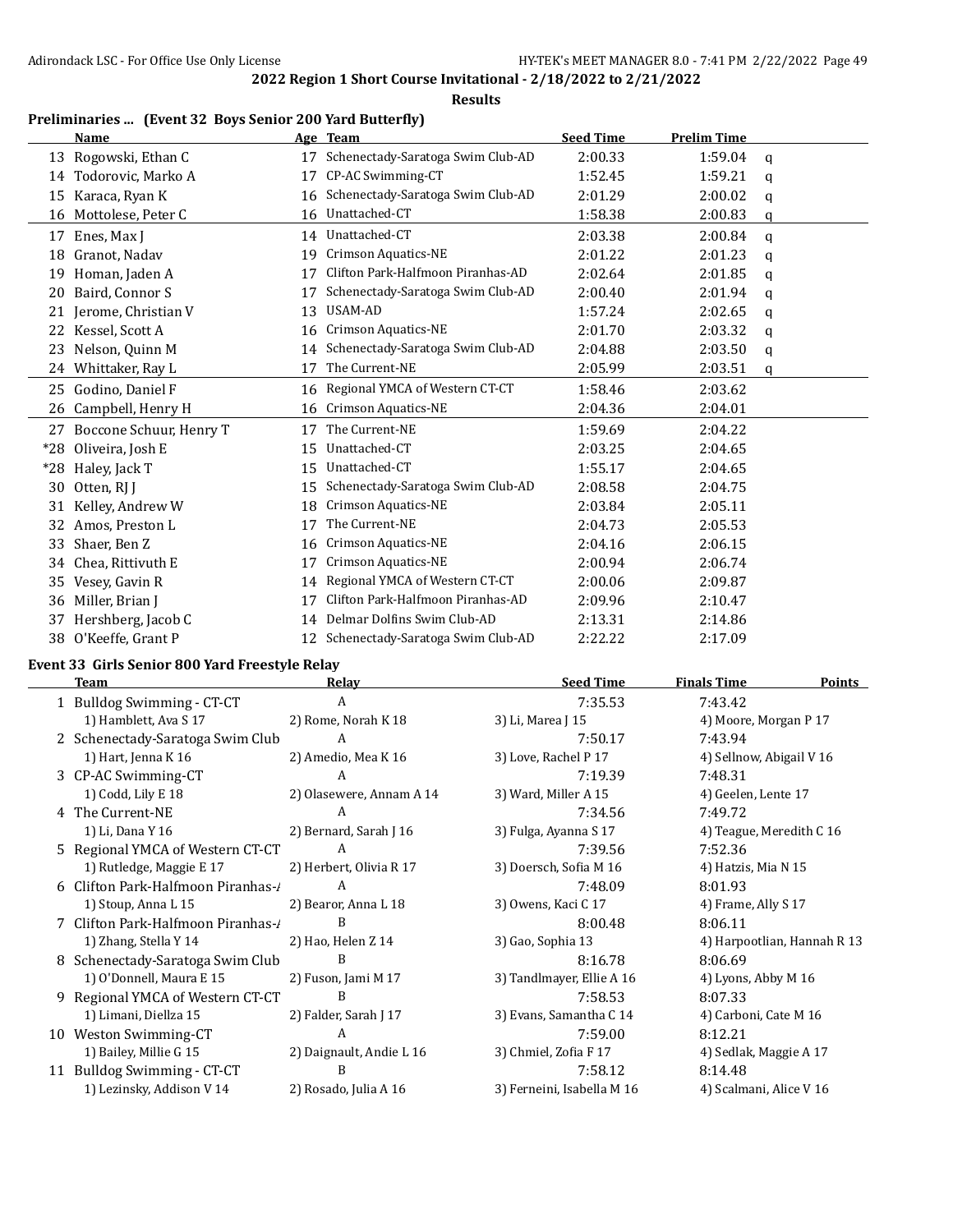#### **Results**

## **(Event 33 Girls Senior 800 Yard Freestyle Relay)**

|     | Team                               | Relav                      | <b>Seed Time</b>           | <b>Finals Time</b><br>Points |  |
|-----|------------------------------------|----------------------------|----------------------------|------------------------------|--|
|     | 12 Albany Starfish Swim Club-AD    | A                          | 8:00.88                    | 8:17.17                      |  |
|     | 1) Sommo, Brooke M 17              | 2) Gibson, Alexis M 16     | 3) Lawler, Morgan K 16     | 4) Jurgelon, Amanda M 16     |  |
| 13  | Clifton Park-Halfmoon Piranhas-    |                            | 8:18.83                    | x8:20.90                     |  |
|     | 1) Nelson, Isabel M 17             | 2) Sands, Samantha B 15    | 3) Gayle, Isabella C 15    | 4) Michels, Delaney R 15     |  |
|     | 14 CP-AC Swimming-CT               | B                          | 7:35.75                    | 8:23.13                      |  |
|     | 1) Haley, Kelci K 17               | 2) Edwards, Annie E 16     | 3) Olasewere, Ayaan A 14   | 4) Haley, Samantha M 15      |  |
| 15  | Schenectady-Saratoga Swim Club     | C                          | 8:32.99                    | x8:25.51                     |  |
|     | 1) Frisoni, Olympia S 16           | 2) Sellnow, Emma M 14      | 3) Dusseault, Abby B 16    | 4) Hilt, Eva L 17            |  |
|     | 16 Victor Swim Club-NI             | B                          | 8:12.68                    | 8:25.68                      |  |
|     | 1) Pathammavong, Suriya A 17       | 2) MACKINNON, Amelia R 13  | 3) Cafarelli, Brianna N 14 | 4) Prezyna, Zoey 14          |  |
| 17  | Albany Starfish Swim Club-AD       | B                          | 8:26.47                    | 8:27.83                      |  |
|     | 1) Antolick, Carly B 15            | 2) Fink, Jayme S 17        | 3) Winne, Ellen M 16       | 4) Ball, Clarissa H 16       |  |
|     | 18 Adirondack Bluefins Swim Club-/ | A                          | 8:26.97                    | 8:32.12                      |  |
|     | 1) Fraley, Kaiya R 15              | 2) Sanai, Roya K 15        | 3) McMahon, Lizzy M 14     | 4) Ricard, Skylar M 15       |  |
| 19. | Clifton Park-Halfmoon Piranhas-    | D                          | 8:41.59                    | x8:32.21                     |  |
|     | 1) Gilbert, Kendall G 16           | 2) McCoy, Sophia H 15      | 3) Schloth, Katie I 15     | 4) Eisnor, Norah M 17        |  |
|     | --- Victor Swim Club-NI            | A                          | 7:50.42                    | DQ.                          |  |
|     | 1) Wagner, Morgan E 14             | 2) Castellani, Lauren I 17 | 3) Hogan, Meredith G 14    | 4) DeHollander, Erin K 16    |  |
|     |                                    |                            |                            |                              |  |

## **Event 34 Boys Senior 800 Yard Freestyle Relay**

|    | <b>Team</b>                                          | Relay                     | <b>Seed Time</b>            | <b>Finals Time</b>       | <b>Points</b> |
|----|------------------------------------------------------|---------------------------|-----------------------------|--------------------------|---------------|
|    | 1 CP-AC Swimming-CT                                  | A                         | 6:43.49                     | 6:52.74                  | 40            |
|    | 1) Rogers, Sean M 18                                 | 2) Mostofi, Michael V 17  | 3) Daniel, William G 16     | 4) Lenoce, Parker R 16   |               |
|    | 2 The Current-NE                                     | A                         | 6:47.45                     | 7:02.09                  | 34            |
|    | 1) Whittaker, Ray L 17                               | 2) Bonebrake, Davis P 18  | 3) Hagar, Tommy E 17        | 4) Huang, Hubert 17      |               |
|    | 3 Adirondack Bluefins Swim Club-/                    | A                         | 7:11.69                     | 7:04.56                  | 32            |
|    | 1) Randall, Jared C 17                               | 2) Brown, Sam J 17        | 3) McFarland, Finnegan D 16 | 4) Bianco, Phil C 17     |               |
|    | *4 Crimson Aquatics-NE                               | A                         | 7:02.00                     | 7:06.21                  | 29            |
|    | 1) Malinovski, Matvey 16                             | 2) Granot, Nadav 19       | 3) Minassian, Nareg 17      | 4) Campbell, Henry H 16  |               |
|    | *4 Schenectady-Saratoga Swim Club                    | A                         | 7:03.50                     | 7:06.21                  | 29            |
|    | 1) Stafford, Keegan D 18                             | 2) Boyle, Evan E 17       | 3) Karaca, Ryan K 16        | 4) Rogowski, Ethan C 17  |               |
|    | 6 Bulldog Swimming - CT-CT                           | A                         | 7:10.65                     | 7:16.67                  | 26            |
|    | 1) Doerwaldt, Alex T 17                              | 2) Ferneini, Michael E 17 | 3) Ferneini, Anthony N 14   | 4) Bijleveld, Lukas A 17 |               |
|    | Clifton Park-Halfmoon Piranhas-1                     | A                         | 7:18.40                     | 7:20.58                  | 24            |
|    | 1) Henkel, Brayden D 16                              | 2) Willett, Eli P 17      | 3) Homan, Jaden A 17        | 4) Silaika, Xavier R 18  |               |
|    | 8 Schenectady-Saratoga Swim Club                     | B                         | 7:25.19                     | 7:21.74                  | 22            |
|    | 1) Baird, Connor S 17                                | 2) Coppola, Vince J 15    | 3) Ryan, Eric J 16          | 4) Nelson, Quinn M 14    |               |
| 9. | Crimson Aquatics-NE                                  | R                         | 7:15.00                     | 7:22.11                  | 18            |
|    | 1) Caputo, Quinn J 15                                | 2) Ventre, Jack P 15      | 3) Moulson, William J 15    | 4) Shaer, Ben Z 16       |               |
|    | 10 Schenectady-Saratoga Swim Club                    |                           | 7:35.82                     | x7:34.84                 |               |
|    | 1) Capella, Andrew D 17                              | 2) Gannon, Luke C 17      | 3) Baird, Cal M 17          | 4) Fusco, Ben H 17       |               |
|    | 11 Crimson Aquatics-NE                               | C                         | 7:25.00                     | x7:37.37                 |               |
|    | 1) Herzlinger, Gabe I 16                             | 2) Kelley, Andrew W 18    | 3) Nathanson, Jonah L 14    | 4) Chea, Rittivuth E 17  |               |
| 12 | Clifton Park-Halfmoon Piranhas-                      | B                         | 7:44.06                     | 7:49.52                  | 14            |
|    | 1) Keller, Brady C 14                                | 2) Schohn, Logan J 17     | 3) Miller, Brian J 17       | 4) Rudd, Conner D 15     |               |
|    | Event 100 Mixed Senior 100 Yard Butterfly Time Trial |                           |                             |                          |               |
|    | Name                                                 | Age Team                  | <b>Seed Time</b>            | <b>Finals Time</b>       | Points        |

 **- Time Trial**

16 Schenectady-Saratoga Swim Club-AD 1:02.72 1:00.74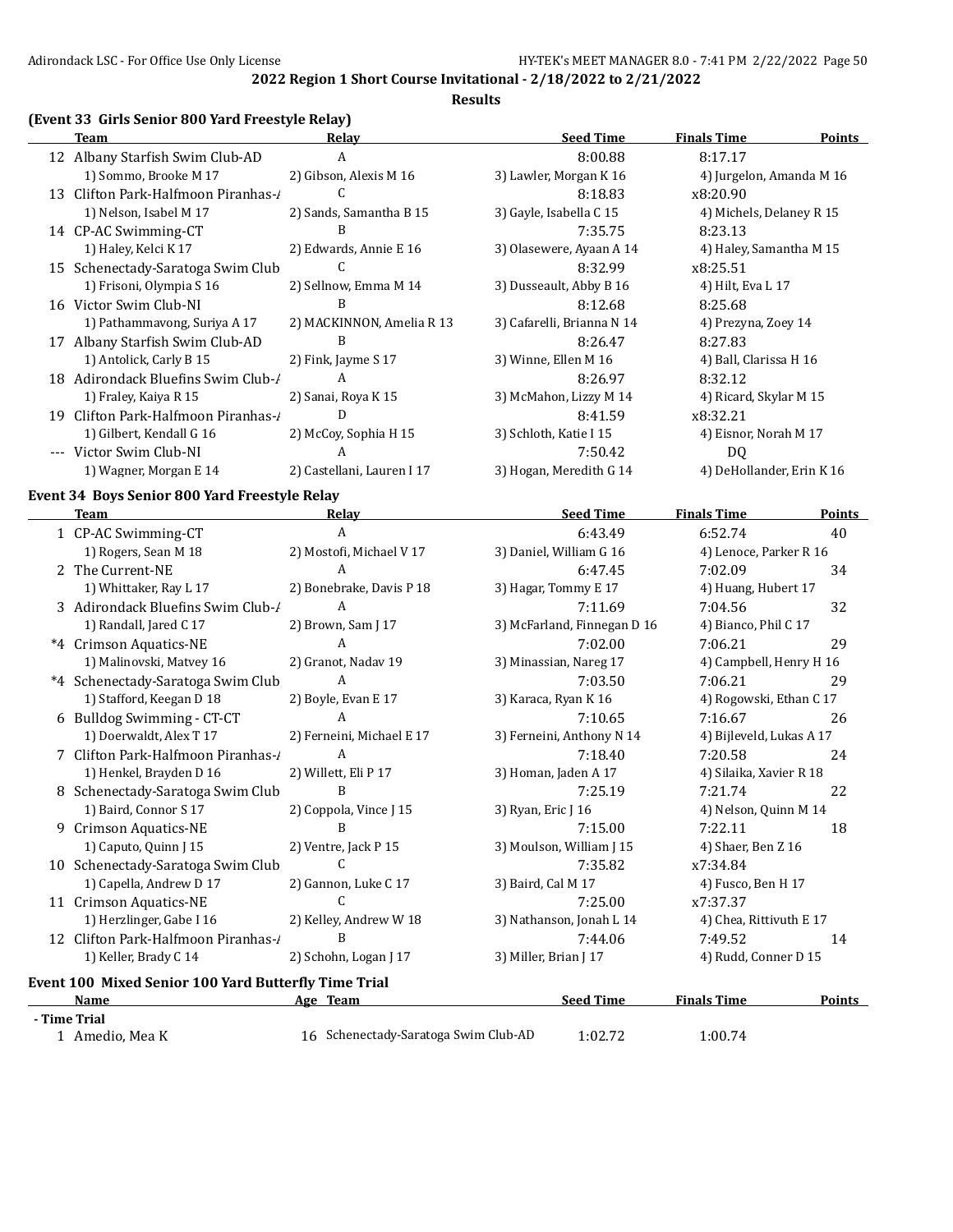| <b>Event 101 Mixed Senior 100 Yard Butterfly Time Trial</b> |                                      |                  |                    |               |
|-------------------------------------------------------------|--------------------------------------|------------------|--------------------|---------------|
| Name                                                        | Age Team                             | <b>Seed Time</b> | <b>Finals Time</b> | Points        |
| - Time Trial                                                |                                      |                  |                    |               |
| 1 LaFountain, Nathan P                                      | 17 Albany Starfish Swim Club-AD      | 1:01.00          | 1:04.98            |               |
| 2 Cafarelli, Brianna N                                      | 14 Victor Swim Club-NI               | 1:08.99          | 1:08.03            |               |
| Event 102 Mixed Senior 200 Yard Butterfly Time Trial        |                                      |                  |                    |               |
| <b>Name</b>                                                 | Age Team                             | <b>Seed Time</b> | <b>Finals Time</b> | Points        |
| - Time Trial                                                |                                      |                  |                    |               |
| 1 Dumblewski, Lola R                                        | 11 Schenectady-Saratoga Swim Club-AD | NT               | 2:48.12            |               |
| 2 Blaum, Sarah T                                            | 12 Schenectady-Saratoga Swim Club-AD | NT               | 2:50.04            |               |
| Event 103 Mixed Senior 200 Yard Backstroke Time Trial       |                                      |                  |                    |               |
| Name                                                        | Age Team                             | <b>Seed Time</b> | <b>Finals Time</b> | Points        |
| - Time Trial                                                |                                      |                  |                    |               |
| 1 Sedlak, Maggie A                                          | 17 Weston Swimming-CT                | 2:10.64          | 2:13.05            |               |
| 2 Blaum, Sarah T                                            | 12 Schenectady-Saratoga Swim Club-AD | NT               | 2:34.91            |               |
| Event 104 Mixed Senior 200 Yard Breaststroke Time Trial     |                                      |                  |                    |               |
| Name                                                        | Age Team                             | <b>Seed Time</b> | <b>Finals Time</b> | Points        |
| - Time Trial                                                |                                      |                  |                    |               |
| 1 Dumblewski, Lola R                                        | 11 Schenectady-Saratoga Swim Club-AD | NT               | 2:55.86            |               |
|                                                             |                                      |                  |                    |               |
| Event 105 Mixed Senior 200 Yard Butterfly Time Trial        |                                      | <b>Seed Time</b> | <b>Finals Time</b> |               |
| Name<br>- Time Trial                                        | Age Team                             |                  |                    | Points        |
| 1 LaFountain, Nathan P                                      | 17 Albany Starfish Swim Club-AD      | <b>NT</b>        | 2:31.88            |               |
|                                                             |                                      |                  |                    |               |
| Event 106 Mixed Senior 100 Yard Breaststroke Time Trial     |                                      |                  |                    |               |
| <b>Name</b>                                                 | Age Team                             | <b>Seed Time</b> | <b>Finals Time</b> | <b>Points</b> |
| - Time Trial                                                |                                      |                  |                    |               |
| 1 LaFountain, Benjamin P                                    | 19 Albany Starfish Swim Club-AD      | 1:15.00          | 1:14.89            |               |
| Event 107 Mixed Senior 100 Yard Freestyle Time Trial        |                                      |                  |                    |               |
| <b>Name</b>                                                 | Age Team                             | <b>Seed Time</b> | <b>Finals Time</b> | Points        |
| - Time Trial                                                |                                      |                  |                    |               |
| 1 Cafarelli, Brianna N                                      | 14 Victor Swim Club-NI               | 58.03            | 58.21              |               |
| Event 108 Mixed Senior 100 Yard Backstroke Time Trial       |                                      |                  |                    |               |
| Name                                                        | Age Team                             | <b>Seed Time</b> | <b>Finals Time</b> | Points        |
| - Time Trial                                                |                                      |                  |                    |               |
| 1 Winne, Ellen M                                            | 16 Albany Starfish Swim Club-AD      | <b>NT</b>        | 1:04.67            |               |
| Event 109 Mixed Senior 1650 Yard Freestyle Time Trial       |                                      |                  |                    |               |
| <u>Name</u>                                                 | Age Team                             | <b>Seed Time</b> | <b>Finals Time</b> | <b>Points</b> |
| - Time Trial                                                |                                      |                  |                    |               |
| 1 Wettig, Gabe J                                            | 15 Schenectady-Saratoga Swim Club-AD | NT               | 17:13.07           |               |
|                                                             |                                      |                  |                    |               |
| <b>Event 110 Mixed Senior 100 Yard Butterfly Time Trial</b> |                                      |                  |                    |               |
| Name                                                        | Age Team                             | <b>Seed Time</b> | <b>Finals Time</b> | <b>Points</b> |
| - Time Trial                                                |                                      |                  |                    |               |
| 1 Coppola, Vince J                                          | 15 Schenectady-Saratoga Swim Club-AD | NT               | 56.25              |               |
| 2 Goodspeed, Luke R                                         | 16 Schenectady-Saratoga Swim Club-AD | NT               | 59.95              |               |
| 3 Antolick, Carly B                                         | 15 Albany Starfish Swim Club-AD      | NT               | 1:05.16            |               |
| 4 Elsbree, Addison E                                        | 13 Schenectady-Saratoga Swim Club-AD | <b>NT</b>        | 1:10.74            |               |